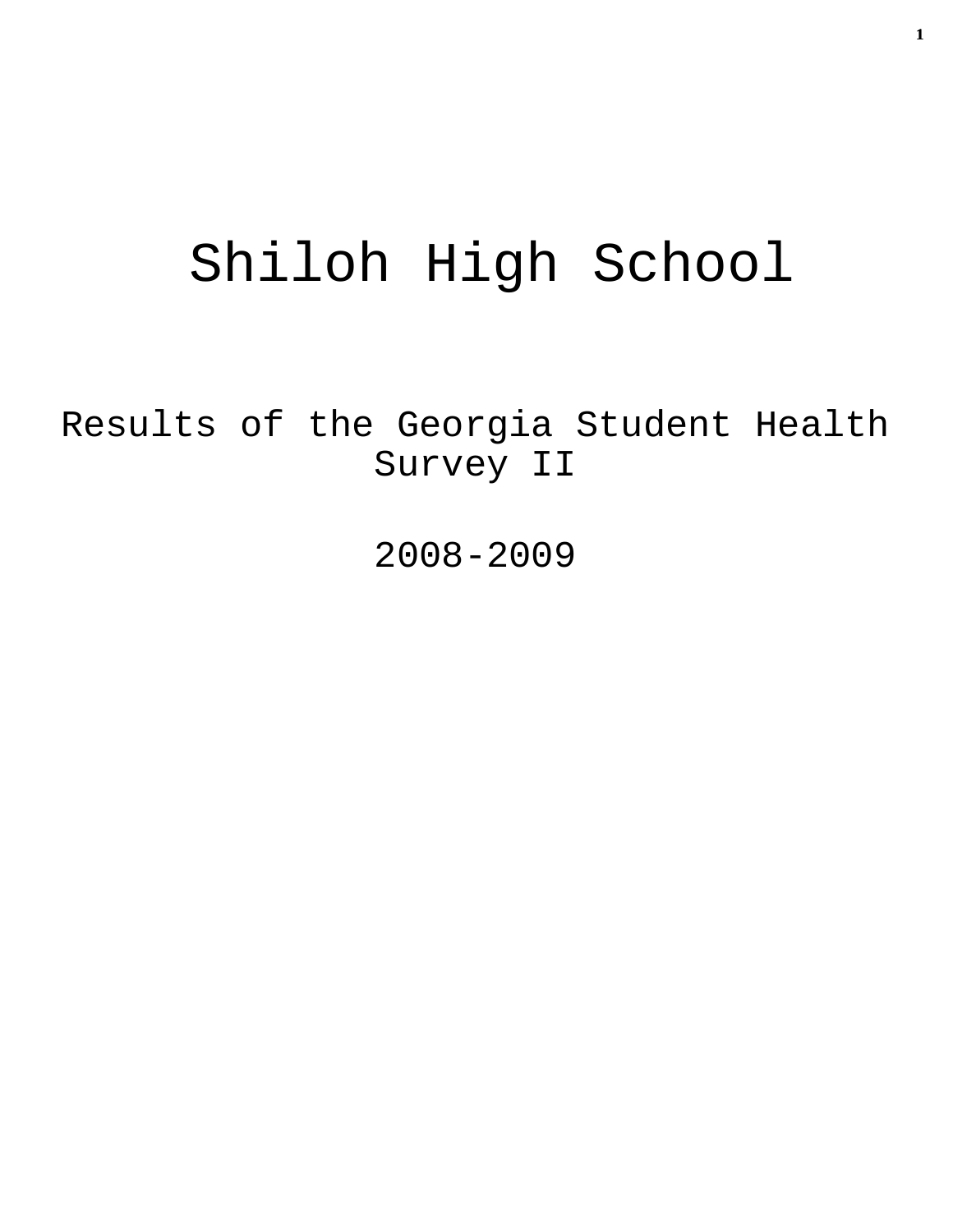### *Demographics* **2**

| Grade                    |     |  |  |  |
|--------------------------|-----|--|--|--|
| <b>Grade   Frequency</b> |     |  |  |  |
| 10                       | 87  |  |  |  |
| 12                       | 104 |  |  |  |

| <b>Frequency</b> | <b>Table of Gender by Grade</b> |              |             |              |
|------------------|---------------------------------|--------------|-------------|--------------|
| <b>Col Pct</b>   |                                 | Grade(Grade) |             |              |
|                  | Gender(Gender)                  | 10           | 12          | <b>Total</b> |
|                  | <b>Female</b>                   | 42<br>48.28  | 52<br>50.00 | 94           |
|                  | <b>Male</b>                     | 45<br>51.72  | 52<br>50.00 | 97           |
|                  | <b>Total</b>                    | 87           | 104         | 191          |

| Frequency      |
|----------------|
| <b>Col Pct</b> |

| <b>Table of Ethnicity by Grade</b> |             |              |              |  |  |
|------------------------------------|-------------|--------------|--------------|--|--|
|                                    |             | Grade(Grade) |              |  |  |
| <b>Ethnicity</b> (Ethnicity)       | 10          | 12           | <b>Total</b> |  |  |
| <b>Black</b>                       | 49<br>56.32 | 71<br>68.27  | 120          |  |  |
| <b>Hispanic</b>                    | 12<br>13.79 | 5<br>4.81    | 17           |  |  |
| White                              | 13<br>14.94 | 19<br>18.27  | 32           |  |  |
| <b>Asian</b>                       | 4<br>4.60   | 0<br>0.00    | 4            |  |  |
| <b>Other</b>                       | 9<br>10.34  | 9<br>8.65    | 18           |  |  |
| <b>Total</b>                       | 87          | 104          | 191          |  |  |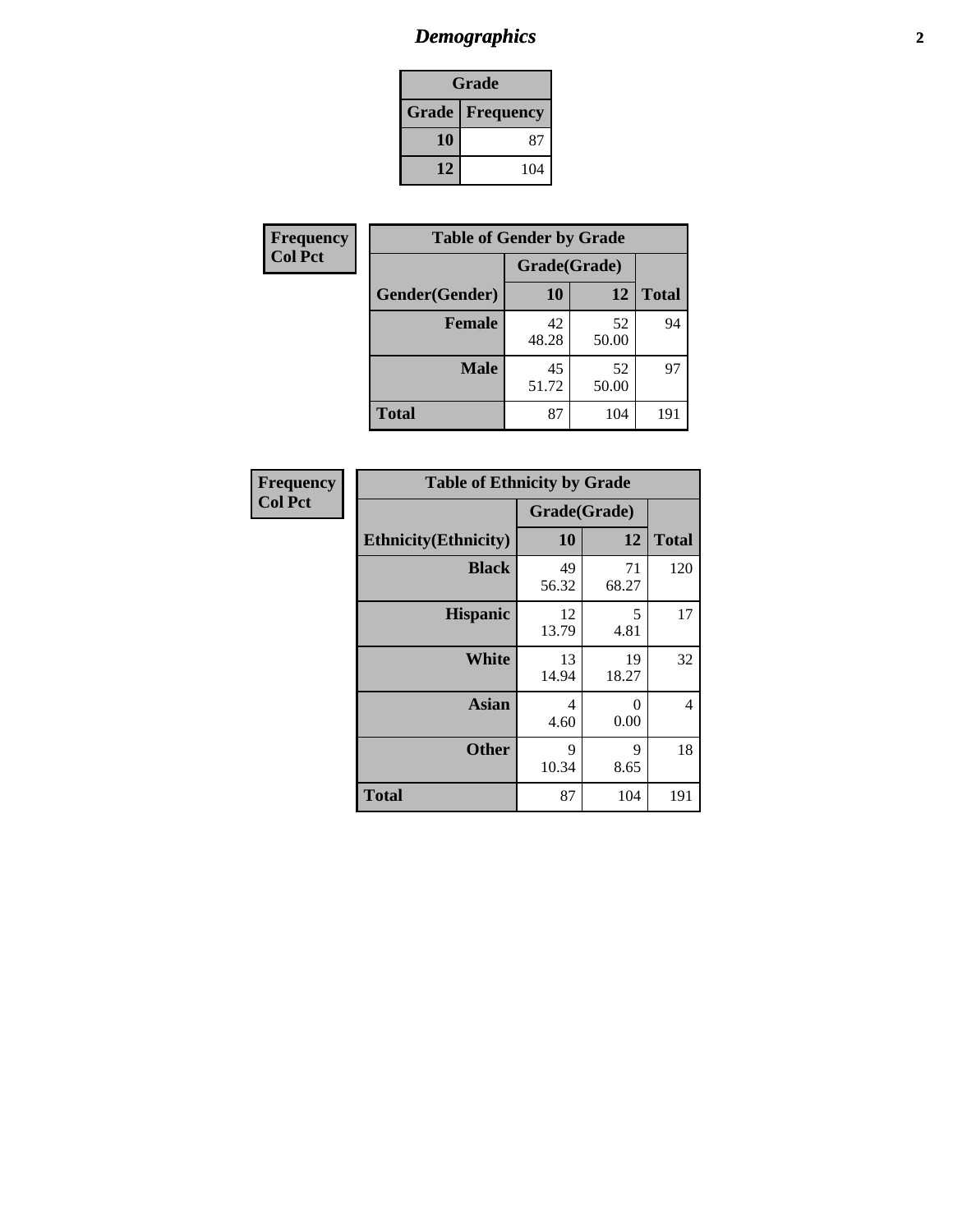#### *Title IV, Part A, Schedule A* **3** *Goal 1: Ensure that all schools are drug-free Baseline Data: Year 2008-2009 Prevalence of Drug Use*

| Frequency<br><b>Col Pct</b> | <b>Table of AlcoholAlt by Grade</b> |              |             |              |  |
|-----------------------------|-------------------------------------|--------------|-------------|--------------|--|
|                             | AlcoholAlt(Alcohol                  | Grade(Grade) |             |              |  |
|                             | use, past 30 days)                  | 10           | 12          | <b>Total</b> |  |
|                             | Yes                                 | 21<br>24.14  | 28<br>26.92 | 49           |  |
|                             | N <sub>0</sub>                      | 66<br>75.86  | 76<br>73.08 | 142          |  |
|                             | <b>Total</b>                        | 87           | 104         | 191          |  |

| Frequency      | <b>Table of TobaccoAny by Grade</b> |              |             |              |  |
|----------------|-------------------------------------|--------------|-------------|--------------|--|
| <b>Col Pct</b> | TobaccoAny(Tobacco                  | Grade(Grade) |             |              |  |
|                | use, past 30 days)                  | 10           | 12          | <b>Total</b> |  |
|                | Yes                                 | 12<br>13.79  | 15<br>14.42 | 27           |  |
|                | N <sub>0</sub>                      | 75<br>86.21  | 89<br>85.58 | 164          |  |
|                | Total                               | 87           | 104         | 191          |  |

| Frequency<br><b>Col Pct</b> | <b>Table of MarijuanaAlt by Grade</b> |              |             |              |  |
|-----------------------------|---------------------------------------|--------------|-------------|--------------|--|
|                             | MarijuanaAlt(Marijuana                | Grade(Grade) |             |              |  |
|                             | use, past 30 days)                    | 10           | 12          | <b>Total</b> |  |
|                             | <b>Yes</b>                            | 9<br>10.34   | 28<br>26.92 | 37           |  |
|                             | N <sub>0</sub>                        | 78<br>89.66  | 76<br>73.08 | 154          |  |
|                             | <b>Total</b>                          | 87           | 104         | 191          |  |

| Frequency<br><b>Col Pct</b> | <b>Table of OtherDrugAny by Grade</b>  |              |             |              |  |
|-----------------------------|----------------------------------------|--------------|-------------|--------------|--|
|                             | <b>OtherDrugAny(Other</b><br>drug use, | Grade(Grade) |             |              |  |
|                             | past 30 days)                          | 10           | 12          | <b>Total</b> |  |
|                             | <b>Yes</b>                             | 5.75         | 6.73        | 12           |  |
|                             | N <sub>0</sub>                         | 82<br>94.25  | 97<br>93.27 | 179          |  |
|                             | <b>Total</b>                           | 87           | 104         | 191          |  |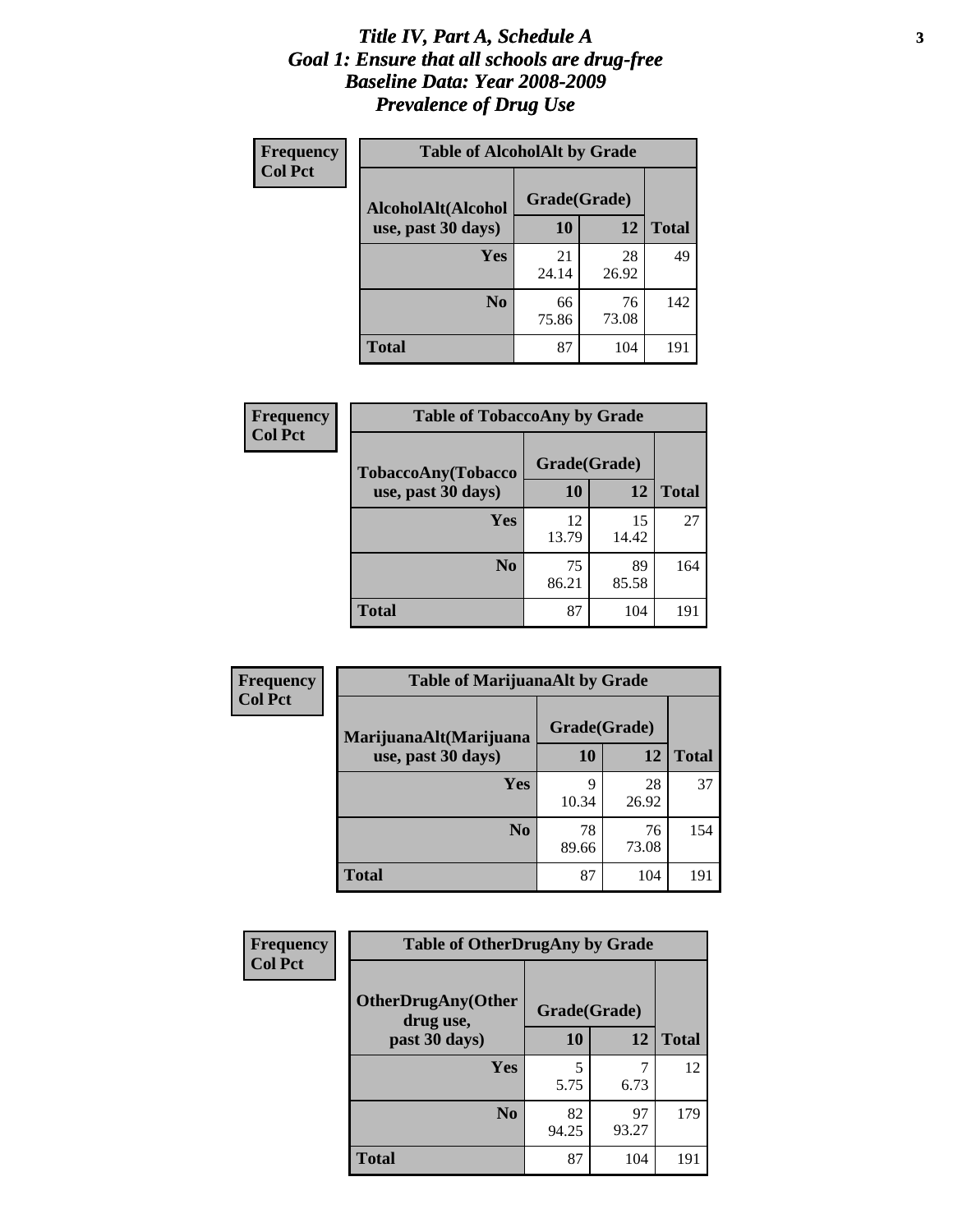#### *Average Age of Onset of Use* **4** *Results for "Average Age of Onset of Use" questions exclude students who said they did not use that substance*

| <b>Variable</b>    | Label                                                              | <b>Mean</b> |
|--------------------|--------------------------------------------------------------------|-------------|
| Alcoholinit2       | I started using alcohol when I was                                 | 13.36       |
| Cigarettesinit2    | I started smoking tobacco when I was                               | 13.57       |
| Smokelessinit2     | I started chewing tobacco when I was                               | 10.00       |
| Marijuanainit2     | I started using marijuana when I was                               | 13.97       |
| Cocaineinit2       | I started using cocaine when I was                                 | 12.50       |
| Inhalantsinit2     | I started using inhalants when I was                               | 11.25       |
| Steroidsinit2      | I started using steroids when I was                                | 9.00        |
| Ecstasyinit2       | I started using ecstasy when I was                                 | 13.57       |
| Methinit2          | I started using methamphetamines when I was                        | 10.00       |
| Hallucinogensinit2 | I started using hallucinogens when I was                           | 12.00       |
| Prescriptioninit2  | I started using prescription drugs not prescribed to me when I was | 14.54       |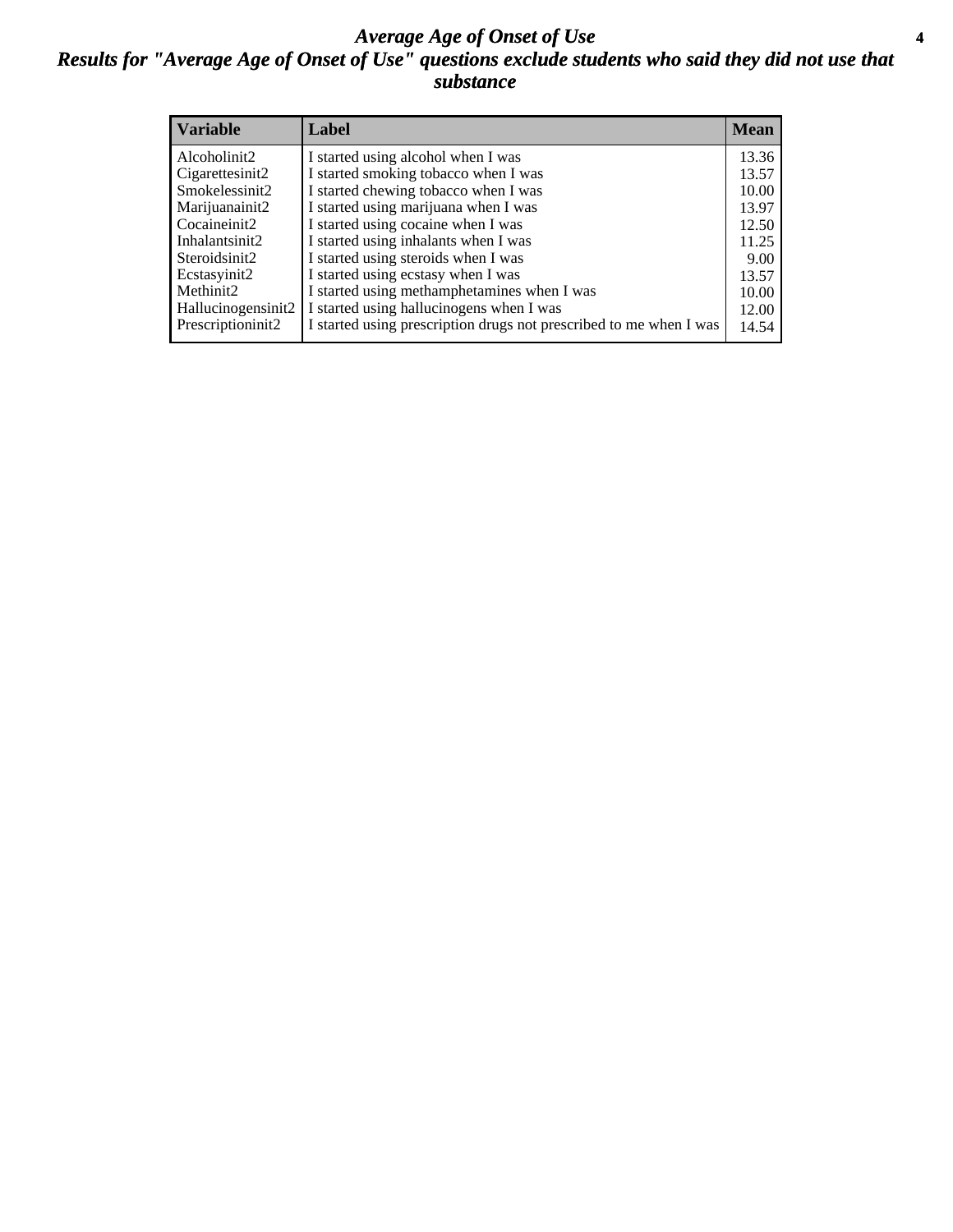### *Perception of Health Risk* **5**

| <b>Frequency</b> | <b>Table of Alcoholharmdich by Grade</b> |              |             |              |  |
|------------------|------------------------------------------|--------------|-------------|--------------|--|
| <b>Col Pct</b>   | Alcoholharmdich(I<br>think alcohol is    | Grade(Grade) |             |              |  |
|                  | harmful)                                 | 10           | 12          | <b>Total</b> |  |
|                  | <b>Yes</b>                               | 73<br>83.91  | 89<br>85.58 | 162          |  |
|                  | N <sub>0</sub>                           | 14<br>16.09  | 15<br>14.42 | 29           |  |
|                  | <b>Total</b>                             | 87           | 104         | 191          |  |

| Frequency<br>Col Pct | <b>Table of Tobaccoharmdich by Grade</b> |              |             |              |  |
|----------------------|------------------------------------------|--------------|-------------|--------------|--|
|                      | Tobaccoharmdich(I<br>think tobacco is    | Grade(Grade) |             |              |  |
|                      | harmful)                                 | 10           | 12          | <b>Total</b> |  |
|                      | Yes                                      | 79<br>90.80  | 99<br>95.19 | 178          |  |
|                      | N <sub>0</sub>                           | 9.20         | 5<br>4.81   | 13           |  |
|                      | <b>Total</b>                             | 87           | 104         | 191          |  |

| <b>Frequency</b><br><b>Col Pct</b> | <b>Table of Marijuanaharmdich by Grade</b>                |             |             |              |  |
|------------------------------------|-----------------------------------------------------------|-------------|-------------|--------------|--|
|                                    | Marijuanaharmdich(I<br>Grade(Grade)<br>think marijuana is |             |             |              |  |
|                                    | harmful)                                                  | 10          | 12          | <b>Total</b> |  |
|                                    | <b>Yes</b>                                                | 65<br>74.71 | 69<br>66.35 | 134          |  |
|                                    | N <sub>0</sub>                                            | 22<br>25.29 | 35<br>33.65 | 57           |  |
|                                    | <b>Total</b>                                              | 87          | 104         | 191          |  |

| <b>Frequency</b> | <b>Table of Otherdrugharmdich by Grade</b>   |              |             |              |  |  |  |  |
|------------------|----------------------------------------------|--------------|-------------|--------------|--|--|--|--|
| <b>Col Pct</b>   | Otherdrugharmdich(I<br>think other drugs are | Grade(Grade) |             |              |  |  |  |  |
|                  | harmful)                                     | 10           | 12          | <b>Total</b> |  |  |  |  |
|                  | Yes                                          | 79<br>90.80  | 99<br>95.19 | 178          |  |  |  |  |
|                  | N <sub>0</sub>                               | 9.20         | 5<br>4.81   | 13           |  |  |  |  |
|                  | <b>Total</b>                                 | 87           | 104         | 191          |  |  |  |  |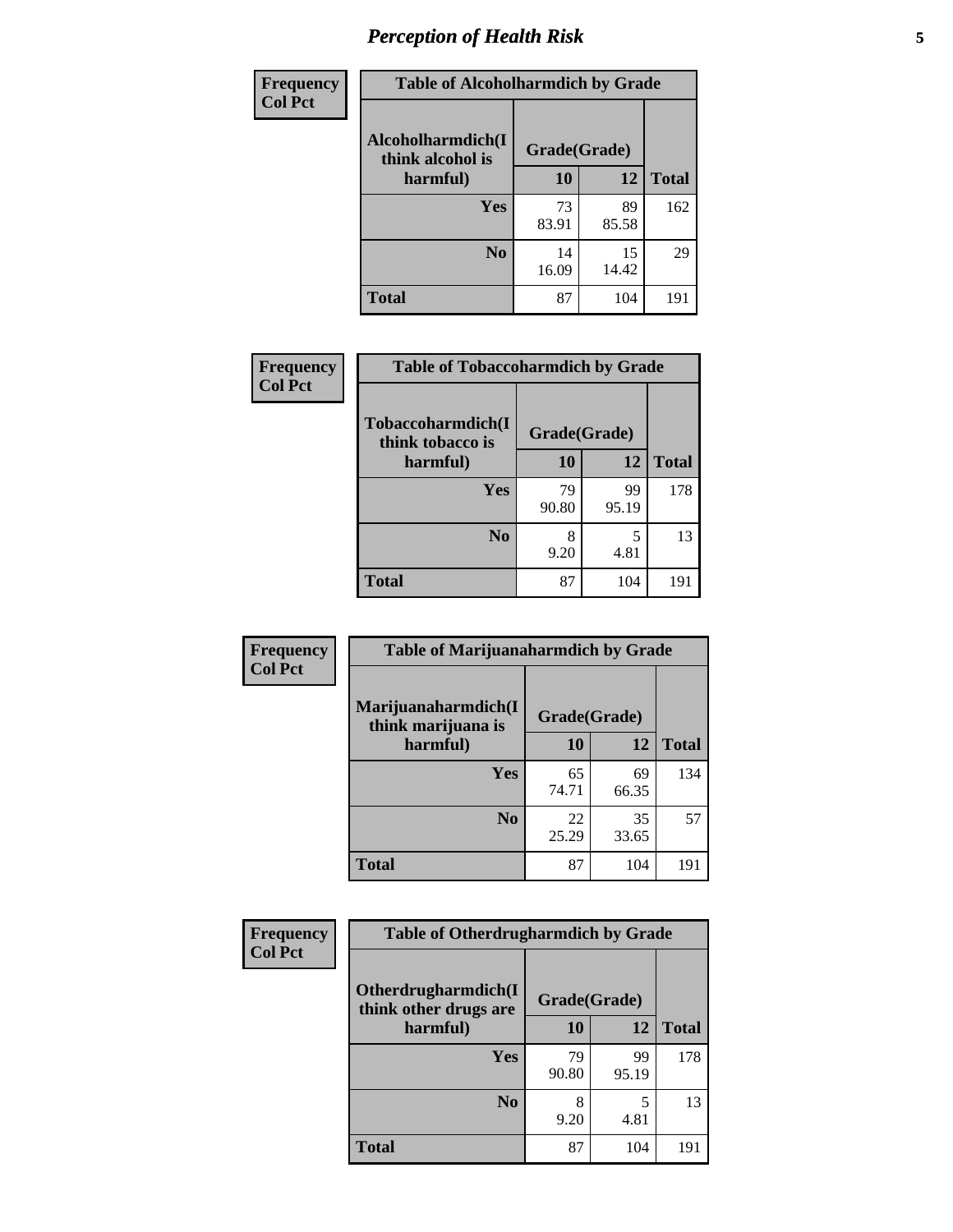### *Social Disapproval* **6**

| Frequency      | <b>Table of Alcoholpeerdich by Grade</b>                    |              |             |              |
|----------------|-------------------------------------------------------------|--------------|-------------|--------------|
| <b>Col Pct</b> | Alcoholpeerdich(My<br>friends would<br>disapprove if I used | Grade(Grade) |             |              |
|                | alcohol)                                                    | 10           | 12          | <b>Total</b> |
|                | <b>Yes</b>                                                  | 40<br>45.98  | 46<br>44.23 | 86           |
|                | N <sub>0</sub>                                              | 47<br>54.02  | 58<br>55.77 | 105          |
|                | <b>Total</b>                                                | 87           | 104         | 191          |

| <b>Frequency</b> |
|------------------|
| <b>Col Pct</b>   |

| <b>Table of Tobaccopeerdich by Grade</b>                            |              |             |              |  |  |  |  |
|---------------------------------------------------------------------|--------------|-------------|--------------|--|--|--|--|
| <b>Tobaccopeerdich</b> (My<br>friends would<br>disapprove if I used | Grade(Grade) |             |              |  |  |  |  |
| tobacco)                                                            | 10           | 12          | <b>Total</b> |  |  |  |  |
| Yes                                                                 | 54<br>62.07  | 69<br>66.35 | 123          |  |  |  |  |
| N <sub>0</sub>                                                      | 33<br>37.93  | 35<br>33.65 | 68           |  |  |  |  |
| <b>Total</b>                                                        | 87           | 104         | 191          |  |  |  |  |

| Frequency      | <b>Table of Marijuanapeerdich by Grade</b>                    |              |             |              |  |  |  |  |
|----------------|---------------------------------------------------------------|--------------|-------------|--------------|--|--|--|--|
| <b>Col Pct</b> | Marijuanapeerdich(My<br>friends would<br>disapprove if I used | Grade(Grade) |             |              |  |  |  |  |
|                | marijuana)                                                    | 10           | 12          | <b>Total</b> |  |  |  |  |
|                | <b>Yes</b>                                                    | 45<br>51.72  | 51<br>49.04 | 96           |  |  |  |  |
|                | N <sub>0</sub>                                                | 42<br>48.28  | 53<br>50.96 | 95           |  |  |  |  |
|                | <b>Total</b>                                                  | 87           | 104         | 191          |  |  |  |  |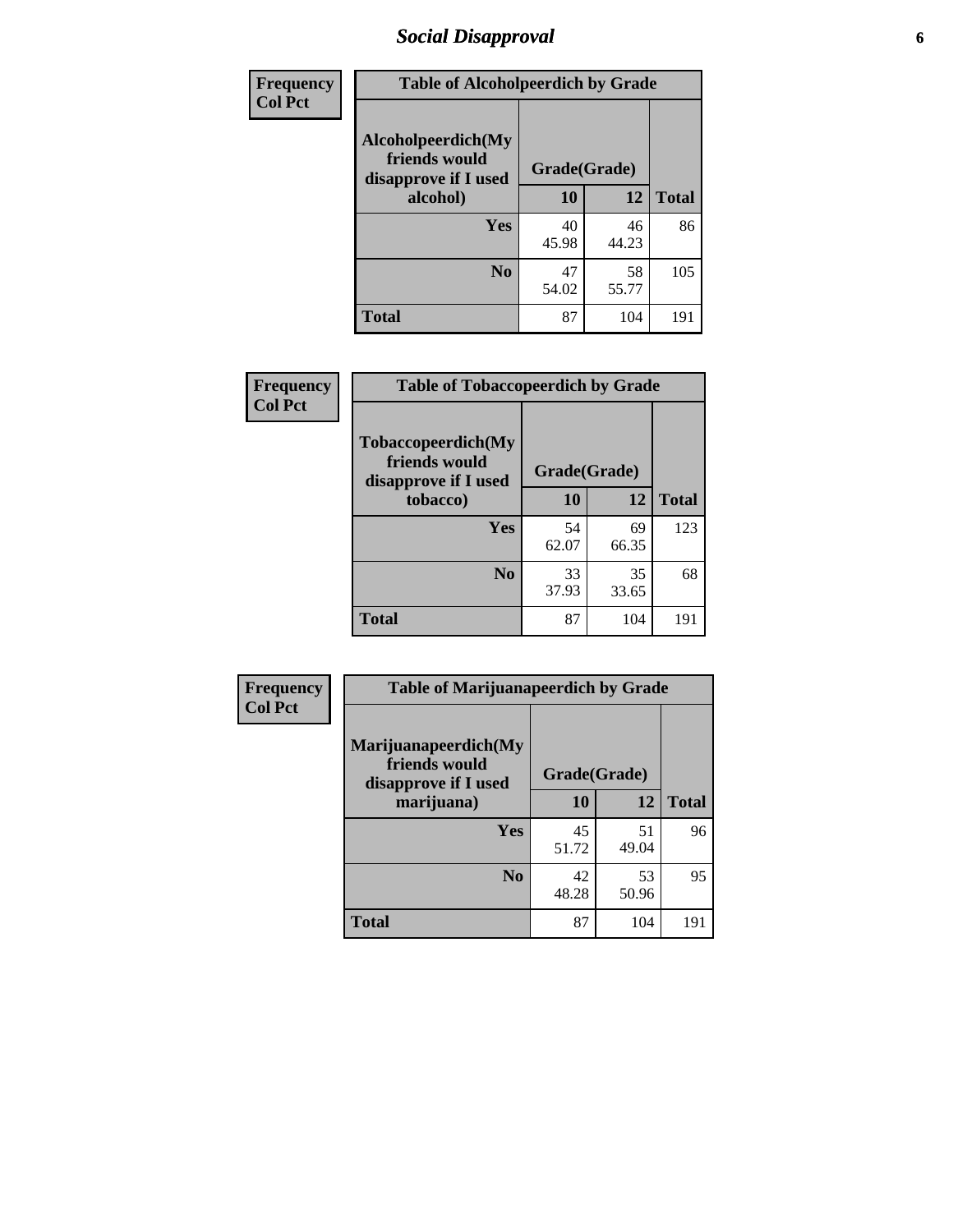### *Social Disapproval* **7**

| Frequency      | <b>Table of Otherdrugpeerdich by Grade</b>                    |              |             |              |  |  |  |
|----------------|---------------------------------------------------------------|--------------|-------------|--------------|--|--|--|
| <b>Col Pct</b> | Otherdrugpeerdich(My<br>friends would<br>disapprove if I used | Grade(Grade) |             |              |  |  |  |
|                | other drugs)                                                  | 10           | 12          | <b>Total</b> |  |  |  |
|                | Yes                                                           | 62<br>71.26  | 80<br>76.92 | 142          |  |  |  |
|                | N <sub>0</sub>                                                | 25<br>28.74  | 24<br>23.08 | 49           |  |  |  |
|                | <b>Total</b>                                                  | 87           | 104         | 191          |  |  |  |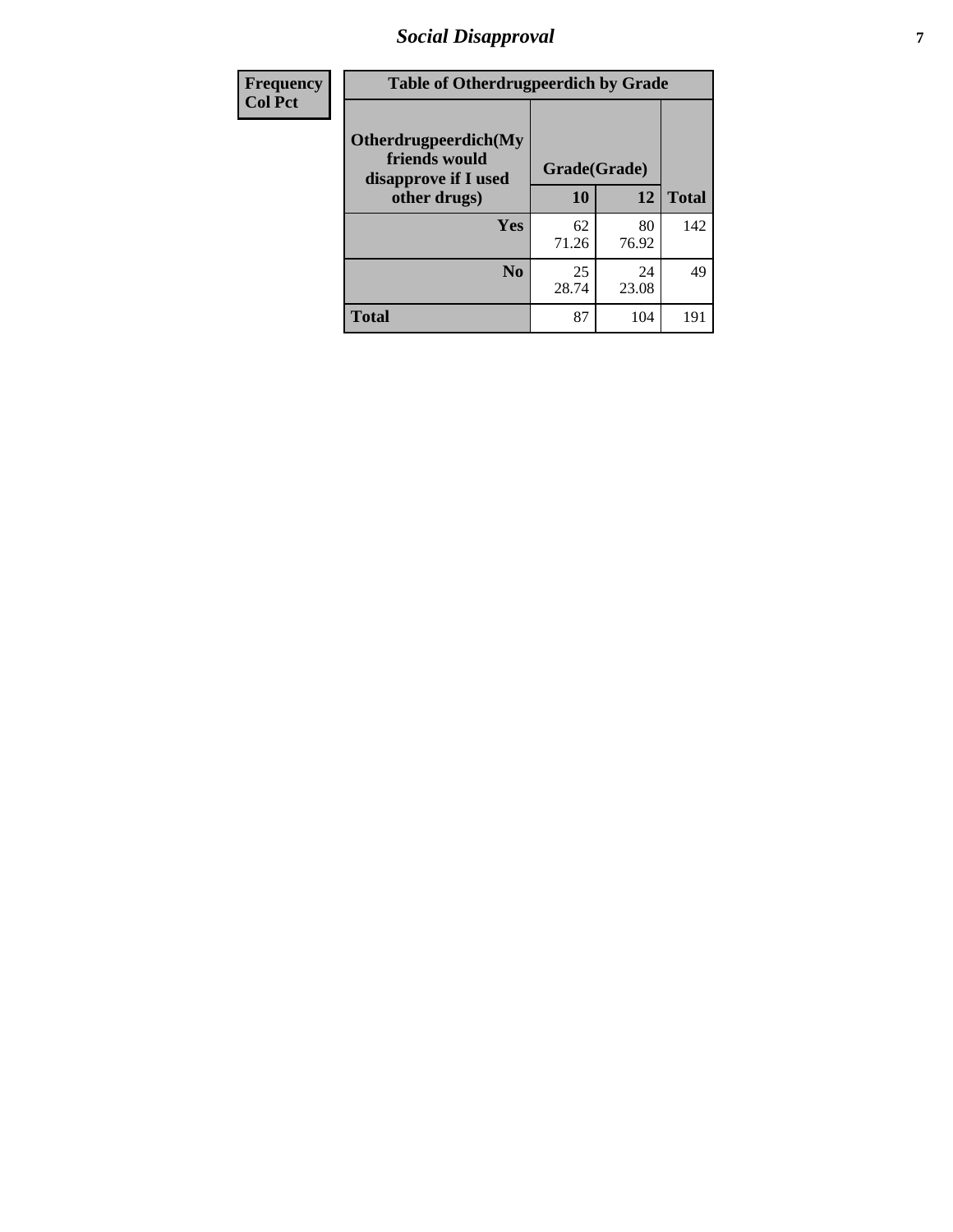#### Title IV, Part A, Schedule A **8** *Goal 2: To help ensure that all schools are safe and disciplined Baseline Data: Year 2008-2009 Student Involvement in Gang Activity*

| Frequency      |                                                                                                   | <b>Table of Gangself by Grade</b> |             |              |
|----------------|---------------------------------------------------------------------------------------------------|-----------------------------------|-------------|--------------|
| <b>Col Pct</b> | Gangself(I<br>have<br>participated<br>in illegal<br>gang<br>activities in<br>the past 30<br>days) | Grade(Grade)<br>10                | 12          | <b>Total</b> |
|                | Yes                                                                                               | 7<br>8.05                         | 8<br>7.69   | 15           |
|                | N <sub>0</sub>                                                                                    | 80<br>91.95                       | 96<br>92.31 | 176          |
|                | <b>Total</b>                                                                                      | 87                                | 104         | 191          |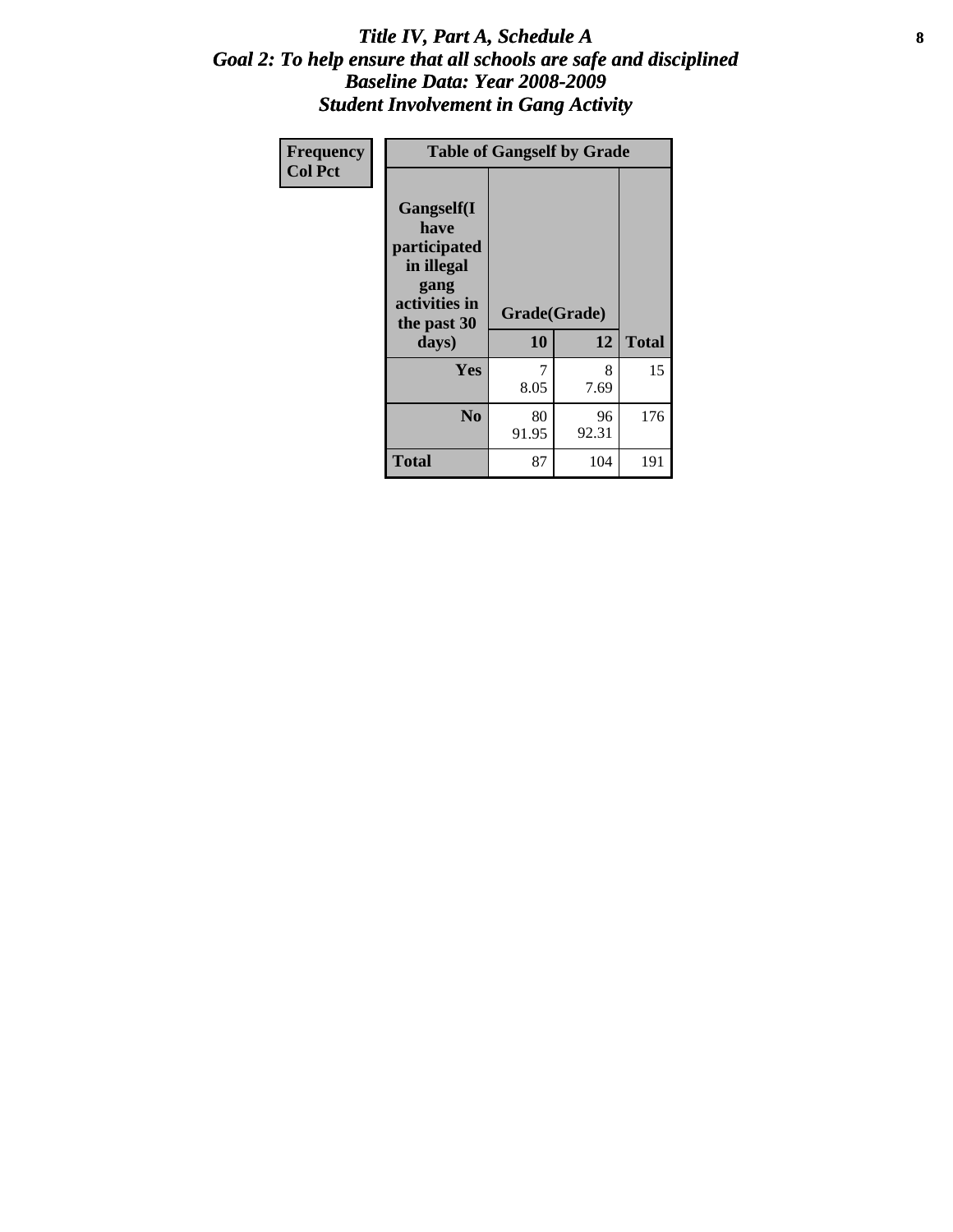### *Student Perception of School Safety* **9**

| <b>Frequency</b><br>Row Pct |
|-----------------------------|
|                             |

| <b>Table of Grade by Safeschool</b> |                                                                                                                                   |                                                        |             |             |     |  |  |
|-------------------------------------|-----------------------------------------------------------------------------------------------------------------------------------|--------------------------------------------------------|-------------|-------------|-----|--|--|
|                                     |                                                                                                                                   | Safeschool (School is a place at which I feel<br>safe) |             |             |     |  |  |
| Grade(Grade)                        | <b>Somewhat   Somewhat</b><br><b>Strongly</b><br><b>Strongly</b><br><b>Disagree</b><br>Agree<br>Disagree<br><b>Total</b><br>Agree |                                                        |             |             |     |  |  |
| 10                                  | 14<br>16.09                                                                                                                       | 36<br>41.38                                            | 19<br>21.84 | 18<br>20.69 | 87  |  |  |
| 12                                  | 21<br>20.19                                                                                                                       | 47<br>45.19                                            | 24<br>23.08 | 12<br>11.54 | 104 |  |  |
| <b>Total</b>                        | 35                                                                                                                                | 83                                                     | 43          | 30          | 191 |  |  |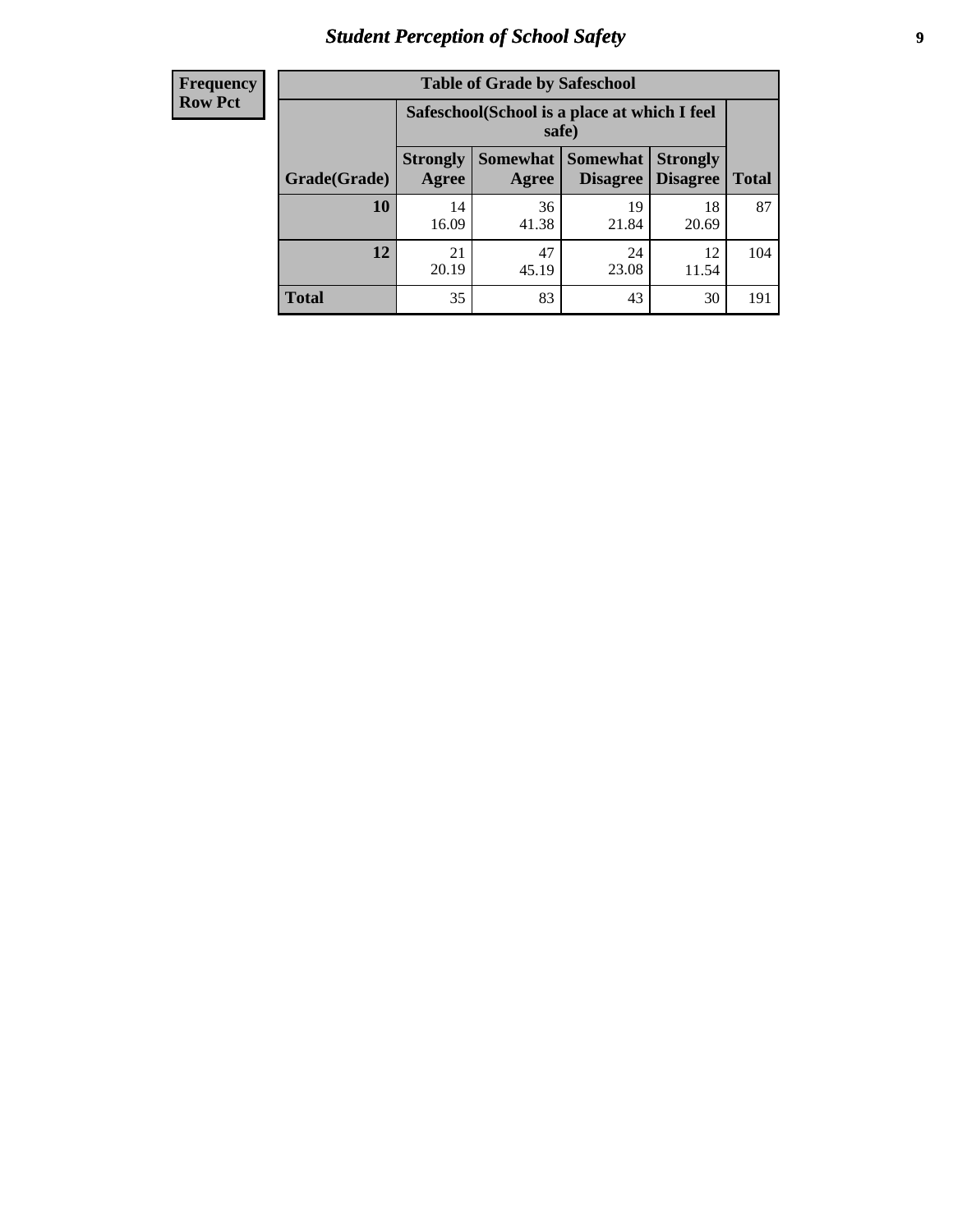#### *Students Who Have Been Bullied* **10**

| Frequency      |  |
|----------------|--|
| <b>Row Pct</b> |  |

## **Table of Grade by Bullied**

| $\mathbf{v}$ | Lavic VI Graue Dy Dunicu                                                         |                             |                   |                   |                               |                   |              |
|--------------|----------------------------------------------------------------------------------|-----------------------------|-------------------|-------------------|-------------------------------|-------------------|--------------|
|              | <b>Bullied</b> (I have been bullied by<br>other students in the past 30<br>days) |                             |                   |                   |                               |                   |              |
|              | Grade(Grade)                                                                     | $\mathbf{0}$<br><b>Days</b> | 1 or<br>2<br>days | 6 to<br>9<br>days | <b>20</b><br>to<br>29<br>days | All<br>30<br>days | <b>Total</b> |
|              | 10                                                                               | 80<br>91.95                 | 4<br>4.60         | 1.15              | 1.15                          | 1.15              | 87           |
|              | 12                                                                               | 96<br>92.31                 | 3<br>2.88         | 3<br>2.88         | 0<br>0.00                     | 2<br>1.92         | 104          |
|              | <b>Total</b>                                                                     | 176                         | 7                 | 4                 |                               | 3                 | 191          |

┑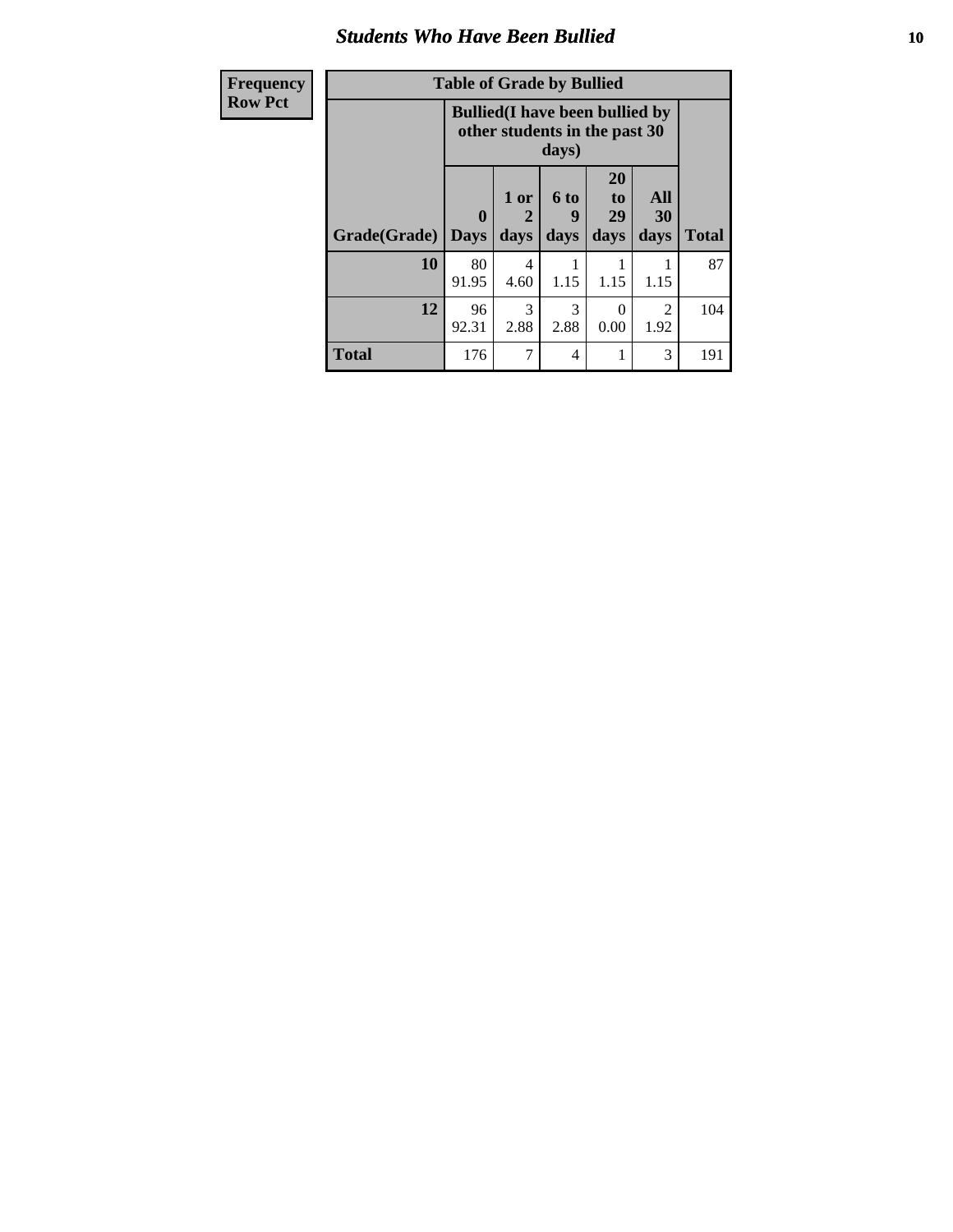### *School Climate* **11**

| Frequency      | <b>Table of SchoolClimate1 by Grade</b> |                    |             |              |  |  |  |
|----------------|-----------------------------------------|--------------------|-------------|--------------|--|--|--|
| <b>Col Pct</b> | SchoolClimate1(I<br>like school)        | Grade(Grade)<br>10 | 12          | <b>Total</b> |  |  |  |
|                | <b>Strongly Agree</b>                   | 9<br>10.34         | 18<br>17.31 | 27           |  |  |  |
|                | <b>Somewhat Agree</b>                   | 50<br>57.47        | 55<br>52.88 | 105          |  |  |  |
|                | <b>Somewhat Disagree</b>                | 19<br>21.84        | 17<br>16.35 | 36           |  |  |  |
|                | <b>Strongly Disagree</b>                | 9<br>10.34         | 14<br>13.46 | 23           |  |  |  |
|                | <b>Total</b>                            | 87                 | 104         | 191          |  |  |  |

| Frequency<br>Col Pct |
|----------------------|

| <b>Table of SchoolClimate2 by Grade</b>           |                    |                        |              |  |  |
|---------------------------------------------------|--------------------|------------------------|--------------|--|--|
| SchoolClimate2(I<br>feel successful at<br>school) | Grade(Grade)<br>10 | 12                     | <b>Total</b> |  |  |
| <b>Strongly Agree</b>                             | 17<br>19.54        | 30<br>28.85            | 47           |  |  |
| <b>Somewhat Agree</b>                             | 52<br>59.77        | 58<br>55.77            | 110          |  |  |
| <b>Somewhat Disagree</b>                          | 14<br>16.09        | 14<br>13.46            | 28           |  |  |
| <b>Strongly Disagree</b>                          | 4<br>4.60          | $\mathfrak{D}$<br>1.92 | 6            |  |  |
| <b>Total</b>                                      | 87                 | 104                    | 191          |  |  |

| Frequency      | <b>Table of SchoolClimate3 by Grade</b>               |             |              |              |  |  |
|----------------|-------------------------------------------------------|-------------|--------------|--------------|--|--|
| <b>Col Pct</b> | SchoolClimate3(My<br>school has high<br>standards for |             | Grade(Grade) |              |  |  |
|                | achievement)                                          | <b>10</b>   | 12           | <b>Total</b> |  |  |
|                | <b>Strongly Agree</b>                                 | 21<br>24.14 | 32<br>30.77  | 53           |  |  |
|                | <b>Somewhat Agree</b>                                 | 36<br>41.38 | 55<br>52.88  | 91           |  |  |
|                | <b>Somewhat Disagree</b>                              | 20<br>22.99 | 12<br>11.54  | 32           |  |  |
|                | <b>Strongly Disagree</b>                              | 10<br>11.49 | 5<br>4.81    | 15           |  |  |
|                | Total                                                 | 87          | 104          | 191          |  |  |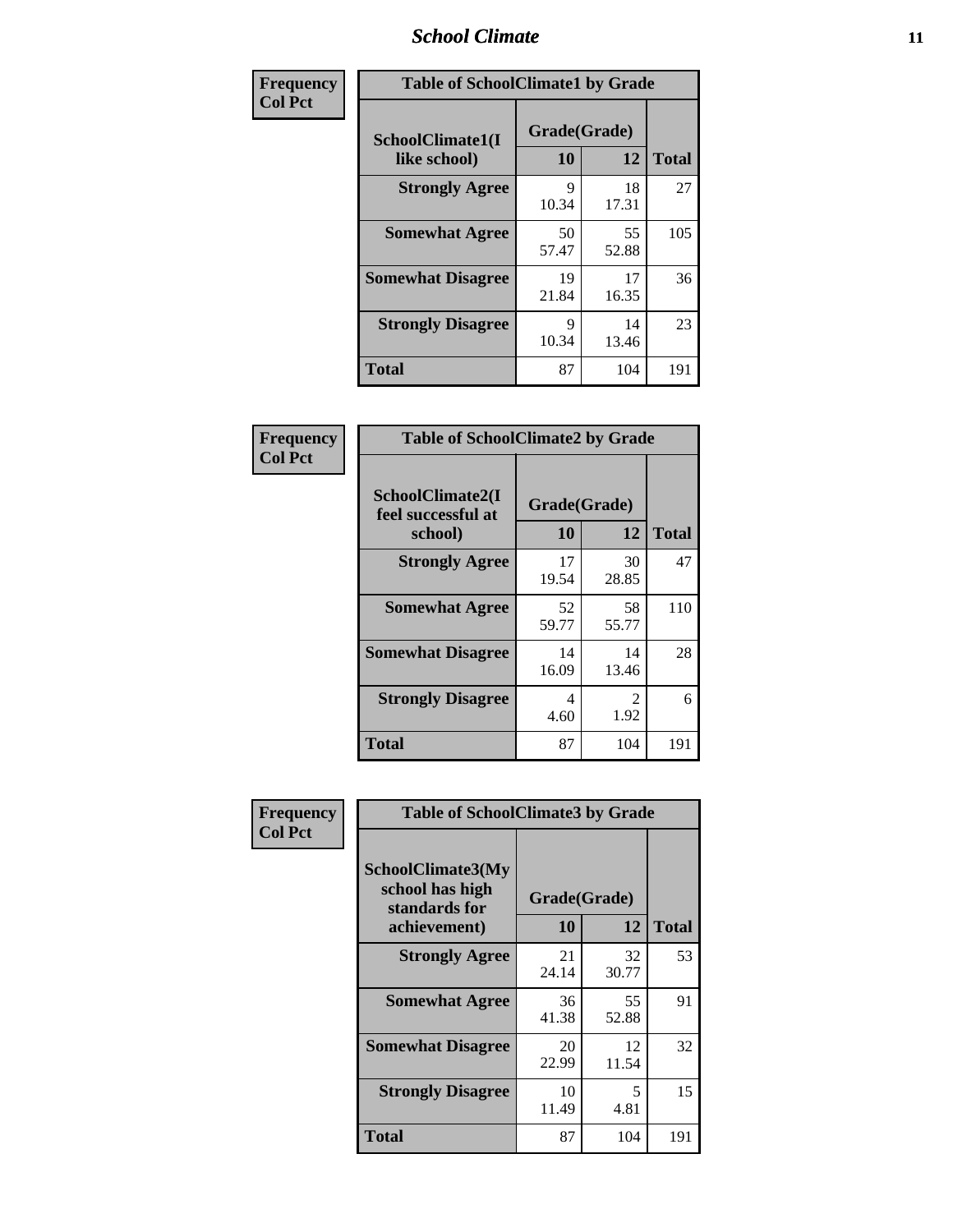### *School Climate* **12**

| Frequency      | <b>Table of SchoolClimate4 by Grade</b>                       |                    |             |              |  |
|----------------|---------------------------------------------------------------|--------------------|-------------|--------------|--|
| <b>Col Pct</b> | SchoolClimate4(My<br>school sets clear<br>rules for behavior) | Grade(Grade)<br>10 | 12          | <b>Total</b> |  |
|                | <b>Strongly Agree</b>                                         | 31<br>35.63        | 47<br>45.19 | 78           |  |
|                | <b>Somewhat Agree</b>                                         | 33<br>37.93        | 47<br>45.19 | 80           |  |
|                | <b>Somewhat Disagree</b>                                      | 13<br>14.94        | 8<br>7.69   | 21           |  |
|                | <b>Strongly Disagree</b>                                      | 10<br>11.49        | 2<br>1.92   | 12           |  |
|                | <b>Total</b>                                                  | 87                 | 104         | 191          |  |

| <b>Table of SchoolClimate5 by Grade</b>                              |                    |             |              |  |  |
|----------------------------------------------------------------------|--------------------|-------------|--------------|--|--|
| SchoolClimate5(I<br>know what to do in<br>an emergency at<br>school) | Grade(Grade)<br>10 | 12          | <b>Total</b> |  |  |
| <b>Strongly Agree</b>                                                | 44<br>50.57        | 58<br>55.77 | 102          |  |  |
| <b>Somewhat Agree</b>                                                | 28<br>32.18        | 34<br>32.69 | 62           |  |  |
| <b>Somewhat Disagree</b>                                             | 12<br>13.79        | 10<br>9.62  | 22           |  |  |
| <b>Strongly Disagree</b>                                             | 3<br>3.45          | 2<br>1.92   | 5            |  |  |
| Total                                                                | 87                 | 104         | 191          |  |  |

| Frequency      | <b>Table of SchoolClimate6 by Grade</b>                  |                    |             |              |  |
|----------------|----------------------------------------------------------|--------------------|-------------|--------------|--|
| <b>Col Pct</b> | <b>SchoolClimate6(Teachers</b><br>treat me with respect) | Grade(Grade)<br>10 | 12          | <b>Total</b> |  |
|                | <b>Strongly Agree</b>                                    | 14<br>16.09        | 34<br>32.69 | 48           |  |
|                | <b>Somewhat Agree</b>                                    | 46<br>52.87        | 52<br>50.00 | 98           |  |
|                | <b>Somewhat Disagree</b>                                 | 21<br>24.14        | 14<br>13.46 | 35           |  |
|                | <b>Strongly Disagree</b>                                 | 6<br>6.90          | 4<br>3.85   | 10           |  |
|                | <b>Total</b>                                             | 87                 | 104         | 191          |  |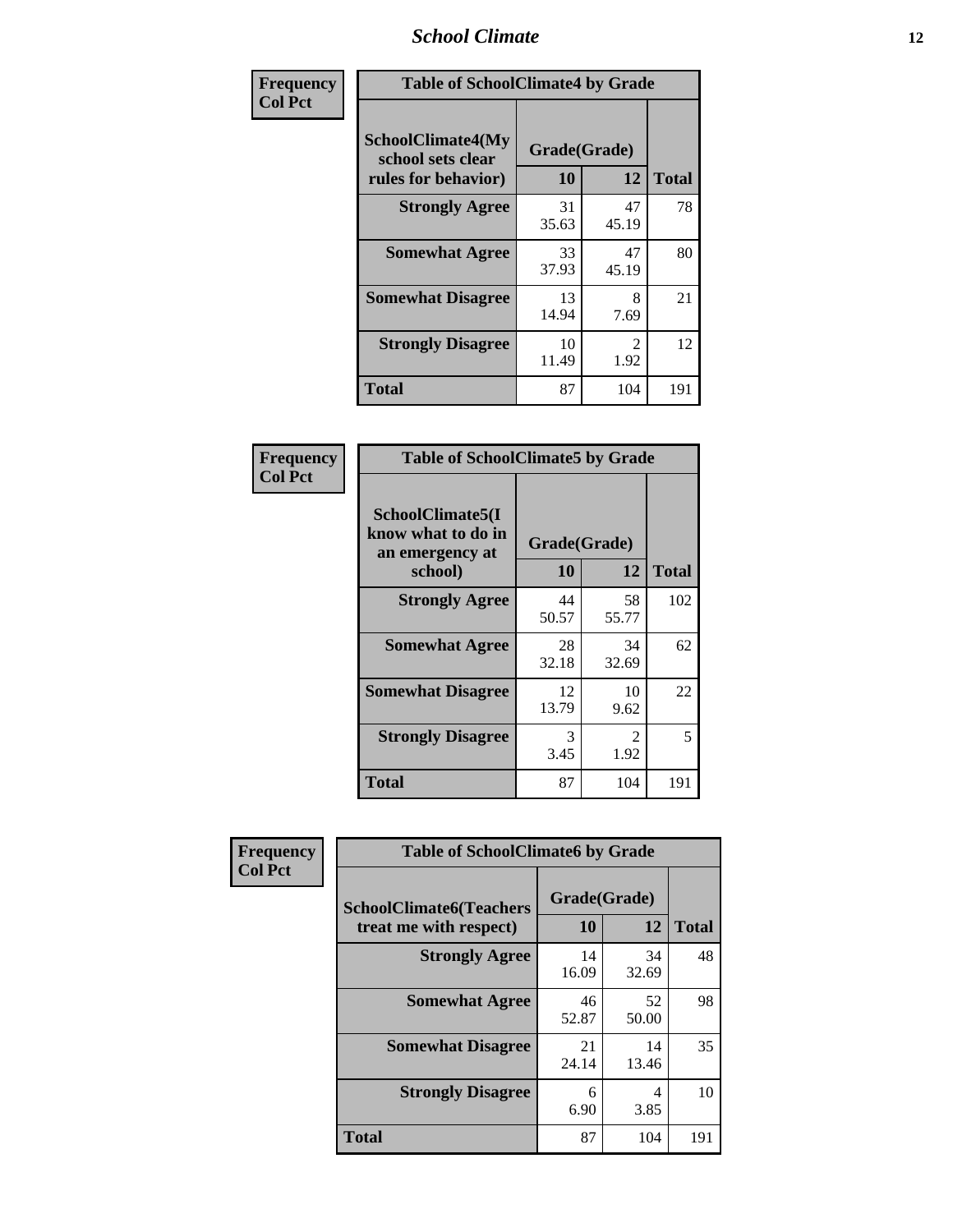### *School Climate* **13**

| Frequency      | <b>Table of SchoolClimate7 by Grade</b>                                       |                    |             |              |  |
|----------------|-------------------------------------------------------------------------------|--------------------|-------------|--------------|--|
| <b>Col Pct</b> | <b>SchoolClimate7(Behaviors</b><br>in my class allow the<br>teacher to teach) | Grade(Grade)<br>10 | 12          | <b>Total</b> |  |
|                | <b>Strongly Agree</b>                                                         | 18<br>20.69        | 24<br>23.08 | 42           |  |
|                | <b>Somewhat Agree</b>                                                         | 37<br>42.53        | 46<br>44.23 | 83           |  |
|                | <b>Somewhat Disagree</b>                                                      | 21<br>24.14        | 28<br>26.92 | 49           |  |
|                | <b>Strongly Disagree</b>                                                      | 11<br>12.64        | 6<br>5.77   | 17           |  |
|                | <b>Total</b>                                                                  | 87                 | 104         | 191          |  |

| Frequency      | <b>Table of SchoolClimate8 by Grade</b>                                              |                    |             |              |  |
|----------------|--------------------------------------------------------------------------------------|--------------------|-------------|--------------|--|
| <b>Col Pct</b> | <b>SchoolClimate8(Students</b><br>are frequently<br>recognized for good<br>behavior) | Grade(Grade)<br>10 | 12          | <b>Total</b> |  |
|                | <b>Strongly Agree</b>                                                                | 17<br>19.54        | 12<br>11.54 | 29           |  |
|                | <b>Somewhat Agree</b>                                                                | 30<br>34.48        | 45<br>43.27 | 75           |  |
|                | <b>Somewhat Disagree</b>                                                             | 25<br>28.74        | 32<br>30.77 | 57           |  |
|                | <b>Strongly Disagree</b>                                                             | 15<br>17.24        | 15<br>14.42 | 30           |  |
|                | <b>Total</b>                                                                         | 87                 | 104         | 191          |  |

| Frequency      | <b>Table of SchoolClimate9 by Grade</b>                                                  |                    |             |              |  |
|----------------|------------------------------------------------------------------------------------------|--------------------|-------------|--------------|--|
| <b>Col Pct</b> | <b>SchoolClimate9(School</b><br>counselor would be<br>helpful if I needed<br>assistance) | Grade(Grade)<br>10 | 12          | <b>Total</b> |  |
|                | <b>Strongly Agree</b>                                                                    | 33<br>37.93        | 37<br>35.58 | 70           |  |
|                | <b>Somewhat Agree</b>                                                                    | 26<br>29.89        | 37<br>35.58 | 63           |  |
|                | <b>Somewhat Disagree</b>                                                                 | 18<br>20.69        | 15<br>14.42 | 33           |  |
|                | <b>Strongly Disagree</b>                                                                 | 10<br>11.49        | 15<br>14.42 | 25           |  |
|                | Total                                                                                    | 87                 | 104         | 191          |  |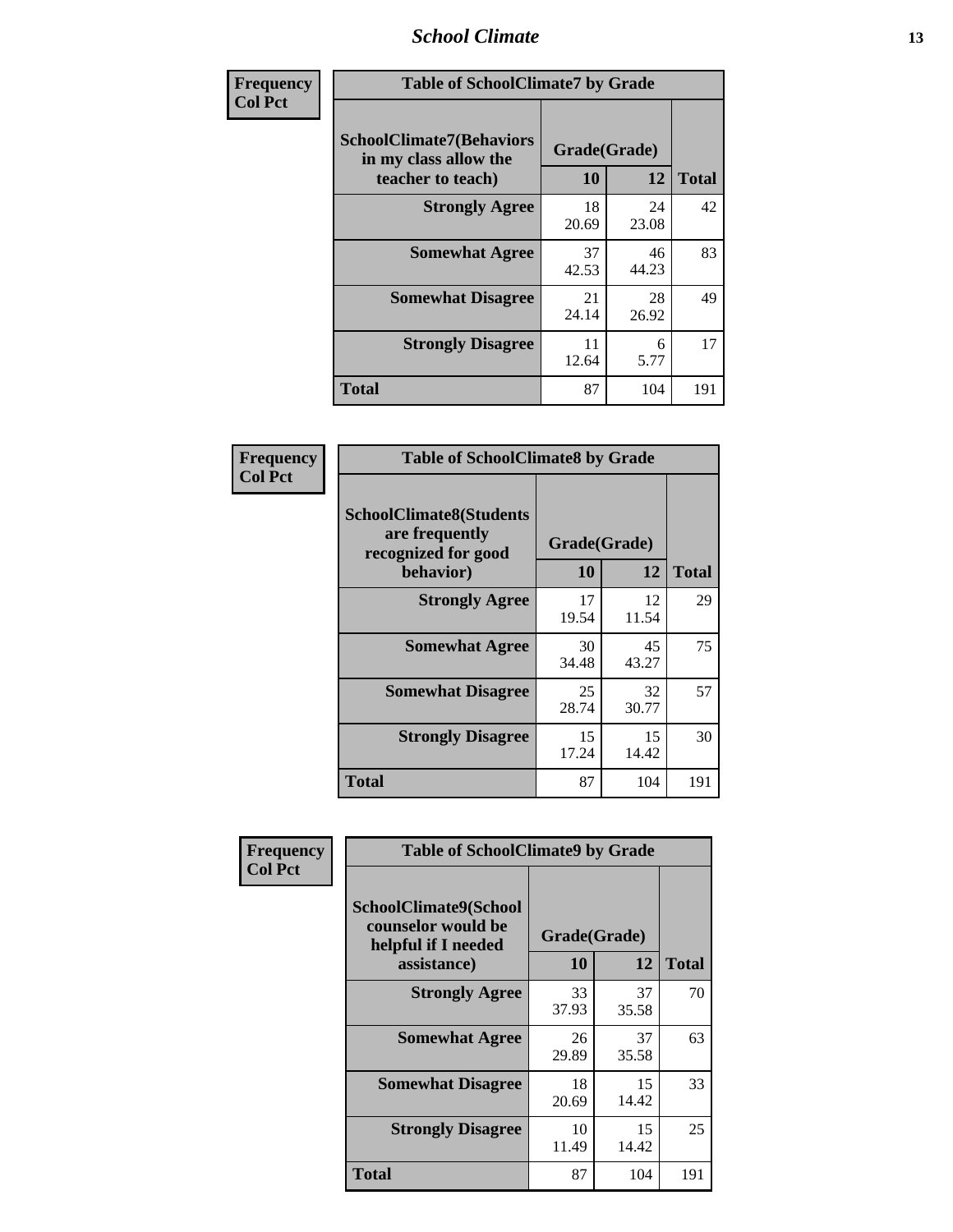### *Reasons for Dropping Out* **14**

| Frequency      | <b>Table of Dropoutreason by Grade</b>                                   |                    |             |                |  |
|----------------|--------------------------------------------------------------------------|--------------------|-------------|----------------|--|
| <b>Col Pct</b> | Dropoutreason(If<br>I dropped out the<br>reason would<br>most likely be) | Grade(Grade)<br>10 | 12          | <b>Total</b>   |  |
|                | <b>Won't Drop out</b>                                                    | 35<br>40.23        | 61<br>58.65 | 96             |  |
|                | <b>Bored</b>                                                             | 24<br>27.59        | 18<br>17.31 | 42             |  |
|                | <b>Family Reasons</b>                                                    | 4<br>4.60          | 8<br>7.69   | 12             |  |
|                | <b>Being Bullied</b>                                                     | 2<br>2.30          | 2<br>1.92   | $\overline{4}$ |  |
|                | <b>Other</b>                                                             | 22<br>25.29        | 15<br>14.42 | 37             |  |
|                | <b>Total</b>                                                             | 87                 | 104         | 191            |  |

| Frequency      | <b>Table of Dropout by Grade</b>                                       |                    |             |              |  |
|----------------|------------------------------------------------------------------------|--------------------|-------------|--------------|--|
| <b>Col Pct</b> | Dropout(I<br>have<br>thought<br>about<br>dropping<br>out of<br>school) | Grade(Grade)<br>10 | 12          | <b>Total</b> |  |
|                |                                                                        |                    |             |              |  |
|                | Yes                                                                    | 40<br>45.98        | 35<br>33.65 | 75           |  |
|                | N <sub>0</sub>                                                         | 47<br>54.02        | 69<br>66.35 | 116          |  |
|                |                                                                        |                    |             |              |  |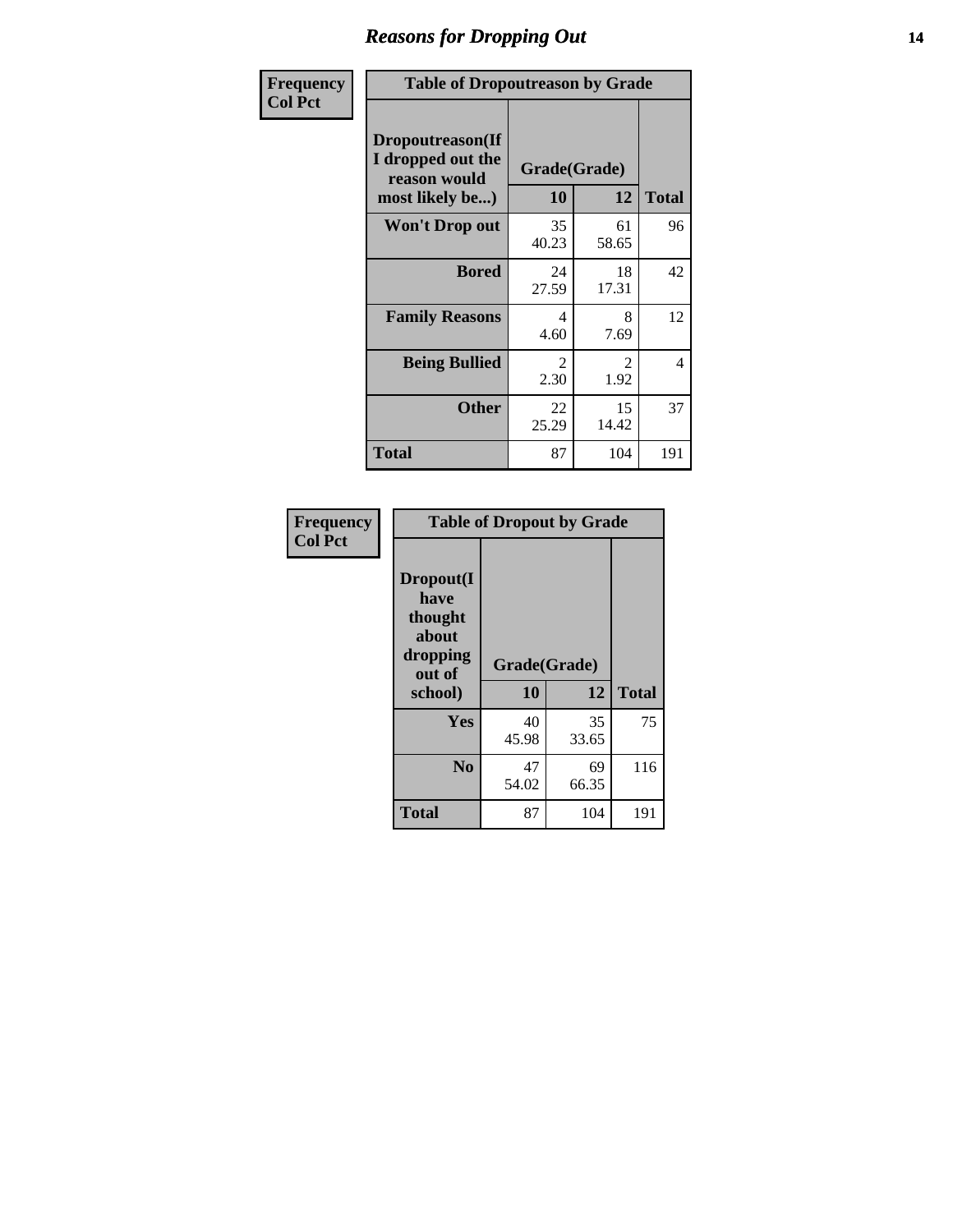*School Safety* **15**

| Frequency      | <b>Table of Gangself by Grade</b>                                                                 |                    |             |              |
|----------------|---------------------------------------------------------------------------------------------------|--------------------|-------------|--------------|
| <b>Col Pct</b> | Gangself(I<br>have<br>participated<br>in illegal<br>gang<br>activities in<br>the past 30<br>days) | Grade(Grade)<br>10 | 12          | <b>Total</b> |
|                | Yes                                                                                               | 7<br>8.05          | 8<br>7.69   | 15           |
|                | N <sub>0</sub>                                                                                    | 80<br>91.95        | 96<br>92.31 | 176          |
|                | <b>Total</b>                                                                                      | 87                 | 104         | 191          |

| Frequency<br><b>Col Pct</b> | <b>Table of Gangpeers by Grade</b>                                                                                     |                    |             |              |  |  |  |  |  |  |
|-----------------------------|------------------------------------------------------------------------------------------------------------------------|--------------------|-------------|--------------|--|--|--|--|--|--|
|                             | Gangpeers(I<br>have friends<br>who have<br>participated<br>in illegal<br>gang<br>activities in<br>the past 30<br>days) | Grade(Grade)<br>10 | 12          | <b>Total</b> |  |  |  |  |  |  |
|                             | Yes                                                                                                                    | 41<br>47.13        | 42<br>40.38 | 83           |  |  |  |  |  |  |
|                             | N <sub>0</sub>                                                                                                         | 46<br>52.87        | 62<br>59.62 | 108          |  |  |  |  |  |  |
|                             | <b>Total</b>                                                                                                           | 87                 | 104         | 191          |  |  |  |  |  |  |

| Frequency      | <b>Table of Pickedon by Grade</b>                                   |              |             |              |
|----------------|---------------------------------------------------------------------|--------------|-------------|--------------|
| <b>Col Pct</b> | <b>Pickedon</b> (I have<br>been picked on or<br>teased at school in | Grade(Grade) |             |              |
|                | the past 30 days)                                                   | 10           | 12          | <b>Total</b> |
|                | <b>Strongly Agree</b>                                               | 8<br>9.20    | 8<br>7.69   | 16           |
|                | <b>Somewhat Agree</b>                                               | 13<br>14.94  | 11<br>10.58 | 24           |
|                | <b>Somewhat Disagree</b>                                            | Q<br>10.34   | 12<br>11.54 | 21           |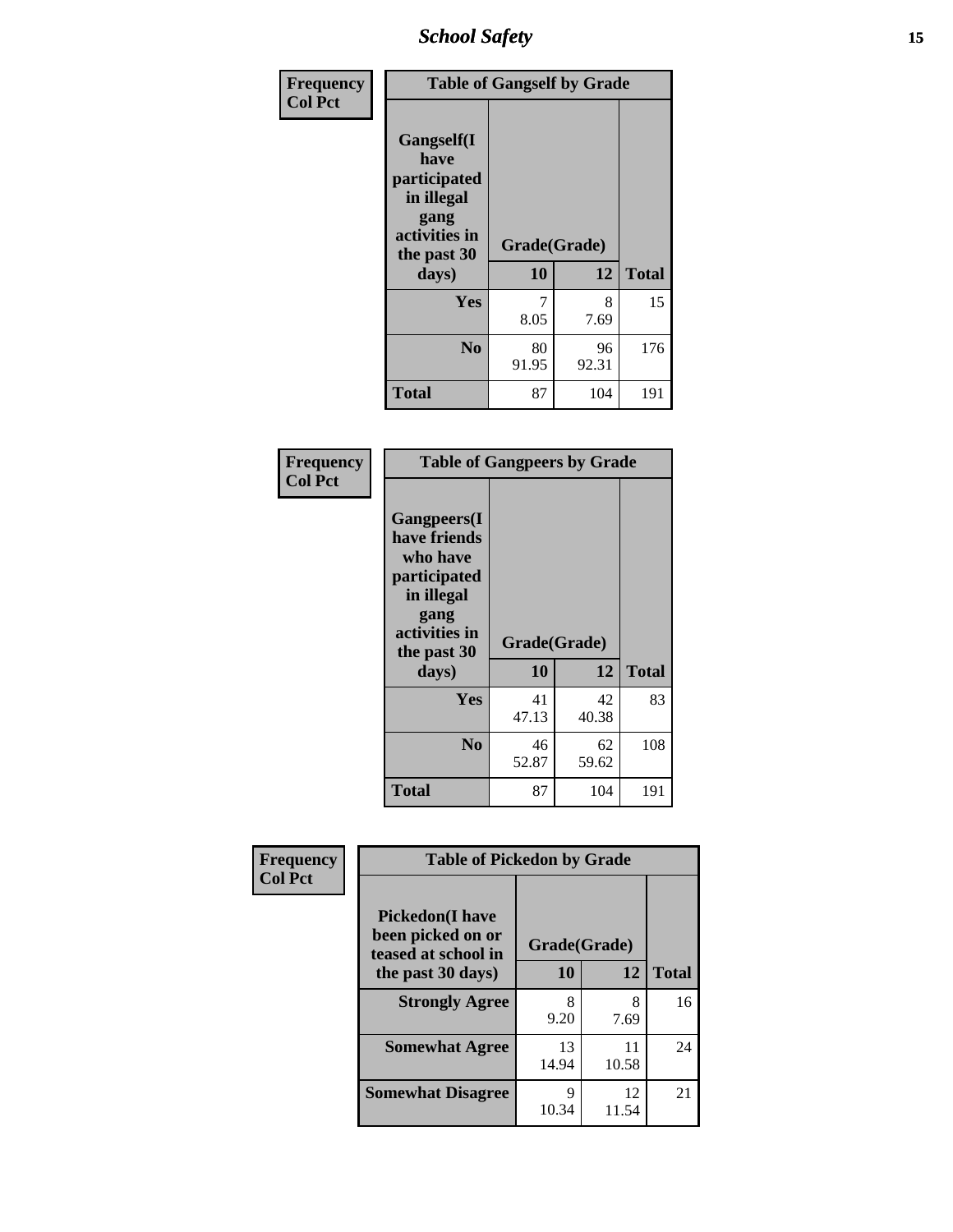*School Safety* **16**

| <b>Frequency</b> |                                                                                          | <b>Table of Pickedon by Grade</b> |             |              |  |  |  |  |  |
|------------------|------------------------------------------------------------------------------------------|-----------------------------------|-------------|--------------|--|--|--|--|--|
| <b>Col Pct</b>   | <b>Pickedon</b> (I have<br>been picked on or<br>teased at school in<br>the past 30 days) | Grade(Grade)<br>10                | 12          | <b>Total</b> |  |  |  |  |  |
|                  | <b>Strongly Disagree</b>                                                                 | 57<br>65.52                       | 73<br>70.19 | 130          |  |  |  |  |  |
|                  | Total                                                                                    | 87                                | 104         | 19           |  |  |  |  |  |

| <b>Frequency</b> | <b>Table of Safeschool by Grade</b>        |              |             |              |
|------------------|--------------------------------------------|--------------|-------------|--------------|
| <b>Col Pct</b>   | Safeschool(School<br>is a place at which I | Grade(Grade) |             |              |
|                  | feel safe)                                 | 10           | 12          | <b>Total</b> |
|                  | <b>Strongly Agree</b>                      | 14<br>16.09  | 21<br>20.19 | 35           |
|                  | <b>Somewhat Agree</b>                      | 36<br>41.38  | 47<br>45.19 | 83           |
|                  | <b>Somewhat Disagree</b>                   | 19<br>21.84  | 24<br>23.08 | 43           |
|                  | <b>Strongly Disagree</b>                   | 18<br>20.69  | 12<br>11.54 | 30           |
|                  | <b>Total</b>                               | 87           | 104         | 191          |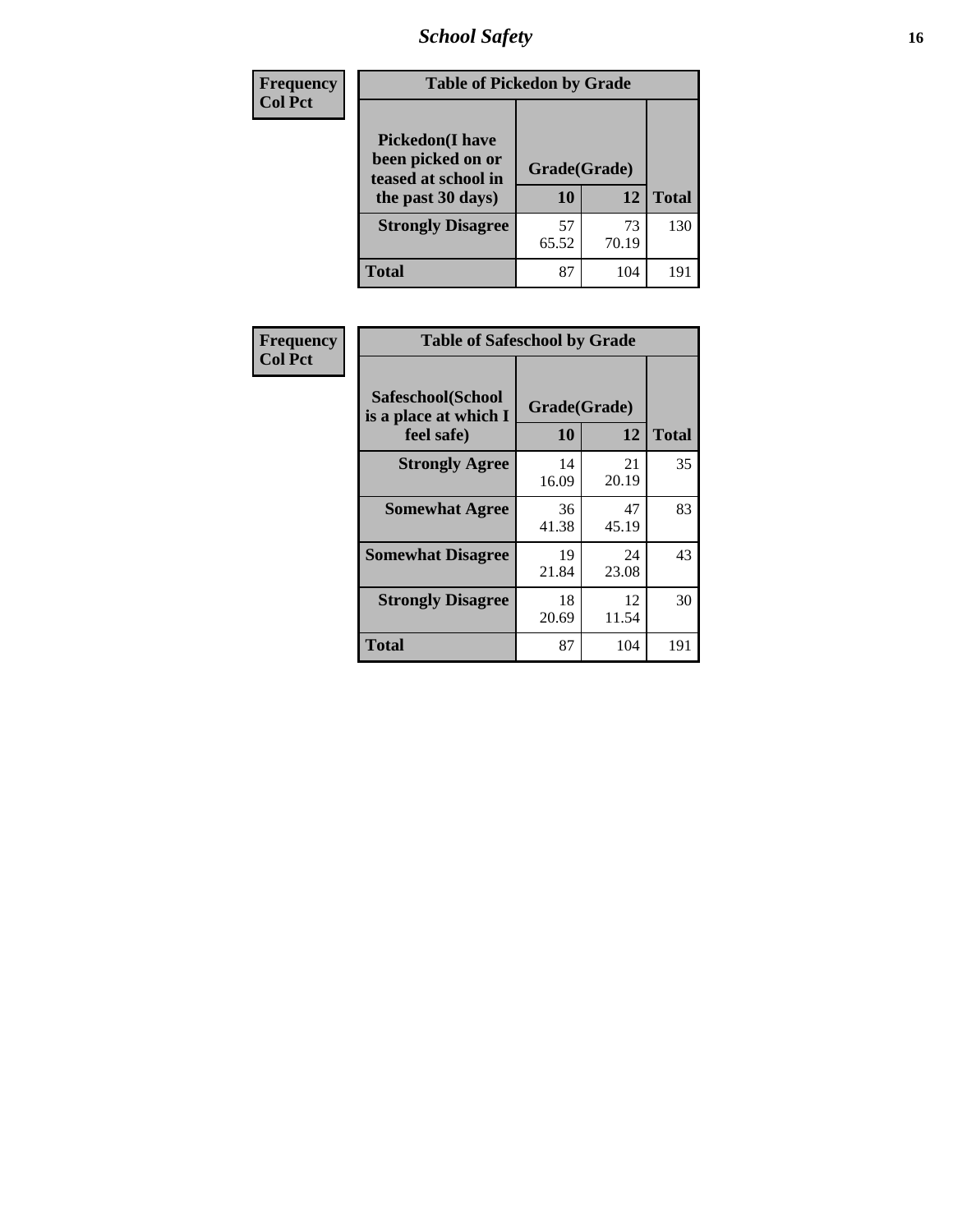*School Safety* **17**

| <b>Frequency</b> | <b>Table of Grade by Bullied</b> |                                                                         |                        |                          |                        |                        |              |  |
|------------------|----------------------------------|-------------------------------------------------------------------------|------------------------|--------------------------|------------------------|------------------------|--------------|--|
| <b>Row Pct</b>   |                                  | <b>Bullied</b> (I have been bullied by<br>other students in the past 30 |                        |                          |                        |                        |              |  |
|                  | Grade(Grade)                     | 0<br><b>Days</b>                                                        | 1 or<br>2<br>days      | <b>6 to</b><br>9<br>days | 20<br>to<br>29<br>days | All<br>30<br>days      | <b>Total</b> |  |
|                  | 10                               | 80<br>91.95                                                             | $\overline{4}$<br>4.60 | 1.15                     | 1.15                   | 1.15                   | 87           |  |
|                  | 12                               | 96<br>92.31                                                             | 3<br>2.88              | 3<br>2.88                | $\Omega$<br>0.00       | $\overline{2}$<br>1.92 | 104          |  |
|                  | <b>Total</b>                     | 176                                                                     | 7                      | 4                        |                        | $\mathcal{R}$          | 191          |  |

| <b>Frequency</b> | <b>Table of Grade by Bulliedothers</b> |              |                                                                |           |                  |                        |                        |              |  |  |
|------------------|----------------------------------------|--------------|----------------------------------------------------------------|-----------|------------------|------------------------|------------------------|--------------|--|--|
| <b>Row Pct</b>   |                                        |              | <b>Bulliedothers</b> (I bullied others in the<br>past 30 days) |           |                  |                        |                        |              |  |  |
|                  |                                        | $\mathbf{0}$ | $1$ or $ $                                                     | $3$ to    | 6 to<br>9        | <b>20</b><br>to<br>29  | All<br>30              |              |  |  |
|                  | Grade(Grade)                           | <b>Days</b>  | days                                                           | days      | days             | days                   | days                   | <b>Total</b> |  |  |
|                  | 10                                     | 77<br>88.51  | 5<br>5.75                                                      | 2<br>2.30 | $\Omega$<br>0.00 | $\overline{c}$<br>2.30 | 1.15                   | 87           |  |  |
|                  | 12                                     | 95<br>91.35  | 3<br>2.88                                                      | 3<br>2.88 | 0.96             | $\Omega$<br>0.00       | $\overline{c}$<br>1.92 | 104          |  |  |
|                  | <b>Total</b>                           | 172          | 8                                                              | 5         |                  | $\overline{2}$         | 3                      | 191          |  |  |

| Frequency      | <b>Table of Grade by Weaponschool</b> |              |                                                                   |                  |                  |                  |                       |                  |              |  |  |
|----------------|---------------------------------------|--------------|-------------------------------------------------------------------|------------------|------------------|------------------|-----------------------|------------------|--------------|--|--|
| <b>Row Pct</b> |                                       |              | Weaponschool(I brought a weapon to<br>school in the past 30 days) |                  |                  |                  |                       |                  |              |  |  |
|                |                                       | $\mathbf 0$  | 1 or                                                              | 3 <sub>to</sub>  | <b>6 to</b><br>9 | 10<br>to<br>19   | <b>20</b><br>to<br>29 | <b>All</b><br>30 |              |  |  |
|                | Grade(Grade)                          | <b>Days</b>  | days                                                              | days             | days             | days             | days                  | days             | <b>Total</b> |  |  |
|                | 10                                    | 82<br>94.25  | 3<br>3.45                                                         | 1.15             | $\Omega$<br>0.00 | $\Omega$<br>0.00 | 1.15                  | $\Omega$<br>0.00 | 87           |  |  |
|                | 12                                    | 101<br>97.12 | $\Omega$<br>0.00                                                  | $\Omega$<br>0.00 | 0.96             | 0.96             | $\Omega$<br>0.00      | 0.96             | 104          |  |  |
|                | <b>Total</b>                          | 183          | 3                                                                 |                  |                  |                  |                       | 1                | 191          |  |  |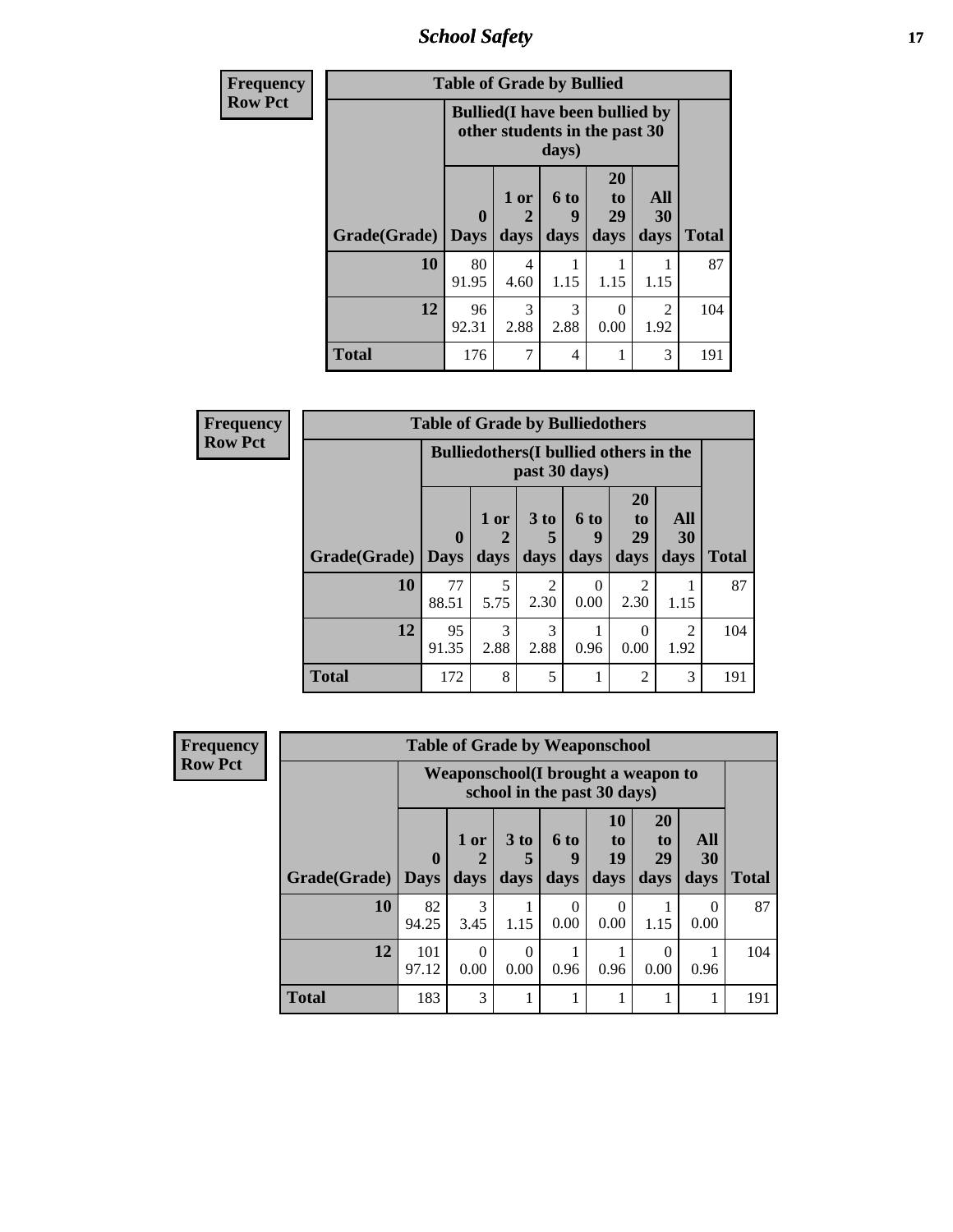*School Safety* **18**

| <b>Frequency</b> | <b>Table of Grade by Absentunsafe</b> |                            |                                                                           |                   |                               |                               |                   |              |  |
|------------------|---------------------------------------|----------------------------|---------------------------------------------------------------------------|-------------------|-------------------------------|-------------------------------|-------------------|--------------|--|
| <b>Row Pct</b>   |                                       |                            | Absentunsafe(I have missed school<br>because I felt unsafe in the past 30 | days)             |                               |                               |                   |              |  |
|                  | Grade(Grade)                          | $\mathbf 0$<br><b>Days</b> | 1 or<br>2<br>days                                                         | 6 to<br>9<br>days | <b>10</b><br>to<br>19<br>days | <b>20</b><br>to<br>29<br>days | All<br>30<br>days | <b>Total</b> |  |
|                  | 10                                    | 81<br>93.10                | $\mathfrak{D}$<br>2.30                                                    | 1.15              | 1.15                          | 1.15                          | 1.15              | 87           |  |
|                  | 12                                    | 101<br>97.12               | $\mathfrak{D}$<br>1.92                                                    | 0<br>0.00         | $\Omega$<br>0.00              | 0.96                          | $\Omega$<br>0.00  | 104          |  |
|                  | <b>Total</b>                          | 182                        | $\overline{4}$                                                            |                   |                               | 2                             | 1                 | 191          |  |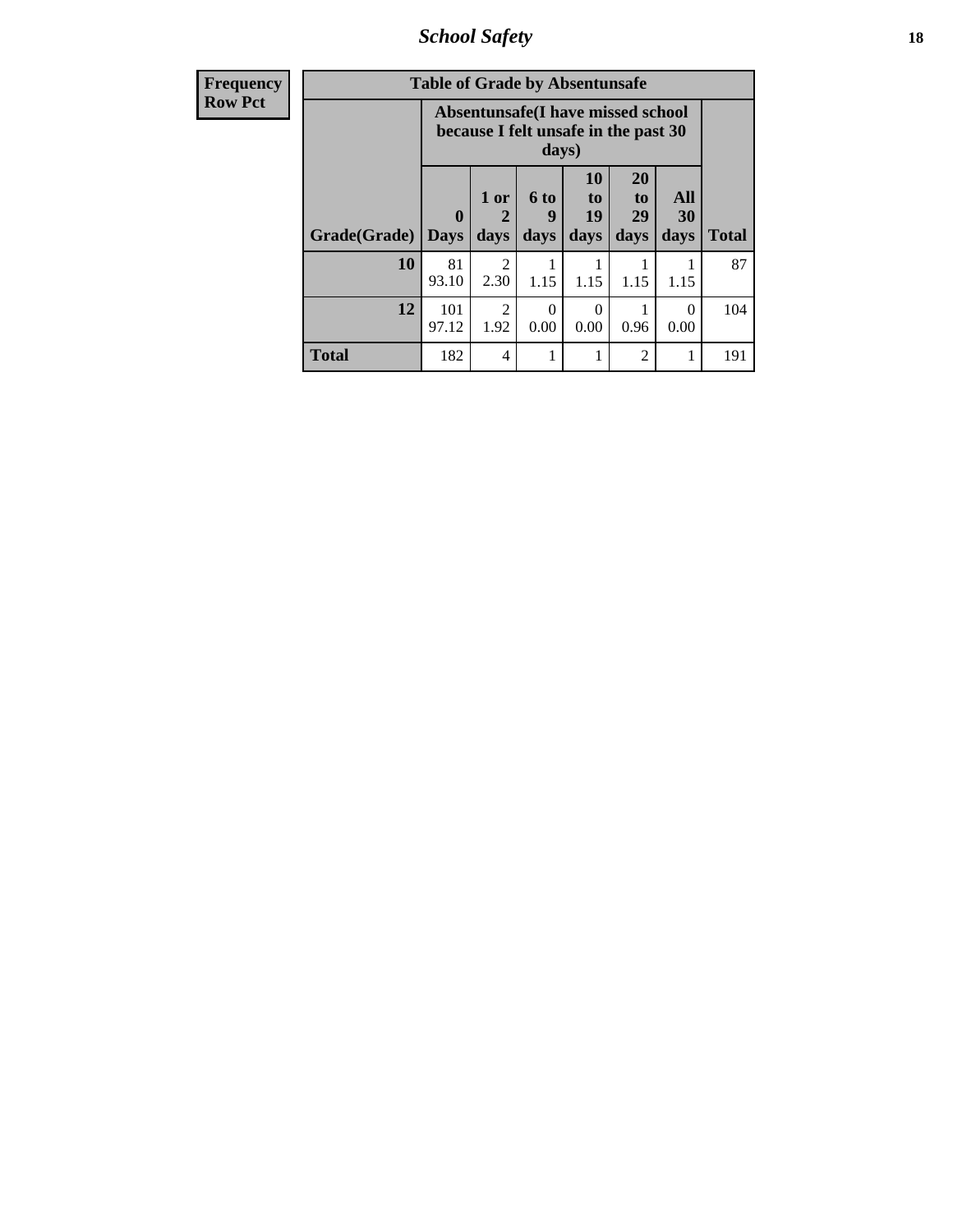### *Drug Use During Last 30 Days* **19**

#### **Frequency Row Pct**

| <b>Table of Grade by Alcohol</b> |                                 |                                    |                        |                        |                 |                   |                |              |  |  |  |
|----------------------------------|---------------------------------|------------------------------------|------------------------|------------------------|-----------------|-------------------|----------------|--------------|--|--|--|
|                                  |                                 | Alcohol(Alcohol use, past 30 days) |                        |                        |                 |                   |                |              |  |  |  |
| Grade(Grade)                     | <b>Did</b><br>not<br><b>use</b> | $1-2$<br>days                      | $3 - 5$<br>days        | $6 - 9$<br>days        | $10-19$<br>days | $20 - 29$<br>days | Every<br>day   | <b>Total</b> |  |  |  |
| 10                               | 66<br>75.86                     | 14<br>16.09                        | $\overline{2}$<br>2.30 | $\overline{2}$<br>2.30 | 2<br>2.30       | 1.15              | 0<br>0.00      | 87           |  |  |  |
| 12                               | 76<br>73.08                     | 9<br>8.65                          | 10<br>9.62             | 4<br>3.85              | 3<br>2.88       | $\theta$<br>0.00  | 2<br>1.92      | 104          |  |  |  |
| <b>Total</b>                     | 142                             | 23                                 | 12                     | 6                      | 5               |                   | $\overline{2}$ | 191          |  |  |  |

| Frequency      |              |                                 |                 |                        | <b>Table of Grade by Cigarettes</b>               |                   |                        |              |
|----------------|--------------|---------------------------------|-----------------|------------------------|---------------------------------------------------|-------------------|------------------------|--------------|
| <b>Row Pct</b> |              |                                 |                 |                        | Cigarettes (Smoking tobacco use,<br>past 30 days) |                   |                        |              |
|                | Grade(Grade) | <b>Did</b><br>not<br><b>use</b> | $1 - 2$<br>days | $3 - 5$<br>days        | $10-19$<br>days                                   | $20 - 29$<br>days | Every<br>day           | <b>Total</b> |
|                | 10           | 75<br>86.21                     | 5<br>5.75       | $\mathfrak{D}$<br>2.30 | $\overline{2}$<br>2.30                            | 1.15              | $\overline{c}$<br>2.30 | 87           |
|                | 12           | 90<br>86.54                     | 4<br>3.85       | $\overline{c}$<br>1.92 | $\overline{2}$<br>1.92                            | 0.96              | 5<br>4.81              | 104          |
|                | <b>Total</b> | 165                             | 9               | 4                      | 4                                                 | 2                 | 7                      | 191          |

| Frequency      | <b>Table of Grade by Smokeless</b> |                                                            |                 |                   |              |  |  |  |  |  |
|----------------|------------------------------------|------------------------------------------------------------|-----------------|-------------------|--------------|--|--|--|--|--|
| <b>Row Pct</b> |                                    | <b>Smokeless</b> (Chewing<br>tobacco use,<br>past 30 days) |                 |                   |              |  |  |  |  |  |
|                | Grade(Grade)                       | <b>Did</b><br>not<br><b>use</b>                            | $1 - 2$<br>days | $20 - 29$<br>days | <b>Total</b> |  |  |  |  |  |
|                | 10                                 | 85<br>97.70                                                | 1.15            | 1.15              | 87           |  |  |  |  |  |
|                | 12                                 | 102<br>98.08                                               | 0.96            | 0.96              | 104          |  |  |  |  |  |
|                | <b>Total</b>                       | 187                                                        | 2               | $\overline{2}$    | 191          |  |  |  |  |  |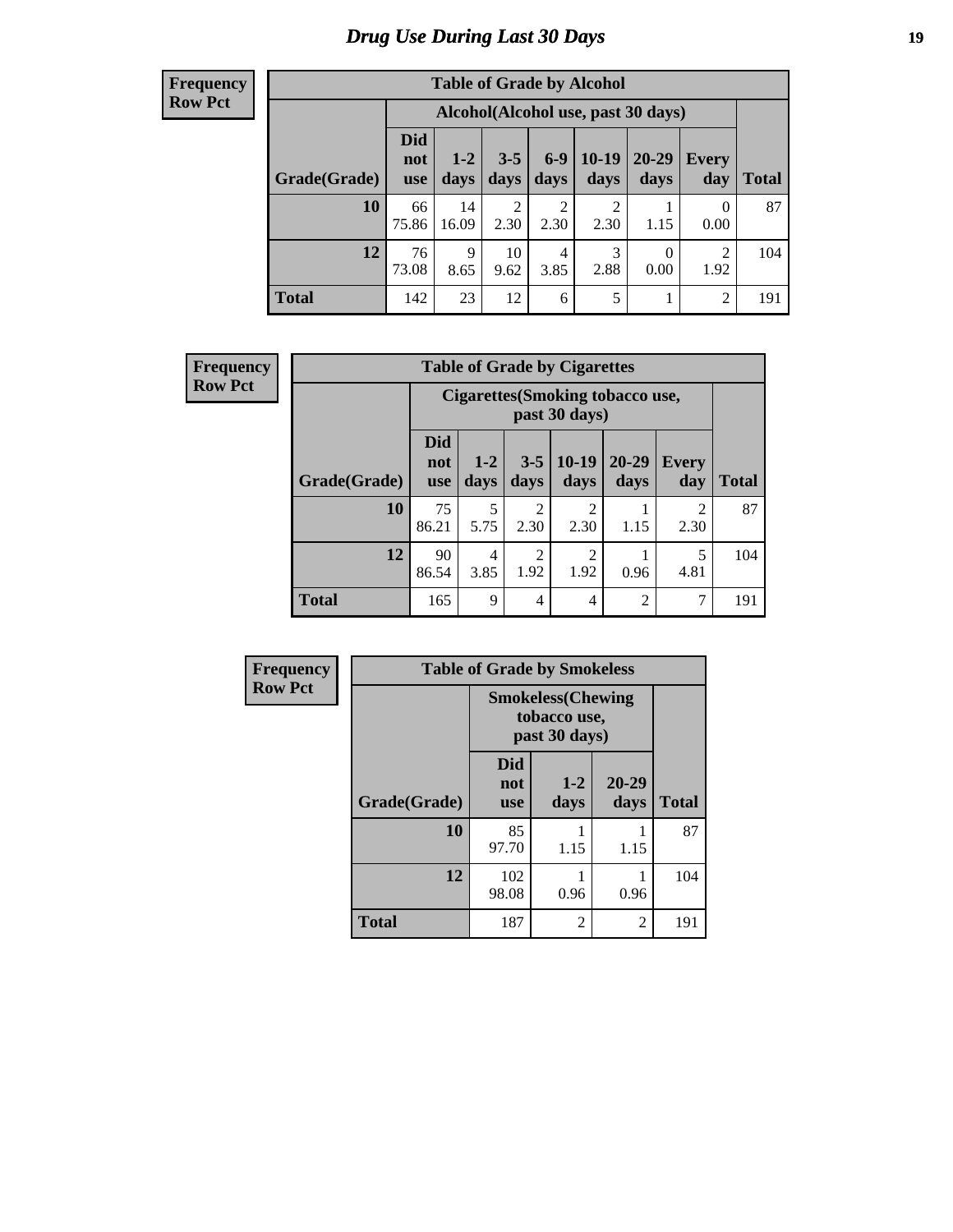#### **Frequency Row Pct**

| <b>Table of Grade by Marijuana</b> |                                 |                                         |                 |                |                        |               |                        |       |  |  |  |
|------------------------------------|---------------------------------|-----------------------------------------|-----------------|----------------|------------------------|---------------|------------------------|-------|--|--|--|
|                                    |                                 | Marijuana (Marijuana use, past 30 days) |                 |                |                        |               |                        |       |  |  |  |
| Grade(Grade)                       | <b>Did</b><br>not<br><b>use</b> | $1 - 2$<br>days                         | $3 - 5$<br>days | $6-9$<br>days  | $10-19$<br>days        | 20-29<br>days | Every<br>day           | Total |  |  |  |
| 10                                 | 78<br>89.66                     | $\overline{2}$<br>2.30                  | 1.15            | 1.15           | $\overline{2}$<br>2.30 | 1.15          | $\mathfrak{D}$<br>2.30 | 87    |  |  |  |
| 12                                 | 76<br>73.08                     | 12<br>11.54                             | 3<br>2.88       | 0.96           | 8<br>7.69              | 0.96          | 3<br>2.88              | 104   |  |  |  |
| <b>Total</b>                       | 154                             | 14                                      | 4               | $\overline{2}$ | 10                     | 2             | 5                      | 191   |  |  |  |

| <b>Frequency</b> | <b>Table of Grade by Cocaine</b> |                          |                 |                                        |                   |              |  |  |
|------------------|----------------------------------|--------------------------|-----------------|----------------------------------------|-------------------|--------------|--|--|
| <b>Row Pct</b>   |                                  |                          |                 | Cocaine (Cocaine use,<br>past 30 days) |                   |              |  |  |
|                  | Grade(Grade)                     | Did<br>not<br><b>use</b> | $1 - 2$<br>days | $10-19$<br>days                        | $20 - 29$<br>days | <b>Total</b> |  |  |
|                  | 10                               | 85<br>97.70              | 1.15            | 1.15                                   | 0<br>0.00         | 87           |  |  |
|                  | 12                               | 103<br>99.04             | 0<br>0.00       | $\theta$<br>0.00                       | 0.96              | 104          |  |  |
|                  | <b>Total</b>                     | 188                      |                 |                                        |                   | 191          |  |  |

| Frequency      | <b>Table of Grade by Inhalants</b> |                                 |                                                  |                   |              |  |  |
|----------------|------------------------------------|---------------------------------|--------------------------------------------------|-------------------|--------------|--|--|
| <b>Row Pct</b> |                                    |                                 | <b>Inhalants</b> (Inhalant<br>use, past 30 days) |                   |              |  |  |
|                | Grade(Grade)                       | <b>Did</b><br>not<br><b>use</b> | $1 - 2$<br>days                                  | $20 - 29$<br>days | <b>Total</b> |  |  |
|                | 10                                 | 83<br>95.40                     | 3<br>3.45                                        | 1.15              | 87           |  |  |
|                | 12                                 | 104<br>100.00                   | 0<br>0.00                                        | 0<br>0.00         | 104          |  |  |
|                | <b>Total</b>                       | 187                             | 3                                                |                   | 191          |  |  |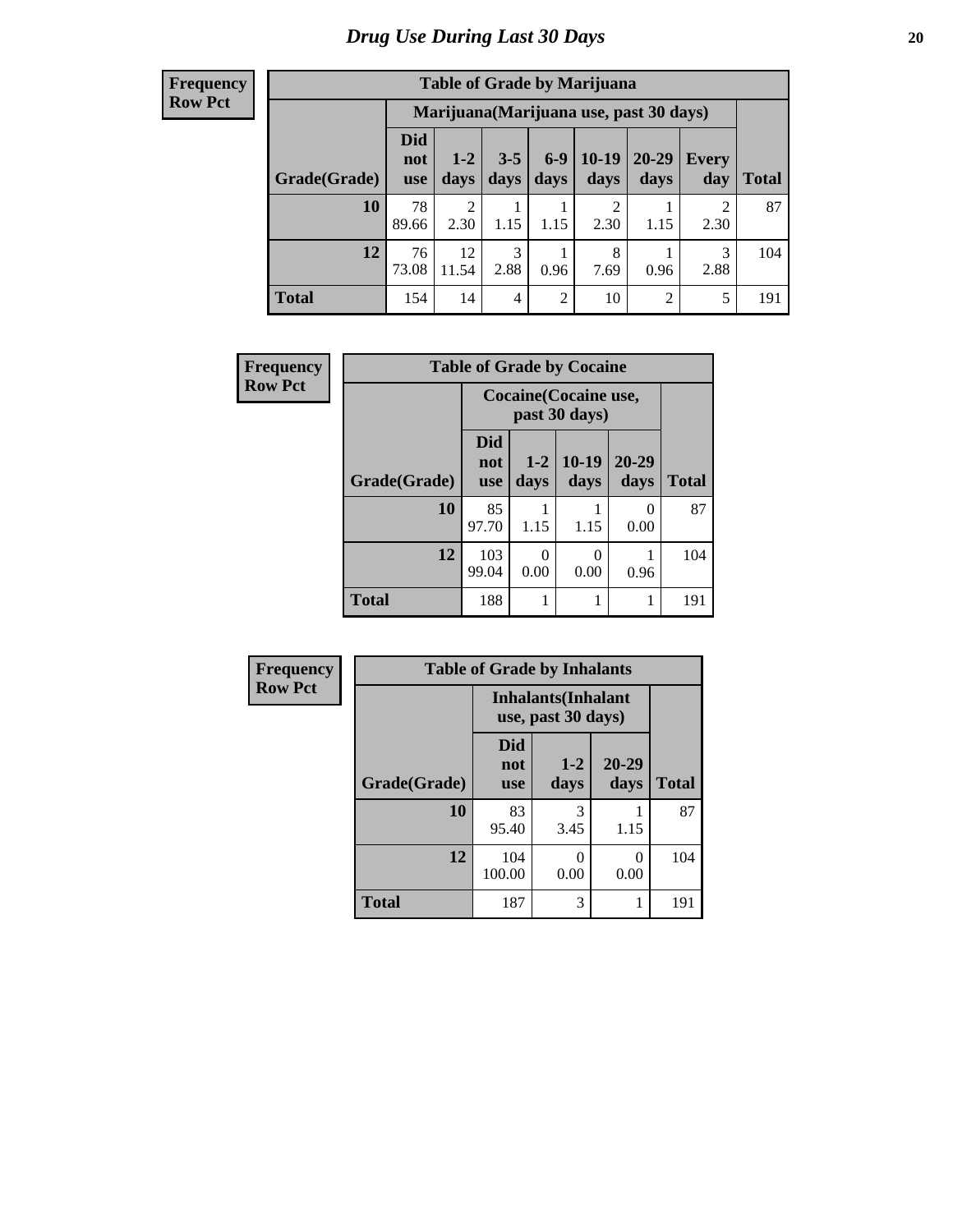| <b>Frequency</b> |              | <b>Table of Grade by Steroids</b> |                                                |                   |              |
|------------------|--------------|-----------------------------------|------------------------------------------------|-------------------|--------------|
| <b>Row Pct</b>   |              |                                   | <b>Steroids</b> (Steroid<br>use, past 30 days) |                   |              |
|                  | Grade(Grade) | <b>Did</b><br>not<br><b>use</b>   | $1 - 2$<br>days                                | $20 - 29$<br>days | <b>Total</b> |
|                  | 10           | 85<br>97.70                       | 1.15                                           | 1.15              | 87           |
|                  | 12           | 104<br>100.00                     | 0<br>0.00                                      | 0<br>0.00         | 104          |
|                  | <b>Total</b> | 189                               | 1                                              |                   | 191          |

| Frequency      | <b>Table of Grade by Ecstasy</b> |                                               |                 |               |              |  |  |
|----------------|----------------------------------|-----------------------------------------------|-----------------|---------------|--------------|--|--|
| <b>Row Pct</b> |                                  | <b>Ecstasy</b> (Ecstasy<br>use, past 30 days) |                 |               |              |  |  |
|                | Grade(Grade)                     | Did<br>not<br><b>use</b>                      | $1 - 2$<br>days | 20-29<br>days | <b>Total</b> |  |  |
|                | 10                               | 85<br>97.70                                   | 1.15            | 1.15          | 87           |  |  |
|                | 12                               | 104<br>100.00                                 | 0<br>0.00       | 0<br>0.00     | 104          |  |  |
|                | <b>Total</b>                     | 189                                           | 1               | 1             | 191          |  |  |

| Frequency      | <b>Table of Grade by Meth</b> |                       |                                                    |                   |              |  |  |  |
|----------------|-------------------------------|-----------------------|----------------------------------------------------|-------------------|--------------|--|--|--|
| <b>Row Pct</b> |                               |                       | <b>Meth</b> (Methamphetamine<br>use, past 30 days) |                   |              |  |  |  |
|                | Grade(Grade)                  | Did not<br><b>use</b> | $1-2$ days                                         | $20 - 29$<br>days | <b>Total</b> |  |  |  |
|                | 10                            | 85<br>97.70           | 1.15                                               | 1.15              | 87           |  |  |  |
|                | 12                            | 104<br>100.00         | 0.00                                               | $\theta$<br>0.00  | 104          |  |  |  |
|                | <b>Total</b>                  | 189                   |                                                    |                   | 191          |  |  |  |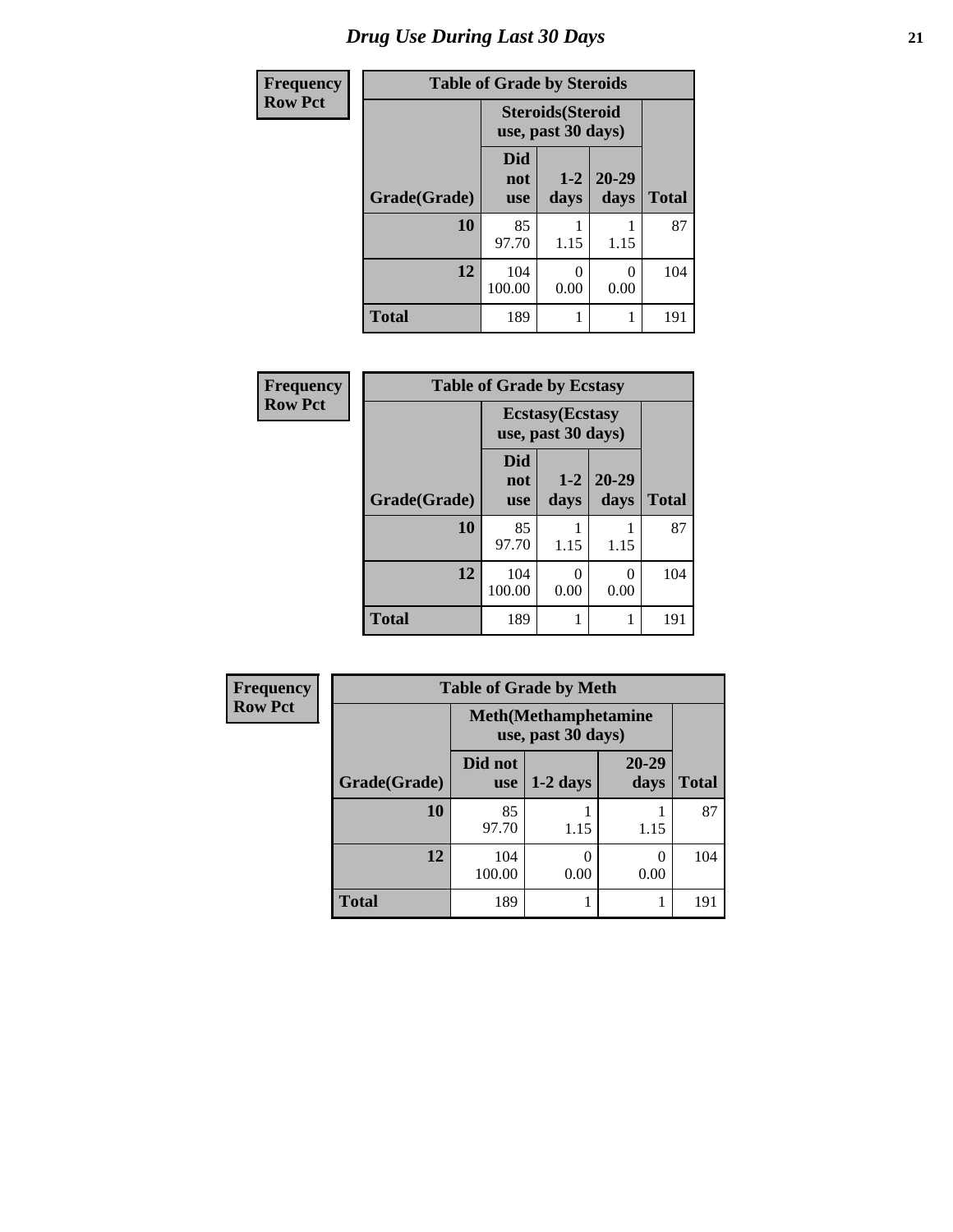### *Drug Use During Last 30 Days* **22**

| <b>Frequency</b> | <b>Table of Grade by Hallucinogens</b> |                                  |                |                  |                   |                     |              |
|------------------|----------------------------------------|----------------------------------|----------------|------------------|-------------------|---------------------|--------------|
| <b>Row Pct</b>   |                                        | Hallucinogens (Hallucinogen use, |                |                  |                   |                     |              |
|                  | Grade(Grade)                           | <b>Did</b><br>not<br><b>use</b>  | $1-2$<br>days  | $6-9$<br>days    | $20 - 29$<br>days | <b>Every</b><br>day | <b>Total</b> |
|                  | 10                                     | 83<br>95.40                      | 2<br>2.30      | 1.15             | 1.15              | 0<br>0.00           | 87           |
|                  | 12                                     | 103<br>99.04                     | 0.00           | $\Omega$<br>0.00 | 0<br>0.00         | 0.96                | 104          |
|                  | <b>Total</b>                           | 186                              | $\mathfrak{D}$ |                  | 1                 |                     | 191          |

| Frequency      | <b>Table of Grade by Prescription</b> |                                 |               |                        |               |                                                                                |                        |              |  |
|----------------|---------------------------------------|---------------------------------|---------------|------------------------|---------------|--------------------------------------------------------------------------------|------------------------|--------------|--|
| <b>Row Pct</b> |                                       |                                 |               |                        |               | <b>Prescription</b> (Prescription drugs not<br>prescribed to me, past 30 days) |                        |              |  |
|                | Grade(Grade)                          | <b>Did</b><br>not<br><b>use</b> | $1-2$<br>days | $3 - 5$<br>days        | $6-9$<br>days | $20 - 29$<br>days                                                              | Every<br>day           | <b>Total</b> |  |
|                | 10                                    | 83<br>95.40                     | 3<br>3.45     | 0<br>0.00              | 0.00          | 1.15                                                                           | 0<br>0.00              | 87           |  |
|                | 12                                    | 98<br>94.23                     | 0.96          | $\overline{c}$<br>1.92 | 0.96          | 0.00                                                                           | $\overline{2}$<br>1.92 | 104          |  |
|                | <b>Total</b>                          | 181                             | 4             | $\overline{c}$         |               |                                                                                | 2                      | 191          |  |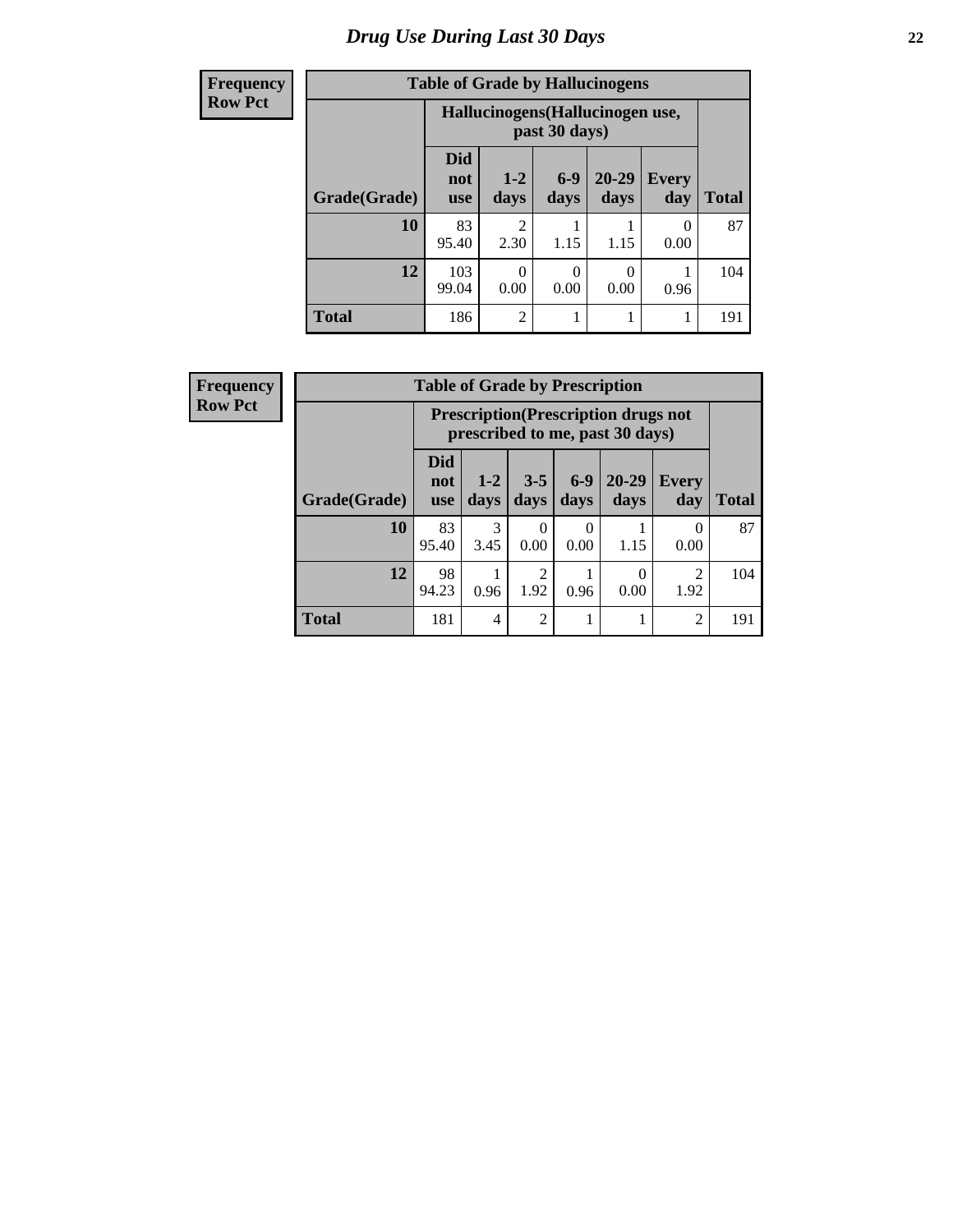| Frequency      | <b>Table of Alcoholease by Grade</b>              |                    |             |              |  |
|----------------|---------------------------------------------------|--------------------|-------------|--------------|--|
| <b>Col Pct</b> | <b>Alcoholease</b> (It is<br>easy to get alcohol) | Grade(Grade)<br>10 | 12          | <b>Total</b> |  |
|                | <b>Strongly Agree</b>                             | 29<br>33.33        | 51<br>49.04 | 80           |  |
|                | <b>Somewhat Agree</b>                             | 30<br>34.48        | 30<br>28.85 | 60           |  |
|                | <b>Somewhat Disagree</b>                          | 6<br>6.90          | 11<br>10.58 | 17           |  |
|                | <b>Strongly Disagree</b>                          | 22<br>25.29        | 12<br>11.54 | 34           |  |
|                | <b>Total</b>                                      | 87                 | 104         | 191          |  |

| Frequency      | <b>Table of Cigarettesease by Grade</b>                  |                    |             |              |  |
|----------------|----------------------------------------------------------|--------------------|-------------|--------------|--|
| <b>Col Pct</b> | Cigarettesease (It is<br>easy to get smoking<br>tobacco) | Grade(Grade)<br>10 | 12          | <b>Total</b> |  |
|                | <b>Strongly Agree</b>                                    | 27<br>31.03        | 56<br>53.85 | 83           |  |
|                | <b>Somewhat Agree</b>                                    | 25<br>28.74        | 29<br>27.88 | 54           |  |
|                | <b>Somewhat Disagree</b>                                 | 6<br>6.90          | 5<br>4.81   | 11           |  |
|                | <b>Strongly Disagree</b>                                 | 29<br>33.33        | 14<br>13.46 | 43           |  |
|                | <b>Total</b>                                             | 87                 | 104         | 191          |  |

| Frequency      | <b>Table of Smokelessease by Grade</b>             |              |             |              |  |  |  |  |
|----------------|----------------------------------------------------|--------------|-------------|--------------|--|--|--|--|
| <b>Col Pct</b> | <b>Smokelessease</b> (It is<br>easy to get chewing | Grade(Grade) |             |              |  |  |  |  |
|                | tobacco)                                           | 10           | 12          | <b>Total</b> |  |  |  |  |
|                | <b>Strongly Agree</b>                              | 14<br>16.09  | 34<br>32.69 | 48           |  |  |  |  |
|                | <b>Somewhat Agree</b>                              | 18<br>20.69  | 29<br>27.88 | 47           |  |  |  |  |
|                | <b>Somewhat Disagree</b>                           | 13<br>14.94  | 23<br>22.12 | 36           |  |  |  |  |
|                | <b>Strongly Disagree</b>                           | 42<br>48.28  | 18<br>17.31 | 60           |  |  |  |  |
|                | Total                                              | 87           | 104         | 191          |  |  |  |  |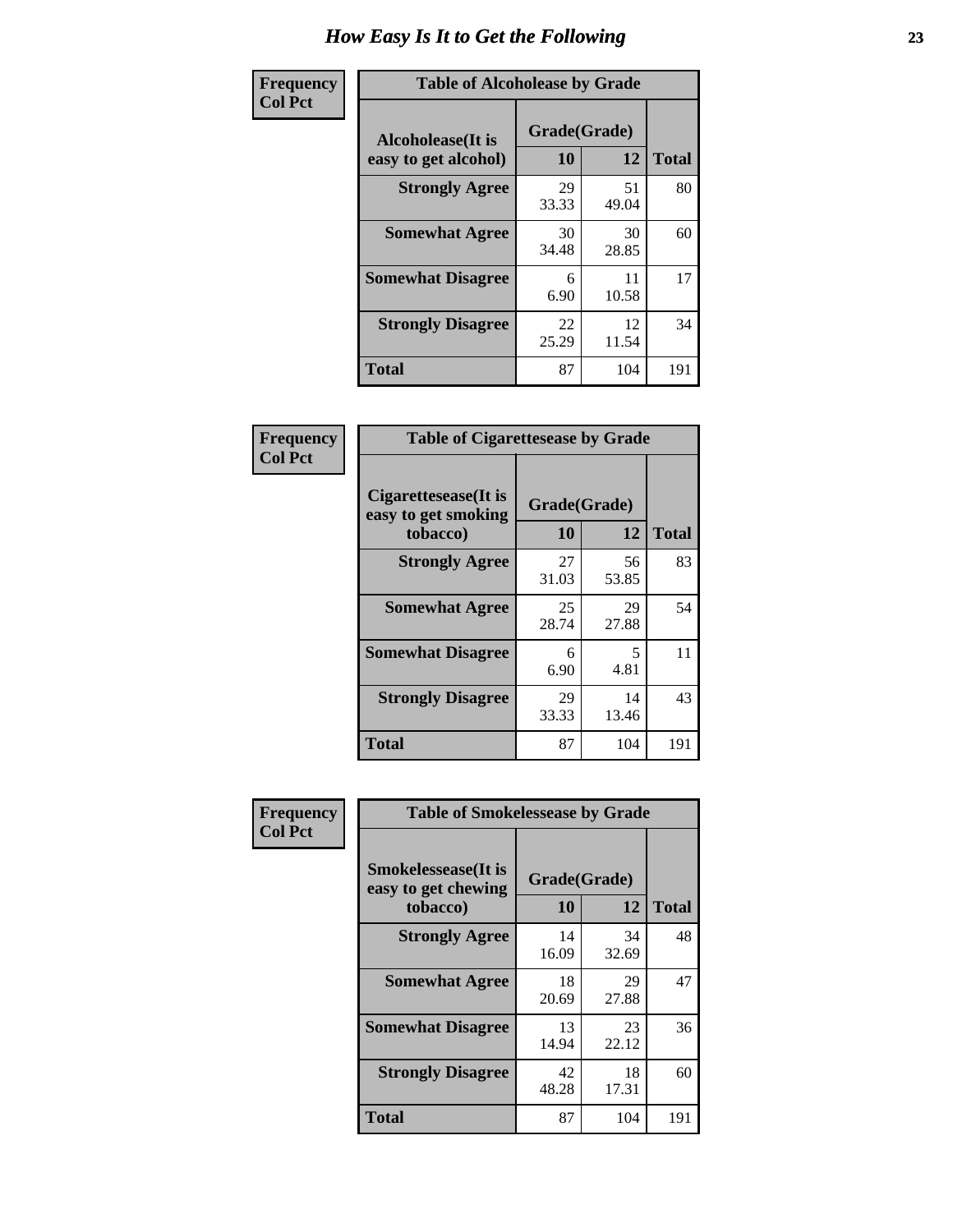| Frequency      | <b>Table of Marijuanaease by Grade</b>           |                    |             |              |  |
|----------------|--------------------------------------------------|--------------------|-------------|--------------|--|
| <b>Col Pct</b> | Marijuanaease(It is<br>easy to get<br>marijuana) | Grade(Grade)<br>10 | 12          | <b>Total</b> |  |
|                | <b>Strongly Agree</b>                            | 41<br>47.13        | 67<br>64.42 | 108          |  |
|                | <b>Somewhat Agree</b>                            | 18<br>20.69        | 21<br>20.19 | 39           |  |
|                | <b>Somewhat Disagree</b>                         | 8<br>9.20          | 5<br>4.81   | 13           |  |
|                | <b>Strongly Disagree</b>                         | 20<br>22.99        | 11<br>10.58 | 31           |  |
|                | <b>Total</b>                                     | 87                 | 104         | 191          |  |

| <b>Table of Cocaineease by Grade</b>      |                    |              |     |  |  |  |  |
|-------------------------------------------|--------------------|--------------|-----|--|--|--|--|
| Cocaineease(It is<br>easy to get cocaine) | Grade(Grade)<br>10 | <b>Total</b> |     |  |  |  |  |
| <b>Strongly Agree</b>                     | 14<br>16.09        | 17<br>16.35  | 31  |  |  |  |  |
| <b>Somewhat Agree</b>                     | 16<br>18.39        | 22<br>21.15  | 38  |  |  |  |  |
| <b>Somewhat Disagree</b>                  | 15<br>17.24        | 32<br>30.77  | 47  |  |  |  |  |
| <b>Strongly Disagree</b>                  | 42<br>48.28        | 33<br>31.73  | 75  |  |  |  |  |
| <b>Total</b>                              | 87                 | 104          | 191 |  |  |  |  |

| Frequency      | <b>Table of Inhalantsease by Grade</b>     |              |             |              |
|----------------|--------------------------------------------|--------------|-------------|--------------|
| <b>Col Pct</b> | <b>Inhalantsease</b> (It is<br>easy to get | Grade(Grade) |             |              |
|                | inhalants)                                 | 10           | 12          | <b>Total</b> |
|                | <b>Strongly Agree</b>                      | 23<br>26.44  | 36<br>34.62 | 59           |
|                | <b>Somewhat Agree</b>                      | 16<br>18.39  | 21<br>20.19 | 37           |
|                | <b>Somewhat Disagree</b>                   | 9<br>10.34   | 19<br>18.27 | 28           |
|                | <b>Strongly Disagree</b>                   | 39<br>44.83  | 28<br>26.92 | 67           |
|                | <b>Total</b>                               | 87           | 104         | 191          |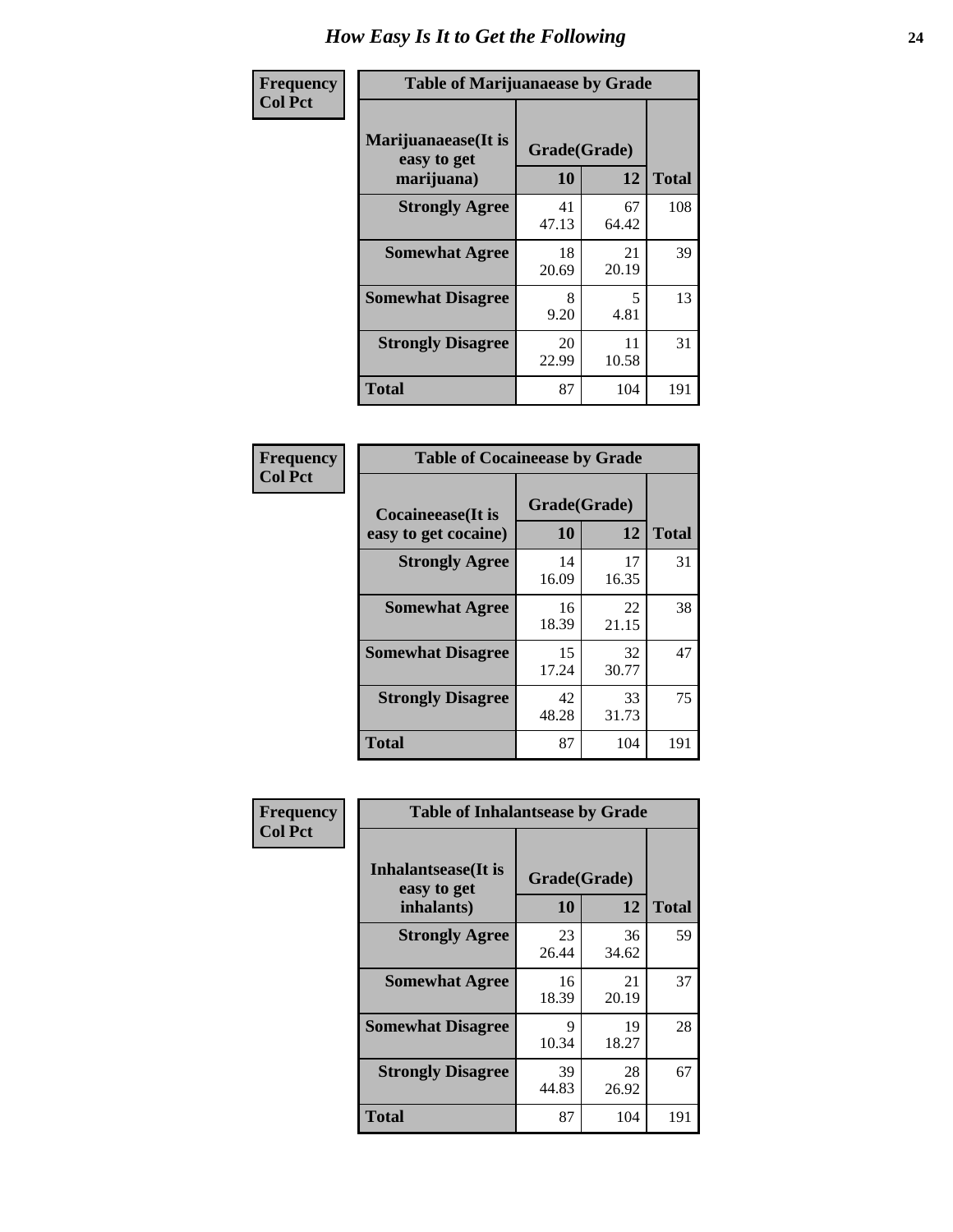| Frequency      | <b>Table of Steroidsease by Grade</b>               |                    |              |     |  |  |  |  |  |  |
|----------------|-----------------------------------------------------|--------------------|--------------|-----|--|--|--|--|--|--|
| <b>Col Pct</b> | <b>Steroidsease</b> (It is<br>easy to get steroids) | Grade(Grade)<br>10 | <b>Total</b> |     |  |  |  |  |  |  |
|                | <b>Strongly Agree</b>                               | 10<br>11.49        | 16<br>15.38  | 26  |  |  |  |  |  |  |
|                | <b>Somewhat Agree</b>                               | 13<br>14.94        | 29<br>27.88  | 42  |  |  |  |  |  |  |
|                | <b>Somewhat Disagree</b>                            | 17<br>19.54        | 25<br>24.04  | 42  |  |  |  |  |  |  |
|                | <b>Strongly Disagree</b>                            | 47<br>54.02        | 34<br>32.69  | 81  |  |  |  |  |  |  |
|                | <b>Total</b>                                        | 87                 | 104          | 191 |  |  |  |  |  |  |

| Frequency      | <b>Table of Ecstasyease by Grade</b>              |                    |              |     |  |  |  |  |  |  |  |
|----------------|---------------------------------------------------|--------------------|--------------|-----|--|--|--|--|--|--|--|
| <b>Col Pct</b> | <b>Ecstasyease</b> (It is<br>easy to get ecstasy) | Grade(Grade)<br>10 | <b>Total</b> |     |  |  |  |  |  |  |  |
|                | <b>Strongly Agree</b>                             | 11<br>12.64        | 16<br>15.38  | 27  |  |  |  |  |  |  |  |
|                | <b>Somewhat Agree</b>                             | 13<br>14.94        | 33<br>31.73  | 46  |  |  |  |  |  |  |  |
|                | <b>Somewhat Disagree</b>                          | 14<br>16.09        | 23<br>22.12  | 37  |  |  |  |  |  |  |  |
|                | <b>Strongly Disagree</b>                          | 49<br>56.32        | 32<br>30.77  | 81  |  |  |  |  |  |  |  |
|                | <b>Total</b>                                      | 87                 | 104          | 191 |  |  |  |  |  |  |  |

| Frequency      | <b>Table of Methease by Grade</b>                          |                           |             |              |  |  |  |  |  |  |
|----------------|------------------------------------------------------------|---------------------------|-------------|--------------|--|--|--|--|--|--|
| <b>Col Pct</b> | <b>Methease</b> (It is easy<br>to get<br>methamphetamines) | Grade(Grade)<br><b>10</b> | 12          | <b>Total</b> |  |  |  |  |  |  |
|                | <b>Strongly Agree</b>                                      | 10<br>11.49               | 15<br>14.42 | 25           |  |  |  |  |  |  |
|                | <b>Somewhat Agree</b>                                      | 14<br>16.09               | 24<br>23.08 | 38           |  |  |  |  |  |  |
|                | <b>Somewhat Disagree</b>                                   | 12<br>13.79               | 24<br>23.08 | 36           |  |  |  |  |  |  |
|                | <b>Strongly Disagree</b>                                   | 51<br>58.62               | 41<br>39.42 | 92           |  |  |  |  |  |  |
|                | <b>Total</b>                                               | 87                        | 104         | 191          |  |  |  |  |  |  |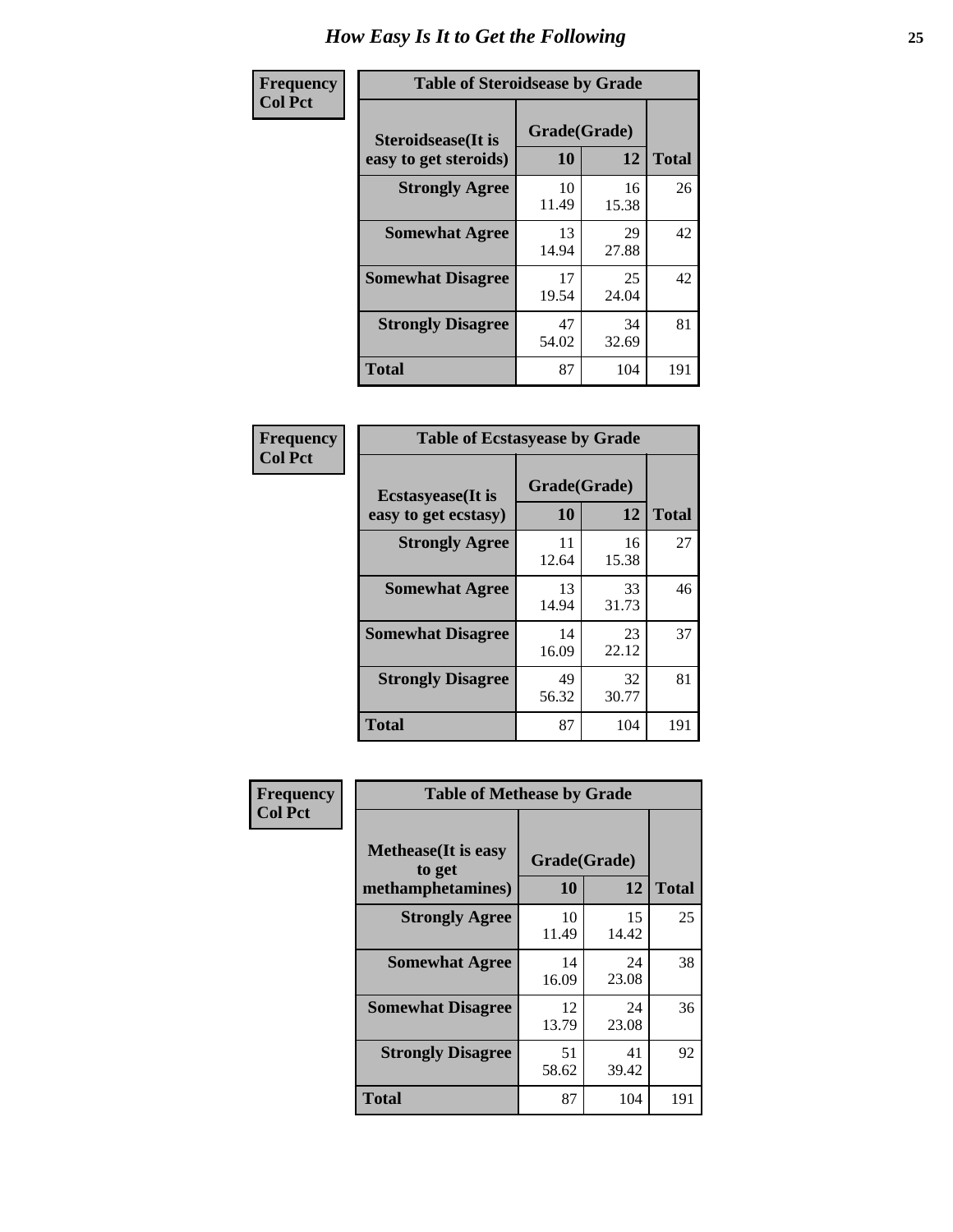| <b>Frequency</b> | <b>Table of Hallucinogensease by Grade</b>               |                    |             |              |  |  |  |  |  |  |  |  |
|------------------|----------------------------------------------------------|--------------------|-------------|--------------|--|--|--|--|--|--|--|--|
| <b>Col Pct</b>   | Hallucinogensease(It<br>is easy to get<br>hallucinogens) | Grade(Grade)<br>10 | 12          | <b>Total</b> |  |  |  |  |  |  |  |  |
|                  | <b>Strongly Agree</b>                                    | Q<br>10.34         | 15<br>14.42 | 24           |  |  |  |  |  |  |  |  |
|                  | <b>Somewhat Agree</b>                                    | 13<br>14.94        | 27<br>25.96 | 40           |  |  |  |  |  |  |  |  |
|                  | <b>Somewhat Disagree</b>                                 | 13<br>14.94        | 18<br>17.31 | 31           |  |  |  |  |  |  |  |  |
|                  | <b>Strongly Disagree</b>                                 | 52<br>59.77        | 44<br>42.31 | 96           |  |  |  |  |  |  |  |  |
|                  | <b>Total</b>                                             | 87                 | 104         | 191          |  |  |  |  |  |  |  |  |

| Frequency<br>  Col Pct |
|------------------------|

| <b>Table of Prescriptionease by Grade</b>                                                |             |              |              |  |  |  |  |  |  |  |
|------------------------------------------------------------------------------------------|-------------|--------------|--------------|--|--|--|--|--|--|--|
| <b>Prescriptionease</b> (It<br>is easy to get<br>prescription drugs<br>not prescribed to |             | Grade(Grade) |              |  |  |  |  |  |  |  |
| me)                                                                                      | 10          | 12           | <b>Total</b> |  |  |  |  |  |  |  |
| <b>Strongly Agree</b>                                                                    | 29<br>33.33 | 39<br>37.50  | 68           |  |  |  |  |  |  |  |
| <b>Somewhat Agree</b>                                                                    | 18<br>20.69 | 27<br>25.96  | 45           |  |  |  |  |  |  |  |
| <b>Somewhat Disagree</b>                                                                 | 7<br>8.05   | 10<br>9.62   | 17           |  |  |  |  |  |  |  |
| <b>Strongly Disagree</b>                                                                 | 33<br>37.93 | 28<br>26.92  | 61           |  |  |  |  |  |  |  |
| Total                                                                                    | 87          | 104          | 191          |  |  |  |  |  |  |  |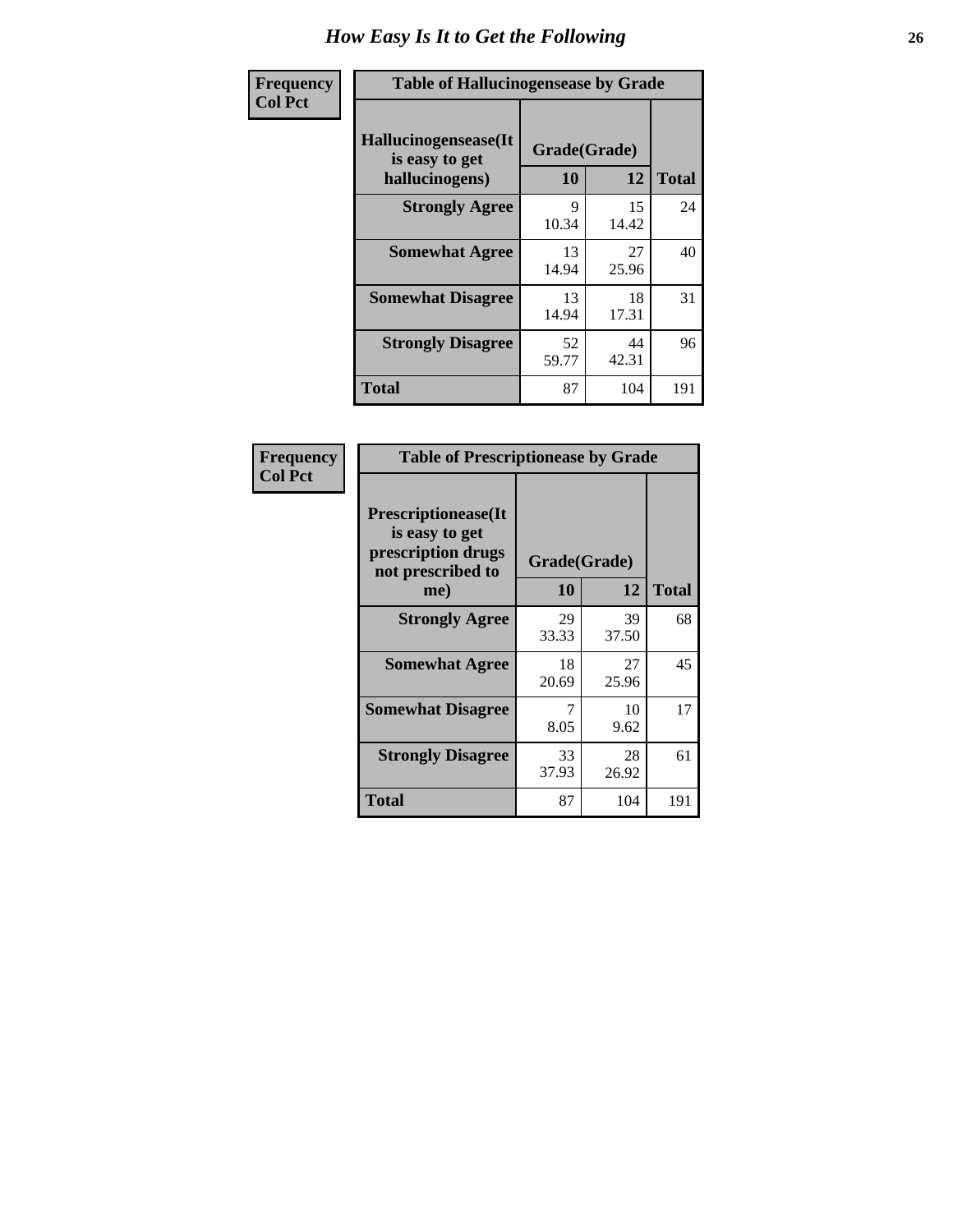#### *Age at Onset of Use* **27** *Results for "Age at Onset of Use" questions exclude students who said they did not use that substance*

| <b>Frequency</b> | <b>Table of Grade by Alcoholinit</b> |            |                                                  |           |                           |            |           |             |             |                        |              |  |  |  |
|------------------|--------------------------------------|------------|--------------------------------------------------|-----------|---------------------------|------------|-----------|-------------|-------------|------------------------|--------------|--|--|--|
| <b>Row Pct</b>   |                                      |            | Alcoholinit (I started using alcohol when I was) |           |                           |            |           |             |             |                        |              |  |  |  |
|                  | Grade(Grade)   younger               | 8 or       | 9                                                | 11        | 12                        | 13         | 14        | 15          | <b>16</b>   | 17                     | <b>Total</b> |  |  |  |
|                  | 10                                   | 6<br>16.67 | л.<br>2.78                                       | 0<br>0.00 | 8<br>22.22                | 6<br>16.67 | 19.44     | 19.44       | 2.78        | $\Omega$<br>0.00       | 36           |  |  |  |
|                  | 12                                   | 2<br>4.55  | 2.27                                             | 4<br>9.09 | 11.36                     | 2<br>4.55  | 4<br>9.09 | 12<br>27.27 | 10<br>22.73 | $\overline{4}$<br>9.09 | 44           |  |  |  |
|                  | <b>Total</b>                         | 8          | $\overline{2}$                                   | 4         | 13                        | 8          | 11        | 19          | 11          | $\overline{4}$         | 80           |  |  |  |
|                  |                                      |            |                                                  |           | Frequency Missing $= 111$ |            |           |             |             |                        |              |  |  |  |

| <b>Frequency</b> |
|------------------|
| <b>Row Pct</b>   |

| <b>Table of Grade by Cigarettesinit</b> |                           |                                                      |           |            |                        |            |            |       |                  |                       |              |
|-----------------------------------------|---------------------------|------------------------------------------------------|-----------|------------|------------------------|------------|------------|-------|------------------|-----------------------|--------------|
|                                         |                           | Cigarettesinit(I started smoking tobacco when I was) |           |            |                        |            |            |       |                  |                       |              |
| Grade(Grade)   younger                  | <b>8 or</b>               | 9                                                    | <b>10</b> | 11         | 12                     | 14         | 15         | 16    | 17               | <b>18 or</b><br>older | <b>Total</b> |
| 10                                      | 4<br>23.53                | $\Omega$<br>0.00                                     | 5.88      | 2<br>11.76 | $\overline{0}$<br>0.00 | 29.41      | 4<br>23.53 | 5.88  | $\Omega$<br>0.00 | 0.00                  | 17           |
| 12                                      | $\theta$<br>0.00          | 5.00                                                 | 5.00      | 5.00       | 5.00                   | 2<br>10.00 | 25.00      | 35.00 | 5.00             | 5.00                  | 20           |
| <b>Total</b>                            | 4                         |                                                      | 2         | 3          |                        | 7          | 9          | 8     |                  |                       | 37           |
|                                         | Frequency Missing $= 154$ |                                                      |           |            |                        |            |            |       |                  |                       |              |

| <b>Frequency</b> |              | <b>Table of Grade by Smokelessinit</b>                   |                  |           |                  |              |
|------------------|--------------|----------------------------------------------------------|------------------|-----------|------------------|--------------|
| <b>Row Pct</b>   |              | <b>Smokelessinit(I started</b><br>chewing tobacco when I |                  |           |                  |              |
|                  | Grade(Grade) | 8 or<br>younger                                          | 9                | 13        | 14               | <b>Total</b> |
|                  | 10           | $\mathfrak{D}$<br>66.67                                  | $\Omega$<br>0.00 | 33.33     | $\Omega$<br>0.00 | 3            |
|                  | 12           | 33.33                                                    | 33.33            | 0<br>0.00 | 33.33            | 3            |
|                  | <b>Total</b> | 3                                                        | 6                |           |                  |              |
|                  |              | <b>Frequency Missing = 185</b>                           |                  |           |                  |              |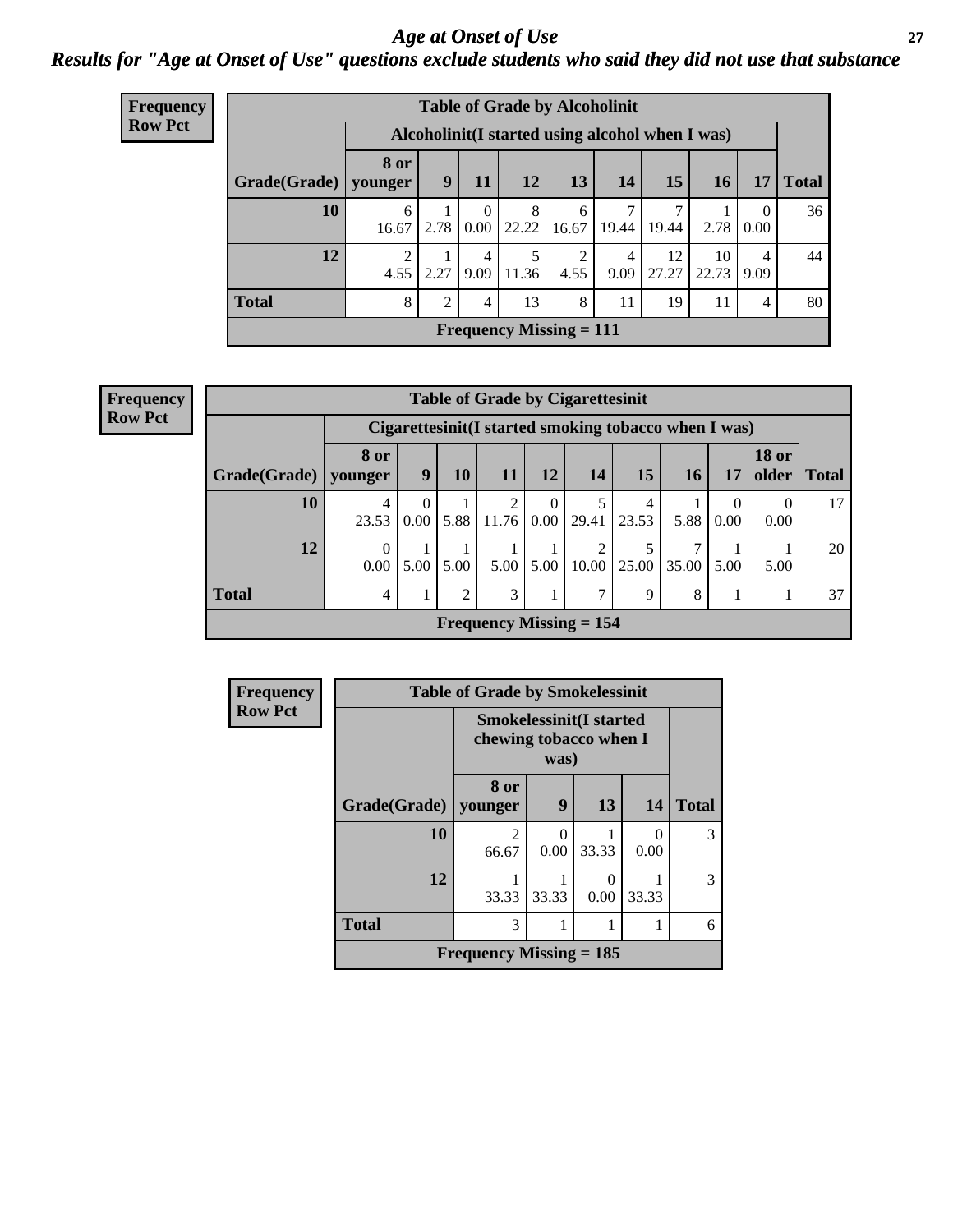#### *Age at Onset of Use* **28**

*Results for "Age at Onset of Use" questions exclude students who said they did not use that substance*

| Frequency      | <b>Table of Grade by Marijuanainit</b> |                        |                                                     |                  |                      |           |           |                           |            |             |            |                       |              |
|----------------|----------------------------------------|------------------------|-----------------------------------------------------|------------------|----------------------|-----------|-----------|---------------------------|------------|-------------|------------|-----------------------|--------------|
| <b>Row Pct</b> |                                        |                        | Marijuanainit(I started using marijuana when I was) |                  |                      |           |           |                           |            |             |            |                       |              |
|                | Grade(Grade)   younger                 | 8 or                   | 9                                                   | <b>10</b>        | 11                   | 12        | 13        | 14                        | 15         | <b>16</b>   | 17         | <b>18 or</b><br>older | <b>Total</b> |
|                | 10                                     | 3<br>13.64             | 4.55                                                | 2<br>9.09        | $\theta$<br>$0.00\,$ | 2<br>9.09 | 4.55      | 4<br>18.18                | 18.18      | 4.55        | 9.09       | 9.09                  | 22           |
|                | 12                                     | $\overline{2}$<br>5.41 | 2<br>5.41                                           | $\theta$<br>0.00 | 2.70                 | 2.70      | ↑<br>5.41 | 5<br>13.51                | 9<br>24.32 | 11<br>29.73 | 4<br>10.81 | $\Omega$<br>0.00      | 37           |
|                | <b>Total</b>                           | 5                      | 3                                                   | $\overline{2}$   |                      | 3         | 3         | 9                         | 13         | 12          | 6          | $\overline{2}$        | 59           |
|                |                                        |                        |                                                     |                  |                      |           |           | Frequency Missing $= 132$ |            |             |            |                       |              |

| <b>Frequency</b> | <b>Table of Grade by Cocaineinit</b> |                                                          |        |              |
|------------------|--------------------------------------|----------------------------------------------------------|--------|--------------|
| <b>Row Pct</b>   |                                      | Cocaineinit(I<br>started using<br>cocaine when I<br>was) |        |              |
|                  | Grade(Grade)   younger               | 8 or                                                     | 17     | <b>Total</b> |
|                  | 10                                   | 2<br>66.67                                               | 33.33  | 3            |
|                  | 12                                   | 0<br>0.00                                                | 100.00 |              |
|                  | <b>Total</b>                         | $\overline{c}$                                           | 2      | 4            |
|                  |                                      | Frequency Missing $= 187$                                |        |              |

| <b>Frequency</b> | <b>Table of Grade by Inhalantsinit</b> |                                                           |       |           |              |
|------------------|----------------------------------------|-----------------------------------------------------------|-------|-----------|--------------|
| <b>Row Pct</b>   |                                        | Inhalantsinit(I<br>started using<br>inhalants when I was) |       |           |              |
|                  | Grade(Grade)   younger                 | 8 or                                                      | 13    | <b>16</b> | <b>Total</b> |
|                  | 10                                     | 50.00                                                     | 25.00 | 25.00     | 4            |
|                  | 12                                     |                                                           | 0     | 0         | 0            |
|                  | <b>Total</b>                           | $\overline{2}$                                            |       |           | 4            |
|                  |                                        | Frequency Missing $= 187$                                 |       |           |              |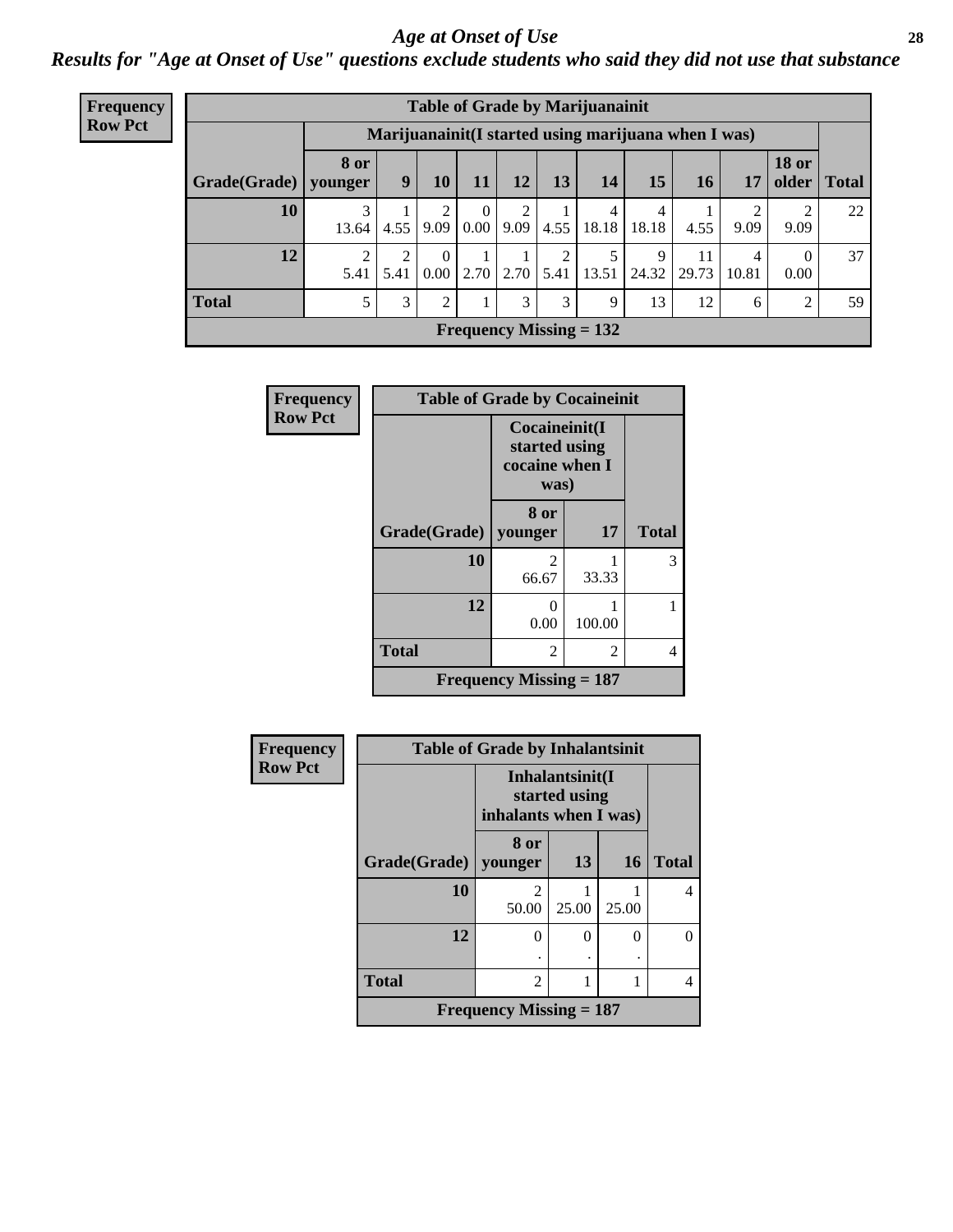#### *Age at Onset of Use* **29**

*Results for "Age at Onset of Use" questions exclude students who said they did not use that substance*

| <b>Frequency</b> | <b>Table of Grade by Steroidsinit</b> |                                                            |       |              |
|------------------|---------------------------------------|------------------------------------------------------------|-------|--------------|
| <b>Row Pct</b>   |                                       | Steroidsinit(I<br>started using<br>steroids when I<br>was) |       |              |
|                  | Grade(Grade)                          | 8 or<br>younger                                            | 11    | <b>Total</b> |
|                  | 10                                    | $\mathfrak{D}$<br>66.67                                    | 33.33 | 3            |
|                  | 12                                    | $\Omega$                                                   | 0     | $\theta$     |
|                  | <b>Total</b>                          | $\mathfrak{D}$                                             |       | 3            |
|                  |                                       | <b>Frequency Missing = 188</b>                             |       |              |

| <b>Frequency</b> | <b>Table of Grade by Ecstasyinit</b> |                                                              |       |            |              |
|------------------|--------------------------------------|--------------------------------------------------------------|-------|------------|--------------|
| <b>Row Pct</b>   |                                      | <b>Ecstasyinit(I started</b><br>using ecstasy when I<br>was) |       |            |              |
|                  | Grade(Grade)                         | 8 or<br>vounger                                              | 14    | 17         | <b>Total</b> |
|                  | 10                                   | 2<br>66.67                                                   | 33.33 | 0.00       | 3            |
|                  | 12                                   | 0.00                                                         | 25.00 | 3<br>75.00 | 4            |
|                  | <b>Total</b>                         | $\mathfrak{D}$                                               | 2     | 3          |              |
|                  |                                      | <b>Frequency Missing = 184</b>                               |       |            |              |

| Frequency      | <b>Table of Grade by Methinit</b> |                                                                       |          |              |
|----------------|-----------------------------------|-----------------------------------------------------------------------|----------|--------------|
| <b>Row Pct</b> |                                   | <b>Methinit(I started</b><br>using<br>methamphetamines<br>when I was) |          |              |
|                | Grade(Grade)                      | 8 or<br>younger                                                       | 14       | <b>Total</b> |
|                | 10                                | $\mathfrak{D}$<br>66.67                                               | 33.33    | 3            |
|                | 12                                | $\theta$                                                              | $\Omega$ |              |
|                | <b>Total</b>                      | $\mathfrak{D}$                                                        |          | 3            |
|                |                                   | Frequency Missing $= 188$                                             |          |              |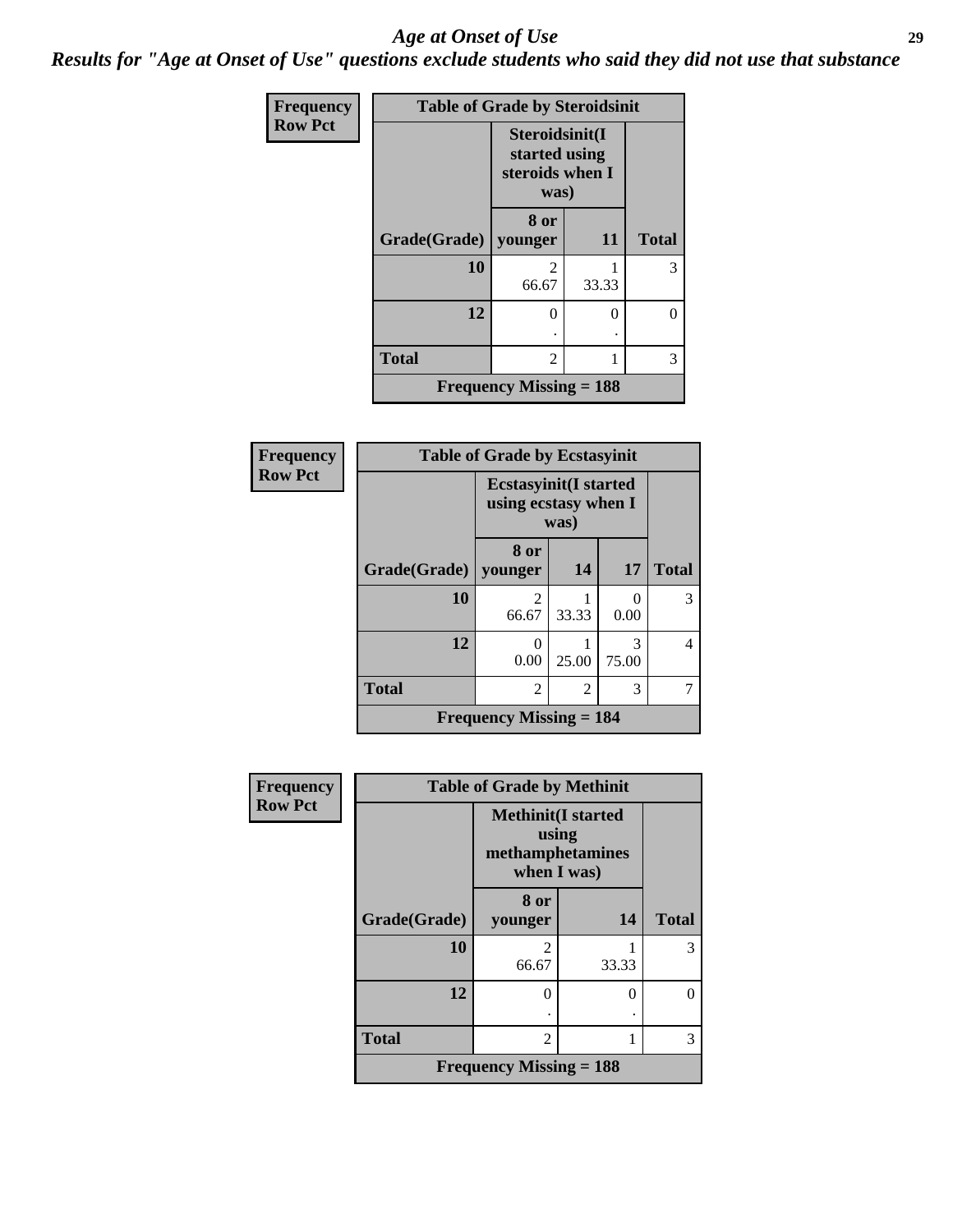#### Age at Onset of Use **30**

*Results for "Age at Onset of Use" questions exclude students who said they did not use that substance*

| Frequency      | <b>Table of Grade by Hallucinogensinit</b> |                                                                    |                |           |       |              |
|----------------|--------------------------------------------|--------------------------------------------------------------------|----------------|-----------|-------|--------------|
| <b>Row Pct</b> |                                            | Hallucinogensinit (I started<br>using hallucinogens when I<br>was) |                |           |       |              |
|                | Grade(Grade)   younger                     | 8 or                                                               | 12             | 15        | 17    | <b>Total</b> |
|                | 10                                         | $\mathfrak{D}$<br>50.00                                            | 25.00          | 25.00     | 0.00  | 4            |
|                | 12                                         | $\Omega$<br>0.00                                                   | 50.00          | 0<br>0.00 | 50.00 | $2^{1}$      |
|                | <b>Total</b>                               | $\mathfrak{D}$                                                     | $\overline{c}$ |           |       | 6            |
|                |                                            | Frequency Missing $= 185$                                          |                |           |       |              |

| Frequency      | <b>Table of Grade by Prescriptioninit</b> |                                                                                                       |            |                           |                        |              |
|----------------|-------------------------------------------|-------------------------------------------------------------------------------------------------------|------------|---------------------------|------------------------|--------------|
| <b>Row Pct</b> |                                           | <b>Prescriptioninit (I started</b><br>using prescription drugs<br>not prescribed to me when<br>I was) |            |                           |                        |              |
|                | Grade(Grade)                              | 8 or<br>younger                                                                                       | 14         | <b>16</b>                 | 17                     | <b>Total</b> |
|                | 10                                        | $\mathcal{D}_{\mathcal{L}}$<br>40.00                                                                  | 3<br>60.00 | $\mathbf{\Omega}$<br>0.00 | $\mathbf{0}$<br>0.00   | 5            |
|                | 12                                        | 0<br>0.00                                                                                             | 0<br>0.00  | 5<br>62.50                | $\mathcal{R}$<br>37.50 | 8            |
|                | <b>Total</b>                              | $\mathcal{D}_{\mathcal{A}}$                                                                           | 3          | 5                         | 3                      | 13           |
|                |                                           | <b>Frequency Missing = 178</b>                                                                        |            |                           |                        |              |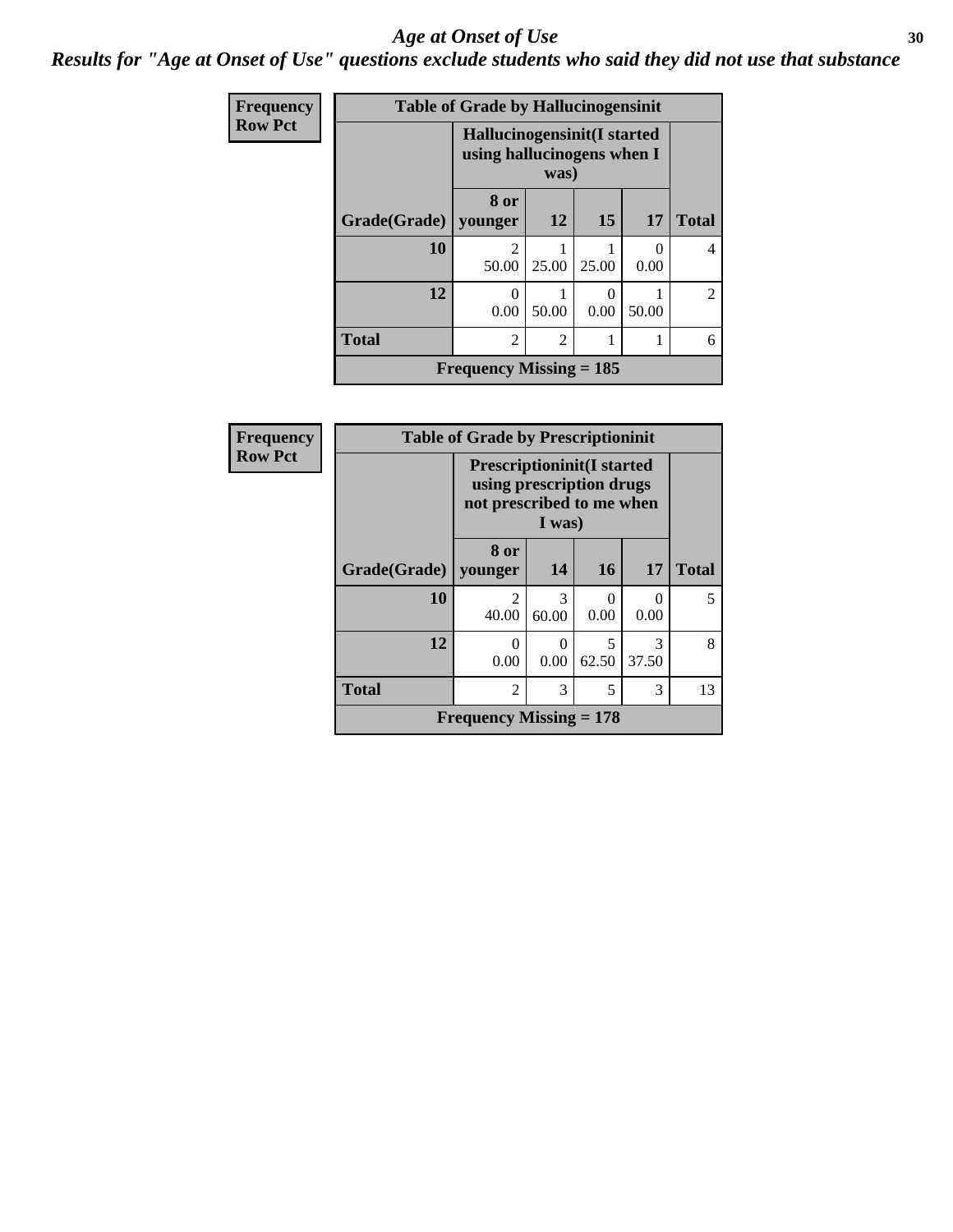| Frequency      | <b>Table of Alcoholharm by Grade</b>          |                    |             |              |
|----------------|-----------------------------------------------|--------------------|-------------|--------------|
| <b>Col Pct</b> | Alcoholharm(I<br>think alcohol is<br>harmful) | Grade(Grade)<br>10 | 12          | <b>Total</b> |
|                | <b>Strongly Agree</b>                         | 48<br>55.17        | 57<br>54.81 | 105          |
|                | <b>Somewhat Agree</b>                         | 25<br>28.74        | 32<br>30.77 | 57           |
|                | <b>Somewhat Disagree</b>                      | 8<br>9.20          | 6.73        | 15           |
|                | <b>Strongly Disagree</b>                      | 6<br>6.90          | 8<br>7.69   | 14           |
|                | <b>Total</b>                                  | 87                 | 104         | 191          |

| <b>Table of Cigarettesharm by Grade</b>                  |                    |             |              |  |  |
|----------------------------------------------------------|--------------------|-------------|--------------|--|--|
| Cigarettesharm(I<br>think smoking<br>tobacco is harmful) | Grade(Grade)<br>10 | 12          | <b>Total</b> |  |  |
| <b>Strongly Agree</b>                                    | 62<br>71.26        | 84<br>80.77 | 146          |  |  |
| <b>Somewhat Agree</b>                                    | 14<br>16.09        | 12<br>11.54 | 26           |  |  |
| <b>Somewhat Disagree</b>                                 | 5<br>5.75          | 2<br>1.92   | 7            |  |  |
| <b>Strongly Disagree</b>                                 | 6<br>6.90          | 6<br>5.77   | 12           |  |  |
| <b>Total</b>                                             | 87                 | 104         | 191          |  |  |

| Frequency      | <b>Table of Smokelessharm by Grade</b>                  |                           |             |              |
|----------------|---------------------------------------------------------|---------------------------|-------------|--------------|
| <b>Col Pct</b> | Smokelessharm(I<br>think chewing<br>tobacco is harmful) | Grade(Grade)<br><b>10</b> | 12          | <b>Total</b> |
|                | <b>Strongly Agree</b>                                   | 68<br>78.16               | 83<br>79.81 | 151          |
|                | <b>Somewhat Agree</b>                                   | 10<br>11.49               | 13<br>12.50 | 23           |
|                | <b>Somewhat Disagree</b>                                | $\mathfrak{D}$<br>2.30    | 0<br>0.00   | 2            |
|                | <b>Strongly Disagree</b>                                | 8.05                      | 8<br>7.69   | 15           |
|                | <b>Total</b>                                            | 87                        | 104         | 191          |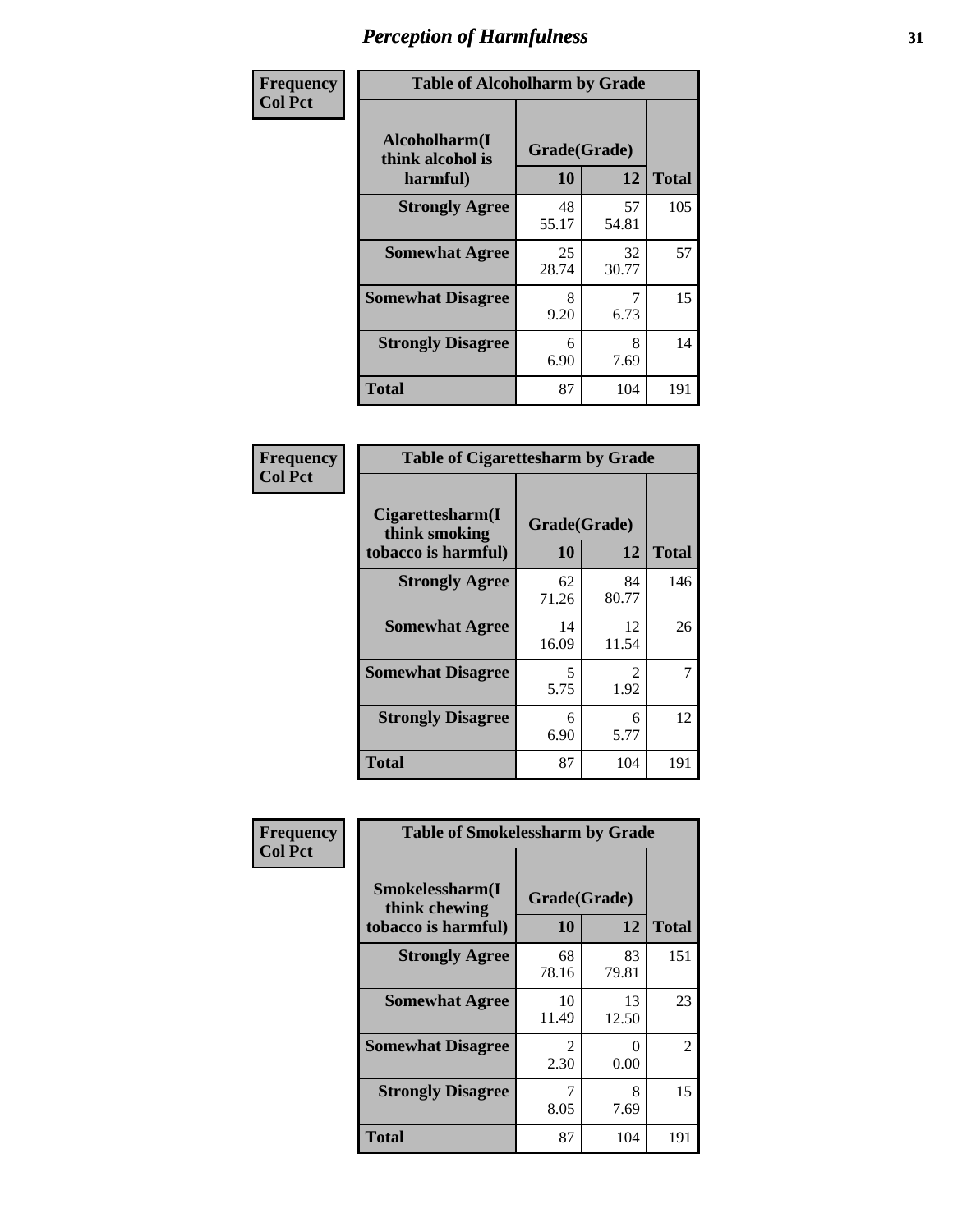| Frequency      | <b>Table of Marijuanaharm by Grade</b>            |                    |             |              |
|----------------|---------------------------------------------------|--------------------|-------------|--------------|
| <b>Col Pct</b> | Marijuanaharm(I<br>think marijuana is<br>harmful) | Grade(Grade)<br>10 | 12          | <b>Total</b> |
|                | <b>Strongly Agree</b>                             | 46<br>52.87        | 53<br>50.96 | 99           |
|                | <b>Somewhat Agree</b>                             | 19<br>21.84        | 16<br>15.38 | 35           |
|                | <b>Somewhat Disagree</b>                          | 9<br>10.34         | 14<br>13.46 | 23           |
|                | <b>Strongly Disagree</b>                          | 13<br>14.94        | 21<br>20.19 | 34           |
|                | <b>Total</b>                                      | 87                 | 104         | 191          |

| <b>Table of Cocaineharm by Grade</b>          |                        |             |              |  |  |  |
|-----------------------------------------------|------------------------|-------------|--------------|--|--|--|
| Cocaineharm(I<br>think cocaine is<br>harmful) | Grade(Grade)<br>10     | 12          | <b>Total</b> |  |  |  |
| <b>Strongly Agree</b>                         | 73<br>83.91            | 90<br>86.54 | 163          |  |  |  |
| <b>Somewhat Agree</b>                         | 5<br>5.75              | 6<br>5.77   | 11           |  |  |  |
| <b>Somewhat Disagree</b>                      | $\mathfrak{D}$<br>2.30 | 4<br>3.85   | 6            |  |  |  |
| <b>Strongly Disagree</b>                      | 7<br>8.05              | 4<br>3.85   | 11           |  |  |  |
| <b>Total</b>                                  | 87                     | 104         | 191          |  |  |  |

| Frequency      | <b>Table of Inhalantsharm by Grade</b>             |                           |             |              |
|----------------|----------------------------------------------------|---------------------------|-------------|--------------|
| <b>Col Pct</b> | Inhalantsharm(I<br>think inhalants are<br>harmful) | Grade(Grade)<br><b>10</b> | 12          | <b>Total</b> |
|                | <b>Strongly Agree</b>                              | 68<br>78.16               | 87<br>83.65 | 155          |
|                | <b>Somewhat Agree</b>                              | 11<br>12.64               | 8<br>7.69   | 19           |
|                | <b>Somewhat Disagree</b>                           | 1.15                      | 5<br>4.81   | 6            |
|                | <b>Strongly Disagree</b>                           | 8.05                      | 4<br>3.85   | 11           |
|                | Total                                              | 87                        | 104         | 191          |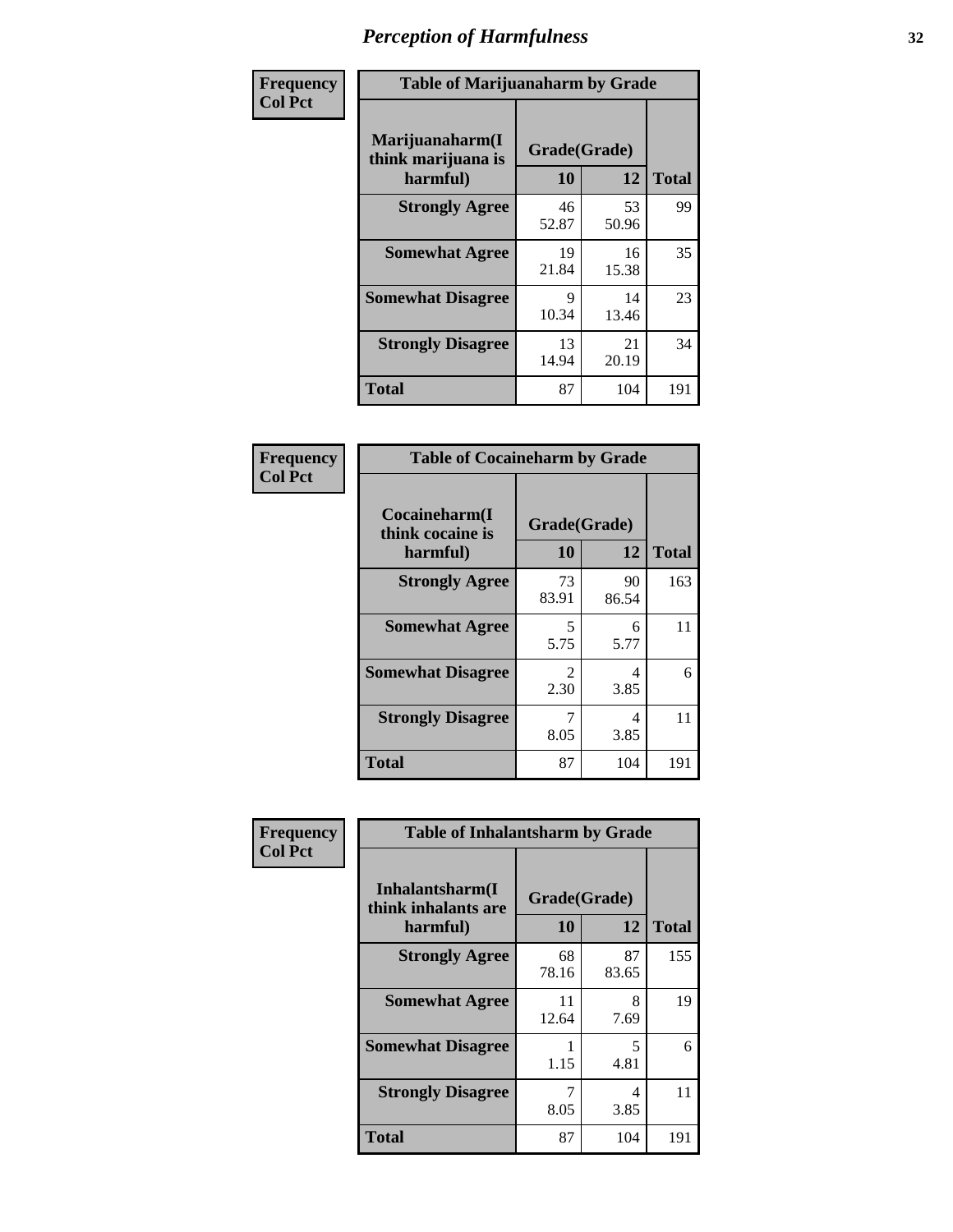| Frequency      | <b>Table of Steroidsharm by Grade</b>            |                    |             |                |
|----------------|--------------------------------------------------|--------------------|-------------|----------------|
| <b>Col Pct</b> | Steroidsharm(I<br>think steroids are<br>harmful) | Grade(Grade)<br>10 | 12          | <b>Total</b>   |
|                | <b>Strongly Agree</b>                            | 65<br>74.71        | 86<br>82.69 | 151            |
|                | <b>Somewhat Agree</b>                            | 12<br>13.79        | 12<br>11.54 | 24             |
|                | <b>Somewhat Disagree</b>                         | 3<br>3.45          | 0.96        | $\overline{4}$ |
|                | <b>Strongly Disagree</b>                         | 8.05               | 5<br>4.81   | 12             |
|                | <b>Total</b>                                     | 87                 | 104         | 191            |

| <b>Table of Ecstasyharm by Grade</b>          |                    |             |              |  |  |
|-----------------------------------------------|--------------------|-------------|--------------|--|--|
| Ecstasyharm(I<br>think ecstasy is<br>harmful) | Grade(Grade)<br>10 | 12          | <b>Total</b> |  |  |
| <b>Strongly Agree</b>                         | 71<br>81.61        | 85<br>81.73 | 156          |  |  |
| <b>Somewhat Agree</b>                         | 8<br>9.20          | 10<br>9.62  | 18           |  |  |
| <b>Somewhat Disagree</b>                      | 1<br>1.15          | 4<br>3.85   | 5            |  |  |
| <b>Strongly Disagree</b>                      | 7<br>8.05          | 5<br>4.81   | 12           |  |  |
| <b>Total</b>                                  | 87                 | 104         | 191          |  |  |

| Frequency      | <b>Table of Methharm by Grade</b>                            |                    |             |               |
|----------------|--------------------------------------------------------------|--------------------|-------------|---------------|
| <b>Col Pct</b> | <b>Methharm</b> (I think<br>methamphetamines<br>are harmful) | Grade(Grade)<br>10 | 12          | <b>Total</b>  |
|                | <b>Strongly Agree</b>                                        | 72<br>82.76        | 94<br>90.38 | 166           |
|                | <b>Somewhat Agree</b>                                        | 8.05               | 4<br>3.85   | 11            |
|                | <b>Somewhat Disagree</b>                                     | 1.15               | 0.96        | $\mathcal{L}$ |
|                | <b>Strongly Disagree</b>                                     | 8.05               | 5<br>4.81   | 12            |
|                | <b>Total</b>                                                 | 87                 | 104         | 191           |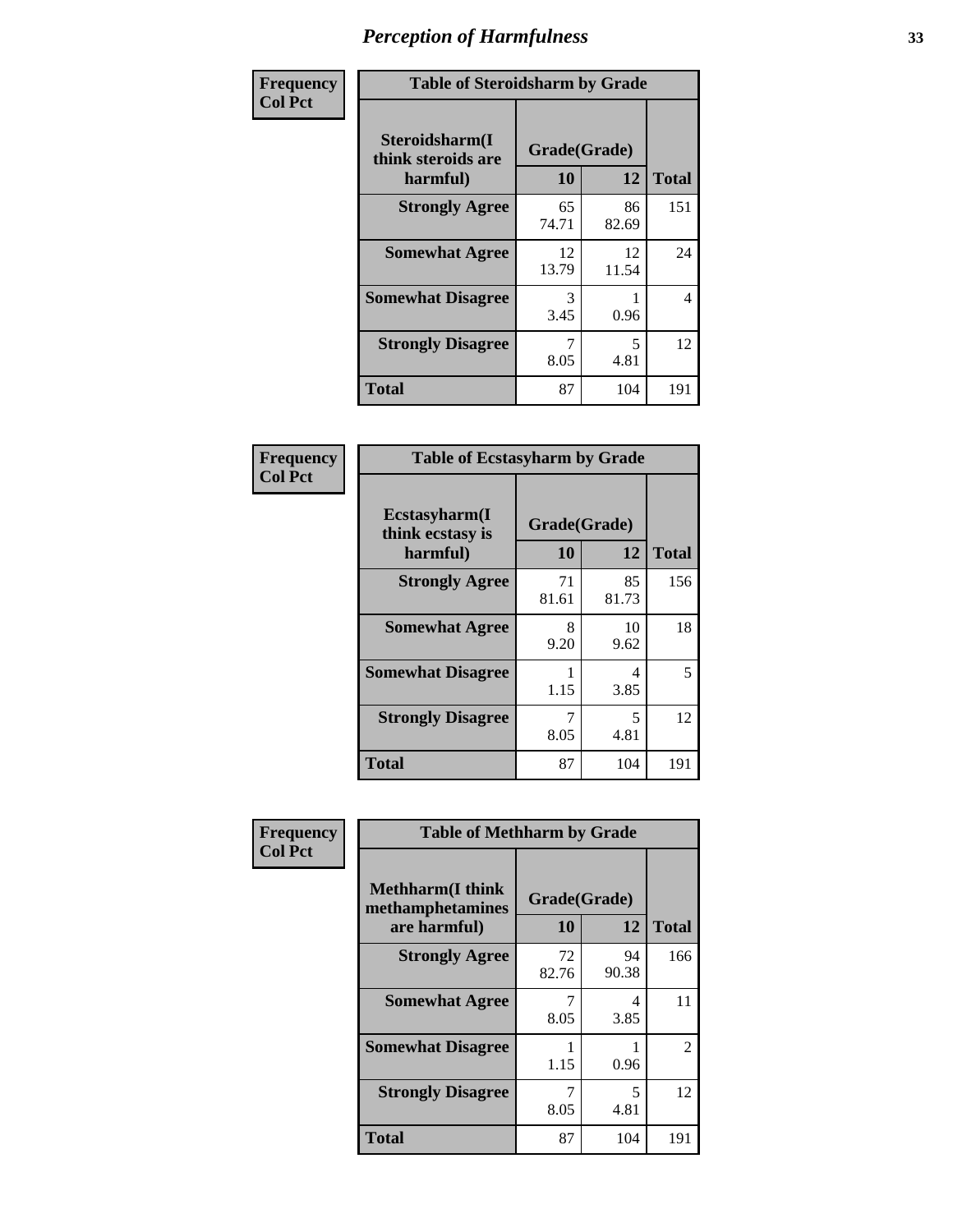| Frequency      | <b>Table of Hallucinogensharm by Grade</b>                 |                       |                       |              |
|----------------|------------------------------------------------------------|-----------------------|-----------------------|--------------|
| <b>Col Pct</b> | Hallucinogensharm(I<br>think hallucinogens<br>are harmful) | Grade(Grade)<br>10    | 12                    | <b>Total</b> |
|                | <b>Strongly Agree</b>                                      | 70<br>80.46           | 89<br>85.58           | 159          |
|                | <b>Somewhat Agree</b>                                      | 8<br>9.20             | 8<br>7.69             | 16           |
|                | <b>Somewhat Disagree</b>                                   | $\mathcal{L}$<br>2.30 | $\mathcal{L}$<br>1.92 | 4            |
|                | <b>Strongly Disagree</b>                                   | 8.05                  | 5<br>4.81             | 12           |
|                | <b>Total</b>                                               | 87                    | 104                   | 191          |

| <b>Table of Prescriptionharm by Grade</b>                                         |                    |             |              |  |  |
|-----------------------------------------------------------------------------------|--------------------|-------------|--------------|--|--|
| <b>Prescriptionharm(I)</b><br>think prescription<br>drugs not<br>prescribed to me | Grade(Grade)<br>10 | 12          |              |  |  |
| are harmful)                                                                      |                    |             | <b>Total</b> |  |  |
| <b>Strongly Agree</b>                                                             | 62<br>71.26        | 83<br>79.81 | 145          |  |  |
| <b>Somewhat Agree</b>                                                             | 12<br>13.79        | 11<br>10.58 | 23           |  |  |
| <b>Somewhat Disagree</b>                                                          | 5<br>5.75          | 4<br>3.85   | 9            |  |  |
| <b>Strongly Disagree</b>                                                          | 8<br>9.20          | 6<br>5.77   | 14           |  |  |
| Total                                                                             | 87                 | 104         | 191          |  |  |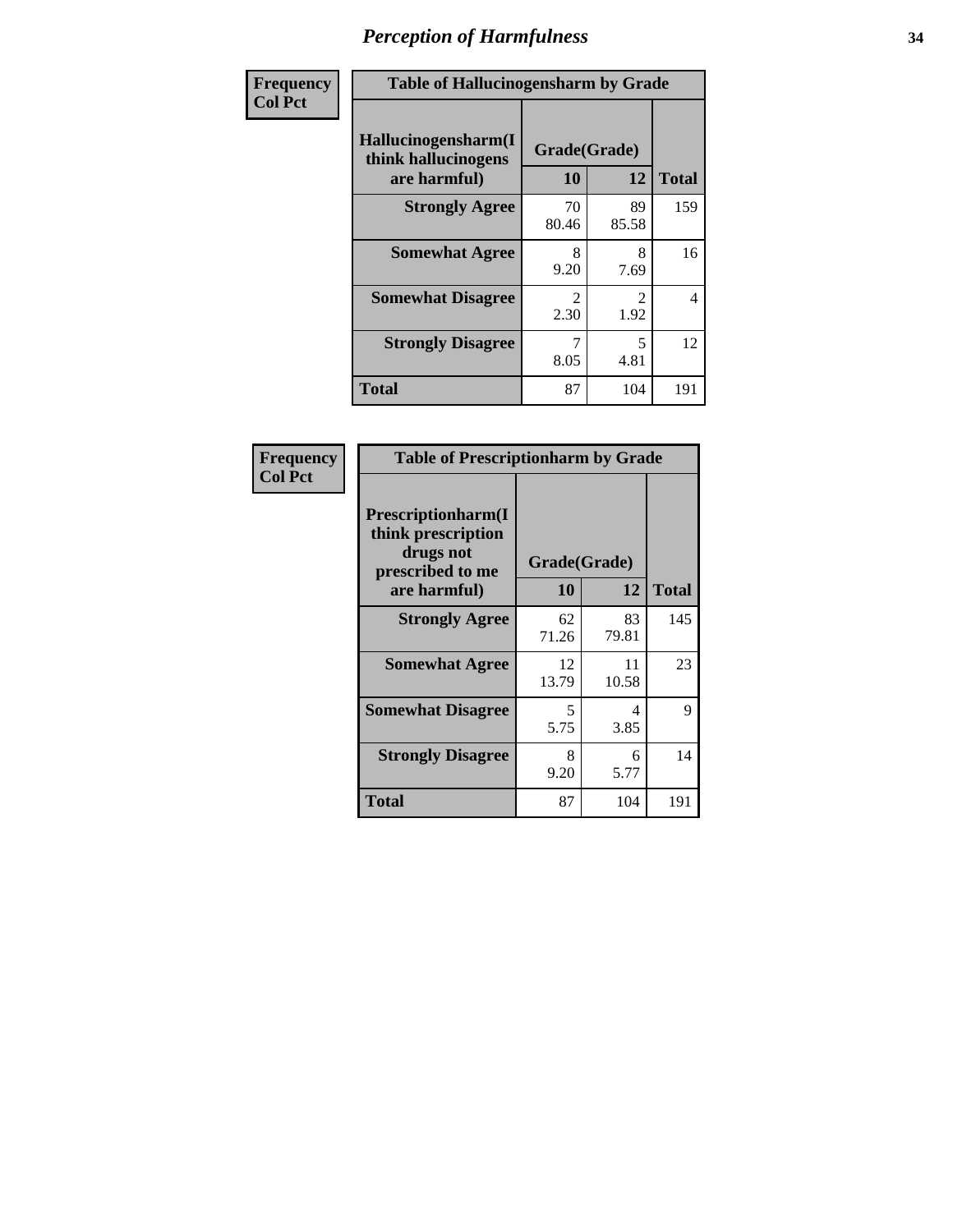### *Disapproval by Adults* **35**

| Frequency      | <b>Table of Alcoholadult by Grade</b>                                 |                    |             |              |
|----------------|-----------------------------------------------------------------------|--------------------|-------------|--------------|
| <b>Col Pct</b> | <b>Alcoholadult</b> (Adults<br>would disapprove if<br>I used alcohol) | Grade(Grade)<br>10 | 12          | <b>Total</b> |
|                | <b>Strongly Agree</b>                                                 | 47<br>54.02        | 52<br>50.00 | 99           |
|                | <b>Somewhat Agree</b>                                                 | 21<br>24.14        | 24<br>23.08 | 45           |
|                | <b>Somewhat Disagree</b>                                              | 10<br>11.49        | 22<br>21.15 | 32           |
|                | <b>Strongly Disagree</b>                                              | 9<br>10.34         | 6<br>5.77   | 15           |
|                | <b>Total</b>                                                          | 87                 | 104         | 191          |

| <b>Table of Tobaccoadult by Grade</b>                                |                    |             |              |  |  |
|----------------------------------------------------------------------|--------------------|-------------|--------------|--|--|
| <b>Tobaccoadult(Adults</b><br>would disapprove if<br>I used tobacco) | Grade(Grade)<br>10 | 12          | <b>Total</b> |  |  |
| <b>Strongly Agree</b>                                                | 60<br>68.97        | 78<br>75.00 | 138          |  |  |
| <b>Somewhat Agree</b>                                                | 15<br>17.24        | 16<br>15.38 | 31           |  |  |
| <b>Somewhat Disagree</b>                                             | 3<br>3.45          | 3<br>2.88   | 6            |  |  |
| <b>Strongly Disagree</b>                                             | 9<br>10.34         | 7<br>6.73   | 16           |  |  |
| <b>Total</b>                                                         | 87                 | 104         | 191          |  |  |

| Frequency<br><b>Col Pct</b> | <b>Table of Marijuanaadult by Grade</b>                           |                        |             |              |
|-----------------------------|-------------------------------------------------------------------|------------------------|-------------|--------------|
|                             | Marijuanaadult(Adults<br>would disapprove if I<br>used marijuana) | Grade(Grade)<br>10     | 12          | <b>Total</b> |
|                             | <b>Strongly Agree</b>                                             | 56<br>64.37            | 75<br>72.12 | 131          |
|                             | <b>Somewhat Agree</b>                                             | 17<br>19.54            | 15<br>14.42 | 32           |
|                             | <b>Somewhat Disagree</b>                                          | $\mathfrak{D}$<br>2.30 | 6<br>5.77   | 8            |
|                             | <b>Strongly Disagree</b>                                          | 12<br>13.79            | 8<br>7.69   | 20           |
|                             | <b>Total</b>                                                      | 87                     | 104         | 191          |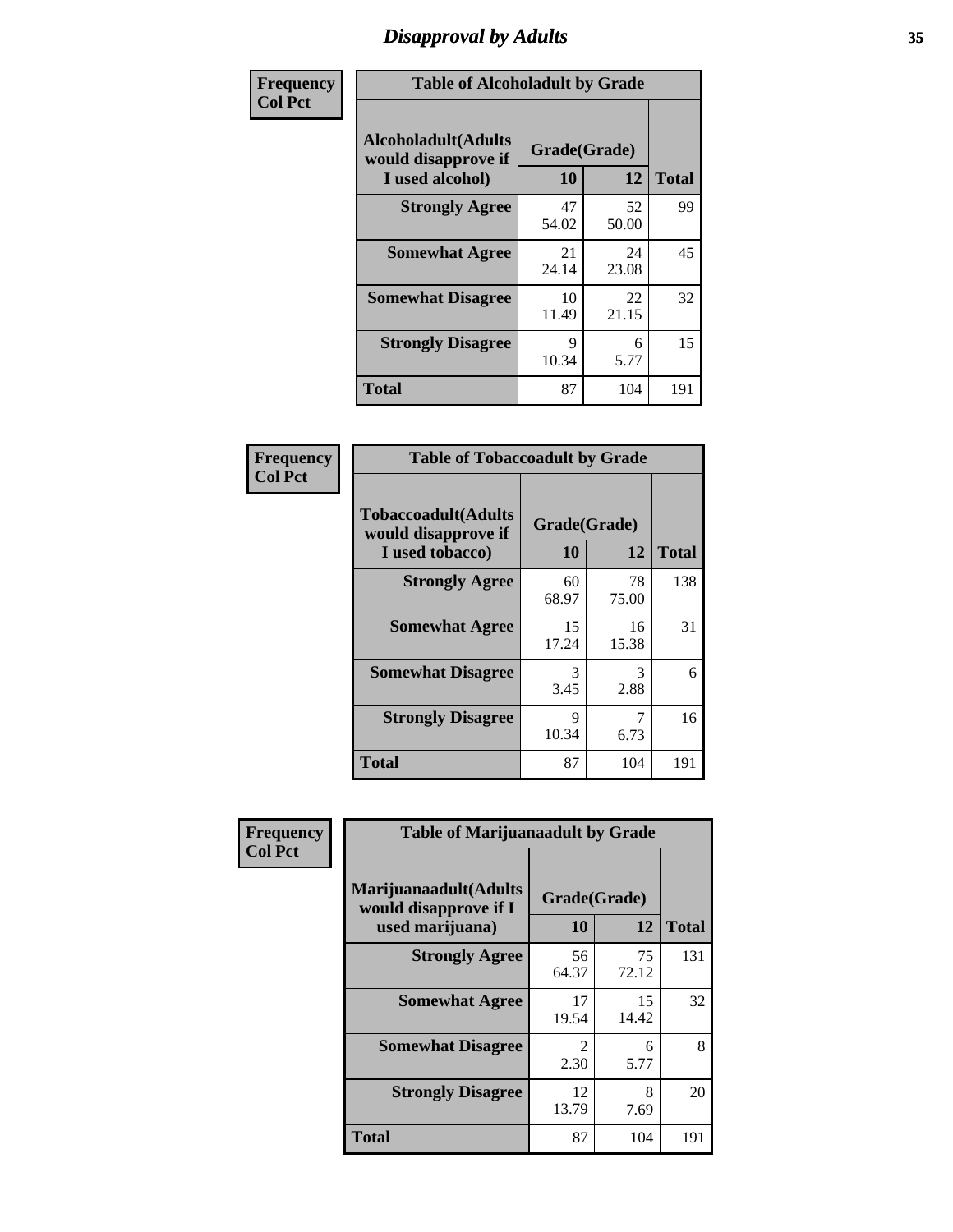### *Disapproval by Adults* **36**

| <b>Frequency</b> | <b>Table of Otherdrugadult by Grade</b>                                     |                    |                                     |              |
|------------------|-----------------------------------------------------------------------------|--------------------|-------------------------------------|--------------|
| <b>Col Pct</b>   | <b>Otherdrugadult</b> (Adults<br>would disapprove if I<br>used other drugs) | Grade(Grade)<br>10 | 12                                  | <b>Total</b> |
|                  | <b>Strongly Agree</b>                                                       | 67<br>77.01        | 90<br>86.54                         | 157          |
|                  | <b>Somewhat Agree</b>                                                       | 8<br>9.20          | 6<br>5.77                           | 14           |
|                  | <b>Somewhat Disagree</b>                                                    | 3<br>3.45          | $\mathcal{D}_{\mathcal{L}}$<br>1.92 | 5            |
|                  | <b>Strongly Disagree</b>                                                    | 9<br>10.34         | 6<br>5.77                           | 15           |
|                  | <b>Total</b>                                                                | 87                 | 104                                 | 191          |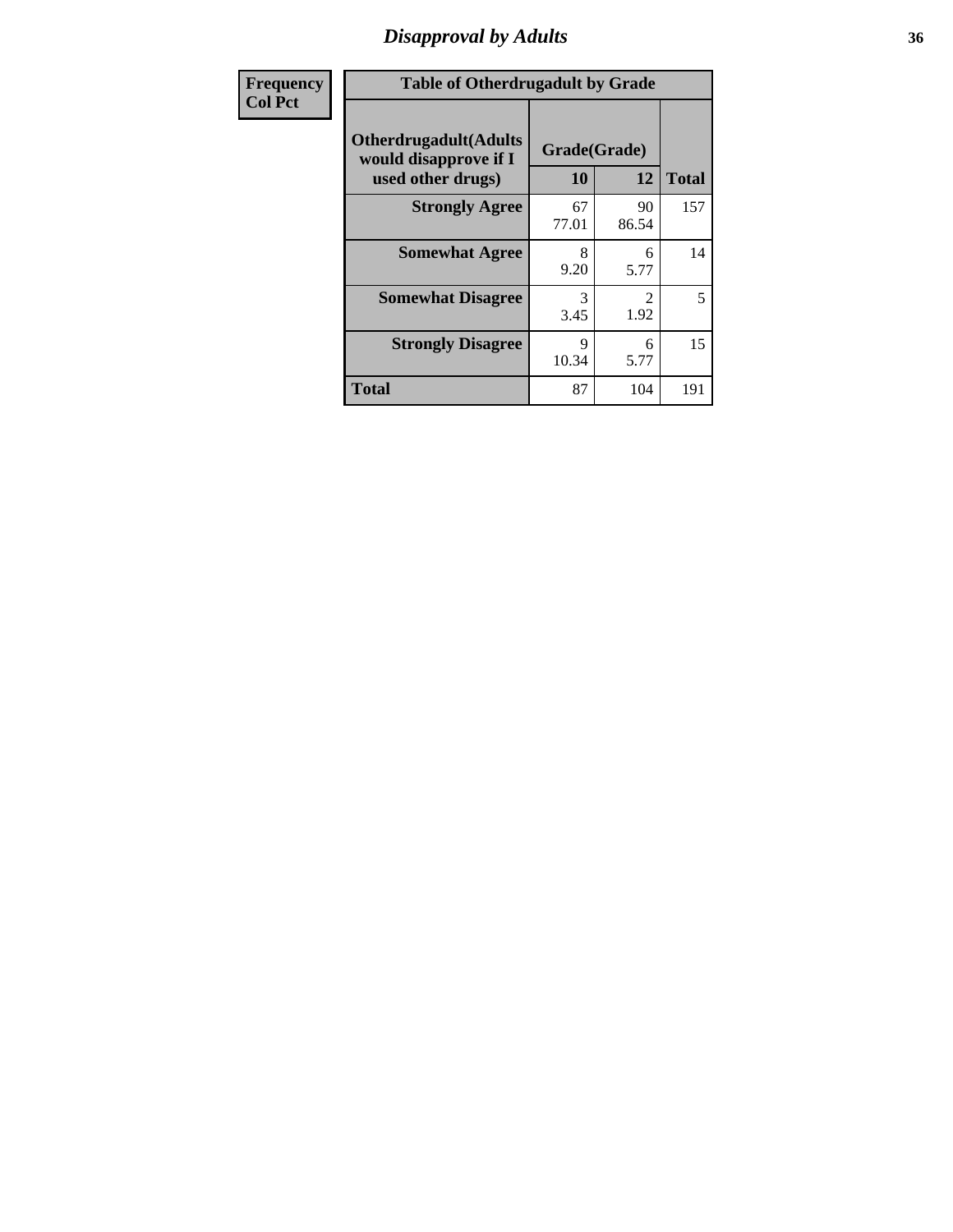# *Disapproval by Peers* **37**

| Frequency      | <b>Table of Alcoholpeer by Grade</b>                    |              |             |              |  |
|----------------|---------------------------------------------------------|--------------|-------------|--------------|--|
| <b>Col Pct</b> | Alcoholpeer(My<br>friends would<br>disapprove if I used | Grade(Grade) |             |              |  |
|                | alcohol)                                                | 10           | 12          | <b>Total</b> |  |
|                | <b>Strongly Agree</b>                                   | 20<br>22.99  | 33<br>31.73 | 53           |  |
|                | <b>Somewhat Agree</b>                                   | 20<br>22.99  | 13<br>12.50 | 33           |  |
|                | <b>Somewhat Disagree</b>                                | 24<br>27.59  | 23<br>22.12 | 47           |  |
|                | <b>Strongly Disagree</b>                                | 23<br>26.44  | 35<br>33.65 | 58           |  |
|                | Total                                                   | 87           | 104         | 191          |  |

| Frequency      | <b>Table of Tobaccopeer by Grade</b>                                |                           |             |              |
|----------------|---------------------------------------------------------------------|---------------------------|-------------|--------------|
| <b>Col Pct</b> | Tobaccopeer(My<br>friends would<br>disapprove if I used<br>tobacco) | Grade(Grade)<br><b>10</b> | 12          | <b>Total</b> |
|                | <b>Strongly Agree</b>                                               | 36<br>41.38               | 49<br>47.12 | 85           |
|                | <b>Somewhat Agree</b>                                               | 18<br>20.69               | 20<br>19.23 | 38           |
|                | <b>Somewhat Disagree</b>                                            | 15<br>17.24               | 8<br>7.69   | 23           |
|                | <b>Strongly Disagree</b>                                            | 18<br>20.69               | 27<br>25.96 | 45           |
|                | Total                                                               | 87                        | 104         | 191          |

| Frequency      | <b>Table of Marijuanapeer by Grade</b>                    |              |             |              |
|----------------|-----------------------------------------------------------|--------------|-------------|--------------|
| <b>Col Pct</b> | Marijuanapeer(My<br>friends would<br>disapprove if I used | Grade(Grade) |             |              |
|                | marijuana)                                                | 10           | 12          | <b>Total</b> |
|                | <b>Strongly Agree</b>                                     | 29<br>33.33  | 38<br>36.54 | 67           |
|                | <b>Somewhat Agree</b>                                     | 16<br>18.39  | 13<br>12.50 | 29           |
|                | <b>Somewhat Disagree</b>                                  | 18<br>20.69  | 9<br>8.65   | 27           |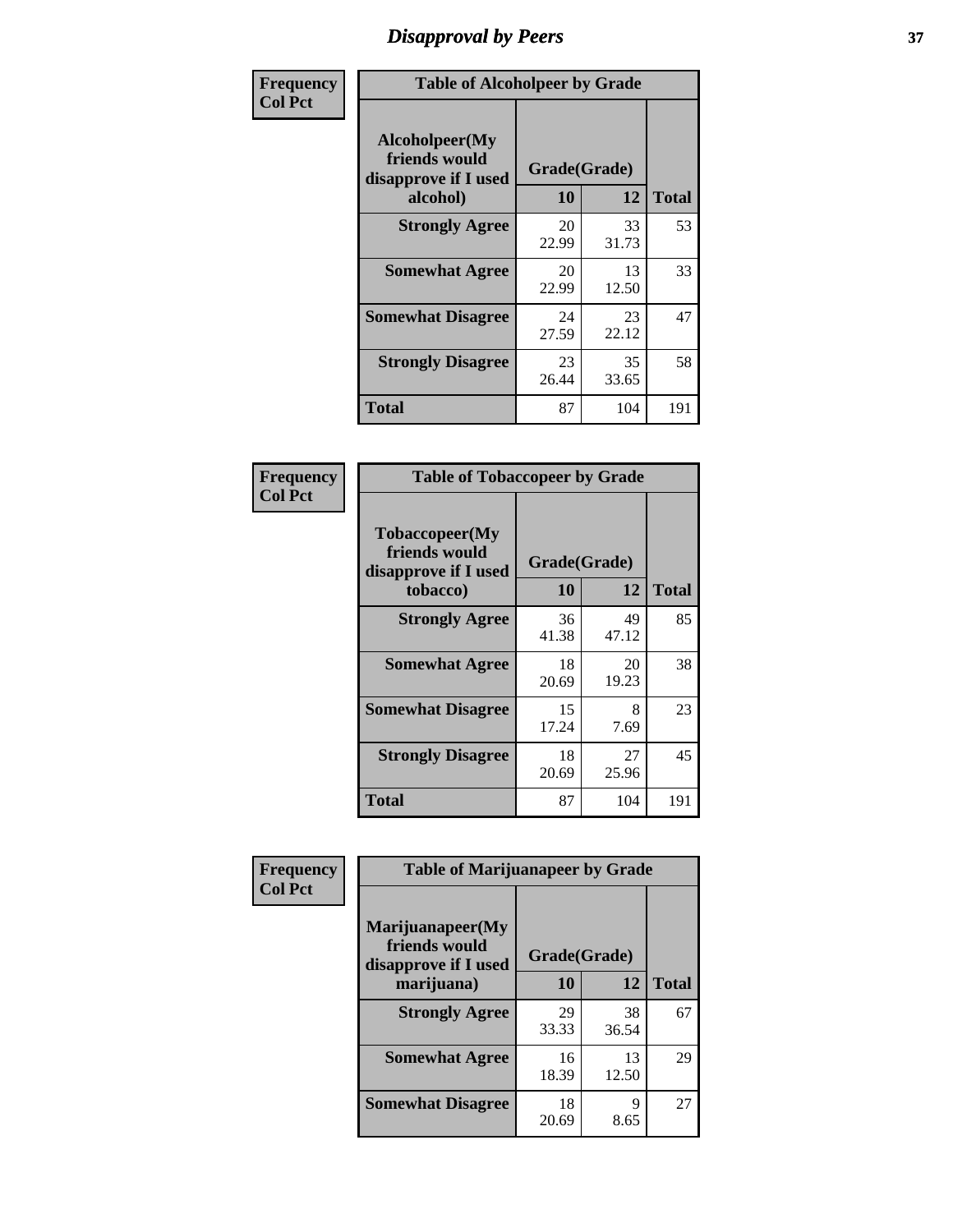# *Disapproval by Peers* **38**

| <b>Frequency</b> | <b>Table of Marijuanapeer by Grade</b>                                  |                    |             |              |  |
|------------------|-------------------------------------------------------------------------|--------------------|-------------|--------------|--|
| <b>Col Pct</b>   | Marijuanapeer(My<br>friends would<br>disapprove if I used<br>marijuana) | Grade(Grade)<br>10 | 12          | <b>Total</b> |  |
|                  | <b>Strongly Disagree</b>                                                | 24<br>27.59        | 44<br>42.31 | 68           |  |
|                  | <b>Total</b>                                                            | 87                 | 104         | 191          |  |

| <b>Frequency</b> | <b>Table of Otherdrugpeer by Grade</b>                                    |                    |             |              |
|------------------|---------------------------------------------------------------------------|--------------------|-------------|--------------|
| <b>Col Pct</b>   | Otherdrugpeer(My<br>friends would<br>disapprove if I used<br>other drugs) | Grade(Grade)<br>10 | 12          | <b>Total</b> |
|                  |                                                                           |                    |             |              |
|                  | <b>Strongly Agree</b>                                                     | 46<br>52.87        | 65<br>62.50 | 111          |
|                  | <b>Somewhat Agree</b>                                                     | 16<br>18.39        | 15<br>14.42 | 31           |
|                  | <b>Somewhat Disagree</b>                                                  | 10<br>11.49        | 10<br>9.62  | 20           |
|                  | <b>Strongly Disagree</b>                                                  | 15<br>17.24        | 14<br>13.46 | 29           |
|                  | <b>Total</b>                                                              | 87                 | 104         | 191          |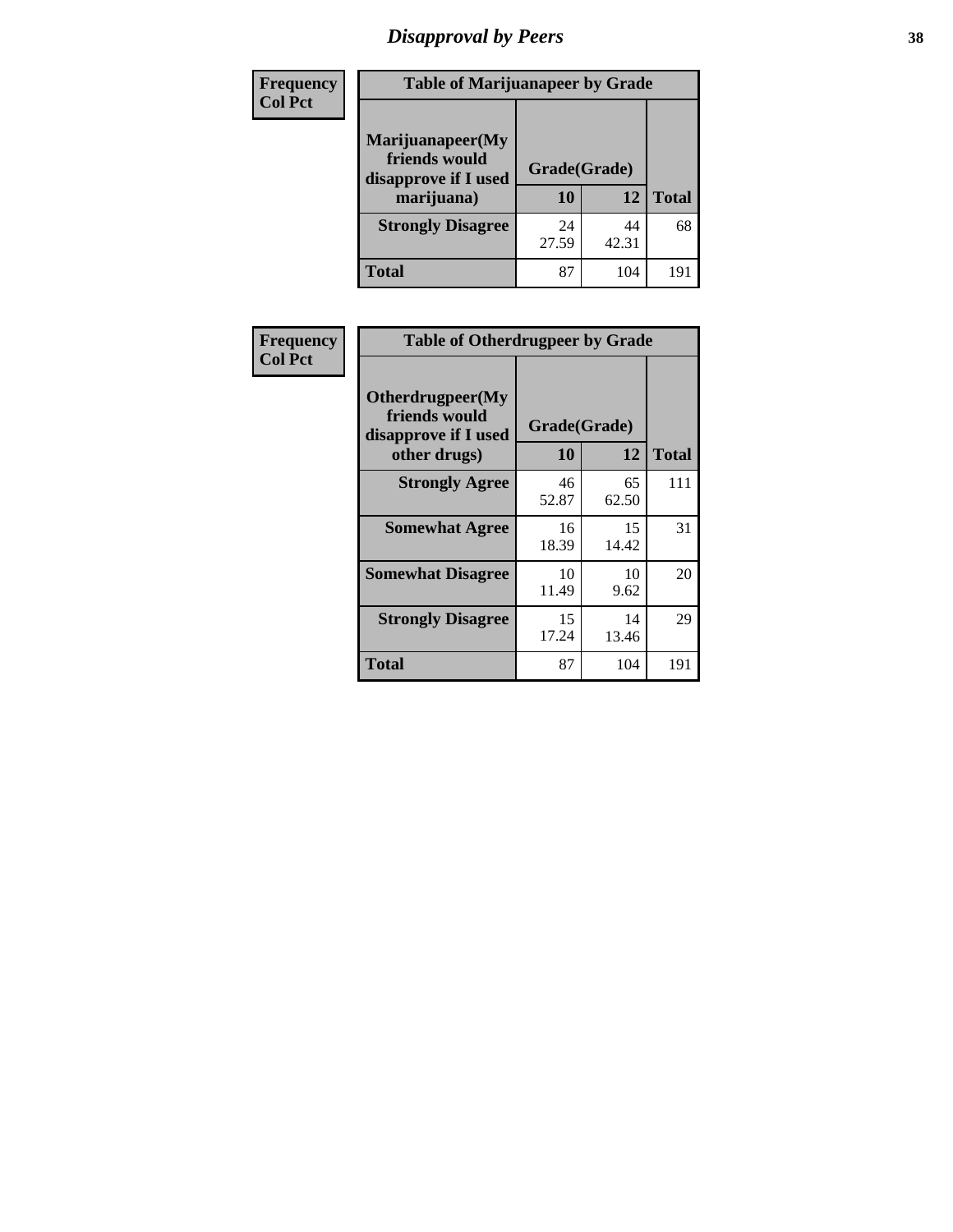| Frequency<br><b>Col Pct</b> | <b>Table of Alcohollocation1 by Grade</b> |             |              |              |
|-----------------------------|-------------------------------------------|-------------|--------------|--------------|
|                             | <b>Alcohollocation1(Places</b>            |             | Grade(Grade) |              |
|                             | <b>Friends Use Alcohol)</b>               | 10          | 12           | <b>Total</b> |
|                             |                                           | 51<br>58.62 | 67<br>64.42  | 118          |
|                             | Do Not Use                                | 36<br>41.38 | 37<br>35.58  | 73           |
|                             | <b>Total</b>                              | 87          | 104          | 191          |

| Frequency      | <b>Table of Alcohollocation2 by Grade</b>                     |                    |             |              |
|----------------|---------------------------------------------------------------|--------------------|-------------|--------------|
| <b>Col Pct</b> | <b>Alcohollocation2(Places</b><br><b>Friends Use Alcohol)</b> | Grade(Grade)<br>10 | <b>12</b>   | <b>Total</b> |
|                |                                                               | 60<br>68.97        | 50<br>48.08 | 110          |
|                | Home                                                          | 27<br>31.03        | 54<br>51.92 | 81           |
|                | <b>Total</b>                                                  | 87                 | 104         | 191          |

| Frequency<br><b>Col Pct</b> | <b>Table of Alcohollocation 3 by Grade</b>                    |                    |             |              |
|-----------------------------|---------------------------------------------------------------|--------------------|-------------|--------------|
|                             | <b>Alcohollocation3(Places</b><br><b>Friends Use Alcohol)</b> | Grade(Grade)<br>10 | 12          | <b>Total</b> |
|                             |                                                               | 78<br>89.66        | 83<br>79.81 | 161          |
|                             | <b>School</b>                                                 | 9<br>10.34         | 21<br>20.19 | 30           |
|                             | <b>Total</b>                                                  | 87                 | 104         | 191          |

| <b>Frequency</b> | <b>Table of Alcohollocation4 by Grade</b> |              |             |              |
|------------------|-------------------------------------------|--------------|-------------|--------------|
| <b>Col Pct</b>   | <b>Alcohollocation4(Places</b>            | Grade(Grade) |             |              |
|                  | <b>Friends Use Alcohol)</b>               | 10           | 12          | <b>Total</b> |
|                  |                                           | 77<br>88.51  | 77<br>74.04 | 154          |
|                  | Car                                       | 10<br>11.49  | 27<br>25.96 | 37           |
|                  | Total                                     | 87           | 104         | 191          |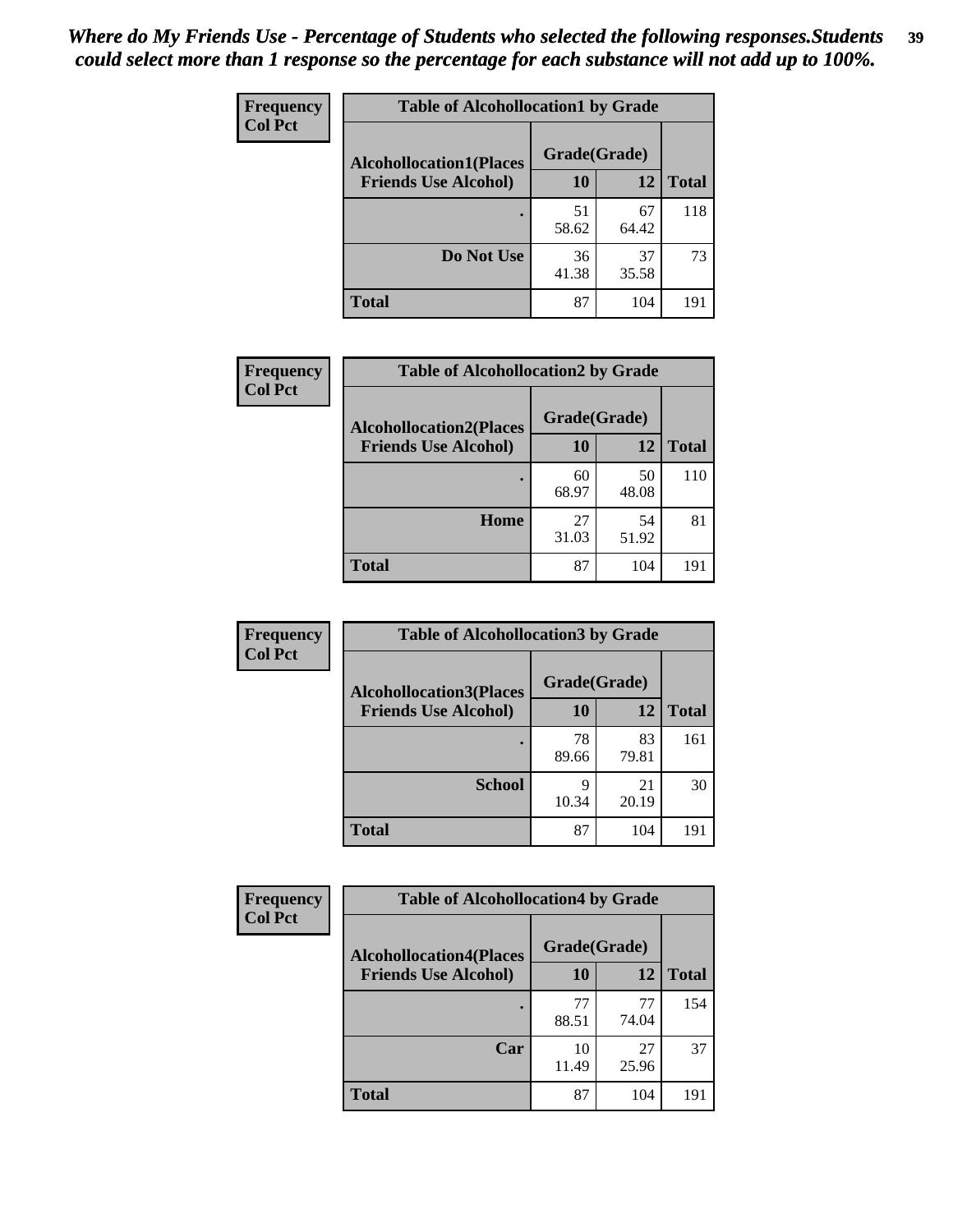| Frequency<br><b>Col Pct</b> | <b>Table of Alcohollocation5 by Grade</b> |              |             |              |
|-----------------------------|-------------------------------------------|--------------|-------------|--------------|
|                             | <b>Alcohollocation5(Places</b>            | Grade(Grade) |             |              |
|                             | <b>Friends Use Alcohol)</b>               | 10           | 12          | <b>Total</b> |
|                             |                                           | 56<br>64.37  | 50<br>48.08 | 106          |
|                             | <b>Friend's House</b>                     | 31<br>35.63  | 54<br>51.92 | 85           |
|                             | <b>Total</b>                              | 87           | 104         | 191          |

| <b>Frequency</b> | <b>Table of Alcohollocation6 by Grade</b>                     |                           |             |              |
|------------------|---------------------------------------------------------------|---------------------------|-------------|--------------|
| <b>Col Pct</b>   | <b>Alcohollocation6(Places</b><br><b>Friends Use Alcohol)</b> | Grade(Grade)<br><b>10</b> | 12          | <b>Total</b> |
|                  |                                                               | 64<br>73.56               | 73<br>70.19 | 137          |
|                  | <b>Other</b>                                                  | 23<br>26.44               | 31<br>29.81 | 54           |
|                  | <b>Total</b>                                                  | 87                        | 104         | 191          |

| Frequency      | <b>Table of Tobaccolocation1 by Grade</b> |              |             |              |
|----------------|-------------------------------------------|--------------|-------------|--------------|
| <b>Col Pct</b> | <b>Tobaccolocation1(Places</b>            | Grade(Grade) |             |              |
|                | <b>Friends Use Tobacco)</b>               | <b>10</b>    | 12          | <b>Total</b> |
|                |                                           | 31<br>35.63  | 47<br>45.19 | 78           |
|                | Do Not Use                                | 56<br>64.37  | 57<br>54.81 | 113          |
|                | <b>Total</b>                              | 87           | 104         | 191          |

| <b>Frequency</b> | <b>Table of Tobaccolocation2 by Grade</b> |              |             |              |  |
|------------------|-------------------------------------------|--------------|-------------|--------------|--|
| <b>Col Pct</b>   | <b>Tobaccolocation2(Places</b>            | Grade(Grade) |             |              |  |
|                  | <b>Friends Use Tobacco)</b>               | 10           | 12          | <b>Total</b> |  |
|                  |                                           | 72<br>82.76  | 67<br>64.42 | 139          |  |
|                  | Home                                      | 15<br>17.24  | 37<br>35.58 | 52           |  |
|                  | <b>Total</b>                              | 87           | 104         | 191          |  |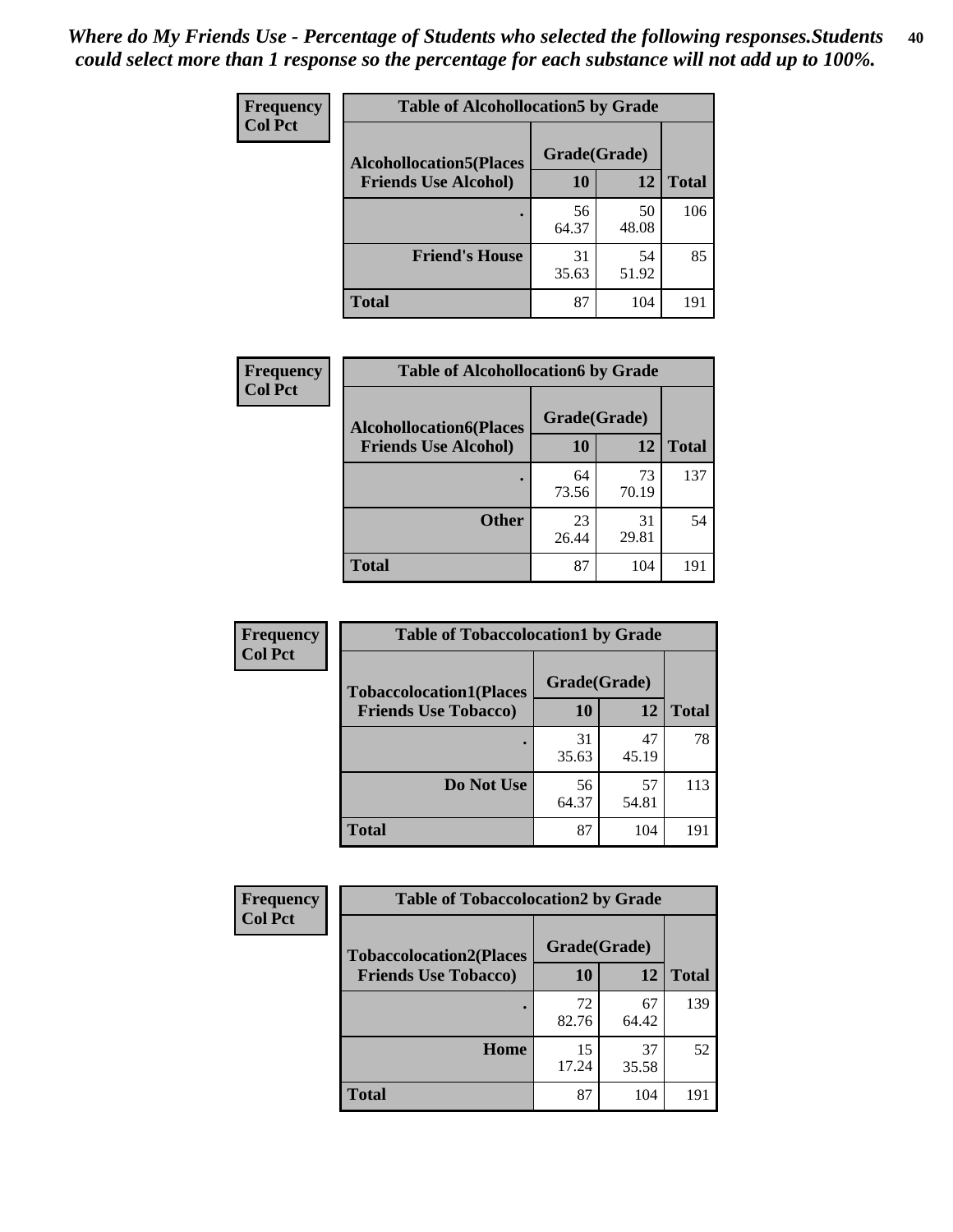| Frequency      | <b>Table of Tobaccolocation 3 by Grade</b> |              |             |              |  |
|----------------|--------------------------------------------|--------------|-------------|--------------|--|
| <b>Col Pct</b> | <b>Tobaccolocation3(Places</b>             | Grade(Grade) |             |              |  |
|                | <b>Friends Use Tobacco)</b>                | 10           | 12          | <b>Total</b> |  |
|                |                                            | 77<br>88.51  | 82<br>78.85 | 159          |  |
|                | <b>School</b>                              | 10<br>11.49  | 22<br>21.15 | 32           |  |
|                | <b>Total</b>                               | 87           | 104         | 191          |  |

| Frequency      | <b>Table of Tobaccolocation4 by Grade</b>                     |                    |             |              |
|----------------|---------------------------------------------------------------|--------------------|-------------|--------------|
| <b>Col Pct</b> | <b>Tobaccolocation4(Places</b><br><b>Friends Use Tobacco)</b> | Grade(Grade)<br>10 | 12          | <b>Total</b> |
|                |                                                               |                    |             |              |
|                |                                                               | 73<br>83.91        | 72<br>69.23 | 145          |
|                | Car                                                           | 14<br>16.09        | 32<br>30.77 | 46           |
|                | <b>Total</b>                                                  | 87                 | 104         | 191          |

| Frequency      | <b>Table of Tobaccolocation5 by Grade</b> |              |             |              |
|----------------|-------------------------------------------|--------------|-------------|--------------|
| <b>Col Pct</b> | <b>Tobaccolocation5(Places</b>            | Grade(Grade) |             |              |
|                | <b>Friends Use Tobacco)</b>               | 10           | <b>12</b>   | <b>Total</b> |
|                |                                           | 71<br>81.61  | 68<br>65.38 | 139          |
|                | <b>Friend's House</b>                     | 16<br>18.39  | 36<br>34.62 | 52           |
|                | <b>Total</b>                              | 87           | 104         | 191          |

| <b>Frequency</b> | <b>Table of Tobaccolocation6 by Grade</b> |              |             |              |  |
|------------------|-------------------------------------------|--------------|-------------|--------------|--|
| <b>Col Pct</b>   | <b>Tobaccolocation6(Places</b>            | Grade(Grade) |             |              |  |
|                  | <b>Friends Use Tobacco)</b>               | 10           | 12          | <b>Total</b> |  |
|                  |                                           | 68<br>78.16  | 78<br>75.00 | 146          |  |
|                  | <b>Other</b>                              | 19<br>21.84  | 26<br>25.00 | 45           |  |
|                  | <b>Total</b>                              | 87           | 104         | 191          |  |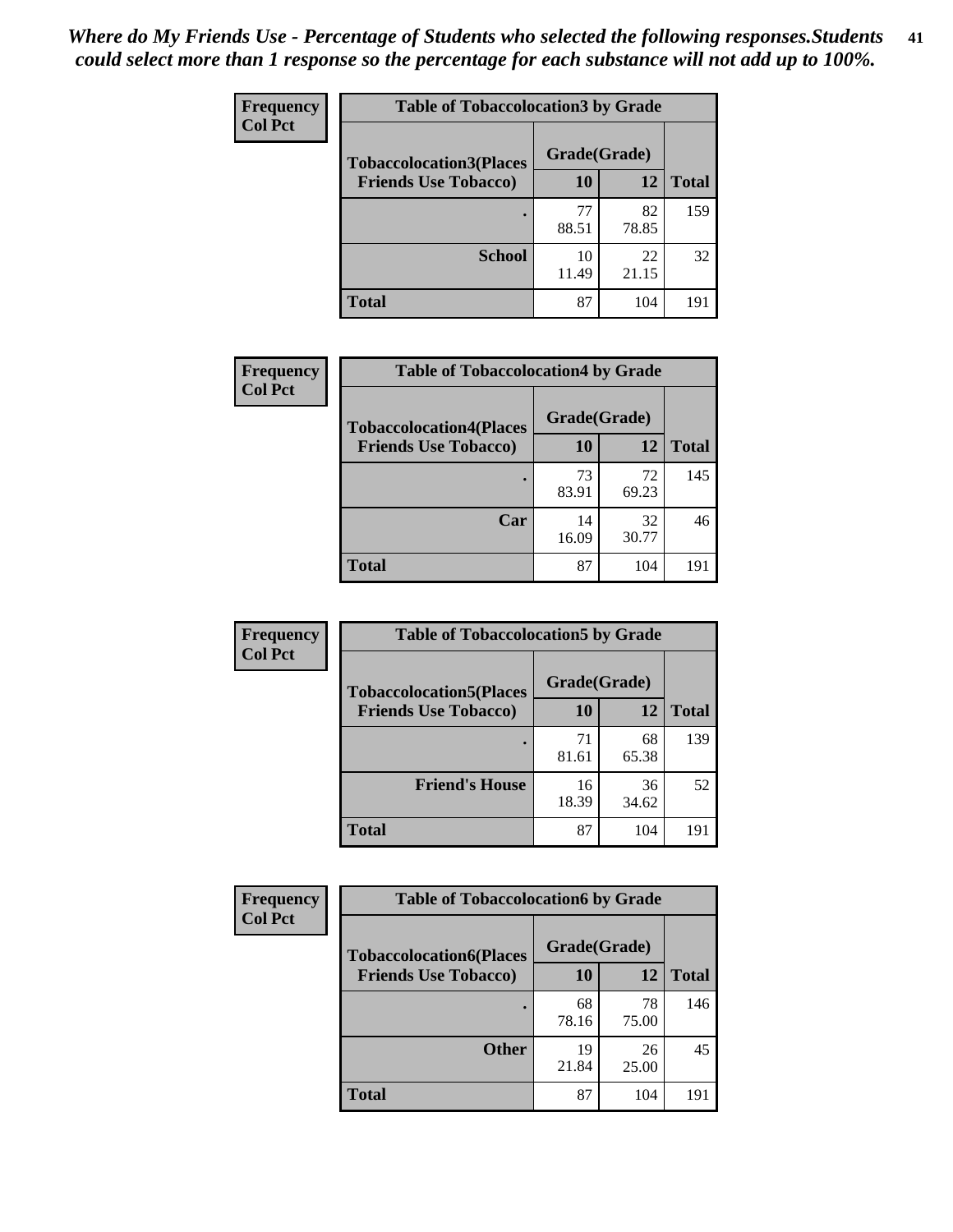| Frequency<br><b>Col Pct</b> | <b>Table of Marijuanalocation1 by Grade</b> |              |             |              |
|-----------------------------|---------------------------------------------|--------------|-------------|--------------|
|                             | <b>Marijuanalocation1(Places</b>            | Grade(Grade) |             |              |
|                             | <b>Friends Use Marijuana</b> )              | <b>10</b>    | 12          | <b>Total</b> |
|                             |                                             | 53<br>60.92  | 63<br>60.58 | 116          |
|                             | Do Not Use                                  | 34<br>39.08  | 41<br>39.42 | 75           |
|                             | <b>Total</b>                                | 87           | 104         | 191          |

| <b>Frequency</b> | <b>Table of Marijuanalocation2 by Grade</b> |              |             |              |
|------------------|---------------------------------------------|--------------|-------------|--------------|
| <b>Col Pct</b>   | <b>Marijuanalocation2(Places</b>            | Grade(Grade) |             |              |
|                  | <b>Friends Use Marijuana</b> )              | 10           | 12          | <b>Total</b> |
|                  |                                             | 60<br>68.97  | 59<br>56.73 | 119          |
|                  | Home                                        | 27<br>31.03  | 45<br>43.27 | 72           |
|                  | <b>Total</b>                                | 87           | 104         | 191          |

| Frequency<br><b>Col Pct</b> | <b>Table of Marijuanalocation3 by Grade</b> |              |             |       |
|-----------------------------|---------------------------------------------|--------------|-------------|-------|
|                             | <b>Marijuanalocation3(Places</b>            | Grade(Grade) |             |       |
|                             | <b>Friends Use Marijuana</b> )              | 10           | 12          | Total |
|                             |                                             | 71<br>81.61  | 71<br>68.27 | 142   |
|                             | <b>School</b>                               | 16<br>18.39  | 33<br>31.73 | 49    |
|                             | <b>Total</b>                                | 87           | 104         | 191   |

| <b>Frequency</b> | <b>Table of Marijuanalocation4 by Grade</b> |              |             |              |
|------------------|---------------------------------------------|--------------|-------------|--------------|
| <b>Col Pct</b>   | <b>Marijuanalocation4(Places</b>            | Grade(Grade) |             |              |
|                  | <b>Friends Use Marijuana</b> )              | 10           | 12          | <b>Total</b> |
|                  |                                             | 63<br>72.41  | 59<br>56.73 | 122          |
|                  | Car                                         | 24<br>27.59  | 45<br>43.27 | 69           |
|                  | <b>Total</b>                                | 87           | 104         | 191          |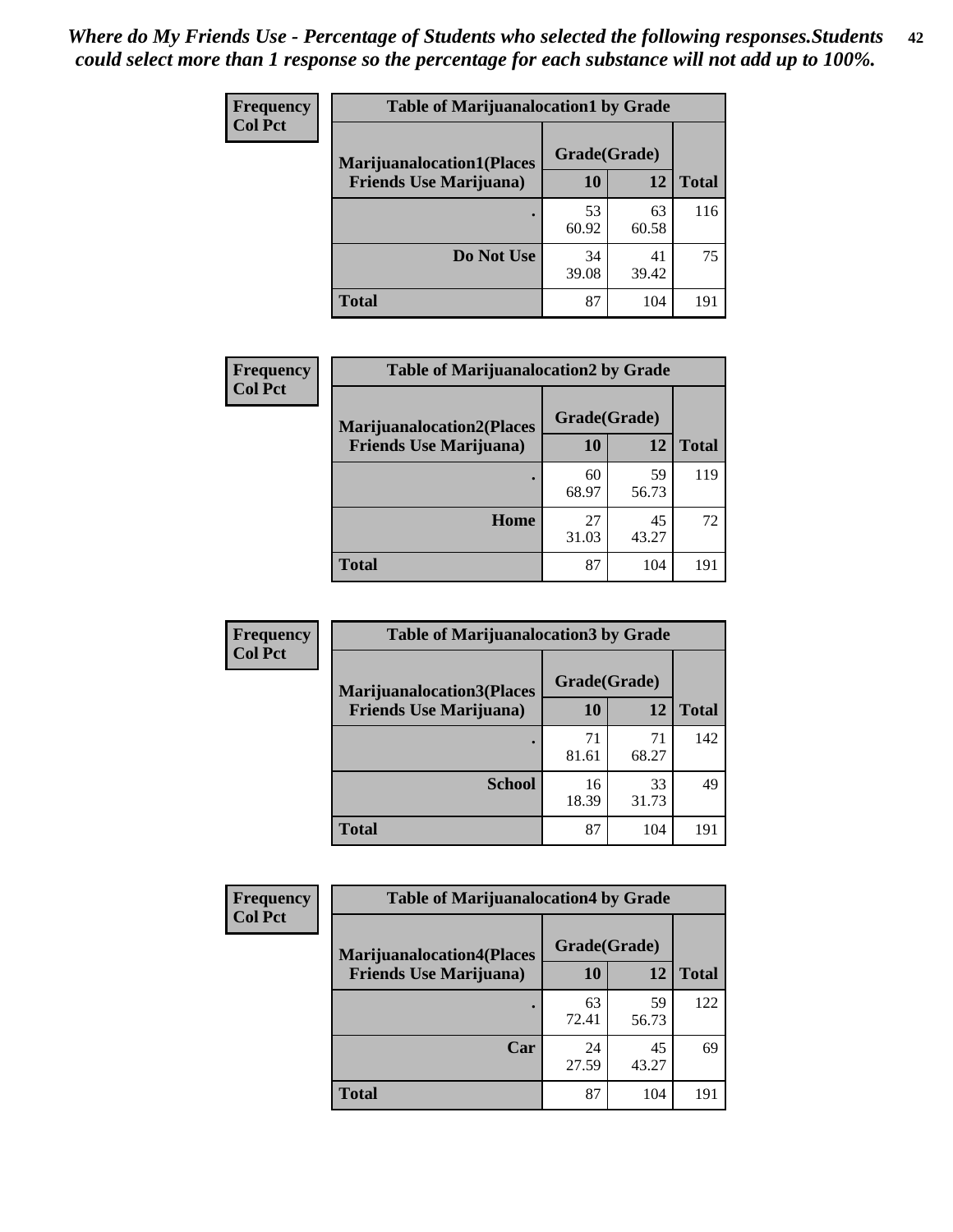| <b>Frequency</b> | <b>Table of Marijuanalocation5 by Grade</b> |              |             |              |
|------------------|---------------------------------------------|--------------|-------------|--------------|
| <b>Col Pct</b>   | <b>Marijuanalocation5</b> (Places           | Grade(Grade) |             |              |
|                  | <b>Friends Use Marijuana</b> )              | 10           | 12          | <b>Total</b> |
|                  |                                             | 54<br>62.07  | 54<br>51.92 | 108          |
|                  | <b>Friend's House</b>                       | 33<br>37.93  | 50<br>48.08 | 83           |
|                  | Total                                       | 87           | 104         | 191          |

| <b>Frequency</b> | <b>Table of Marijuanalocation6 by Grade</b>                        |                    |             |              |
|------------------|--------------------------------------------------------------------|--------------------|-------------|--------------|
| <b>Col Pct</b>   | <b>Marijuanalocation6(Places</b><br><b>Friends Use Marijuana</b> ) | Grade(Grade)<br>10 | 12          | <b>Total</b> |
|                  |                                                                    |                    |             |              |
|                  |                                                                    | 53<br>60.92        | 74<br>71.15 | 127          |
|                  | <b>Other</b>                                                       | 34<br>39.08        | 30<br>28.85 | 64           |
|                  | <b>Total</b>                                                       | 87                 | 104         | 191          |

| Frequency      | <b>Table of Otherdruglocation1 by Grade</b>                          |              |             |              |
|----------------|----------------------------------------------------------------------|--------------|-------------|--------------|
| <b>Col Pct</b> | <b>Otherdruglocation1(Places</b><br><b>Friends Use Other Illegal</b> | Grade(Grade) |             |              |
|                | Drugs)                                                               | 10           | 12          | <b>Total</b> |
|                |                                                                      | 36<br>41.38  | 28<br>26.92 | 64           |
|                | Do Not Use                                                           | 51<br>58.62  | 76<br>73.08 | 127          |
|                | <b>Total</b>                                                         | 87           | 104         | 191          |

| Frequency      | <b>Table of Otherdruglocation2 by Grade</b>                          |              |             |              |
|----------------|----------------------------------------------------------------------|--------------|-------------|--------------|
| <b>Col Pct</b> | <b>Otherdruglocation2(Places</b><br><b>Friends Use Other Illegal</b> | Grade(Grade) |             |              |
|                | Drugs)                                                               | 10           | 12          | <b>Total</b> |
|                |                                                                      | 70<br>80.46  | 84<br>80.77 | 154          |
|                | Home                                                                 | 17<br>19.54  | 20<br>19.23 | 37           |
|                | <b>Total</b>                                                         | 87           | 104         | 191          |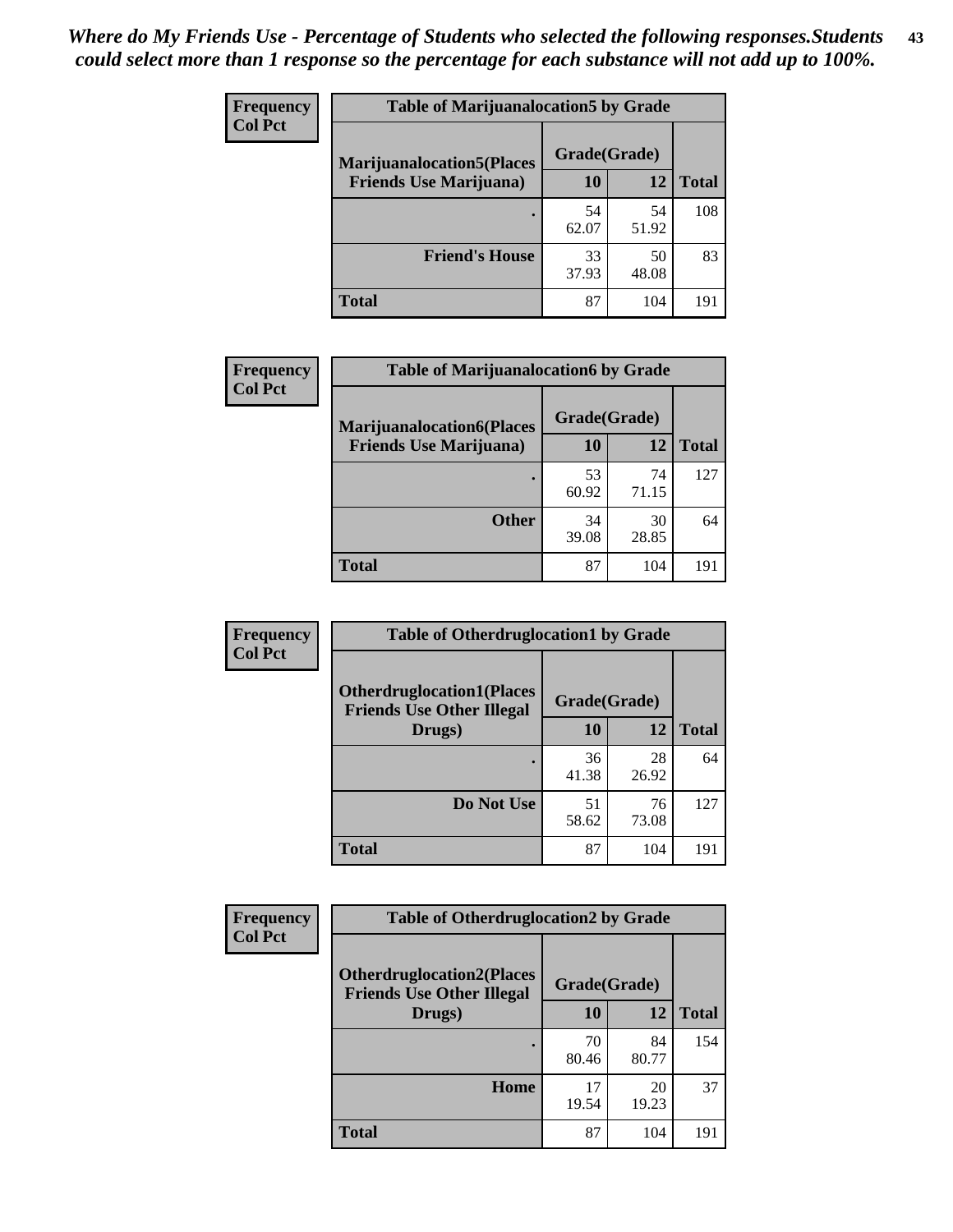| <b>Frequency</b> | <b>Table of Otherdruglocation 3 by Grade</b>                         |              |             |              |
|------------------|----------------------------------------------------------------------|--------------|-------------|--------------|
| <b>Col Pct</b>   | <b>Otherdruglocation3(Places</b><br><b>Friends Use Other Illegal</b> | Grade(Grade) |             |              |
|                  | Drugs)                                                               | 10           | 12          | <b>Total</b> |
|                  | ٠                                                                    | 76<br>87.36  | 90<br>86.54 | 166          |
|                  | <b>School</b>                                                        | 11<br>12.64  | 14<br>13.46 | 25           |
|                  | <b>Total</b>                                                         | 87           | 104         | 191          |

| Frequency      | <b>Table of Otherdruglocation4 by Grade</b>                          |              |             |              |
|----------------|----------------------------------------------------------------------|--------------|-------------|--------------|
| <b>Col Pct</b> | <b>Otherdruglocation4(Places</b><br><b>Friends Use Other Illegal</b> | Grade(Grade) |             |              |
|                | Drugs)                                                               | 10           | 12          | <b>Total</b> |
|                |                                                                      | 75<br>86.21  | 91<br>87.50 | 166          |
|                | Car                                                                  | 12<br>13.79  | 13<br>12.50 | 25           |
|                | <b>Total</b>                                                         | 87           | 104         | 191          |

| <b>Frequency</b><br><b>Col Pct</b> | <b>Table of Otherdruglocation5 by Grade</b>                          |              |             |              |
|------------------------------------|----------------------------------------------------------------------|--------------|-------------|--------------|
|                                    | <b>Otherdruglocation5(Places</b><br><b>Friends Use Other Illegal</b> | Grade(Grade) |             |              |
|                                    | Drugs)                                                               | <b>10</b>    | 12          | <b>Total</b> |
|                                    |                                                                      | 69<br>79.31  | 84<br>80.77 | 153          |
|                                    | <b>Friend's House</b>                                                | 18<br>20.69  | 20<br>19.23 | 38           |
|                                    | <b>Total</b>                                                         | 87           | 104         | 191          |

| <b>Frequency</b> | <b>Table of Otherdruglocation6 by Grade</b>                          |              |             |              |
|------------------|----------------------------------------------------------------------|--------------|-------------|--------------|
| <b>Col Pct</b>   | <b>Otherdruglocation6(Places</b><br><b>Friends Use Other Illegal</b> | Grade(Grade) |             |              |
|                  | Drugs)                                                               | 10           | 12          | <b>Total</b> |
|                  |                                                                      | 65<br>74.71  | 86<br>82.69 | 151          |
|                  | <b>Other</b>                                                         | 22<br>25.29  | 18<br>17.31 | 40           |
|                  | <b>Total</b>                                                         | 87           | 104         | 191          |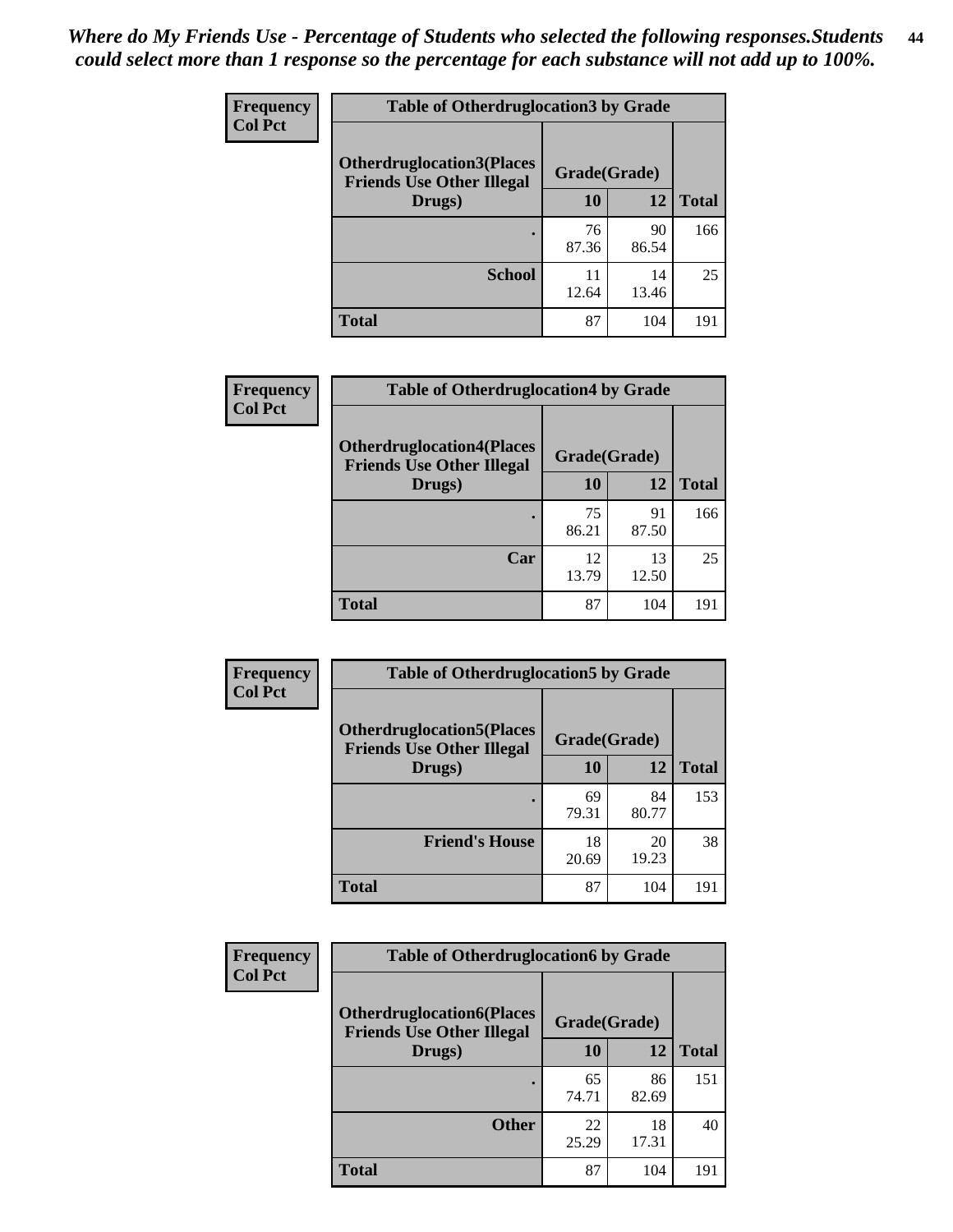| Frequency      | <b>Table of Alcoholtime1 by Grade</b>                           |             |             |              |
|----------------|-----------------------------------------------------------------|-------------|-------------|--------------|
| <b>Col Pct</b> | <b>Alcoholtime1(Times</b><br>Grade(Grade)<br><b>Friends Use</b> |             |             |              |
|                | Alcohol)                                                        | <b>10</b>   | 12          | <b>Total</b> |
|                |                                                                 | 46<br>52.87 | 64<br>61.54 | 110          |
|                | Do Not Use                                                      | 41<br>47.13 | 40<br>38.46 | 81           |
|                | <b>Total</b>                                                    | 87          | 104         | 191          |

| Frequency      | <b>Table of Alcoholtime2 by Grade</b>           |              |             |              |  |
|----------------|-------------------------------------------------|--------------|-------------|--------------|--|
| <b>Col Pct</b> | <b>Alcoholtime2(Times</b><br><b>Friends Use</b> | Grade(Grade) |             |              |  |
|                | Alcohol)                                        | 10           | 12          | <b>Total</b> |  |
|                |                                                 | 75<br>86.21  | 91<br>87.50 | 166          |  |
|                | <b>On Way to School</b>                         | 12<br>13.79  | 13<br>12.50 | 25           |  |
|                | <b>Total</b>                                    | 87           | 104         | 191          |  |

| Frequency      | <b>Table of Alcoholtime3 by Grade</b>           |              |             |              |
|----------------|-------------------------------------------------|--------------|-------------|--------------|
| <b>Col Pct</b> | <b>Alcoholtime3(Times</b><br><b>Friends Use</b> | Grade(Grade) |             |              |
|                | Alcohol)                                        | 10           | 12          | <b>Total</b> |
|                |                                                 | 74<br>85.06  | 85<br>81.73 | 159          |
|                | <b>During School</b>                            | 13<br>14.94  | 19<br>18.27 | 32           |
|                | <b>Total</b>                                    | 87           | 104         | 191          |

| <b>Frequency</b><br><b>Col Pct</b> | <b>Table of Alcoholtime4 by Grade</b> |              |             |              |
|------------------------------------|---------------------------------------|--------------|-------------|--------------|
|                                    | <b>Alcoholtime4(Times</b>             | Grade(Grade) |             |              |
|                                    | <b>Friends Use Alcohol)</b>           | 10           | 12          | <b>Total</b> |
|                                    |                                       | 76<br>87.36  | 87<br>83.65 | 163          |
|                                    | <b>On Way Home From School</b>        | 11<br>12.64  | 17<br>16.35 | 28           |
|                                    | <b>Total</b>                          | 87           | 104         | 191          |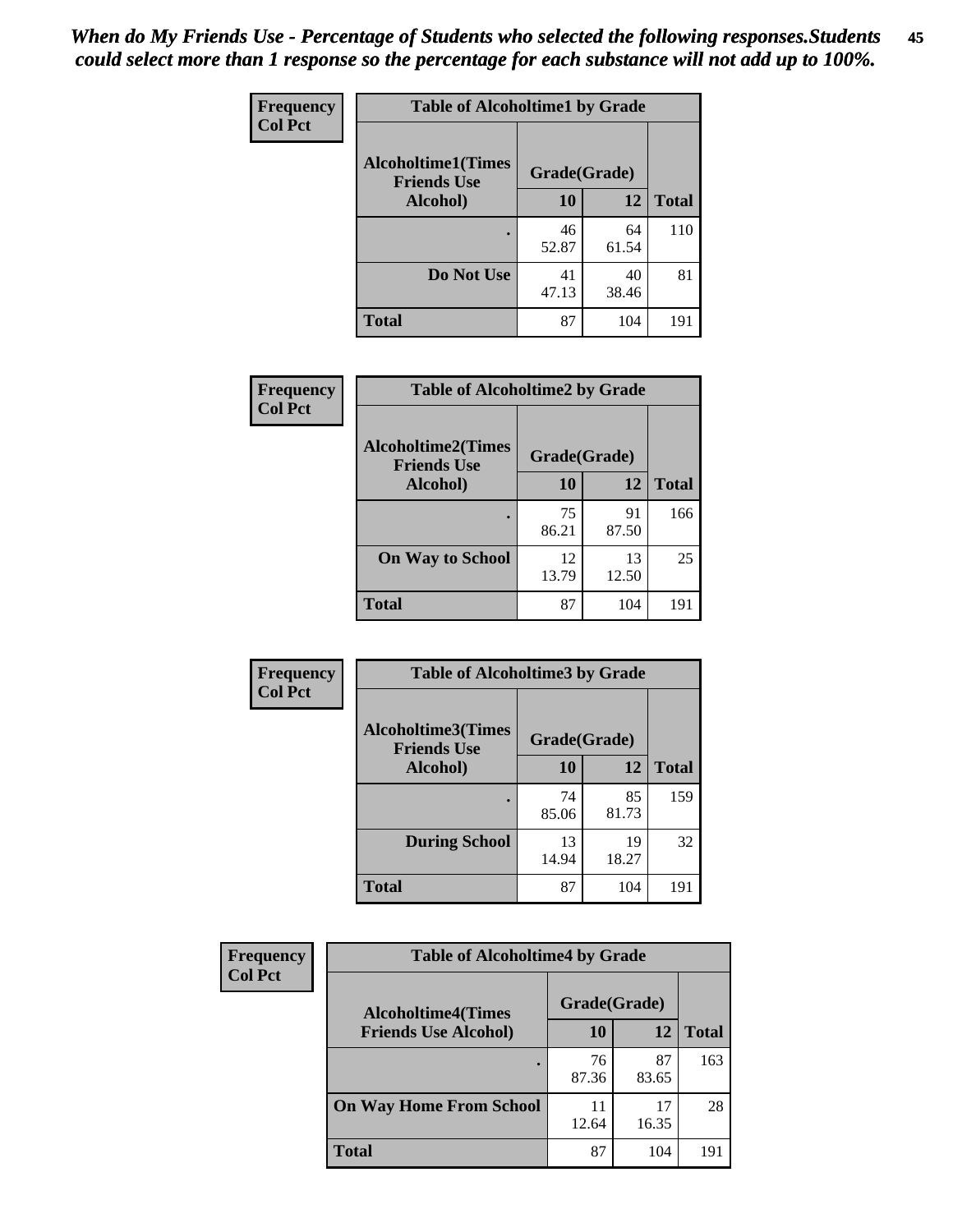*When do My Friends Use - Percentage of Students who selected the following responses.Students could select more than 1 response so the percentage for each substance will not add up to 100%.* **46**

| Frequency      | <b>Table of Alcoholtime5 by Grade</b>           |              |             |              |
|----------------|-------------------------------------------------|--------------|-------------|--------------|
| <b>Col Pct</b> | <b>Alcoholtime5(Times</b><br><b>Friends Use</b> | Grade(Grade) |             |              |
|                | Alcohol)                                        | 10           | 12          | <b>Total</b> |
|                |                                                 | 63<br>72.41  | 72<br>69.23 | 135          |
|                | Weeknights                                      | 24<br>27.59  | 32<br>30.77 | 56           |
|                | <b>Total</b>                                    | 87           | 104         | 191          |

| <b>Frequency</b> | <b>Table of Alcoholtime6 by Grade</b>           |              |             |              |  |
|------------------|-------------------------------------------------|--------------|-------------|--------------|--|
| <b>Col Pct</b>   | <b>Alcoholtime6(Times</b><br><b>Friends Use</b> | Grade(Grade) |             |              |  |
|                  | Alcohol)                                        | 10           | 12          | <b>Total</b> |  |
|                  |                                                 | 47<br>54.02  | 44<br>42.31 | 91           |  |
|                  | Weekends                                        | 40<br>45.98  | 60<br>57.69 | 100          |  |
|                  | <b>Total</b>                                    | 87           | 104         | 191          |  |

| Frequency      | <b>Table of Tobaccotime1 by Grade</b>           |              |             |              |
|----------------|-------------------------------------------------|--------------|-------------|--------------|
| <b>Col Pct</b> | <b>Tobaccotime1(Times</b><br><b>Friends Use</b> | Grade(Grade) |             |              |
|                | <b>Tobacco</b> )                                | 10           | 12          | <b>Total</b> |
|                | $\bullet$                                       | 28<br>32.18  | 45<br>43.27 | 73           |
|                | Do Not Use                                      | 59<br>67.82  | 59<br>56.73 | 118          |
|                | <b>Total</b>                                    | 87           | 104         | 191          |

| <b>Frequency</b> | <b>Table of Tobaccotime2 by Grade</b>           |              |             |              |
|------------------|-------------------------------------------------|--------------|-------------|--------------|
| <b>Col Pct</b>   | <b>Tobaccotime2(Times</b><br><b>Friends Use</b> | Grade(Grade) |             |              |
|                  | <b>Tobacco</b> )                                | 10           | 12          | <b>Total</b> |
|                  |                                                 | 71<br>81.61  | 78<br>75.00 | 149          |
|                  | <b>On Way to School</b>                         | 16<br>18.39  | 26<br>25.00 | 42           |
|                  | <b>Total</b>                                    | 87           | 104         | 191          |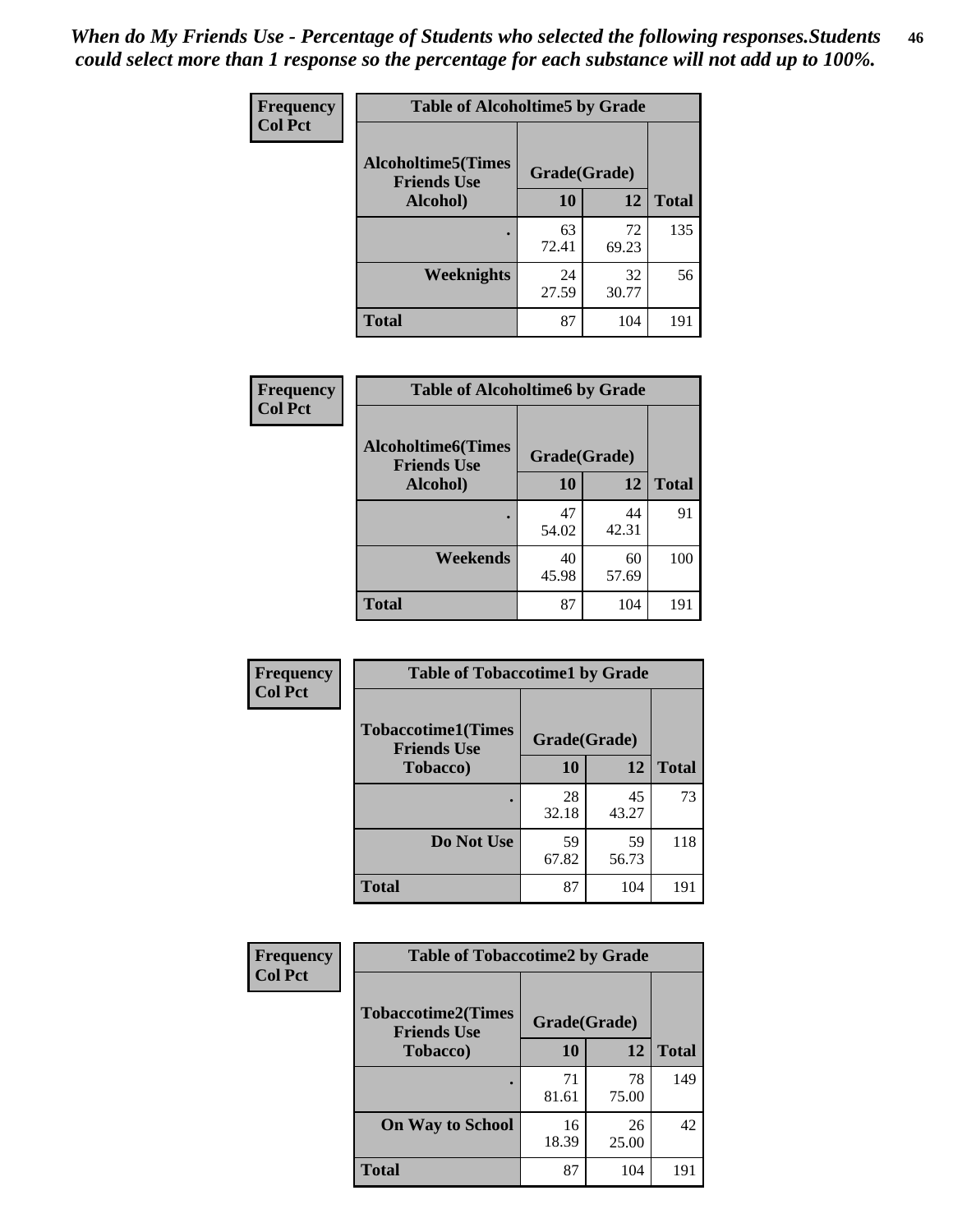*When do My Friends Use - Percentage of Students who selected the following responses.Students could select more than 1 response so the percentage for each substance will not add up to 100%.* **47**

| <b>Frequency</b> | <b>Table of Tobaccotime3 by Grade</b>           |              |             |              |  |
|------------------|-------------------------------------------------|--------------|-------------|--------------|--|
| <b>Col Pct</b>   | <b>Tobaccotime3(Times</b><br><b>Friends Use</b> | Grade(Grade) |             |              |  |
|                  | <b>Tobacco</b> )                                | 10           | 12          | <b>Total</b> |  |
|                  |                                                 | 75<br>86.21  | 88<br>84.62 | 163          |  |
|                  | <b>During School</b>                            | 12<br>13.79  | 16<br>15.38 | 28           |  |
|                  | <b>Total</b>                                    | 87           | 104         | 191          |  |

| <b>Frequency</b> | <b>Table of Tobaccotime4 by Grade</b> |              |             |              |
|------------------|---------------------------------------|--------------|-------------|--------------|
| <b>Col Pct</b>   | <b>Tobaccotime4(Times</b>             | Grade(Grade) |             |              |
|                  | <b>Friends Use Tobacco)</b>           | 10           | 12          | <b>Total</b> |
|                  |                                       | 76<br>87.36  | 87<br>83.65 | 163          |
|                  | <b>On Way Home From School</b>        | 11<br>12.64  | 17<br>16.35 | 28           |
|                  | <b>Total</b>                          | 87           | 104         | 191          |

| Frequency      | <b>Table of Tobaccotime5 by Grade</b>            |              |             |              |
|----------------|--------------------------------------------------|--------------|-------------|--------------|
| <b>Col Pct</b> | <b>Tobaccotime5</b> (Times<br><b>Friends Use</b> | Grade(Grade) |             |              |
|                | <b>Tobacco</b> )                                 | 10           | 12          | <b>Total</b> |
|                |                                                  | 69<br>79.31  | 70<br>67.31 | 139          |
|                | Weeknights                                       | 18<br>20.69  | 34<br>32.69 | 52           |
|                | <b>Total</b>                                     | 87           | 104         | 191          |

| Frequency<br><b>Col Pct</b> | <b>Table of Tobaccotime6 by Grade</b>                           |             |             |              |  |
|-----------------------------|-----------------------------------------------------------------|-------------|-------------|--------------|--|
|                             | <b>Tobaccotime6(Times</b><br>Grade(Grade)<br><b>Friends Use</b> |             |             |              |  |
|                             | <b>Tobacco</b> )                                                | 10          | 12          | <b>Total</b> |  |
|                             |                                                                 | 60<br>68.97 | 62<br>59.62 | 122          |  |
|                             | <b>Weekends</b>                                                 | 27<br>31.03 | 42<br>40.38 | 69           |  |
|                             | <b>Total</b>                                                    | 87          | 104         | 191          |  |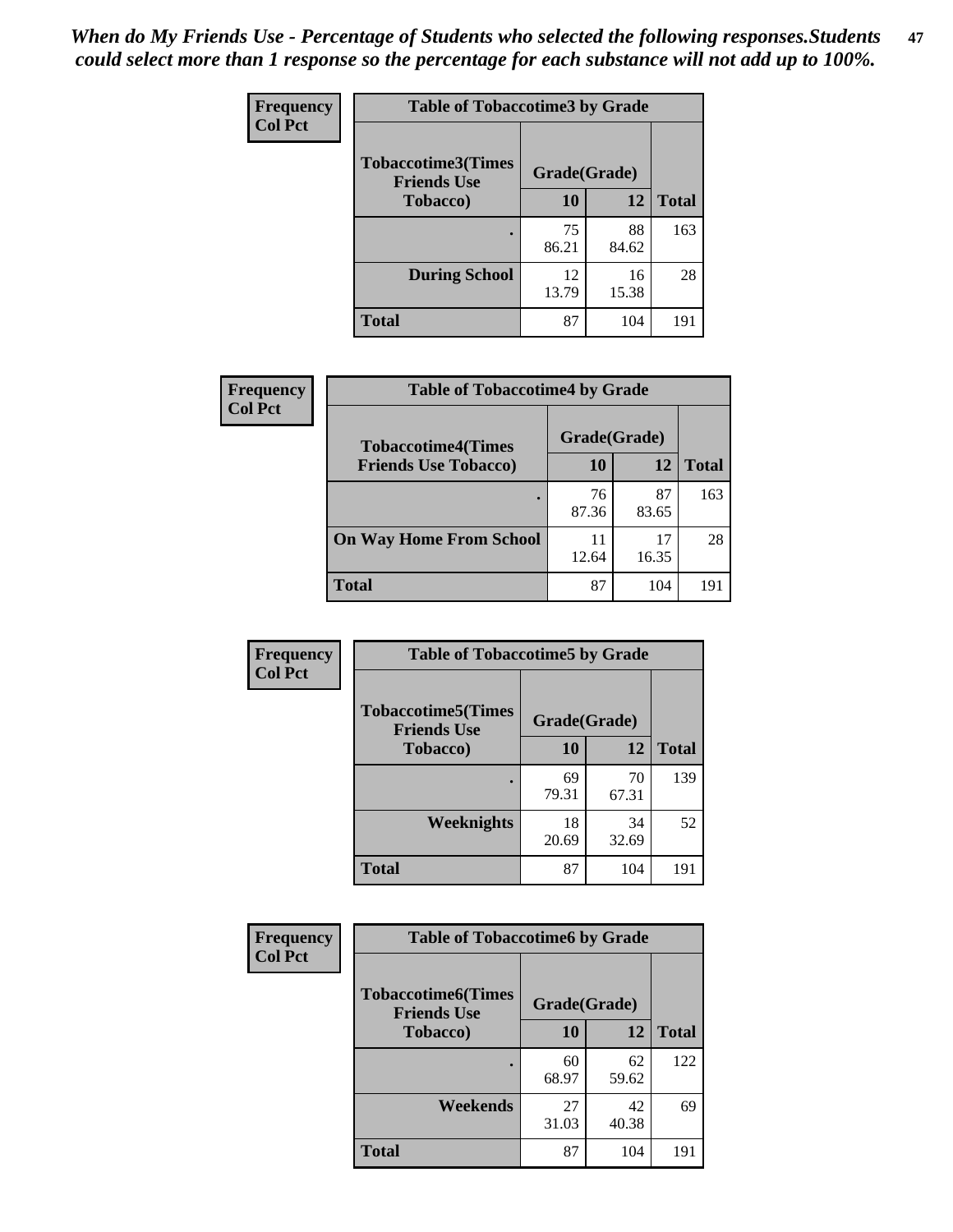| Frequency      | <b>Table of Marijuanatime1 by Grade</b>           |              |             |              |
|----------------|---------------------------------------------------|--------------|-------------|--------------|
| <b>Col Pct</b> | <b>Marijuanatime1(Times</b><br><b>Friends Use</b> | Grade(Grade) |             |              |
|                | Marijuana)                                        | 10           | 12          | <b>Total</b> |
|                |                                                   | 50<br>57.47  | 62<br>59.62 | 112          |
|                | Do Not Use                                        | 37<br>42.53  | 42<br>40.38 | 79           |
|                | <b>Total</b>                                      | 87           | 104         | 191          |

| <b>Frequency</b> | <b>Table of Marijuanatime2 by Grade</b>           |              |             |              |
|------------------|---------------------------------------------------|--------------|-------------|--------------|
| <b>Col Pct</b>   | <b>Marijuanatime2(Times</b><br><b>Friends Use</b> | Grade(Grade) |             |              |
|                  | Marijuana)                                        | 10           | 12          | <b>Total</b> |
|                  | ٠                                                 | 62<br>71.26  | 68<br>65.38 | 130          |
|                  | <b>On Way to School</b>                           | 25<br>28.74  | 36<br>34.62 | 61           |
|                  | <b>Total</b>                                      | 87           | 104         | 191          |

| Frequency      | <b>Table of Marijuanatime3 by Grade</b>    |              |             |              |
|----------------|--------------------------------------------|--------------|-------------|--------------|
| <b>Col Pct</b> | Marijuanatime3(Times<br><b>Friends Use</b> | Grade(Grade) |             |              |
|                | Marijuana)                                 | 10           | 12          | <b>Total</b> |
|                |                                            | 63<br>72.41  | 71<br>68.27 | 134          |
|                | <b>During School</b>                       | 24<br>27.59  | 33<br>31.73 | 57           |
|                | <b>Total</b>                               | 87           | 104         | 191          |

| <b>Frequency</b><br><b>Col Pct</b> | <b>Table of Marijuanatime4 by Grade</b> |              |             |              |
|------------------------------------|-----------------------------------------|--------------|-------------|--------------|
|                                    | <b>Marijuanatime4</b> (Times            | Grade(Grade) |             |              |
|                                    | <b>Friends Use Marijuana</b> )          | 10           | 12          | <b>Total</b> |
|                                    |                                         | 60<br>68.97  | 65<br>62.50 | 125          |
|                                    | <b>On Way Home From School</b>          | 27<br>31.03  | 39<br>37.50 | 66           |
|                                    | <b>Total</b>                            | 87           | 104         | 191          |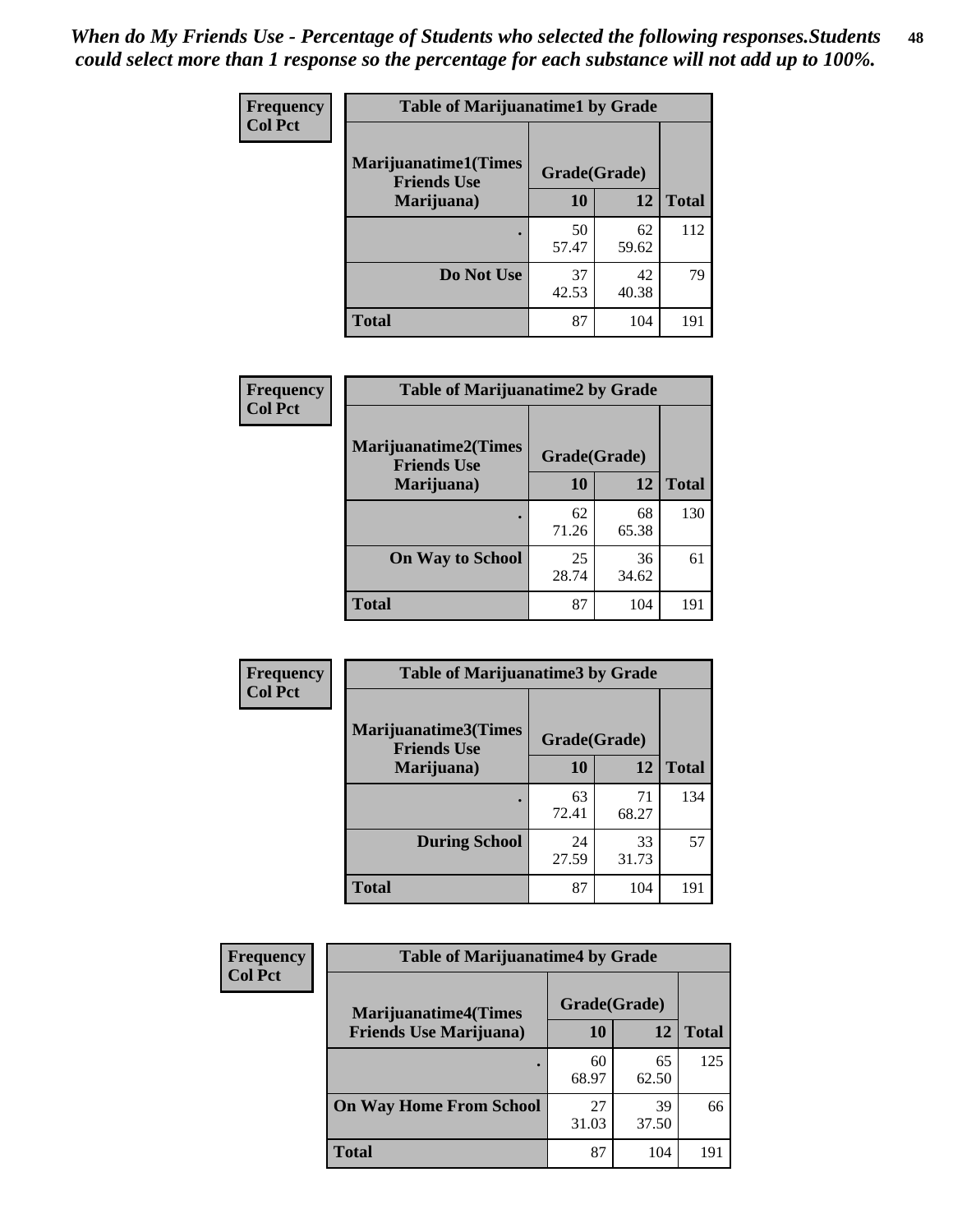| Frequency      | <b>Table of Marijuanatime5 by Grade</b>            |              |             |              |
|----------------|----------------------------------------------------|--------------|-------------|--------------|
| <b>Col Pct</b> | <b>Marijuanatime5</b> (Times<br><b>Friends Use</b> | Grade(Grade) |             |              |
|                | Marijuana)                                         | 10           | 12          | <b>Total</b> |
|                |                                                    | 53<br>60.92  | 56<br>53.85 | 109          |
|                | <b>Weeknights</b>                                  | 34<br>39.08  | 48<br>46.15 | 82           |
|                | <b>Total</b>                                       | 87           | 104         | 191          |

| Frequency      | <b>Table of Marijuanatime6 by Grade</b>            |              |             |              |  |
|----------------|----------------------------------------------------|--------------|-------------|--------------|--|
| <b>Col Pct</b> | <b>Marijuanatime6</b> (Times<br><b>Friends Use</b> | Grade(Grade) |             |              |  |
|                | Marijuana)                                         | 10           | 12          | <b>Total</b> |  |
|                |                                                    | 41<br>47.13  | 47<br>45.19 | 88           |  |
|                | Weekends                                           | 46<br>52.87  | 57<br>54.81 | 103          |  |
|                | <b>Total</b>                                       | 87           | 104         | 191          |  |

| Frequency      | <b>Table of Otherdrugtime1 by Grade</b>                 |              |             |              |
|----------------|---------------------------------------------------------|--------------|-------------|--------------|
| <b>Col Pct</b> | <b>Otherdrugtime1(Times</b><br><b>Friends Use Other</b> | Grade(Grade) |             |              |
|                | <b>Illegal Drugs</b> )                                  | 10           | 12          | <b>Total</b> |
|                |                                                         | 26<br>29.89  | 27<br>25.96 | 53           |
|                | Do Not Use                                              | 61<br>70.11  | 77<br>74.04 | 138          |
|                | <b>Total</b>                                            | 87           | 104         | 191          |

| <b>Frequency</b> | <b>Table of Otherdrugtime2 by Grade</b>                 |              |             |              |  |  |
|------------------|---------------------------------------------------------|--------------|-------------|--------------|--|--|
| <b>Col Pct</b>   | <b>Otherdrugtime2(Times</b><br><b>Friends Use Other</b> | Grade(Grade) |             |              |  |  |
|                  | <b>Illegal Drugs</b> )                                  | 10           | 12          | <b>Total</b> |  |  |
|                  |                                                         | 75<br>86.21  | 94<br>90.38 | 169          |  |  |
|                  | <b>On Way to School</b>                                 | 12<br>13.79  | 10<br>9.62  | 22           |  |  |
|                  | Total                                                   | 87           | 104         | 191          |  |  |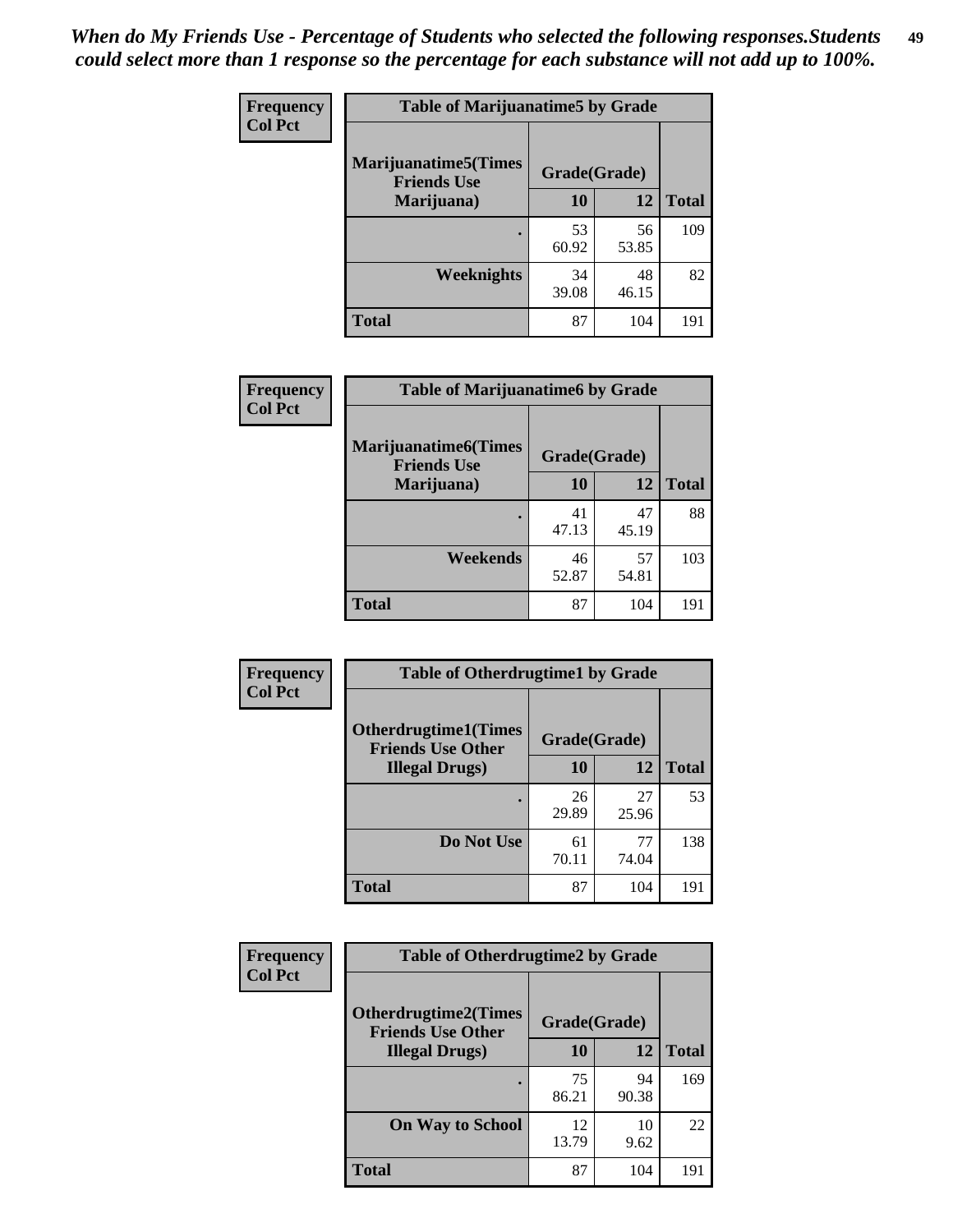| <b>Frequency</b> | <b>Table of Otherdrugtime3 by Grade</b>                 |              |             |              |  |  |
|------------------|---------------------------------------------------------|--------------|-------------|--------------|--|--|
| <b>Col Pct</b>   | <b>Otherdrugtime3(Times</b><br><b>Friends Use Other</b> | Grade(Grade) |             |              |  |  |
|                  | <b>Illegal Drugs</b> )                                  | 10           | 12          | <b>Total</b> |  |  |
|                  |                                                         | 76<br>87.36  | 92<br>88.46 | 168          |  |  |
|                  | <b>During School</b>                                    | 11<br>12.64  | 12<br>11.54 | 23           |  |  |
|                  | <b>Total</b>                                            | 87           | 104         | 191          |  |  |

| <b>Frequency</b> | <b>Table of Otherdrugtime4 by Grade</b>                         |              |             |              |  |
|------------------|-----------------------------------------------------------------|--------------|-------------|--------------|--|
| <b>Col Pct</b>   | <b>Otherdrugtime4(Times</b><br><b>Friends Use Other Illegal</b> | Grade(Grade) |             |              |  |
|                  | Drugs)                                                          | 10           | 12          | <b>Total</b> |  |
|                  | $\bullet$                                                       | 76<br>87.36  | 92<br>88.46 | 168          |  |
|                  | <b>On Way Home From School</b>                                  | 11<br>12.64  | 12<br>11.54 | 23           |  |
|                  | <b>Total</b>                                                    | 87           | 104         | 191          |  |

| <b>Frequency</b> | <b>Table of Otherdrugtime5 by Grade</b>                  |              |             |              |  |  |
|------------------|----------------------------------------------------------|--------------|-------------|--------------|--|--|
| <b>Col Pct</b>   | <b>Otherdrugtime5</b> (Times<br><b>Friends Use Other</b> | Grade(Grade) |             |              |  |  |
|                  | <b>Illegal Drugs</b> )                                   | 10           | 12          | <b>Total</b> |  |  |
|                  |                                                          | 73<br>83.91  | 86<br>82.69 | 159          |  |  |
|                  | Weeknights                                               | 14<br>16.09  | 18<br>17.31 | 32           |  |  |
|                  | Total                                                    | 87           | 104         | 191          |  |  |

| <b>Frequency</b> | <b>Table of Otherdrugtime6 by Grade</b>                 |              |             |              |  |  |
|------------------|---------------------------------------------------------|--------------|-------------|--------------|--|--|
| <b>Col Pct</b>   | <b>Otherdrugtime6(Times</b><br><b>Friends Use Other</b> | Grade(Grade) |             |              |  |  |
|                  | <b>Illegal Drugs</b> )                                  | 10           | 12          | <b>Total</b> |  |  |
|                  |                                                         | 63<br>72.41  | 74<br>71.15 | 137          |  |  |
|                  | Weekends                                                | 24<br>27.59  | 30<br>28.85 | 54           |  |  |
|                  | Total                                                   | 87           | 104         | 191          |  |  |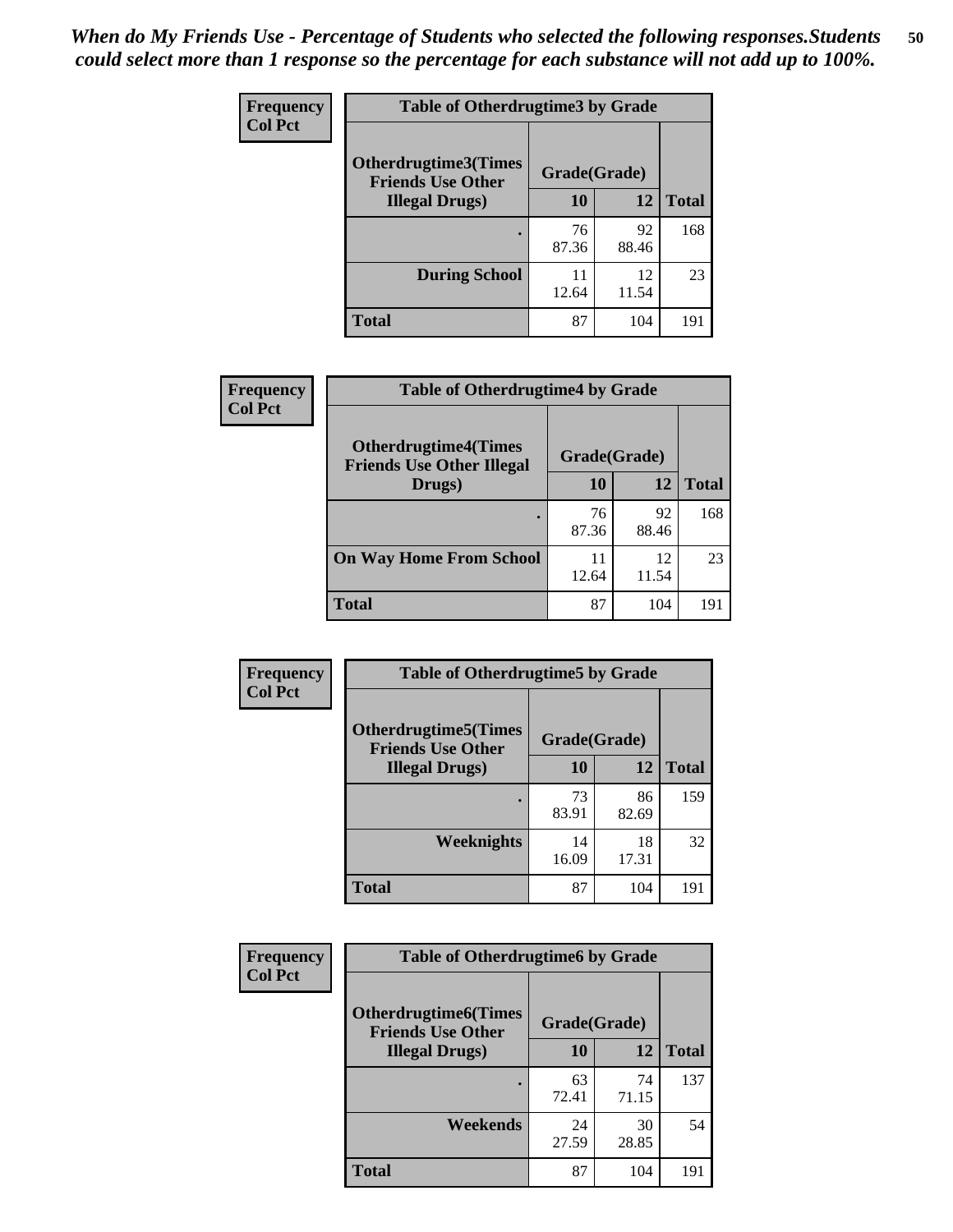| Frequency      | <b>Table of Educationalcohol by Grade</b>                                                                  |              |             |              |  |
|----------------|------------------------------------------------------------------------------------------------------------|--------------|-------------|--------------|--|
| <b>Col Pct</b> | Educationalcohol(I<br>have been taught<br>about alcohol,<br>tobacco,<br>and other drugs<br>within the last | Grade(Grade) |             |              |  |
|                | year at school)                                                                                            | 10           | 12          | <b>Total</b> |  |
|                | Yes                                                                                                        | 75<br>86.21  | 54<br>51.92 | 129          |  |
|                | N <sub>0</sub>                                                                                             | 12<br>13.79  | 50<br>48.08 | 62           |  |
|                | <b>Total</b>                                                                                               | 87           | 104         | 191          |  |

| Frequency      | <b>Table of Eversmoked by Grade</b>         |             |             |              |  |  |
|----------------|---------------------------------------------|-------------|-------------|--------------|--|--|
| <b>Col Pct</b> | Eversmoked(I<br>Grade(Grade)<br>have smoked |             |             |              |  |  |
|                | a cigarette)                                | 10          | 12          | <b>Total</b> |  |  |
|                | <b>Yes</b>                                  | 24<br>27.59 | 26<br>25.00 | 50           |  |  |
|                | N <sub>0</sub>                              | 63<br>72.41 | 78<br>75.00 | 141          |  |  |
|                | <b>Total</b>                                | 87          | 104         | 191          |  |  |

| Frequency      | <b>Table of Drovedrinking by Grade</b>                                                                              |                        |             |              |  |
|----------------|---------------------------------------------------------------------------------------------------------------------|------------------------|-------------|--------------|--|
| <b>Col Pct</b> | Drovedrinking(In<br>the past 30 days I<br>have driven a car<br>or other vehicle<br>while I was<br>drinking alcohol) | Grade(Grade)<br>10     | 12          | <b>Total</b> |  |
|                | <b>Yes</b>                                                                                                          | $\mathfrak{D}$<br>2.30 | 6.73        | $\mathbf Q$  |  |
|                | N <sub>0</sub>                                                                                                      | 85<br>97.70            | 97<br>93.27 | 182          |  |
|                | <b>Total</b>                                                                                                        | 87                     | 104         | 191          |  |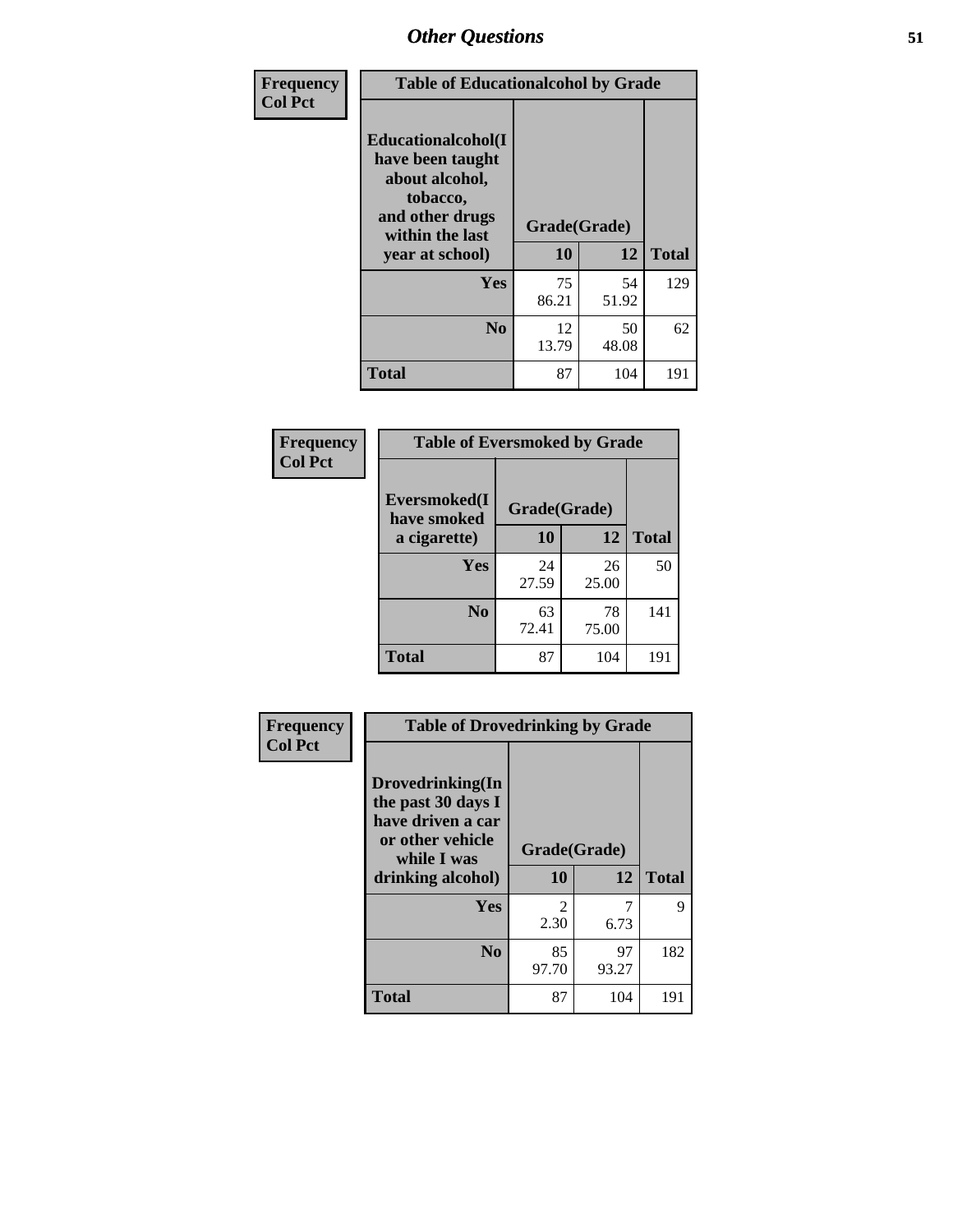| Frequency      | <b>Table of Rodedrinking by Grade</b>                                                                                  |                          |             |              |  |  |
|----------------|------------------------------------------------------------------------------------------------------------------------|--------------------------|-------------|--------------|--|--|
| <b>Col Pct</b> | Rodedrinking(In<br>the past 30 days<br>I have ridden in<br>a car with a<br>driver who had<br>been drinking<br>alcohol) | Grade(Grade)<br>10<br>12 |             | <b>Total</b> |  |  |
|                |                                                                                                                        |                          |             |              |  |  |
|                | <b>Yes</b>                                                                                                             | 9<br>10.34               | 13<br>12.50 | 22           |  |  |
|                | N <sub>0</sub>                                                                                                         | 78<br>89.66              | 91<br>87.50 | 169          |  |  |
|                | <b>Total</b>                                                                                                           | 87                       | 104         | 191          |  |  |

#### **Frequency Col Pct**

| <b>Table of Drugsschool by Grade</b>                                                                                      |              |             |              |  |  |  |
|---------------------------------------------------------------------------------------------------------------------------|--------------|-------------|--------------|--|--|--|
| <b>Drugsschool</b> (During<br>the past 12 months,<br>I have been offered,<br>sold,<br>or given illegal<br>drugs on school | Grade(Grade) |             |              |  |  |  |
| property)                                                                                                                 | 10           | 12          | <b>Total</b> |  |  |  |
| Yes                                                                                                                       | 30<br>34.48  | 34<br>32.69 | 64           |  |  |  |
| N <sub>0</sub>                                                                                                            | 57<br>65.52  | 70<br>67.31 | 127          |  |  |  |
| <b>Total</b>                                                                                                              | 87           | 104         | 191          |  |  |  |

| Frequency      | <b>Table of Helpbullied by Grade</b>                 |             |              |              |  |  |  |
|----------------|------------------------------------------------------|-------------|--------------|--------------|--|--|--|
| <b>Col Pct</b> | $Helpb$ ullied $(I$<br>would help<br>someone who was |             | Grade(Grade) |              |  |  |  |
|                | being bullied)                                       | <b>10</b>   | 12           | <b>Total</b> |  |  |  |
|                | <b>Strongly Agree</b>                                | 32<br>36.78 | 40<br>38.46  | 72           |  |  |  |
|                | <b>Somewhat Agree</b>                                | 35<br>40.23 | 43<br>41.35  | 78           |  |  |  |
|                | <b>Somewhat Disagree</b>                             | 12<br>13.79 | 11<br>10.58  | 23           |  |  |  |
|                | <b>Strongly Disagree</b>                             | 8<br>9.20   | 10<br>9.62   | 18           |  |  |  |
|                | <b>Total</b>                                         | 87          | 104          | 191          |  |  |  |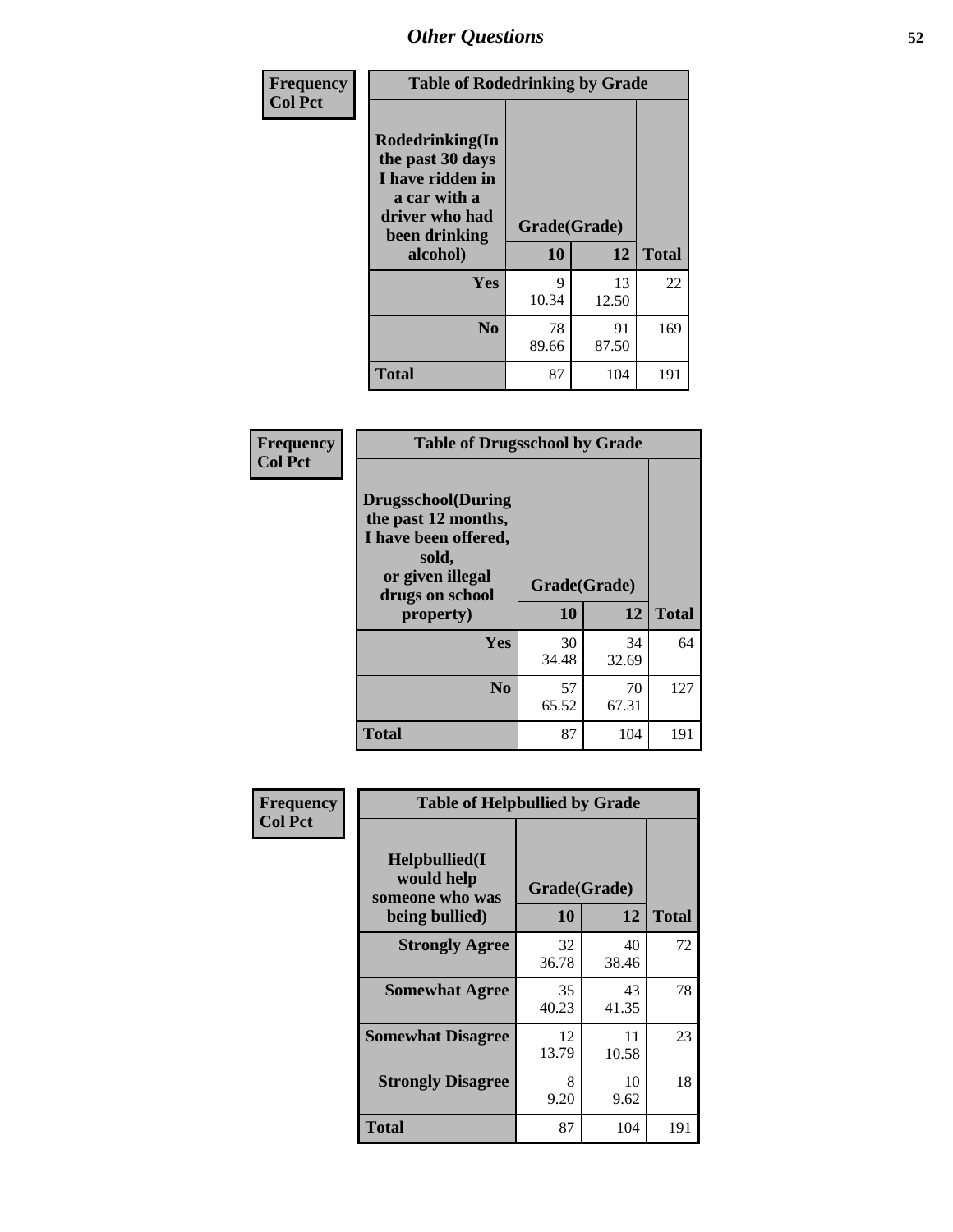*Other Questions* **53**

| <b>Frequency</b> | <b>Table of Grade by Bingedrinking</b> |                             |                |                                                                                                         |                              |                        |                        |              |
|------------------|----------------------------------------|-----------------------------|----------------|---------------------------------------------------------------------------------------------------------|------------------------------|------------------------|------------------------|--------------|
| <b>Row Pct</b>   |                                        |                             |                | Bingedrinking(I have drunk five or<br>more drinks of alcohol at one sitting<br>during the last 30 days) |                              |                        |                        |              |
|                  | Grade(Grade)                           | $\mathbf{0}$<br><b>Days</b> | $1$ or<br>days | 3 <sub>to</sub><br>5<br>days                                                                            | 6 <sub>to</sub><br>9<br>days | 10<br>to<br>19<br>days | 20<br>to<br>29<br>days | <b>Total</b> |
|                  | 10                                     | 79<br>90.80                 | 5<br>5.75      | $\Omega$<br>0.00                                                                                        | 1.15                         | 2<br>2.30              | $\Omega$<br>0.00       | 87           |
|                  | 12                                     | 88<br>84.62                 | 5<br>4.81      | 6<br>5.77                                                                                               | 2<br>1.92                    | 0.96                   | 2<br>1.92              | 104          |
|                  | <b>Total</b>                           | 167                         | 10             | 6                                                                                                       | 3                            | 3                      | $\overline{2}$         | 191          |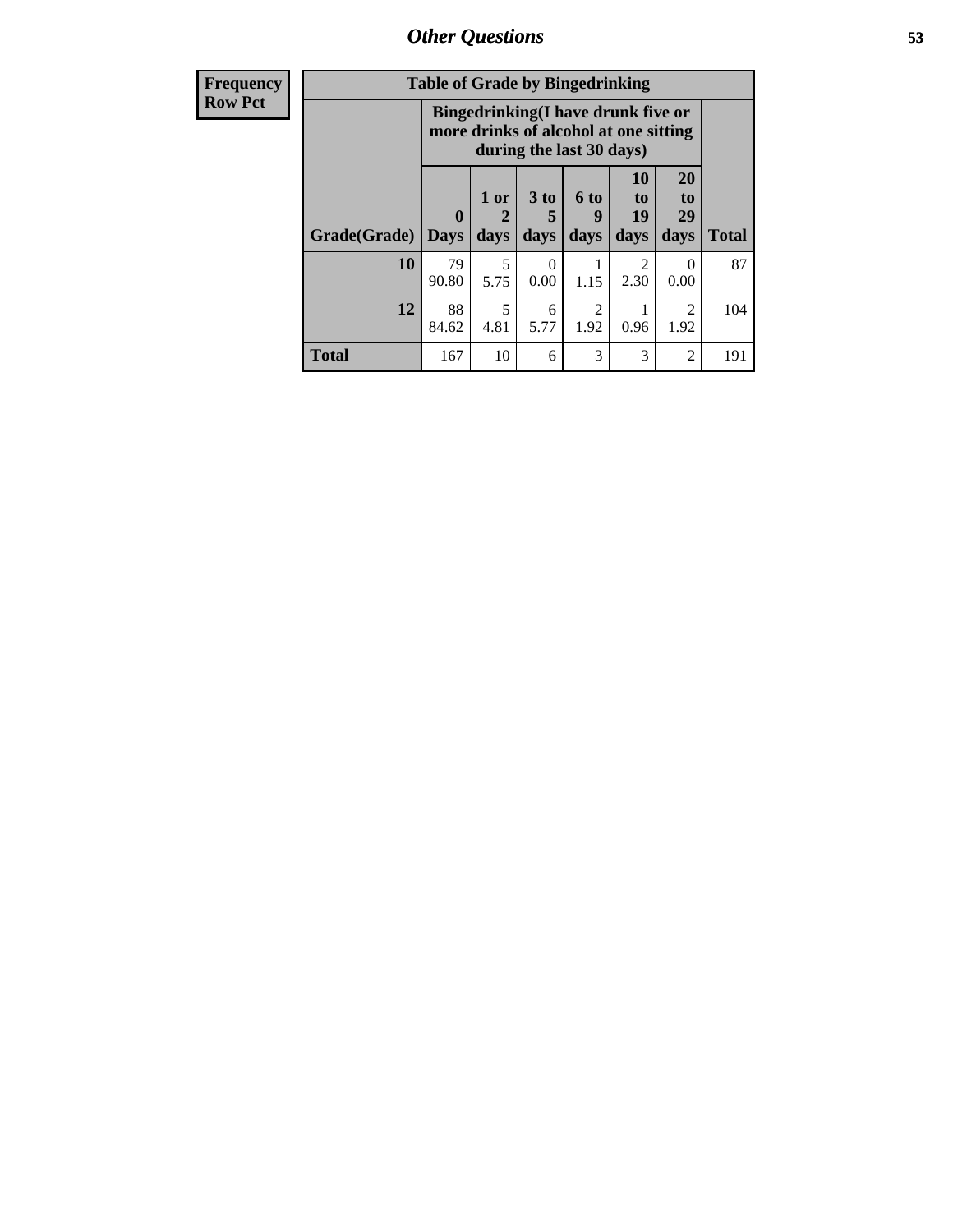## *Nutrition* **54**

| Frequency |
|-----------|
| Row Pct   |

| <b>Table of Grade by Dairy</b> |                          |                                                                 |                                    |                                    |       |  |
|--------------------------------|--------------------------|-----------------------------------------------------------------|------------------------------------|------------------------------------|-------|--|
|                                |                          | Dairy (I eat at least 3 servings of dairy<br>products each day) |                                    |                                    |       |  |
| Grade(Grade)                   | <b>Strongly</b><br>Agree | Somewhat<br>Agree                                               | <b>Somewhat</b><br><b>Disagree</b> | <b>Strongly</b><br><b>Disagree</b> | Total |  |
| 10                             | 34<br>39.08              | 34<br>39.08                                                     | 9<br>10.34                         | 10<br>11.49                        | 87    |  |
| 12                             | 45<br>43.27              | 34<br>32.69                                                     | 11<br>10.58                        | 14<br>13.46                        | 104   |  |
| <b>Total</b>                   | 79                       | 68                                                              | 20                                 | 24                                 | 191   |  |

| <b>Frequency</b> |  |
|------------------|--|
| <b>Row Pct</b>   |  |

| <b>Table of Grade by Fruitveg</b> |                                                                          |             |                                   |                                    |              |  |
|-----------------------------------|--------------------------------------------------------------------------|-------------|-----------------------------------|------------------------------------|--------------|--|
|                                   | Fruitveg(I eat at least 5 servings of fruits<br>and vegetables each day) |             |                                   |                                    |              |  |
| Grade(Grade)                      | <b>Strongly</b><br>Agree                                                 | Agree       | Somewhat   Somewhat  <br>Disagree | <b>Strongly</b><br><b>Disagree</b> | <b>Total</b> |  |
| 10                                | 19<br>21.84                                                              | 32<br>36.78 | 18<br>20.69                       | 18<br>20.69                        | 87           |  |
| 12                                | 26<br>25.00                                                              | 22<br>21.15 | 39<br>37.50                       | 17<br>16.35                        | 104          |  |
| <b>Total</b>                      | 45                                                                       | 54          | 57                                | 35                                 | 191          |  |

| <b>Frequency</b> | <b>Table of Grade by Cafeteriahealthy</b> |                                                                       |                     |                                    |                                    |              |  |  |  |
|------------------|-------------------------------------------|-----------------------------------------------------------------------|---------------------|------------------------------------|------------------------------------|--------------|--|--|--|
| <b>Row Pct</b>   |                                           | Cafeteriahealthy (School meals in my<br>school cafeteria are healthy) |                     |                                    |                                    |              |  |  |  |
|                  | Grade(Grade)                              | <b>Strongly</b><br>Agree                                              | Somewhat  <br>Agree | <b>Somewhat</b><br><b>Disagree</b> | <b>Strongly</b><br><b>Disagree</b> | <b>Total</b> |  |  |  |
|                  | 10                                        | 13<br>14.94                                                           | 35<br>40.23         | 24<br>27.59                        | 15<br>17.24                        | 87           |  |  |  |
|                  | 12                                        | 16<br>15.38                                                           | 41<br>39.42         | 19<br>18.27                        | 28<br>26.92                        | 104          |  |  |  |
|                  | <b>Total</b>                              | 29                                                                    | 76                  | 43                                 | 43                                 | 191          |  |  |  |

**Frequency Row Pct**

| <b>Table of Grade by Cafeterianutrition</b> |              |                          |                                                                                           |                                   |                                    |              |  |  |
|---------------------------------------------|--------------|--------------------------|-------------------------------------------------------------------------------------------|-----------------------------------|------------------------------------|--------------|--|--|
|                                             |              |                          | <b>Cafeterianutrition</b> (Facts about nutrition<br>are available in my school cafeteria) |                                   |                                    |              |  |  |
|                                             | Grade(Grade) | <b>Strongly</b><br>Agree | Agree                                                                                     | Somewhat   Somewhat  <br>Disagree | <b>Strongly</b><br><b>Disagree</b> | <b>Total</b> |  |  |
|                                             | <b>10</b>    | 29<br>33.33              | 36<br>41.38                                                                               | 14<br>16.09                       | 8<br>9.20                          | 87           |  |  |
|                                             | 12           | 49<br>47.12              | 33<br>31.73                                                                               | 12<br>11.54                       | 10<br>9.62                         | 104          |  |  |
|                                             | <b>Total</b> | 78                       | 69                                                                                        | 26                                | 18                                 | 191          |  |  |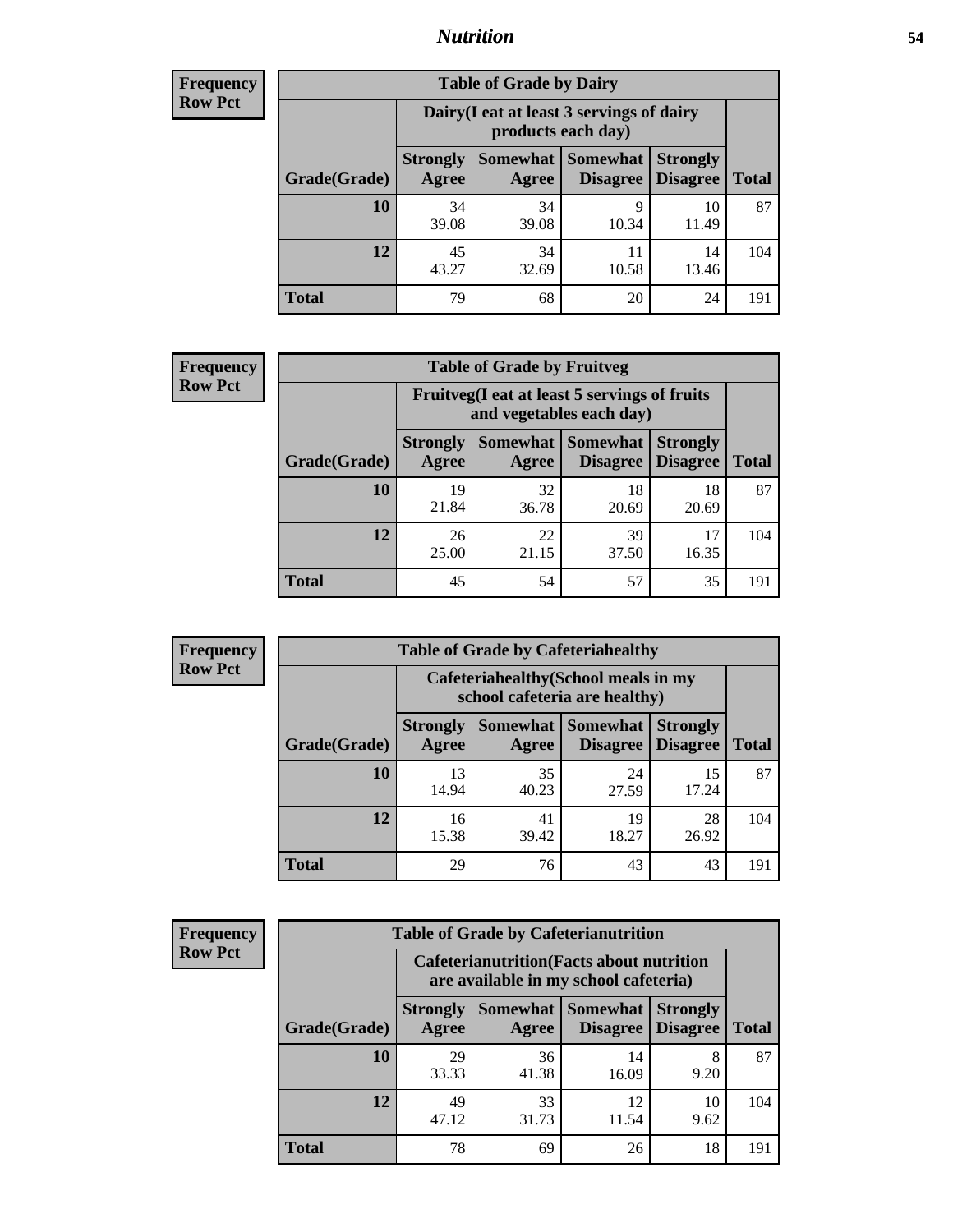## *Nutrition* **55**

| <b>Frequency</b> |
|------------------|
| <b>Row Pct</b>   |

| <b>Table of Grade by Schoollunch</b> |                                                                                                                      |                                                                 |             |             |              |  |
|--------------------------------------|----------------------------------------------------------------------------------------------------------------------|-----------------------------------------------------------------|-------------|-------------|--------------|--|
|                                      |                                                                                                                      | Schoollunch(I eat school lunch three or<br>more times per week) |             |             |              |  |
| Grade(Grade)                         | Somewhat  <br><b>Somewhat</b><br><b>Strongly</b><br><b>Strongly</b><br><b>Disagree</b><br>Disagree<br>Agree<br>Agree |                                                                 |             |             | <b>Total</b> |  |
| 10                                   | 44<br>50.57                                                                                                          | 19<br>21.84                                                     | 12<br>13.79 | 12<br>13.79 | 87           |  |
| 12                                   | 63<br>60.58                                                                                                          | 17<br>16.35                                                     | 7<br>6.73   | 17<br>16.35 | 104          |  |
| <b>Total</b>                         | 107                                                                                                                  | 36                                                              | 19          | 29          | 191          |  |

| <b>Frequency</b> |  |
|------------------|--|
| <b>Row Pct</b>   |  |

| <b>Table of Grade by Foodchoices</b>                                       |                          |             |                                      |                                    |              |  |
|----------------------------------------------------------------------------|--------------------------|-------------|--------------------------------------|------------------------------------|--------------|--|
| <b>Foodchoices</b> (I make healthy food choices in<br>my school cafeteria) |                          |             |                                      |                                    |              |  |
| Grade(Grade)                                                               | <b>Strongly</b><br>Agree | Agree       | Somewhat Somewhat<br><b>Disagree</b> | <b>Strongly</b><br><b>Disagree</b> | <b>Total</b> |  |
| 10                                                                         | 14<br>16.09              | 35<br>40.23 | 19<br>21.84                          | 19<br>21.84                        | 87           |  |
| 12                                                                         | 27<br>25.96              | 38<br>36.54 | 21<br>20.19                          | 18<br>17.31                        | 104          |  |
| <b>Total</b>                                                               | 41                       | 73          | 40                                   | 37                                 | 191          |  |

| <b>Frequency</b> |  |
|------------------|--|
| <b>Row Pct</b>   |  |

| <b>Table of Grade by Wholewheat</b> |                                                                                                                    |                          |                                    |                                    |              |  |  |
|-------------------------------------|--------------------------------------------------------------------------------------------------------------------|--------------------------|------------------------------------|------------------------------------|--------------|--|--|
|                                     | <b>Wholewheat</b> (There are whole wheat and<br>multigrain breads and cereals available in<br>my school cafeteria) |                          |                                    |                                    |              |  |  |
| <b>Grade</b> (Grade)                | <b>Strongly</b><br>Agree                                                                                           | <b>Somewhat</b><br>Agree | <b>Somewhat</b><br><b>Disagree</b> | <b>Strongly</b><br><b>Disagree</b> | <b>Total</b> |  |  |
| 10                                  | 29<br>33.33                                                                                                        | 29<br>33.33              | 18<br>20.69                        | 11<br>12.64                        | 87           |  |  |
| 12                                  | 40<br>38.46                                                                                                        | 35<br>33.65              | 15<br>14.42                        | 14<br>13.46                        | 104          |  |  |
| <b>Total</b>                        | 69                                                                                                                 | 64                       | 33                                 | 25                                 | 191          |  |  |

÷,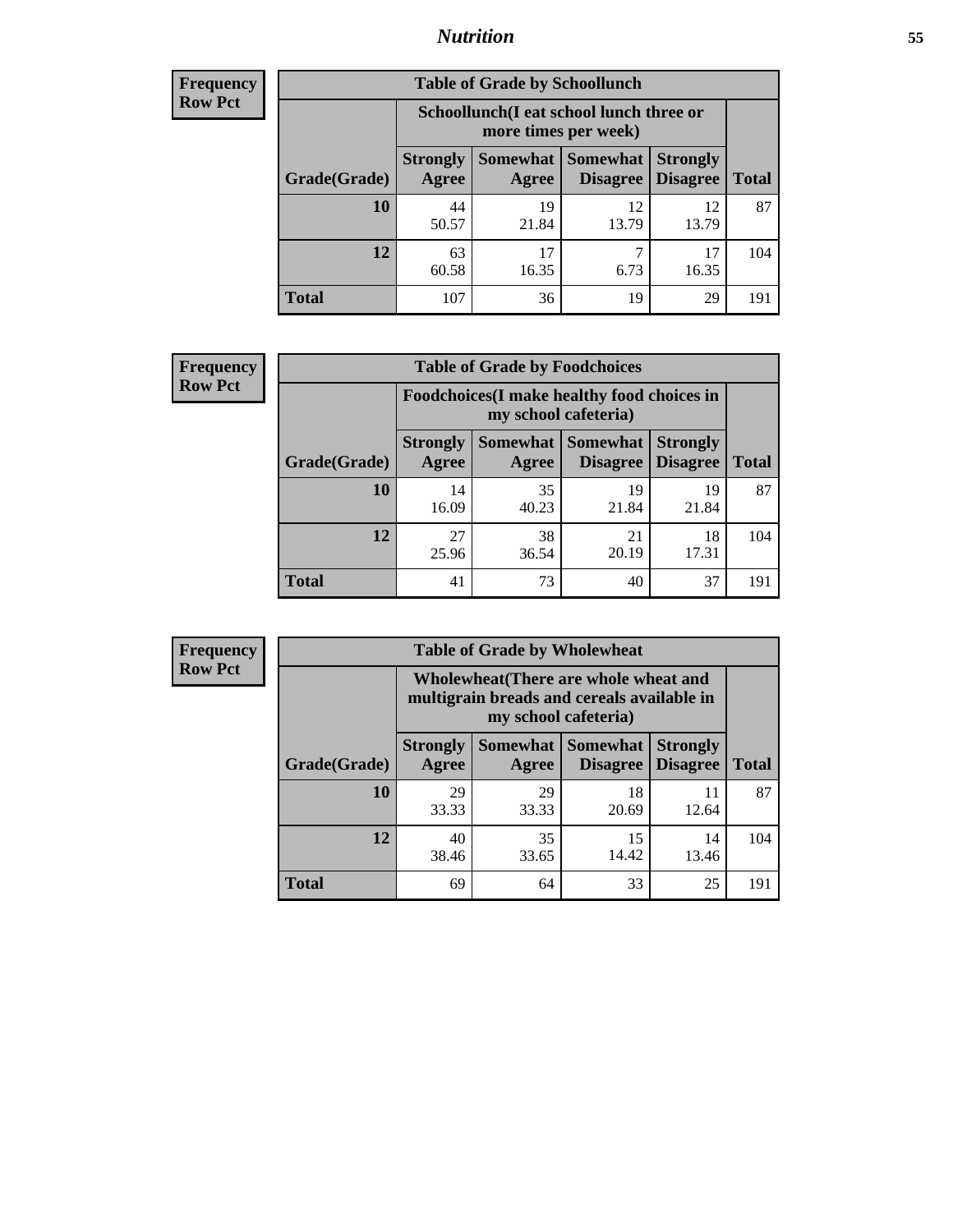## *Nutrition* **56**

**Frequency Row Pct**

| <b>Table of Grade by Healthyvending</b> |                                                                                                                                               |                          |                                    |                                    |              |  |
|-----------------------------------------|-----------------------------------------------------------------------------------------------------------------------------------------------|--------------------------|------------------------------------|------------------------------------|--------------|--|
|                                         | Healthyvending (If only healthy snacks and<br>beverages were available in the vending<br>machines during the school day,<br>I would buy them) |                          |                                    |                                    |              |  |
| Grade(Grade)                            | <b>Strongly</b><br>Agree                                                                                                                      | <b>Somewhat</b><br>Agree | <b>Somewhat</b><br><b>Disagree</b> | <b>Strongly</b><br><b>Disagree</b> | <b>Total</b> |  |
| 10                                      | 22<br>25.29                                                                                                                                   | 23<br>26.44              | 16<br>18.39                        | 26<br>29.89                        | 87           |  |
| 12                                      | 31<br>29.81                                                                                                                                   | 27<br>25.96              | 18<br>17.31                        | 28<br>26.92                        | 104          |  |
| <b>Total</b>                            | 53                                                                                                                                            | 50                       | 34                                 | 54                                 | 191          |  |

**Frequency Row Pct**

| <b>Table of Grade by Schoolbreakfast</b> |                                                                                                                                        |             |             |             |     |  |  |
|------------------------------------------|----------------------------------------------------------------------------------------------------------------------------------------|-------------|-------------|-------------|-----|--|--|
|                                          | Schoolbreakfast(If breakfast were<br>available at school,<br>but outside the cafeteria,<br>I would eat breakfast at school more often) |             |             |             |     |  |  |
| Grade(Grade)                             | Somewhat   Somewhat<br><b>Strongly</b><br><b>Strongly</b><br>Disagree   Disagree<br><b>Total</b><br>Agree<br>Agree                     |             |             |             |     |  |  |
| <b>10</b>                                | 30<br>34.48                                                                                                                            | 35<br>40.23 | 10<br>11.49 | 12<br>13.79 | 87  |  |  |
| 12                                       | 49<br>29<br>12<br>14<br>47.12<br>27.88<br>11.54<br>13.46                                                                               |             |             |             |     |  |  |
| <b>Total</b>                             | 79                                                                                                                                     | 64          | 22          | 26          | 191 |  |  |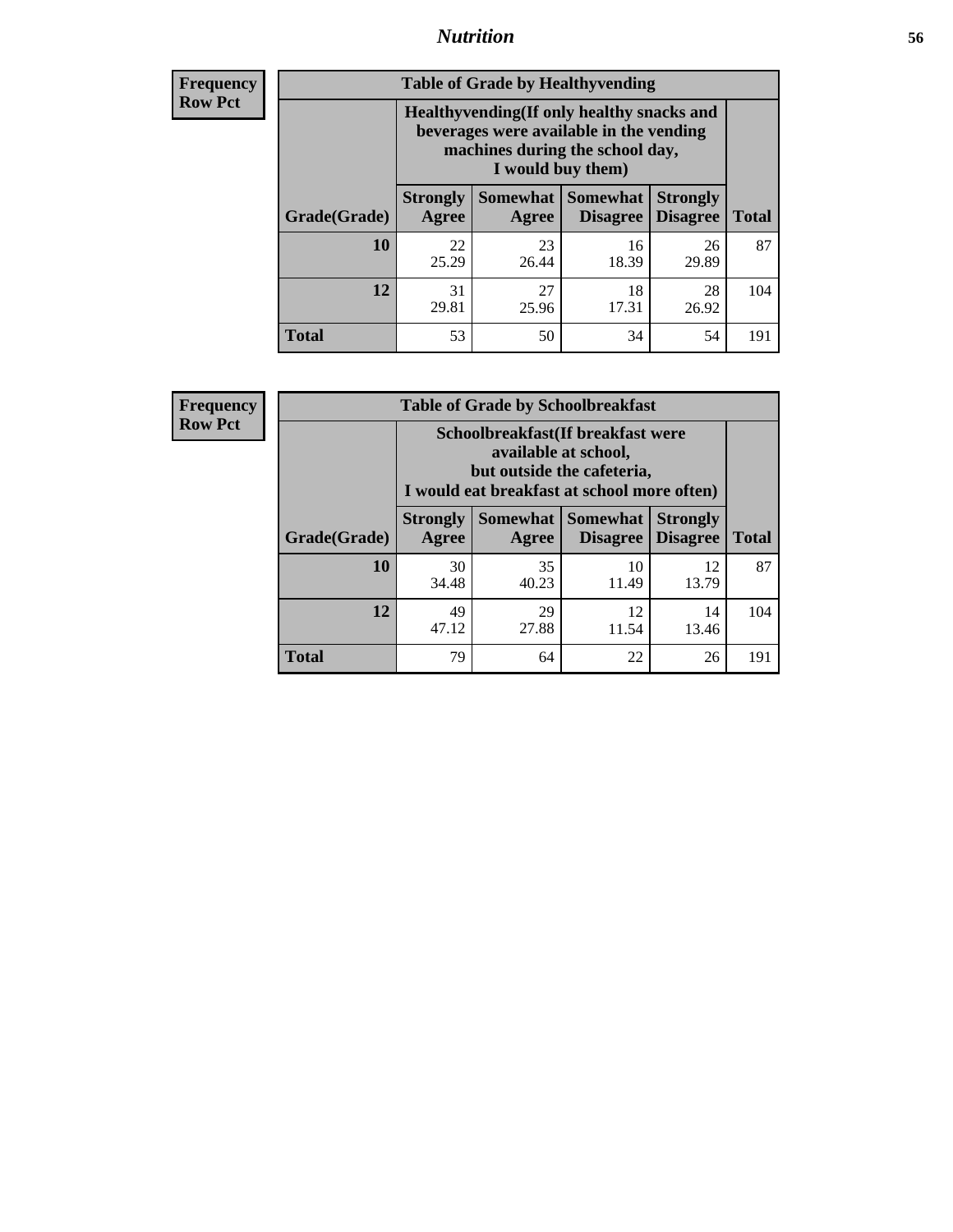| Frequency<br><b>Col Pct</b> | <b>Table of Educationaids by Grade</b>                                                                    |                    |             |              |
|-----------------------------|-----------------------------------------------------------------------------------------------------------|--------------------|-------------|--------------|
|                             | <b>Educationaids</b> (I<br>have been<br>taught about<br><b>HIV/AIDS</b> at<br>school in the<br>past year) | Grade(Grade)<br>10 | 12          | <b>Total</b> |
|                             | Yes                                                                                                       | 77<br>88.51        | 55<br>52.88 | 132          |
|                             | N <sub>0</sub>                                                                                            | 10<br>11.49        | 49<br>47.12 | 59           |
|                             | <b>Total</b>                                                                                              | 87                 | 104         | 191          |

| Frequency      | <b>Table of Educationcharacter by Grade</b> |              |             |              |
|----------------|---------------------------------------------|--------------|-------------|--------------|
| <b>Col Pct</b> | Educationcharacter(I<br>have been taught    |              |             |              |
|                | about character<br>education in the past    | Grade(Grade) |             |              |
|                | year at school)                             | <b>10</b>    | 12          | <b>Total</b> |
|                | Yes                                         | 68<br>78.16  | 70<br>67.31 | 138          |
|                | N <sub>0</sub>                              | 19<br>21.84  | 34<br>32.69 | 53           |
|                | <b>Total</b>                                | 87           | 104         | 191          |

| <b>Frequency</b> | <b>Table of Gradcoach1 by Grade</b>              |              |             |              |
|------------------|--------------------------------------------------|--------------|-------------|--------------|
| <b>Col Pct</b>   | Gradcoach1(I<br>know who my<br><b>Graduation</b> | Grade(Grade) |             |              |
|                  | Coach is)                                        | 10           | 12          | <b>Total</b> |
|                  | Yes                                              | 20<br>22.99  | 78<br>75.00 | 98           |
|                  | N <sub>0</sub>                                   | 67<br>77.01  | 26<br>25.00 | 93           |
|                  | <b>Total</b>                                     | 87           | 104         | 191          |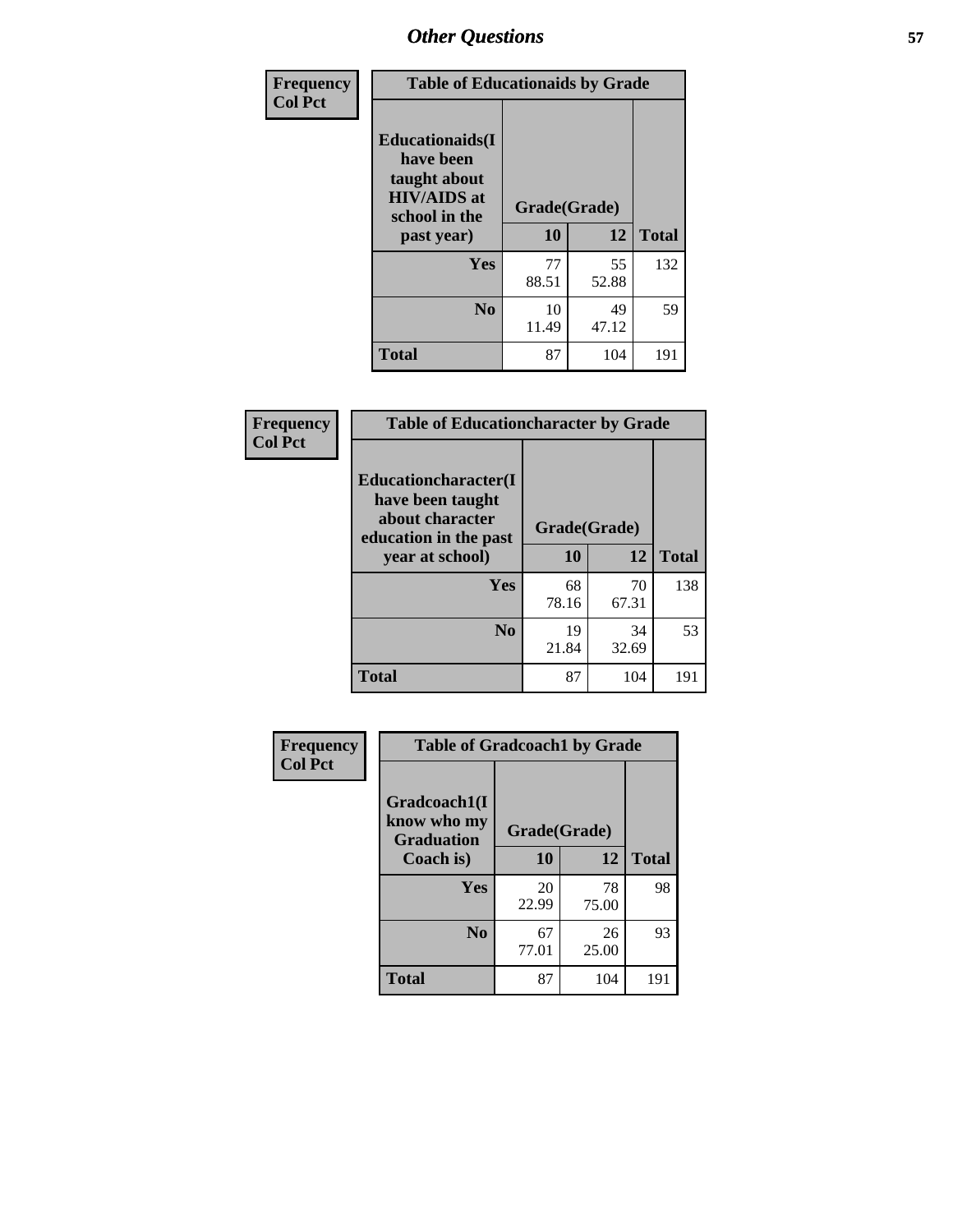| Frequency      | <b>Table of Gradcoach2 by Grade</b> |              |             |              |
|----------------|-------------------------------------|--------------|-------------|--------------|
| <b>Col Pct</b> |                                     |              |             |              |
|                | Gradcoach2(I<br>have                |              |             |              |
|                | contacted my<br><b>Graduation</b>   | Grade(Grade) |             |              |
|                | Coach)                              | 10           | 12          | <b>Total</b> |
|                | Yes                                 | 7<br>8.05    | 35<br>33.65 | 42           |
|                | N <sub>0</sub>                      | 80<br>91.95  | 69<br>66.35 | 149          |
|                | <b>Total</b>                        | 87           | 104         | 191          |

| Frequency<br><b>Col Pct</b> | <b>Table of Gradcoach3 by Grade</b>                                         |              |             |              |
|-----------------------------|-----------------------------------------------------------------------------|--------------|-------------|--------------|
|                             | Gradcoach3(I<br>have received<br>assistance<br>from my<br><b>Graduation</b> | Grade(Grade) |             |              |
|                             | Coach)                                                                      | 10           | 12          | <b>Total</b> |
|                             | Yes                                                                         | 5<br>5.75    | 32<br>30.77 | 37           |
|                             | N <sub>0</sub>                                                              | 29<br>33.33  | 25<br>24.04 | 54           |
|                             | Don't know                                                                  | 53<br>60.92  | 47<br>45.19 | 100          |
|                             | <b>Total</b>                                                                | 87           | 104         | 191          |

| Frequency<br><b>Col Pct</b> | <b>Table of Selfharm by Grade</b>                                                                                                                                                      |                    |             |              |
|-----------------------------|----------------------------------------------------------------------------------------------------------------------------------------------------------------------------------------|--------------------|-------------|--------------|
|                             | <b>Selfharm</b> (During<br>the past 12<br>months,<br>I harmed myself<br>on purpose<br><b>Suicideconsider</b><br>During the past<br>12 months,<br>I seriously<br>considered<br>suicide) | Grade(Grade)<br>10 | 12          | <b>Total</b> |
|                             | Yes                                                                                                                                                                                    | 11<br>12.64        | 9<br>8.65   | 20           |
|                             | N <sub>0</sub>                                                                                                                                                                         | 76<br>87.36        | 95<br>91.35 | 171          |
|                             | <b>Total</b>                                                                                                                                                                           | 87                 | 104         | 191          |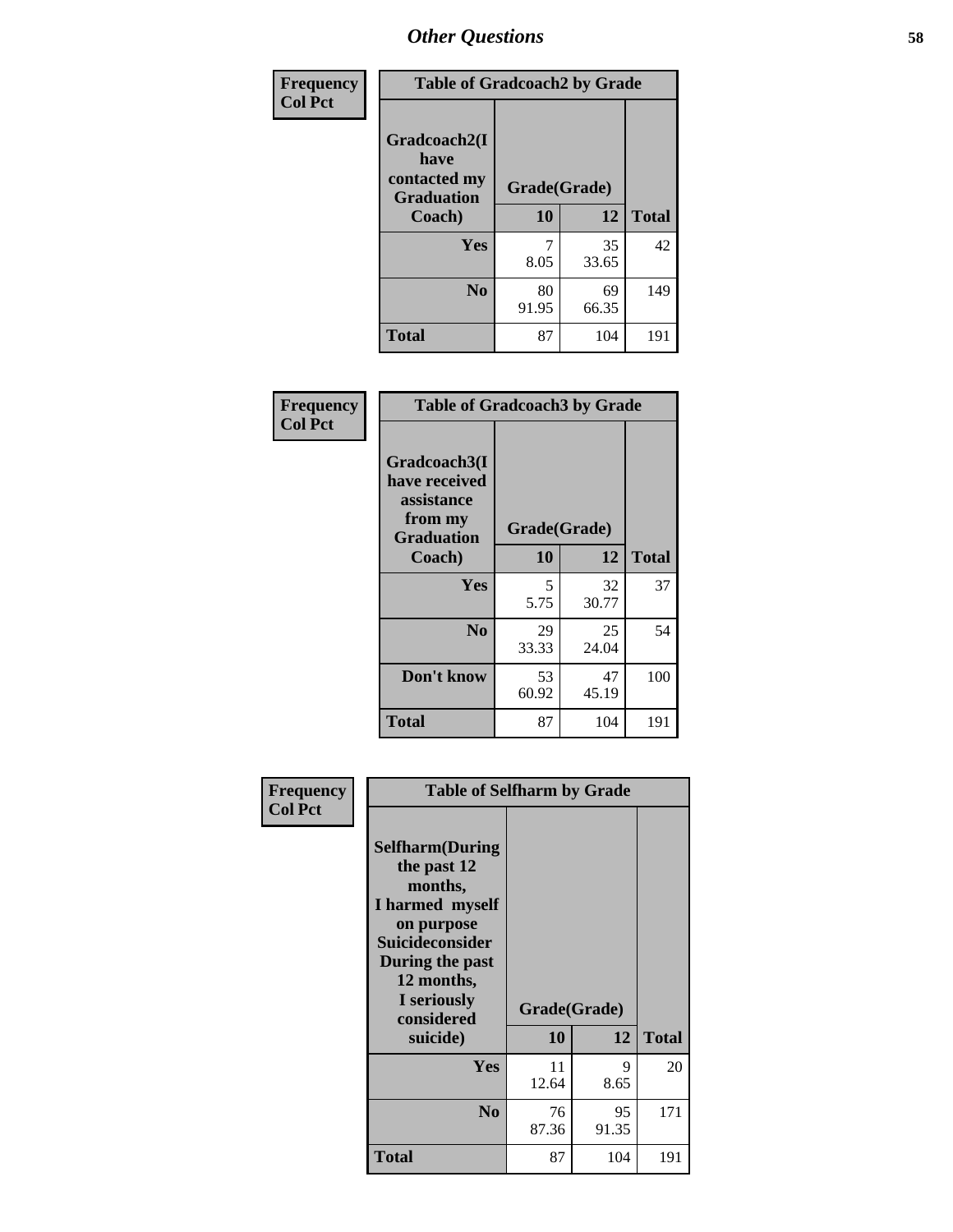| <b>Frequency</b> | <b>Table of Suicideconsider by Grade</b> |              |             |              |
|------------------|------------------------------------------|--------------|-------------|--------------|
| <b>Col Pct</b>   |                                          | Grade(Grade) |             |              |
|                  | Suicideconsider                          | <b>10</b>    | 12          | <b>Total</b> |
|                  | <b>Yes</b>                               | 8.05         | 15<br>14.42 | 22           |
|                  | N <sub>0</sub>                           | 80<br>91.95  | 89<br>85.58 | 169          |
|                  | <b>Total</b>                             | 87           | 104         | 191          |

| Frequency      | <b>Table of Suicideattempt by Grade</b>              |              |             |              |
|----------------|------------------------------------------------------|--------------|-------------|--------------|
| <b>Col Pct</b> | Suicideattempt(I<br>have attempted<br>suicide in the | Grade(Grade) |             |              |
|                | last year)                                           | 10           | 12          | <b>Total</b> |
|                | Yes                                                  | 5<br>5.75    | 6<br>5.77   | 11           |
|                | N <sub>0</sub>                                       | 82<br>94.25  | 98<br>94.23 | 180          |
|                | <b>Total</b>                                         | 87           | 104         | 191          |

| Frequency      | <b>Table of Instantmessaged by Grade</b>               |              |             |              |
|----------------|--------------------------------------------------------|--------------|-------------|--------------|
| <b>Col Pct</b> | Instantmessaged(I<br>have instant<br>messaged people I | Grade(Grade) |             |              |
|                | do not even know)                                      | 10           | 12          | <b>Total</b> |
|                | Yes                                                    | 22<br>25.29  | 44<br>42.31 | 66           |
|                | N <sub>0</sub>                                         | 65<br>74.71  | 60<br>57.69 | 125          |
|                | <b>Total</b>                                           | 87           | 104         | 191          |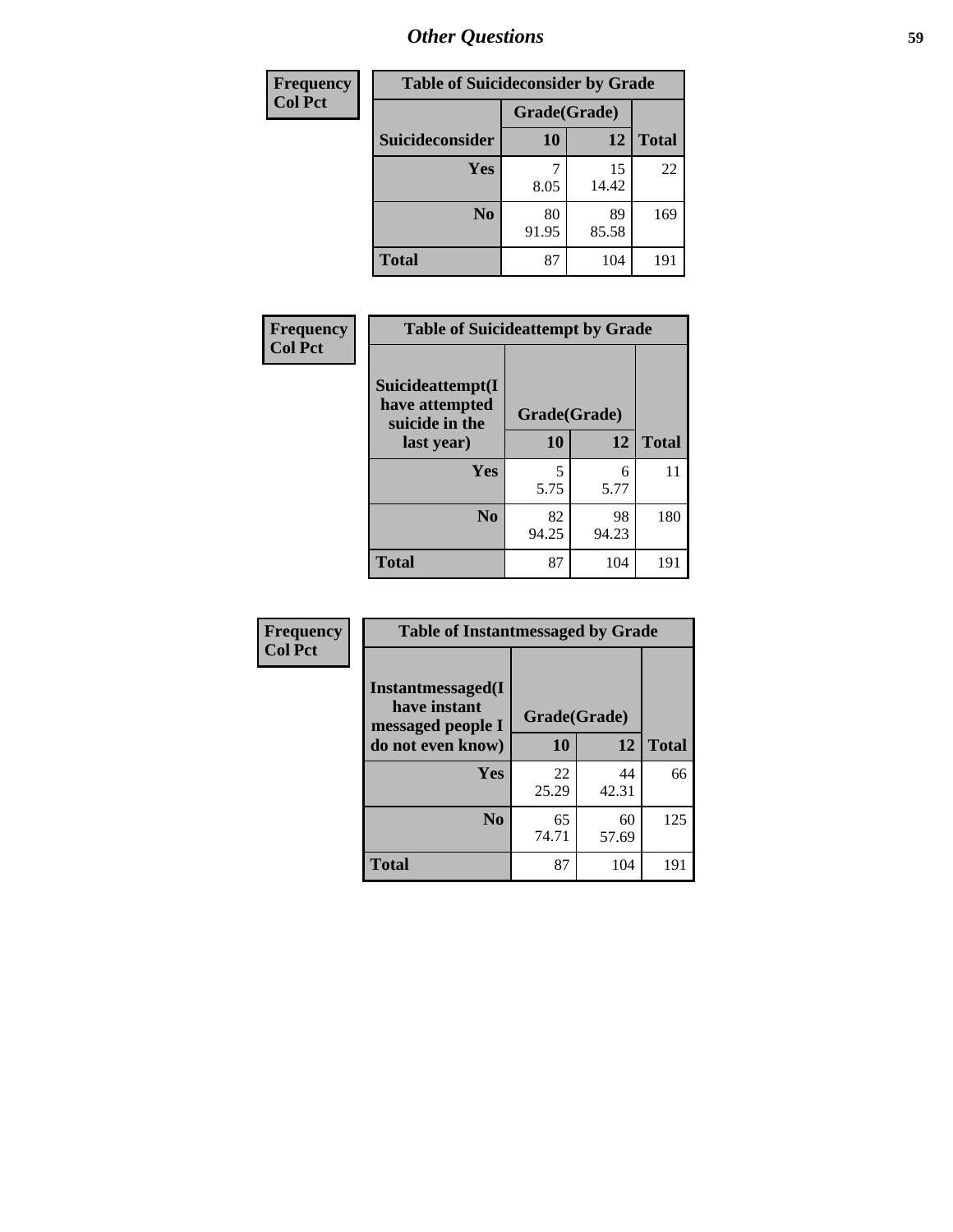| Frequency      | <b>Table of Getsalong by Grade</b>                          |              |             |              |
|----------------|-------------------------------------------------------------|--------------|-------------|--------------|
| <b>Col Pct</b> | <b>Getsalong</b> (I get<br>along with other<br>students and | Grade(Grade) |             |              |
|                | adults)                                                     | 10           | 12          | <b>Total</b> |
|                | <b>Strongly Agree</b>                                       | 40<br>45.98  | 61<br>58.65 | 101          |
|                | <b>Somewhat Agree</b>                                       | 31<br>35.63  | 29<br>27.88 | 60           |
|                | <b>Somewhat Disagree</b>                                    | 10<br>11.49  | 5<br>4.81   | 15           |
|                | <b>Strongly Disagree</b>                                    | 6<br>6.90    | 9<br>8.65   | 15           |
|                | <b>Total</b>                                                | 87           | 104         | 191          |

| Frequency      | <b>Table of Safehome by Grade</b> |                    |             |              |
|----------------|-----------------------------------|--------------------|-------------|--------------|
| <b>Col Pct</b> | Safehome(I feel<br>safe at home)  | Grade(Grade)<br>10 | 12          | <b>Total</b> |
|                | <b>Strongly Agree</b>             | 59<br>67.82        | 69<br>66.35 | 128          |
|                | <b>Somewhat Agree</b>             | 24<br>27.59        | 20<br>19.23 | 44           |
|                | <b>Somewhat Disagree</b>          | 1.15               | 11<br>10.58 | 12           |
|                | <b>Strongly Disagree</b>          | 3<br>3.45          | 4<br>3.85   |              |
|                | <b>Total</b>                      | 87                 | 104         | 191          |

| Frequency      |                                                                                     | <b>Table of Adulttalk by Grade</b> |             |              |  |  |  |  |
|----------------|-------------------------------------------------------------------------------------|------------------------------------|-------------|--------------|--|--|--|--|
| <b>Col Pct</b> | <b>Adulttalk(I</b><br>know an<br>adult at<br>school that<br>I can talk<br>with if I | Grade(Grade)                       |             |              |  |  |  |  |
|                | need help)                                                                          | 10                                 | 12          | <b>Total</b> |  |  |  |  |
|                | <b>Yes</b>                                                                          | 55<br>63.22                        | 78<br>75.00 | 133          |  |  |  |  |
|                | N <sub>0</sub>                                                                      | 32<br>36.78                        | 26<br>25.00 | 58           |  |  |  |  |
|                | <b>Total</b>                                                                        | 87                                 | 104         | 191          |  |  |  |  |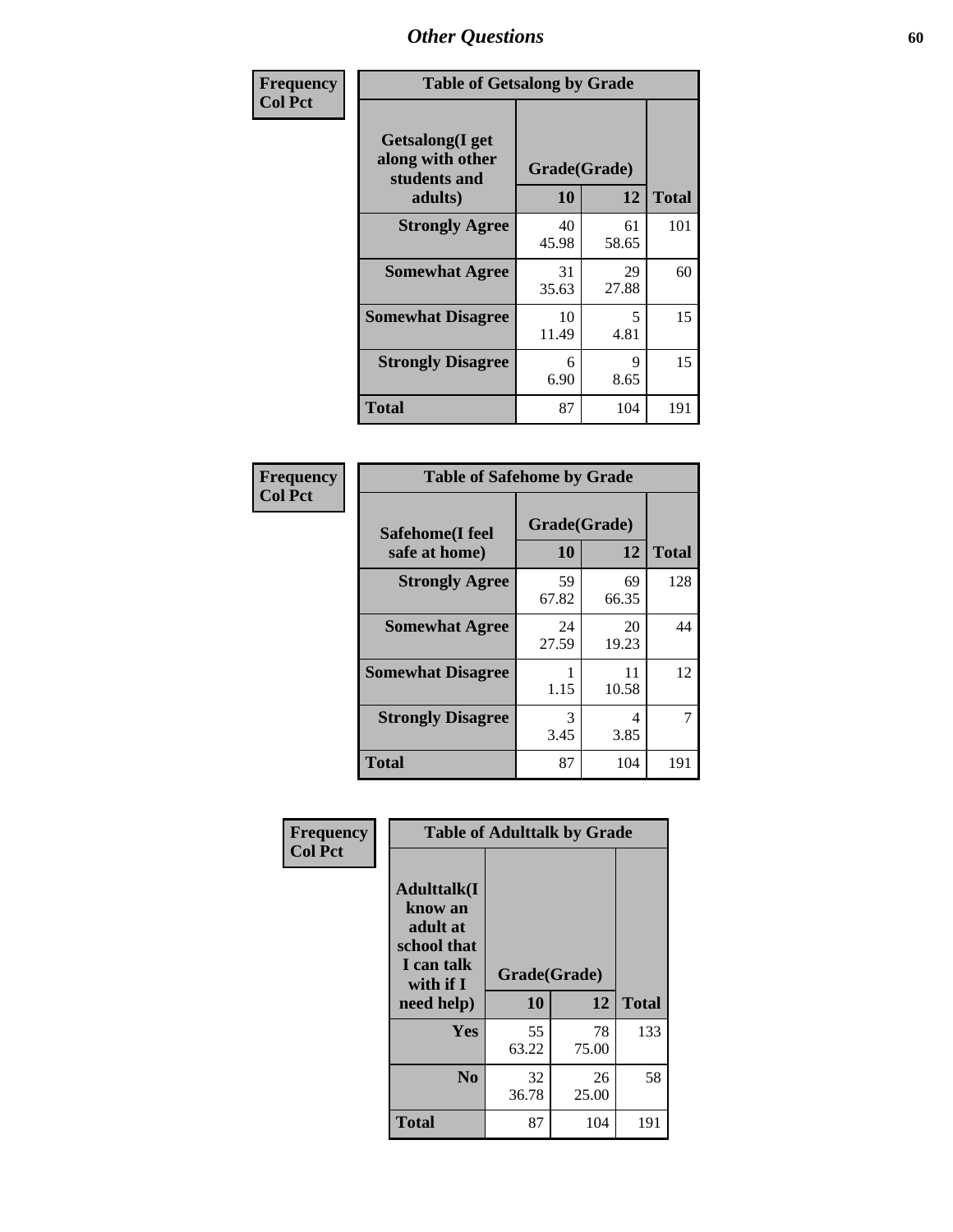**Frequency Row Pct**

| <b>Table of Grade by Tvtime</b> |             |                                                                                         |             |                       |             |             |              |  |  |
|---------------------------------|-------------|-----------------------------------------------------------------------------------------|-------------|-----------------------|-------------|-------------|--------------|--|--|
|                                 |             | Tytime (On an average school day,<br>how much unsupervised time do I spend watching TV) |             |                       |             |             |              |  |  |
|                                 |             | <b>Less that</b>                                                                        |             | $2 - 3$               | $4 - 5$     | $6+$        |              |  |  |
| Grade(Grade)   None             |             | hour/day                                                                                | hour/day    | hours/day   hours/day |             | hours/day   | <b>Total</b> |  |  |
| 10                              | 5.75        | 12<br>13.79                                                                             | 10<br>11.49 | 30<br>34.48           | 13<br>14.94 | 19.54       | 87           |  |  |
| 12                              | 22<br>21.15 | 13<br>12.50                                                                             | 8<br>7.69   | 37<br>35.58           | 10.58       | 13<br>12.50 | 104          |  |  |
| <b>Total</b>                    | 27          | 25                                                                                      | 18          | 67                    | 24          | 30          | 191          |  |  |

**Frequency Row Pct**

| <b>Table of Grade by Computertime</b> |             |                                                                                                   |                     |                      |                      |                   |              |  |  |
|---------------------------------------|-------------|---------------------------------------------------------------------------------------------------|---------------------|----------------------|----------------------|-------------------|--------------|--|--|
|                                       |             | Computertime (On an average school day,<br>how much unsupervised time do I spend on the computer) |                     |                      |                      |                   |              |  |  |
| Grade(Grade)                          | None $ $    | <b>Less that</b>                                                                                  | hour/day   hour/day | $2 - 3$<br>hours/day | $4 - 5$<br>hours/day | $6+$<br>hours/day | <b>Total</b> |  |  |
| 10                                    | 8<br>9.20   | 16<br>18.39                                                                                       | 19<br>21.84         | 24<br>27.59          | 11<br>12.64          | Q<br>10.34        | 87           |  |  |
| 12                                    | 14<br>13.46 | 22<br>32<br>11<br>10<br>15<br>30.77<br>14.42<br>21.15<br>10.58<br>9.62                            |                     |                      |                      |                   |              |  |  |
| <b>Total</b>                          | 22          | 38                                                                                                | 30                  | 56                   | 21                   | 24                | 191          |  |  |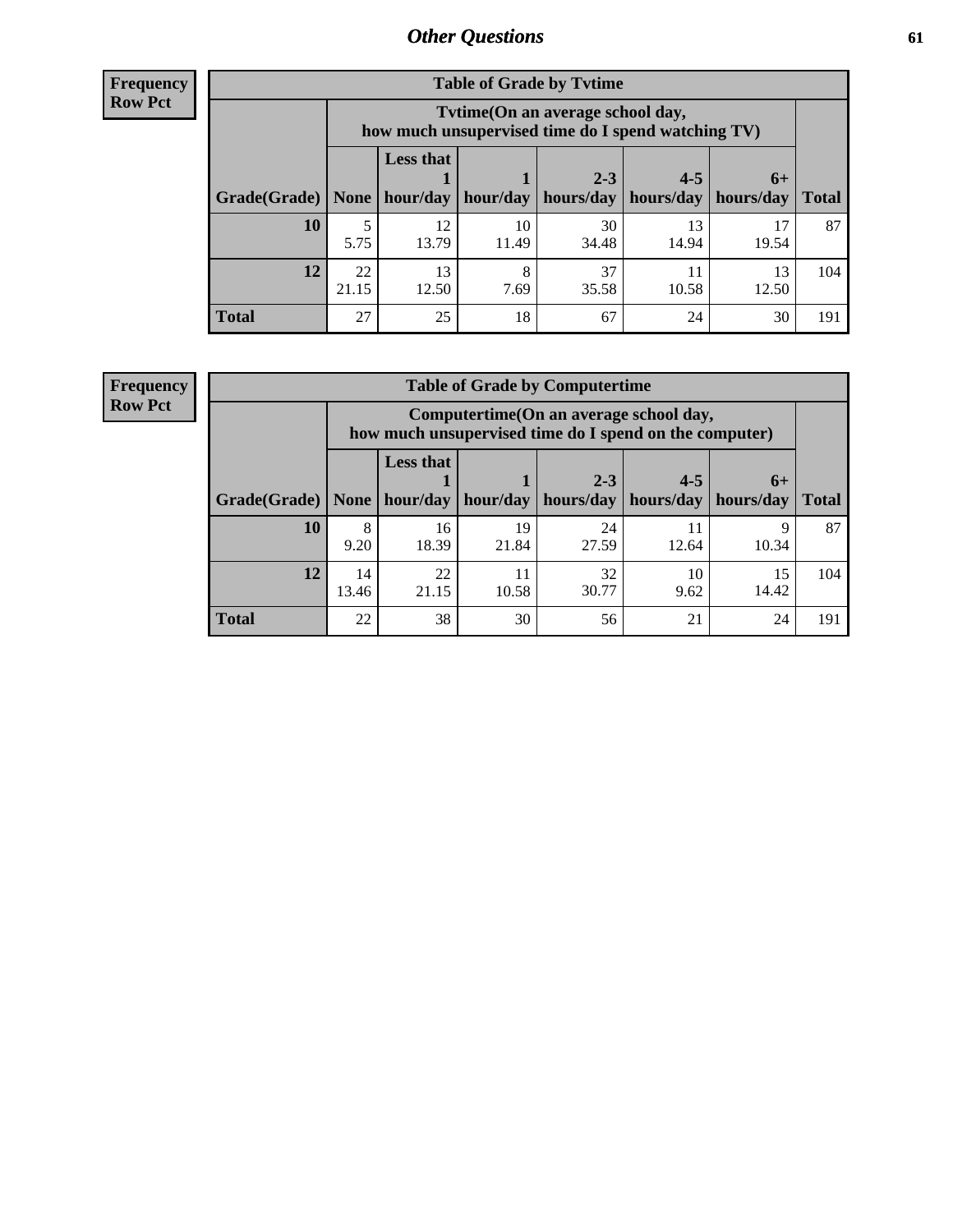#### *Questions about Driving Laws* **62** *Driving Questions were asked only of high school students.*

| <b>Frequency</b> |
|------------------|
| <b>Row Pct</b>   |

| <b>Table of Grade by License1</b> |                                                                     |                                                                                                                                           |                |           |               |              |  |  |  |
|-----------------------------------|---------------------------------------------------------------------|-------------------------------------------------------------------------------------------------------------------------------------------|----------------|-----------|---------------|--------------|--|--|--|
|                                   |                                                                     | License1(During the first 6 months of driving<br>with a provisional license,<br>the only passengers who can ride with the<br>driver are:) |                |           |               |              |  |  |  |
| Grade(Grade)                      | <b>Parent or</b><br><b>Guardian</b>                                 | <b>Family</b><br><b>Members</b>                                                                                                           | <b>Friends</b> | Anyone    | Don't<br>Know | <b>Total</b> |  |  |  |
| 10                                | 26<br>29.89                                                         | 28<br>32.18                                                                                                                               | 3<br>3.45      | 6<br>6.90 | 24<br>27.59   | 87           |  |  |  |
| 12                                | 33<br>46<br>7<br>14<br>4<br>31.73<br>44.23<br>3.85<br>6.73<br>13.46 |                                                                                                                                           |                |           |               |              |  |  |  |
| <b>Total</b>                      | 59                                                                  | 74                                                                                                                                        | ┑              | 13        | 38            | 191          |  |  |  |

| <b>Frequency</b> |                     |                                                                                                          |                  |                              |                                                      |                      |              |
|------------------|---------------------|----------------------------------------------------------------------------------------------------------|------------------|------------------------------|------------------------------------------------------|----------------------|--------------|
| <b>Row Pct</b>   |                     | License2(17 yr old drivers with a<br>provisional driver's license cannot<br>drive between the hours of:) |                  |                              |                                                      |                      |              |
|                  | <b>Grade(Grade)</b> | <b>Midnight</b><br>to 6am                                                                                | 1am<br>to<br>5am | 1am<br>t <sub>0</sub><br>6am | N <sub>0</sub><br>curfew<br>for $17$<br>year<br>olds | Don't<br><b>Know</b> | <b>Total</b> |
|                  | 10                  | 38<br>43.68                                                                                              | 8<br>9.20        | 6<br>6.90                    | 2<br>2.30                                            | 33<br>37.93          | 87           |
|                  | 12                  | 69<br>66.35                                                                                              | 8<br>7.69        | 9<br>8.65                    | 0<br>0.00                                            | 18<br>17.31          | 104          |
|                  | <b>Total</b>        | 107                                                                                                      | 16               | 15                           | $\mathfrak{D}$                                       | 51                   | 191          |

| <b>Frequency</b> |              | <b>Table of Grade by License3</b>                                                      |             |           |             |             |               |              |
|------------------|--------------|----------------------------------------------------------------------------------------|-------------|-----------|-------------|-------------|---------------|--------------|
| <b>Row Pct</b>   |              | License3(For drivers under the age of 21,<br>what level of alcohol is considered DUI?) |             |           |             |             |               |              |
|                  | Grade(Grade) | Any<br><b>Amount</b>                                                                   | 0.02        | 0.04      | 0.06        | 0.08        | Don't<br>know | <b>Total</b> |
|                  | 10           | 7<br>8.05                                                                              | 13<br>14.94 | 8<br>9.20 | 10<br>11.49 | 11<br>12.64 | 38<br>43.68   | 87           |
|                  | 12           | 18<br>17.31                                                                            | 28<br>26.92 | 8<br>7.69 | 9<br>8.65   | 11<br>10.58 | 30<br>28.85   | 104          |
|                  | <b>Total</b> | 25                                                                                     | 41          | 16        | 19          | 22          | 68            | 191          |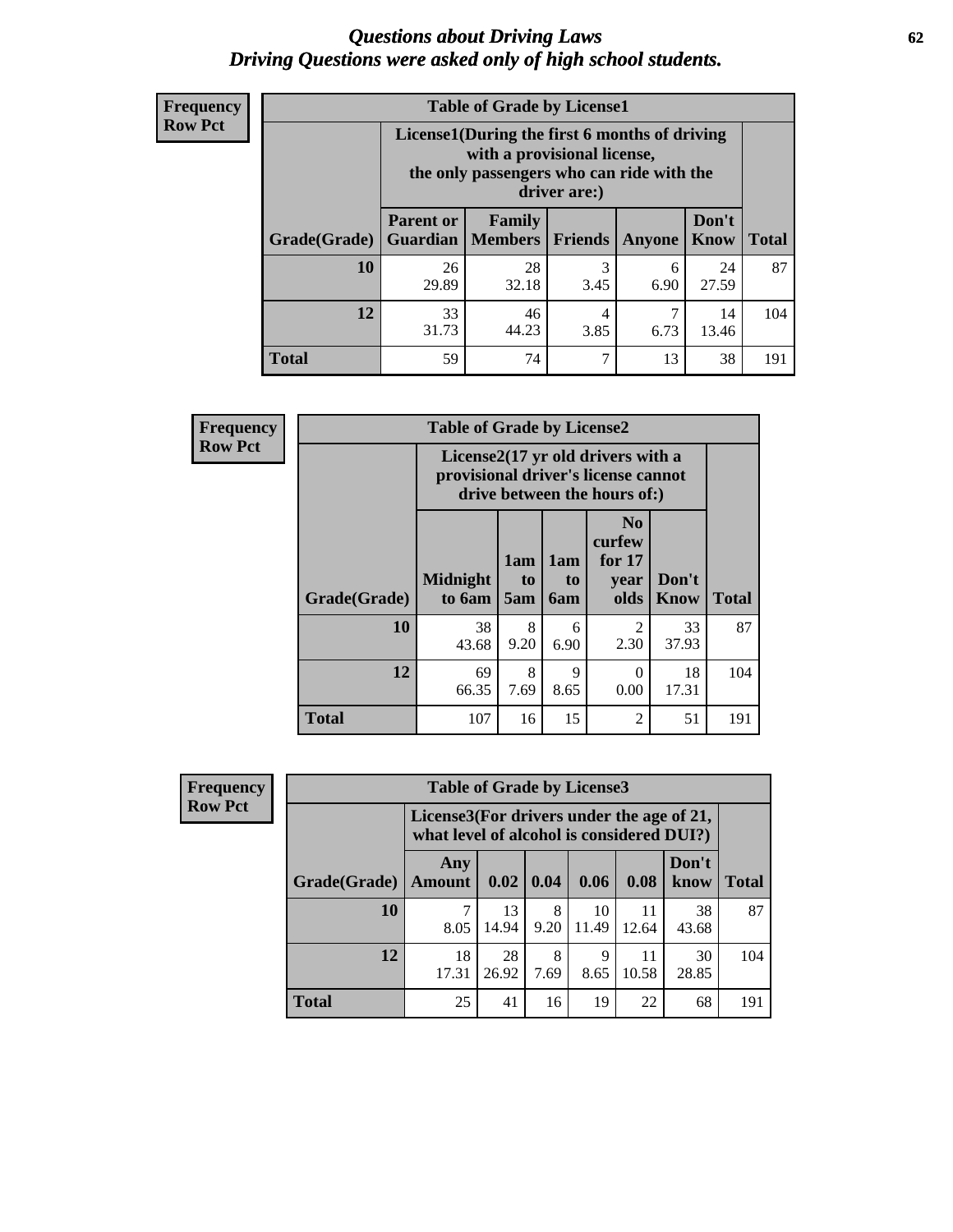#### *Questions about Driving Laws* **63** *Driving Questions were asked only of high school students.*

**Frequency Row Pct**

| <b>Table of Grade by License4</b> |             |                                                                                                                                                                                                                                                                                |             |             |            |             |     |  |
|-----------------------------------|-------------|--------------------------------------------------------------------------------------------------------------------------------------------------------------------------------------------------------------------------------------------------------------------------------|-------------|-------------|------------|-------------|-----|--|
|                                   |             | License4(A driver under 21 automatically<br>loses his/her license if caught exceeding the<br>posted speet limit by:)<br>Can't<br>lose<br>license<br><b>Depends</b><br>$15+$<br>$25+$<br>$35+$<br>Don't<br>for<br>on<br><b>Total</b><br>mph<br>speeding<br>know<br>mph<br>judge |             |             |            |             |     |  |
| Grade(Grade)                      | mph         |                                                                                                                                                                                                                                                                                |             |             |            |             |     |  |
| 10                                | 10<br>11.49 | 7<br>8.05                                                                                                                                                                                                                                                                      | 12<br>13.79 | 10<br>11.49 | 9<br>10.34 | 39<br>44.83 | 87  |  |
| 12                                | 13<br>12.50 | 16<br>15.38                                                                                                                                                                                                                                                                    | 23<br>22.12 | 6<br>5.77   | 4<br>3.85  | 42<br>40.38 | 104 |  |
| <b>Total</b>                      | 23          | 23                                                                                                                                                                                                                                                                             | 35          | 16          | 13         | 81          | 191 |  |

| Frequency      |              | <b>Table of Grade by License5</b>                                                                                                                           |                |               |              |  |  |  |
|----------------|--------------|-------------------------------------------------------------------------------------------------------------------------------------------------------------|----------------|---------------|--------------|--|--|--|
| <b>Row Pct</b> |              | License5(A)<br>Georgia teenager<br>with family<br>connections or a<br>good lawyer can<br>break a teen<br>driving law and<br>keep their driver's<br>license) |                |               |              |  |  |  |
|                | Grade(Grade) | <b>Yes</b>                                                                                                                                                  | N <sub>0</sub> | Don't<br>know | <b>Total</b> |  |  |  |
|                | 10           | 10<br>11.49                                                                                                                                                 | 36<br>41.38    | 41<br>47.13   | 87           |  |  |  |
|                | 12           | 27<br>25.96                                                                                                                                                 | 50<br>48.08    | 27<br>25.96   | 104          |  |  |  |
|                | Total        | 37                                                                                                                                                          | 86             | 68            | 191          |  |  |  |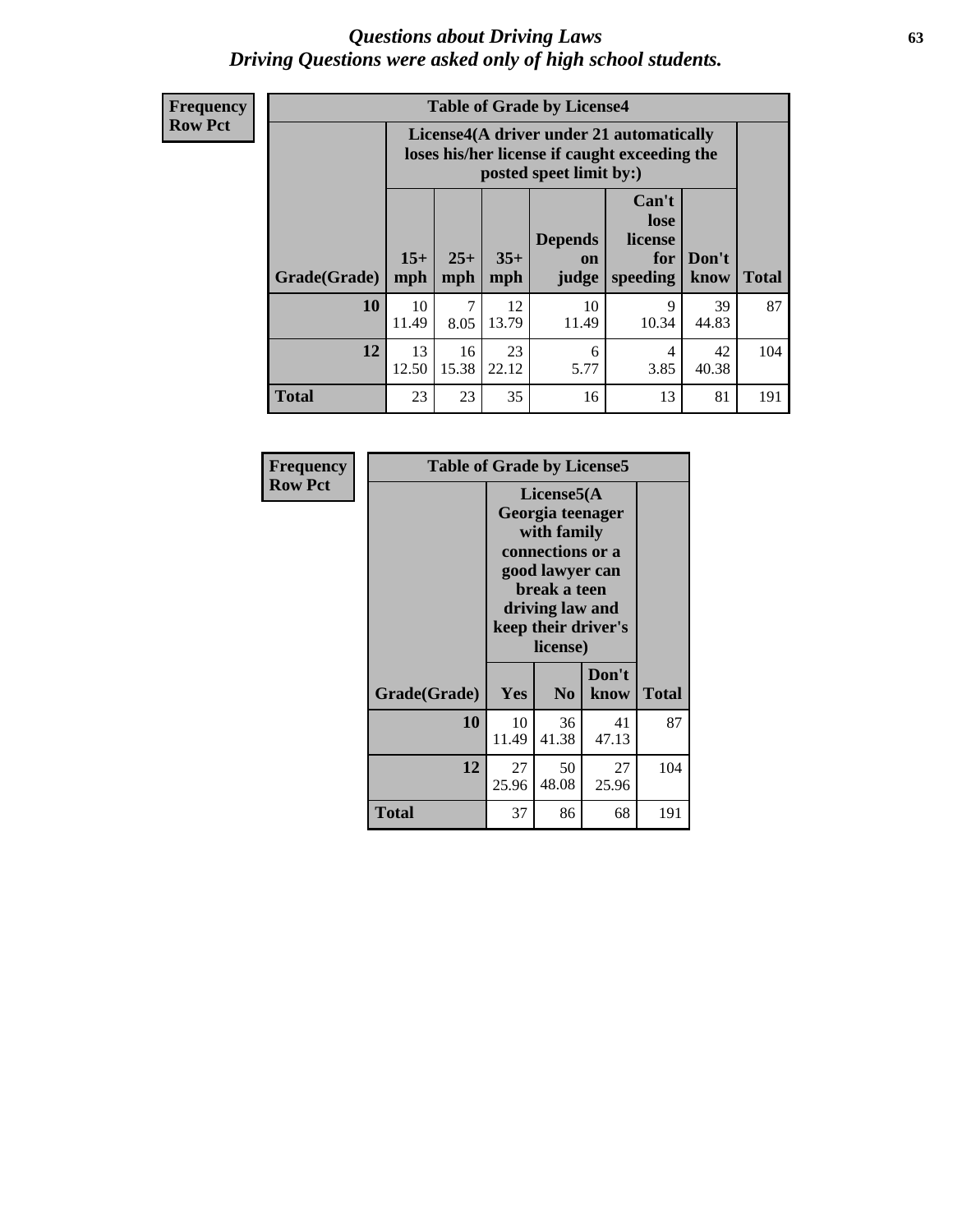### *Questions about Driving Laws* **64** *Driving Questions were asked only of high school students.*

| <b>Frequency</b> | <b>Table of Grade by License6</b> |             |                                                                                                                           |                    |              |  |  |
|------------------|-----------------------------------|-------------|---------------------------------------------------------------------------------------------------------------------------|--------------------|--------------|--|--|
| <b>Row Pct</b>   |                                   |             | License <sub>6</sub> (I know a<br>friend or<br>classmate that<br>broke a teen<br>driving law,<br>keep his/her<br>license) | but was allowed to |              |  |  |
|                  | Grade(Grade)                      | Yes         | N <sub>0</sub>                                                                                                            | Don't<br>know      | <b>Total</b> |  |  |
|                  | 10                                | 14<br>16.09 | 33<br>37.93                                                                                                               | 40<br>45.98        | 87           |  |  |
|                  | 12                                | 36<br>34.62 | 37<br>35.58                                                                                                               | 31<br>29.81        | 104          |  |  |
|                  | <b>Total</b>                      | 50          | 70                                                                                                                        | 71                 | 191          |  |  |

| Frequency      |              |                                                                             | <b>Table of Grade by License7</b>                                                             |                                                   |                        |              |  |  |  |
|----------------|--------------|-----------------------------------------------------------------------------|-----------------------------------------------------------------------------------------------|---------------------------------------------------|------------------------|--------------|--|--|--|
| <b>Row Pct</b> |              |                                                                             | License7(A student under the age of 18 cam loser<br>his/her driving privileges if he or she:) |                                                   |                        |              |  |  |  |
|                | Grade(Grade) | <b>Have</b><br>more than<br>10<br>unexcused<br>absences<br>per school<br>yr | Drop out<br>without  <br>graduating                                                           | <b>Bring</b><br>alcohol/drugs/weapon<br>to school | All of<br>the<br>above | <b>Total</b> |  |  |  |
|                | 10           | 22<br>25.29                                                                 | 7<br>8.05                                                                                     | 3<br>3.45                                         | 55<br>63.22            | 87           |  |  |  |
|                | 12           | 24<br>23.08                                                                 | 7<br>6.73                                                                                     | 12<br>11.54                                       | 61<br>58.65            | 104          |  |  |  |
|                | <b>Total</b> | 46                                                                          | 14                                                                                            | 15                                                | 116                    | 191          |  |  |  |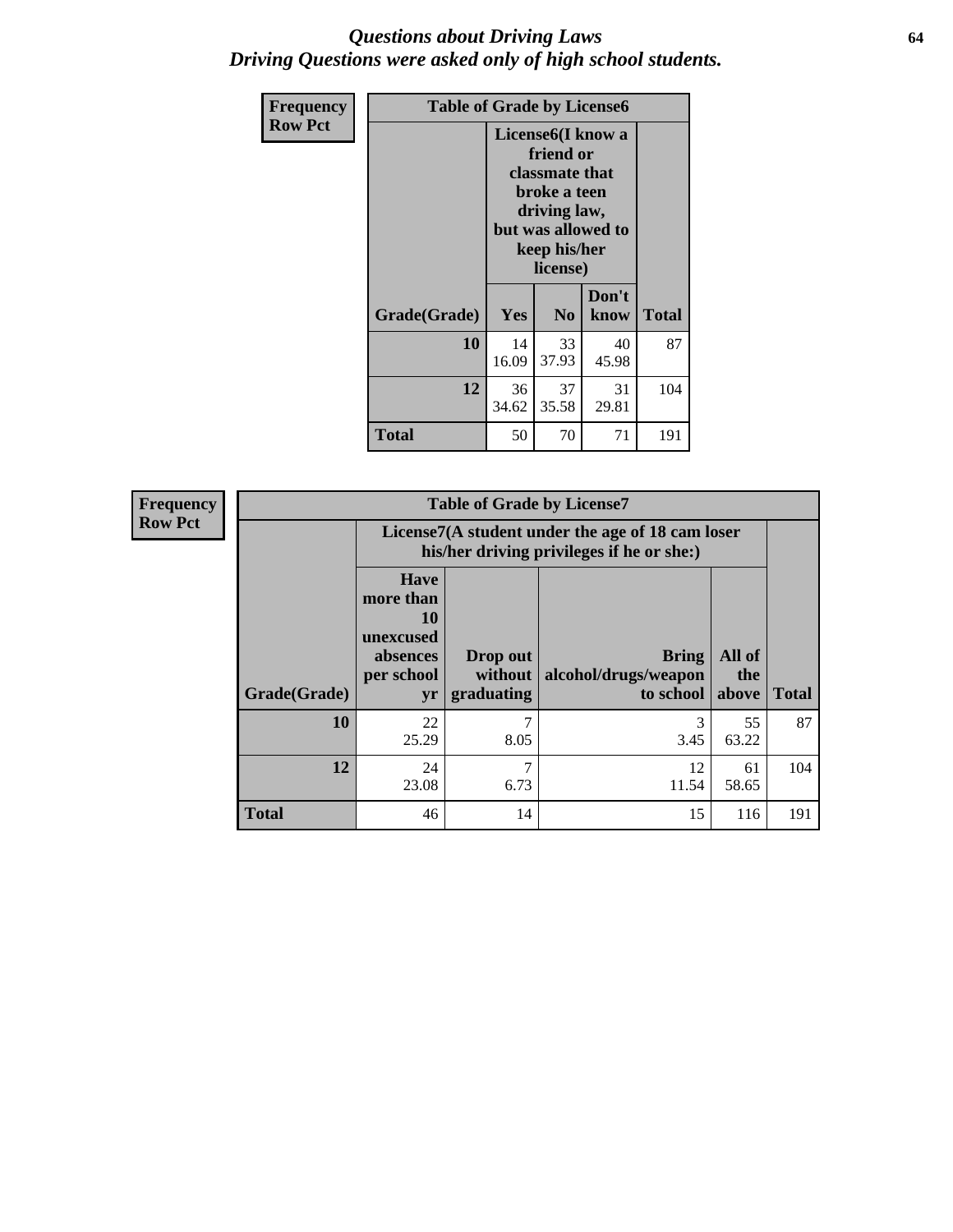# *Select Results by Gender* **65**

| Frequency      | <b>Table of SchoolClimate2 by Gender</b> |                              |                                     |                    |
|----------------|------------------------------------------|------------------------------|-------------------------------------|--------------------|
| <b>Col Pct</b> | SchoolClimate2(I<br>feel successful at   | Gender(Gender)               |                                     |                    |
|                | school)<br><b>Strongly Agree</b>         | <b>Female</b><br>25<br>26.60 | <b>Male</b><br>22<br>22.68          | <b>Total</b><br>47 |
|                | <b>Somewhat Agree</b>                    | 53<br>56.38                  | 57<br>58.76                         | 110                |
|                | <b>Somewhat Disagree</b>                 | 12<br>12.77                  | 16<br>16.49                         | 28                 |
|                | <b>Strongly Disagree</b>                 | 4<br>4.26                    | $\mathcal{D}_{\mathcal{L}}$<br>2.06 | 6                  |
|                | <b>Total</b>                             | 94                           | 97                                  | 191                |

| Frequency      | <b>Table of SchoolClimate6 by Gender</b>                 |                                 |                        |              |  |
|----------------|----------------------------------------------------------|---------------------------------|------------------------|--------------|--|
| <b>Col Pct</b> | <b>SchoolClimate6(Teachers</b><br>treat me with respect) | Gender(Gender)<br><b>Female</b> | <b>Male</b>            | <b>Total</b> |  |
|                | <b>Strongly Agree</b>                                    | 22<br>23.40                     | 26<br>26.80            | 48           |  |
|                | <b>Somewhat Agree</b>                                    | 47<br>50.00                     | 51<br>52.58            | 98           |  |
|                | <b>Somewhat Disagree</b>                                 | 17<br>18.09                     | 18<br>18.56            | 35           |  |
|                | <b>Strongly Disagree</b>                                 | 8<br>8.51                       | $\mathfrak{D}$<br>2.06 | 10           |  |
|                | <b>Total</b>                                             | 94                              | 97                     | 191          |  |

| <b>Frequency</b> | <b>Table of SchoolClimate8 by Gender</b>                                             |               |                               |              |
|------------------|--------------------------------------------------------------------------------------|---------------|-------------------------------|--------------|
| <b>Col Pct</b>   | <b>SchoolClimate8(Students</b><br>are frequently<br>recognized for good<br>behavior) | <b>Female</b> | Gender(Gender)<br><b>Male</b> | <b>Total</b> |
|                  |                                                                                      |               |                               |              |
|                  | <b>Strongly Agree</b>                                                                | 10<br>10.64   | 19<br>19.59                   | 29           |
|                  | <b>Somewhat Agree</b>                                                                | 36<br>38.30   | 39<br>40.21                   | 75           |
|                  | <b>Somewhat Disagree</b>                                                             | 33<br>35.11   | 24<br>24.74                   | 57           |
|                  | <b>Strongly Disagree</b>                                                             | 15<br>15.96   | 15<br>15.46                   | 30           |
|                  | Total                                                                                | 94            | 97                            | 191          |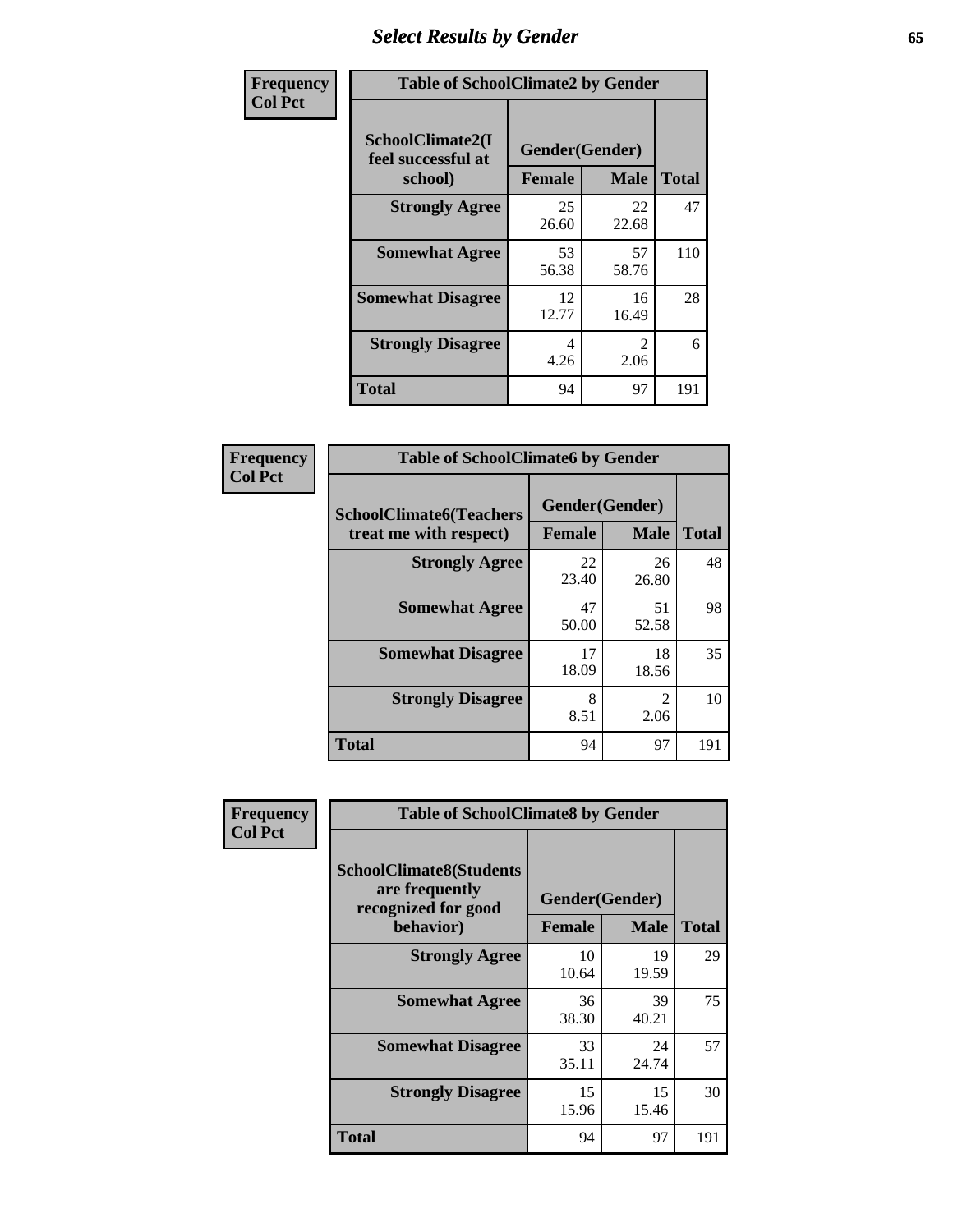# *Select Results by Gender* **66**

| <b>Frequency</b> | <b>Table of Gender by Dropout</b> |                                                                        |                |              |
|------------------|-----------------------------------|------------------------------------------------------------------------|----------------|--------------|
| <b>Row Pct</b>   |                                   | Dropout(I<br>have<br>thought<br>about<br>dropping<br>out of<br>school) |                |              |
|                  | Gender(Gender)                    | Yes                                                                    | N <sub>0</sub> | <b>Total</b> |
|                  | <b>Female</b>                     | 38<br>40.43                                                            | 56<br>59.57    | 94           |
|                  | <b>Male</b>                       | 37<br>38.14                                                            | 60<br>61.86    | 97           |
|                  | <b>Total</b>                      | 75                                                                     | 116            | 191          |

| <b>Frequency</b> | <b>Table of Gender by Dropoutreason</b> |                                                                     |              |                          |                                |              |              |
|------------------|-----------------------------------------|---------------------------------------------------------------------|--------------|--------------------------|--------------------------------|--------------|--------------|
| <b>Row Pct</b>   |                                         | Dropoutreason (If I dropped out the<br>reason would most likely be) |              |                          |                                |              |              |
|                  | <b>Gender</b> (Gender)                  | Won't<br><b>Drop</b><br>out                                         | <b>Bored</b> | Family<br><b>Reasons</b> | <b>Being</b><br><b>Bullied</b> | <b>Other</b> | <b>Total</b> |
|                  | <b>Female</b>                           | 45<br>47.87                                                         | 22<br>23.40  | 5<br>5.32                | 3<br>3.19                      | 19<br>20.21  | 94           |
|                  | <b>Male</b>                             | 51<br>52.58                                                         | 20<br>20.62  | 7.22                     | 1.03                           | 18<br>18.56  | 97           |
|                  | <b>Total</b>                            | 96                                                                  | 42           | 12                       | 4                              | 37           | 191          |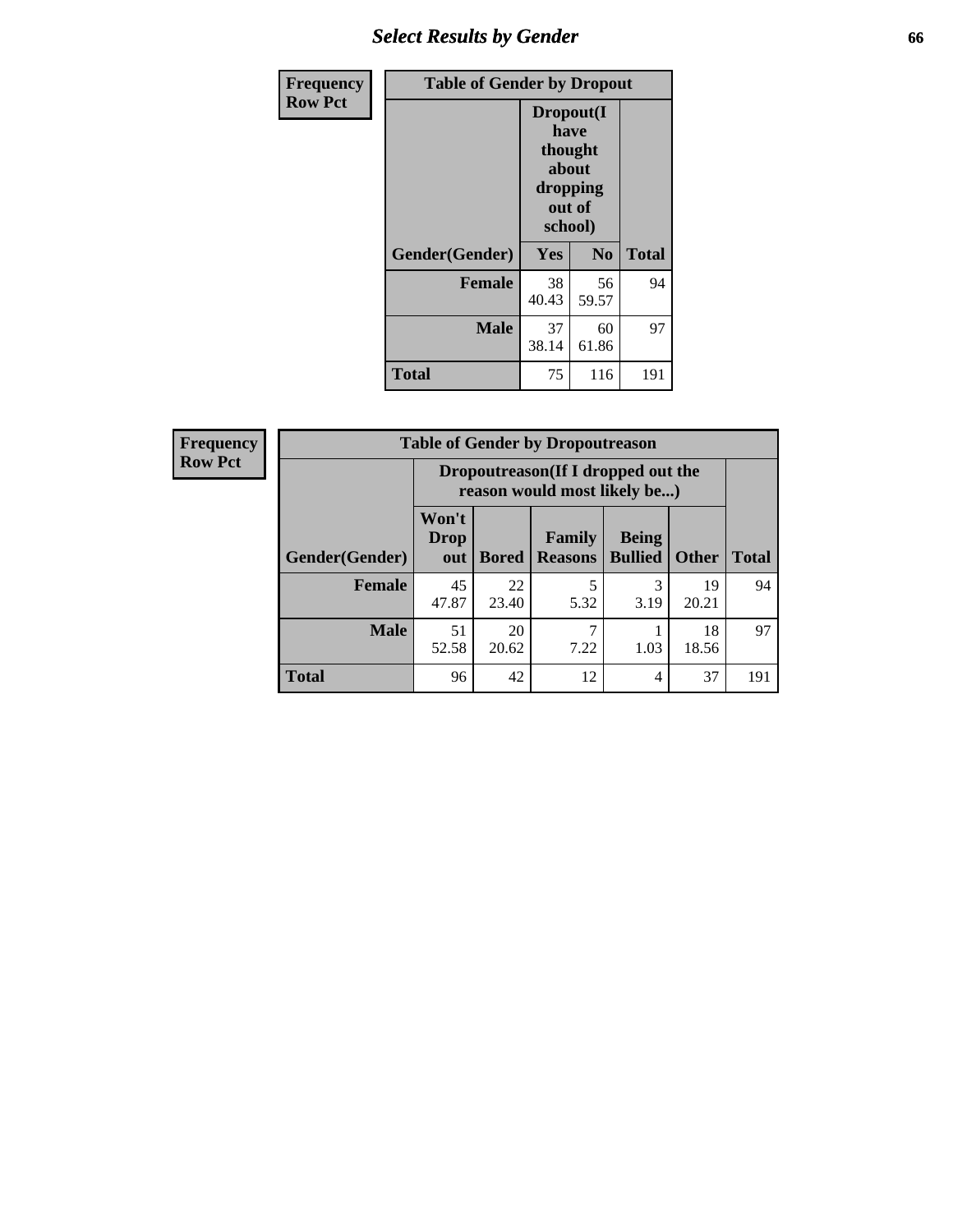*School Safety* **67**

| Frequency      | <b>Table of Gender by Bullied2</b> |                 |                |              |
|----------------|------------------------------------|-----------------|----------------|--------------|
| <b>Row Pct</b> |                                    | <b>Bullied2</b> |                |              |
|                | Gender(Gender)                     | Yes             | N <sub>0</sub> | <b>Total</b> |
|                | <b>Female</b>                      | 8<br>8.51       | 86<br>91.49    | 94           |
|                | <b>Male</b>                        | 7.22            | 90<br>92.78    | 97           |
|                | <b>Total</b>                       | 15              | 176            | 191          |

| Frequency      | <b>Table of Gender by Bulliedothers2</b> |                       |                |              |
|----------------|------------------------------------------|-----------------------|----------------|--------------|
| <b>Row Pct</b> |                                          | <b>Bulliedothers2</b> |                |              |
|                | Gender(Gender)                           | Yes                   | N <sub>0</sub> | <b>Total</b> |
|                | <b>Female</b>                            | 9<br>9.57             | 85<br>90.43    | 94           |
|                | <b>Male</b>                              | 10<br>10.31           | 87<br>89.69    | 97           |
|                | <b>Total</b>                             | 19                    | 172            | 191          |

| Frequency      | <b>Table of Gender by Weaponschool2</b> |                      |                |              |
|----------------|-----------------------------------------|----------------------|----------------|--------------|
| <b>Row Pct</b> |                                         | <b>Weaponschool2</b> |                |              |
|                | Gender(Gender)                          | Yes                  | N <sub>0</sub> | <b>Total</b> |
|                | Female                                  | 1.06                 | 93<br>98.94    | 94           |
|                | <b>Male</b>                             | 7.22                 | 90<br>92.78    | 97           |
|                | <b>Total</b>                            | 8                    | 183            | 191          |

| Frequency      | <b>Table of Gender by Absentunsafe2</b> |               |                |              |
|----------------|-----------------------------------------|---------------|----------------|--------------|
| <b>Row Pct</b> |                                         | Absentunsafe2 |                |              |
|                | Gender(Gender)                          | Yes           | N <sub>0</sub> | <b>Total</b> |
|                | <b>Female</b>                           | 5.32          | 89<br>94.68    | 94           |
|                | <b>Male</b>                             | 4<br>4.12     | 93<br>95.88    | 97           |
|                | <b>Total</b>                            | q             | 182            | 191          |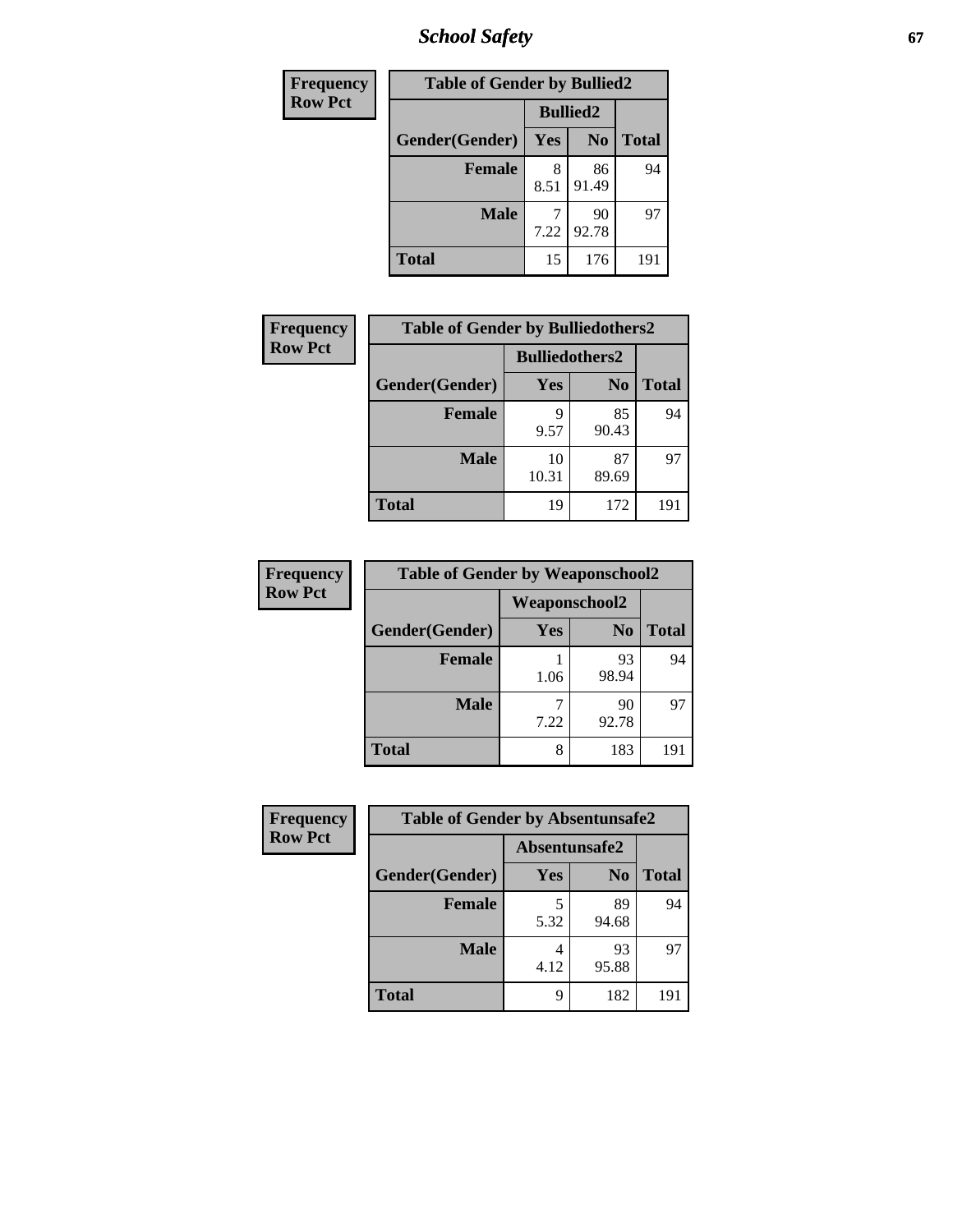*School Safety* **68**

| Frequency      | <b>Table of Gender by Gangself</b> |                                                                                                |                |              |
|----------------|------------------------------------|------------------------------------------------------------------------------------------------|----------------|--------------|
| <b>Row Pct</b> |                                    | Gangself(I<br>have<br>participated<br>in illegal gang<br>activities in<br>the past 30<br>days) |                |              |
|                | Gender(Gender)                     | Yes                                                                                            | N <sub>0</sub> | <b>Total</b> |
|                | <b>Female</b>                      | 1.06                                                                                           | 93<br>98.94    | 94           |
|                | <b>Male</b>                        | 14<br>14.43                                                                                    | 83<br>85.57    | 97           |
|                | <b>Total</b>                       | 15                                                                                             | 176            | 191          |

| Frequency      | <b>Table of Gender by Gangpeers</b> |                                                                                                                             |                |              |
|----------------|-------------------------------------|-----------------------------------------------------------------------------------------------------------------------------|----------------|--------------|
| <b>Row Pct</b> |                                     | <b>Gangpeers</b> (I<br>have friends<br>who have<br>participated<br>in illegal gang<br>activities in<br>the past 30<br>days) |                |              |
|                | Gender(Gender)                      | Yes                                                                                                                         | N <sub>0</sub> | <b>Total</b> |
|                | <b>Female</b>                       | 37<br>39.36                                                                                                                 | 57<br>60.64    | 94           |
|                | <b>Male</b>                         | 46<br>47.42                                                                                                                 | 51<br>52.58    | 97           |
|                | Total                               | 83                                                                                                                          | 108            | 191          |

| Frequency      | <b>Table of Gender by Pickedon2</b> |             |                |              |
|----------------|-------------------------------------|-------------|----------------|--------------|
| <b>Row Pct</b> |                                     | Pickedon2   |                |              |
|                | Gender(Gender)                      | Yes         | N <sub>0</sub> | <b>Total</b> |
|                | <b>Female</b>                       | 21<br>22.34 | 73<br>77.66    | 94           |
|                | <b>Male</b>                         | 19<br>19.59 | 78<br>80.41    | 97           |
|                | <b>Total</b>                        | 40          | 151            | 191          |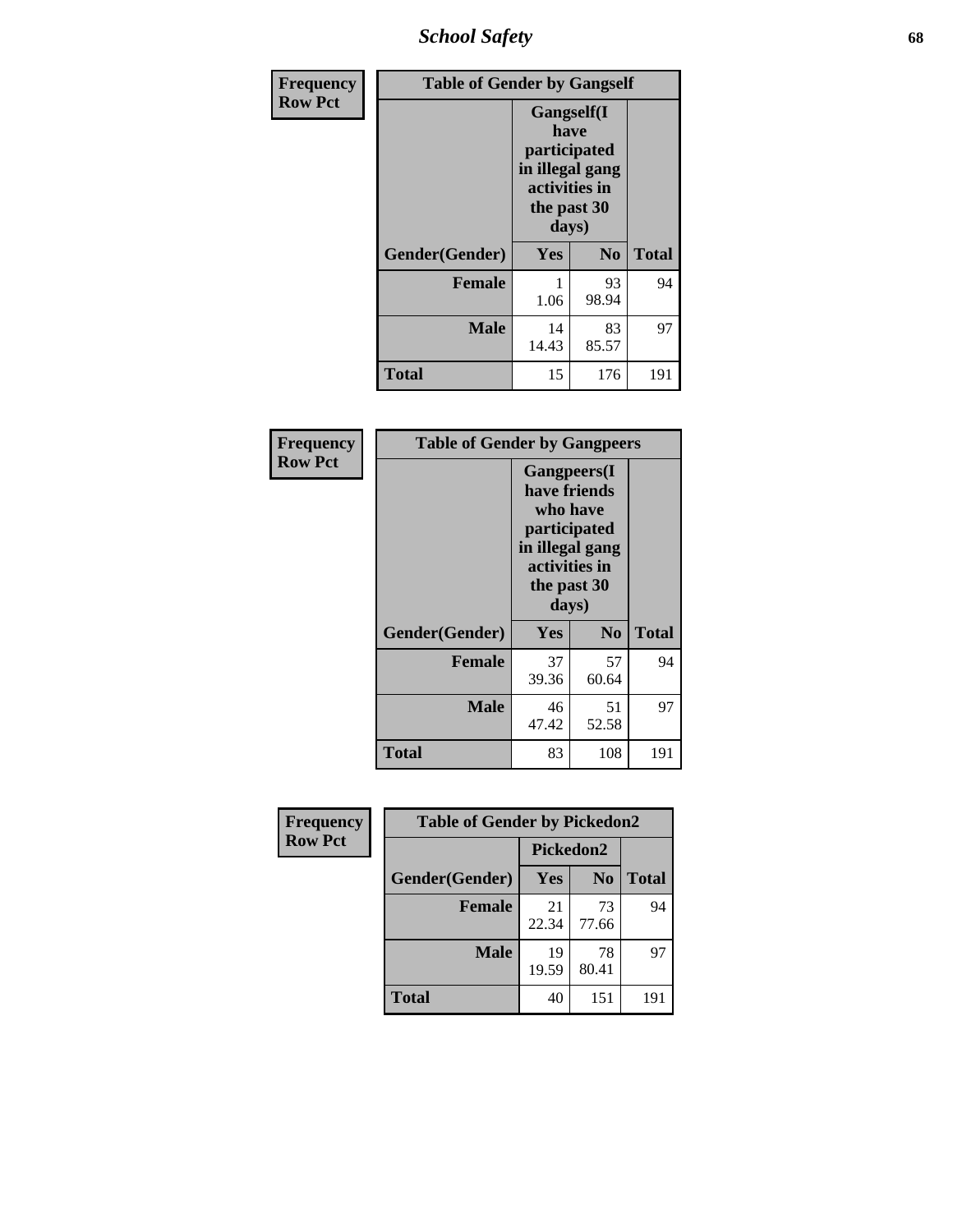*School Safety* **69**

| Frequency      | <b>Table of Gender by Safeschool2</b> |             |                |              |  |
|----------------|---------------------------------------|-------------|----------------|--------------|--|
| <b>Row Pct</b> |                                       | Safeschool2 |                |              |  |
|                | Gender(Gender)                        | Yes         | N <sub>0</sub> | <b>Total</b> |  |
|                | <b>Female</b>                         | 53<br>56.38 | 41<br>43.62    | 94           |  |
|                | <b>Male</b>                           | 65<br>67.01 | 32<br>32.99    | 97           |  |
|                | <b>Total</b>                          | 118         | 73             | 191          |  |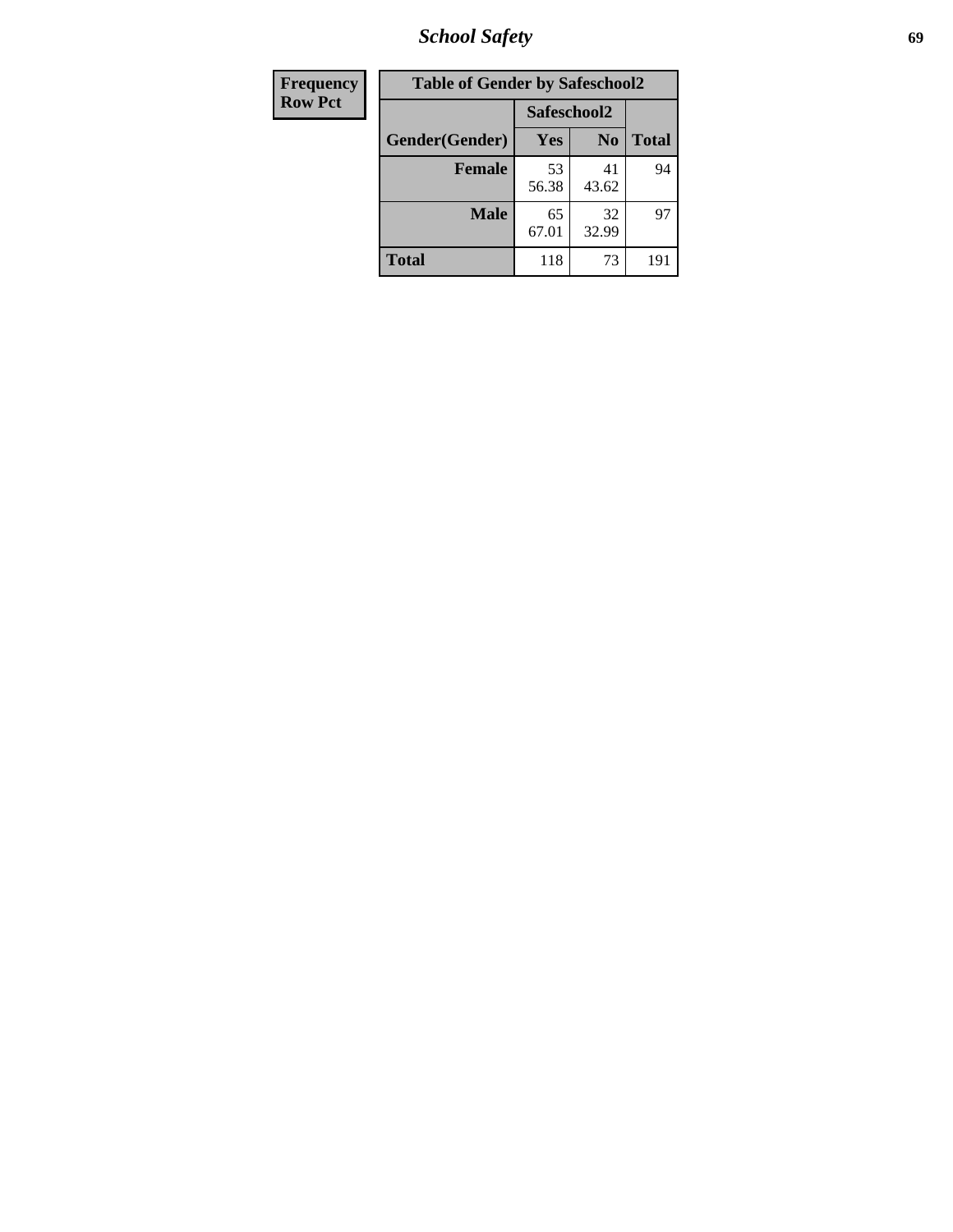# *Incidence of Drug Use* **70**

| <b>Frequency</b> |                | <b>Table of Gender by AlcoholAlt</b> |                    |              |
|------------------|----------------|--------------------------------------|--------------------|--------------|
| <b>Row Pct</b>   |                | use, past 30 days)                   | AlcoholAlt(Alcohol |              |
|                  | Gender(Gender) | Yes                                  | N <sub>0</sub>     | <b>Total</b> |
|                  | <b>Female</b>  | 22<br>23.40                          | 72<br>76.60        | 94           |
|                  | <b>Male</b>    | 27<br>27.84                          | 70<br>72.16        | 97           |
|                  | <b>Total</b>   | 49                                   | 142                | 191          |

| Frequency      | <b>Table of Gender by TobaccoAny</b> |                    |                    |              |  |
|----------------|--------------------------------------|--------------------|--------------------|--------------|--|
| <b>Row Pct</b> |                                      | use, past 30 days) | TobaccoAny(Tobacco |              |  |
|                | Gender(Gender)                       | Yes                | N <sub>0</sub>     | <b>Total</b> |  |
|                | <b>Female</b>                        | 11<br>11.70        | 83<br>88.30        | 94           |  |
|                | <b>Male</b>                          | 16<br>16.49        | 81<br>83.51        | 97           |  |
|                | <b>Total</b>                         | 27                 | 164                | 191          |  |

| <b>Frequency</b> | <b>Table of Gender by MarijuanaAlt</b> |             |                                              |       |
|------------------|----------------------------------------|-------------|----------------------------------------------|-------|
| <b>Row Pct</b>   |                                        |             | MarijuanaAlt(Marijuana<br>use, past 30 days) |       |
|                  | Gender(Gender)                         | Yes         | N <sub>0</sub>                               | Total |
|                  | <b>Female</b>                          | 17<br>18.09 | 77<br>81.91                                  | 94    |
|                  | <b>Male</b>                            | 20<br>20.62 | 79.38                                        | 97    |
|                  | <b>Total</b>                           | 37          | 154                                          | 191   |

| <b>Frequency</b> | <b>Table of Gender by OtherDrugAny</b> |                                                      |                |              |  |
|------------------|----------------------------------------|------------------------------------------------------|----------------|--------------|--|
| <b>Row Pct</b>   |                                        | <b>OtherDrugAny(Other</b><br>drug use, past 30 days) |                |              |  |
|                  | Gender(Gender)                         | <b>Yes</b>                                           | N <sub>0</sub> | <b>Total</b> |  |
|                  | <b>Female</b>                          | 5<br>5.32                                            | 89<br>94.68    | 94           |  |
|                  | <b>Male</b>                            | 7.22                                                 | 90<br>92.78    | 97           |  |
|                  | <b>Total</b>                           | 12                                                   | 179            | 191          |  |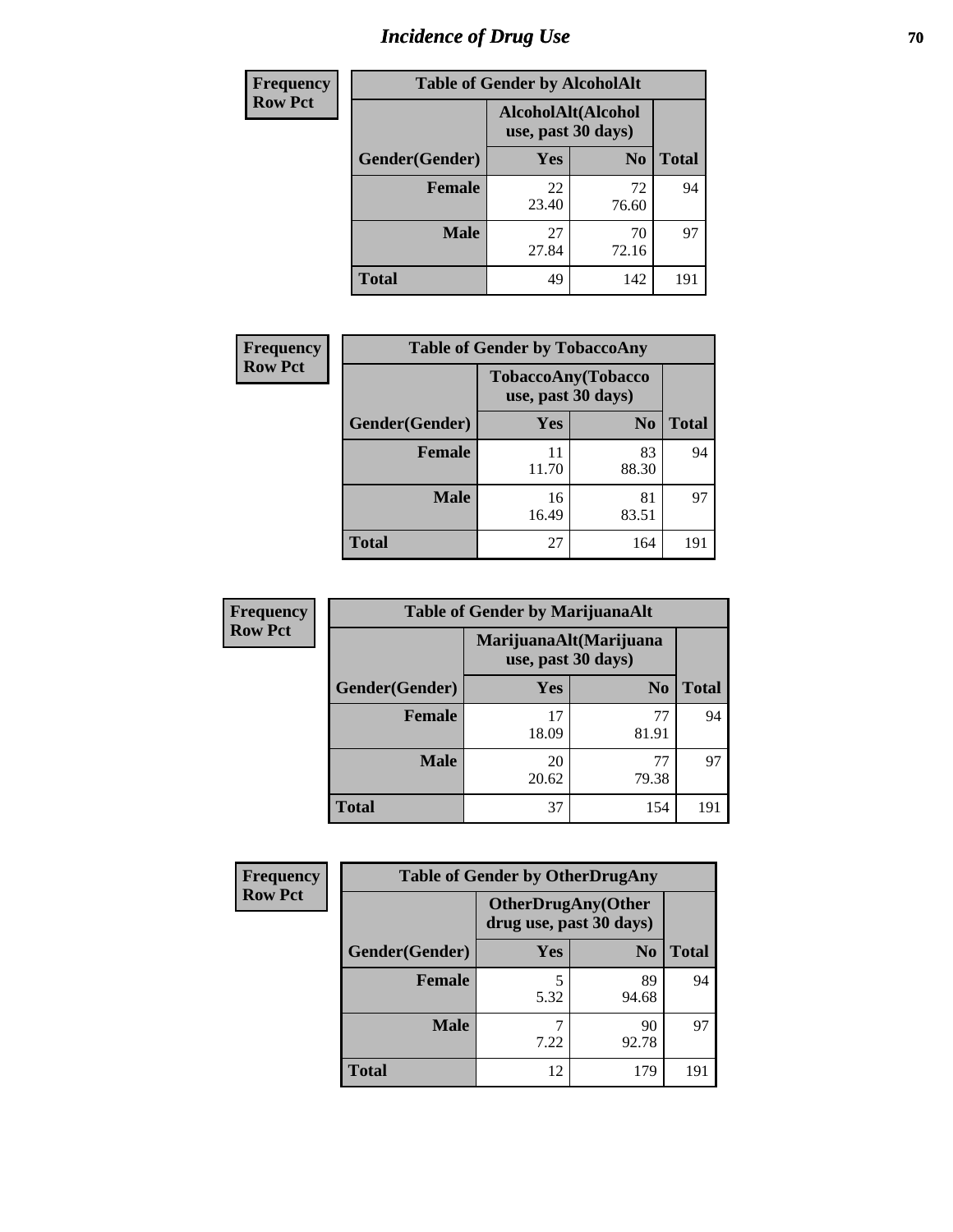### *Average Age at Onset of Use* **71** *Results for "Average Age at Onset of Use" questions exclude students who said they did not use that substance*

#### **Gender=Female**

| Variable           | <b>Label</b>                                                       | <b>Mean</b> |
|--------------------|--------------------------------------------------------------------|-------------|
| Alcoholinit2       | I started using alcohol when I was                                 | 13.57       |
| Cigarettesinit2    | I started smoking tobacco when I was                               | 14.07       |
| Smokelessinit2     | I started chewing tobacco when I was                               | 8.00        |
| Marijuanainit2     | I started using marijuana when I was                               | 15.00       |
| Cocaineinit2       | I started using cocaine when I was                                 | 12.50       |
| Inhalantsinit2     | I started using inhalants when I was                               | 10.50       |
| Steroidsinit2      | I started using steroids when I was                                | 8.00        |
| Ecstasyinit2       | I started using ecstasy when I was                                 | 14.00       |
| Methinit2          | I started using methamphetamines when I was                        | 8.00        |
| Hallucinogensinit2 | I started using hallucinogens when I was                           | 13.33       |
| Prescription in t2 | I started using prescription drugs not prescribed to me when I was | 14.20       |

#### **Gender=Male**

| <b>Variable</b>    | Label                                                              | <b>Mean</b> |
|--------------------|--------------------------------------------------------------------|-------------|
| Alcoholinit2       | I started using alcohol when I was                                 | 13.11       |
| Cigarettesinit2    | I started smoking tobacco when I was                               | 13.26       |
| Smokelessinit2     | I started chewing tobacco when I was                               | 11.00       |
| Marijuanainit2     | I started using marijuana when I was                               | 13.09       |
| Cocaineinit2       | I started using cocaine when I was                                 | 12.50       |
| Inhalantsinit2     | I started using inhalants when I was                               | 12.00       |
| Steroidsinit2      | I started using steroids when I was                                | 9.50        |
| Ecstasyinit2       | I started using ecstasy when I was                                 | 13.00       |
| Methinit2          | I started using methamphetamines when I was                        | 11.00       |
| Hallucinogensinit2 | I started using hallucinogens when I was                           | 10.67       |
| Prescriptioninit2  | I started using prescription drugs not prescribed to me when I was | 14.75       |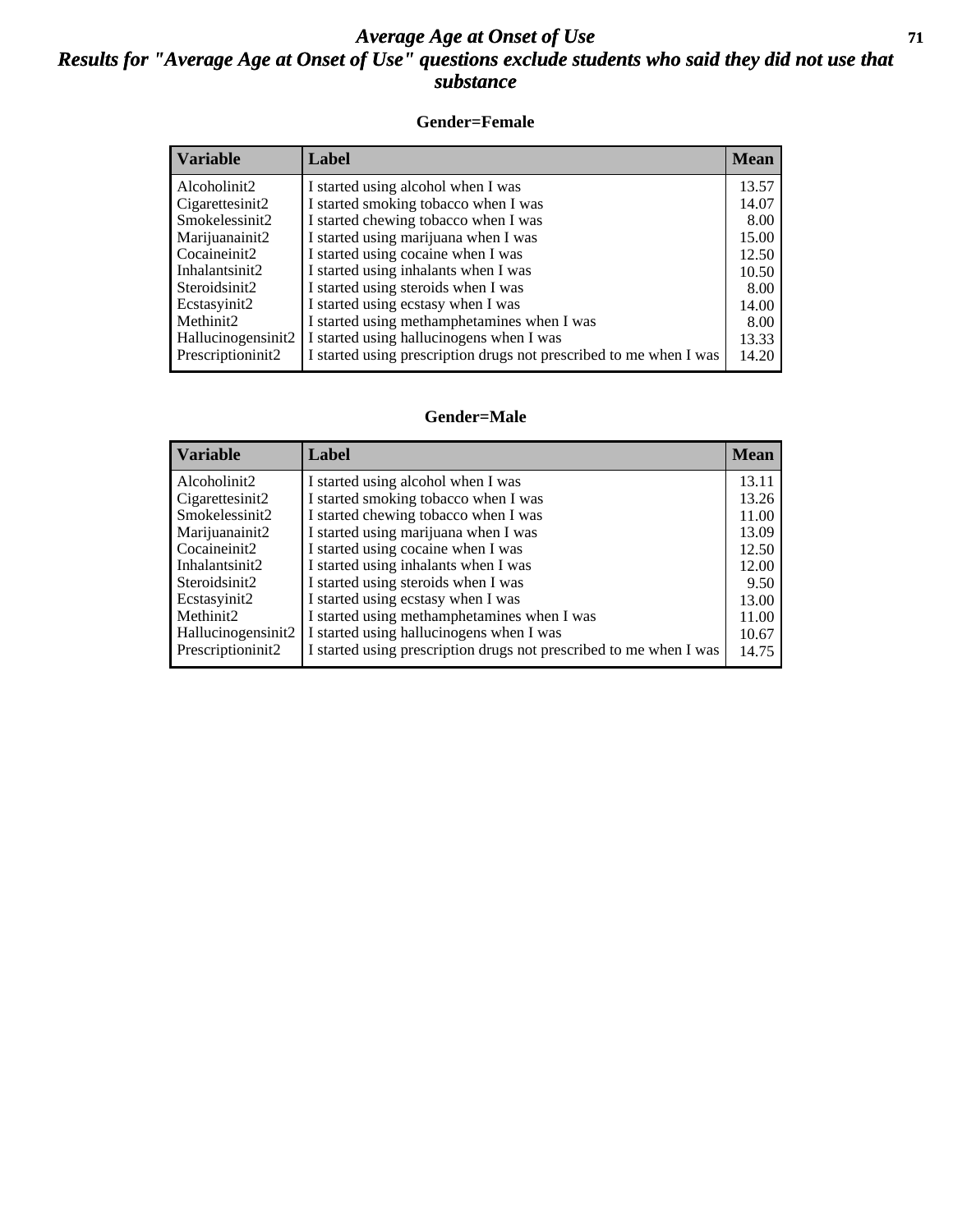# *I Think These Drugs are Harmful* **72**

| Frequency      | <b>Table of Gender by Alcoholharmdich</b> |                  |                               |              |  |
|----------------|-------------------------------------------|------------------|-------------------------------|--------------|--|
| <b>Row Pct</b> |                                           | think alcohol is | Alcoholharmdich(I<br>harmful) |              |  |
|                | Gender(Gender)                            | Yes              | N <sub>0</sub>                | <b>Total</b> |  |
|                | <b>Female</b>                             | 77<br>81.91      | 17<br>18.09                   | 94           |  |
|                | <b>Male</b>                               | 85<br>87.63      | 12<br>12.37                   | 97           |  |
|                | Total                                     | 162              | 29                            | 191          |  |

| Frequency      | <b>Table of Gender by Tobaccoharmdich</b> |                                                   |                |              |  |
|----------------|-------------------------------------------|---------------------------------------------------|----------------|--------------|--|
| <b>Row Pct</b> |                                           | Tobaccoharmdich(I<br>think tobacco is<br>harmful) |                |              |  |
|                | Gender(Gender)                            | Yes                                               | N <sub>0</sub> | <b>Total</b> |  |
|                | <b>Female</b>                             | 90<br>95.74                                       | 4<br>4.26      | 94           |  |
|                | <b>Male</b>                               | 88<br>90.72                                       | Q<br>9.28      | 97           |  |
|                | <b>Total</b>                              | 178                                               | 13             | 191          |  |

| Frequency      | <b>Table of Gender by Marijuanaharmdich</b> |                                                       |                |              |  |
|----------------|---------------------------------------------|-------------------------------------------------------|----------------|--------------|--|
| <b>Row Pct</b> |                                             | Marijuanaharmdich(I<br>think marijuana is<br>harmful) |                |              |  |
|                | Gender(Gender)                              | <b>Yes</b>                                            | N <sub>0</sub> | <b>Total</b> |  |
|                | <b>Female</b>                               | 67<br>71.28                                           | 27<br>28.72    | 94           |  |
|                | <b>Male</b>                                 | 67<br>69.07                                           | 30<br>30.93    | 97           |  |
|                | <b>Total</b>                                | 134                                                   | 57             | 191          |  |

| Frequency      | <b>Table of Gender by Otherdrugharmdich</b> |                                                          |                |              |  |
|----------------|---------------------------------------------|----------------------------------------------------------|----------------|--------------|--|
| <b>Row Pct</b> |                                             | Otherdrugharmdich(I<br>think other drugs are<br>harmful) |                |              |  |
|                | Gender(Gender)                              | <b>Yes</b>                                               | N <sub>0</sub> | <b>Total</b> |  |
|                | <b>Female</b>                               | 89<br>94.68                                              | 5<br>5.32      | 94           |  |
|                | <b>Male</b>                                 | 89<br>91.75                                              | 8<br>8.25      | 97           |  |
|                | <b>Total</b>                                | 178                                                      | 13             | 191          |  |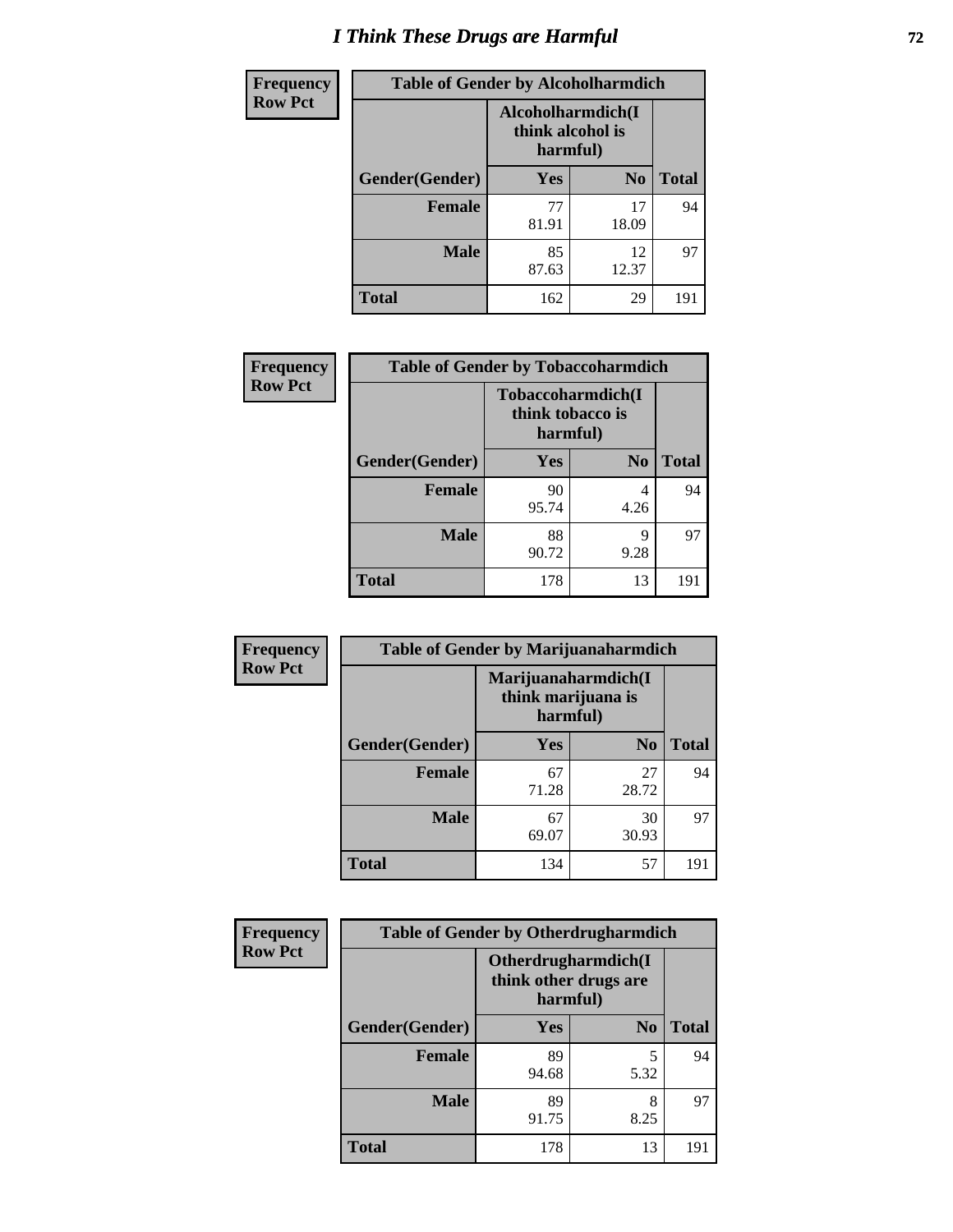| <b>Frequency</b> | <b>Table of Gender by Alcohollocation1</b> |                                                               |             |              |
|------------------|--------------------------------------------|---------------------------------------------------------------|-------------|--------------|
| <b>Row Pct</b>   |                                            | <b>Alcohollocation1(Places</b><br><b>Friends Use Alcohol)</b> |             |              |
|                  | Gender(Gender)                             |                                                               | Do Not Use  | <b>Total</b> |
|                  | <b>Female</b>                              | 64<br>68.09                                                   | 30<br>31.91 | 94           |
|                  | <b>Male</b>                                | 54<br>55.67                                                   | 43<br>44.33 | 97           |
|                  | <b>Total</b>                               | 118                                                           | 73          | 191          |

| <b>Frequency</b> | <b>Table of Gender by Alcohollocation2</b> |                                                               |             |              |
|------------------|--------------------------------------------|---------------------------------------------------------------|-------------|--------------|
| <b>Row Pct</b>   |                                            | <b>Alcohollocation2(Places</b><br><b>Friends Use Alcohol)</b> |             |              |
|                  | Gender(Gender)                             |                                                               | Home        | <b>Total</b> |
|                  | <b>Female</b>                              | 49<br>52.13                                                   | 45<br>47.87 | 94           |
|                  | <b>Male</b>                                | 61<br>62.89                                                   | 36<br>37.11 | 97           |
|                  | <b>Total</b>                               | 110                                                           | 81          | 191          |

| Frequency      | <b>Table of Gender by Alcohollocation3</b> |                             |                                |              |
|----------------|--------------------------------------------|-----------------------------|--------------------------------|--------------|
| <b>Row Pct</b> |                                            | <b>Friends Use Alcohol)</b> | <b>Alcohollocation3(Places</b> |              |
|                | Gender(Gender)                             |                             | <b>School</b>                  | <b>Total</b> |
|                | <b>Female</b>                              | 77<br>81.91                 | 17<br>18.09                    | 94           |
|                | <b>Male</b>                                | 84<br>86.60                 | 13<br>13.40                    | 97           |
|                | <b>Total</b>                               | 161                         | 30                             | 191          |

| Frequency      | <b>Table of Gender by Alcohollocation4</b> |                                                               |             |              |
|----------------|--------------------------------------------|---------------------------------------------------------------|-------------|--------------|
| <b>Row Pct</b> |                                            | <b>Alcohollocation4(Places</b><br><b>Friends Use Alcohol)</b> |             |              |
|                | Gender(Gender)                             |                                                               | Car         | <b>Total</b> |
|                | <b>Female</b>                              | 74<br>78.72                                                   | 20<br>21.28 | 94           |
|                | <b>Male</b>                                | 80<br>82.47                                                   | 17<br>17.53 | 97           |
|                | <b>Total</b>                               | 154                                                           | 37          | 191          |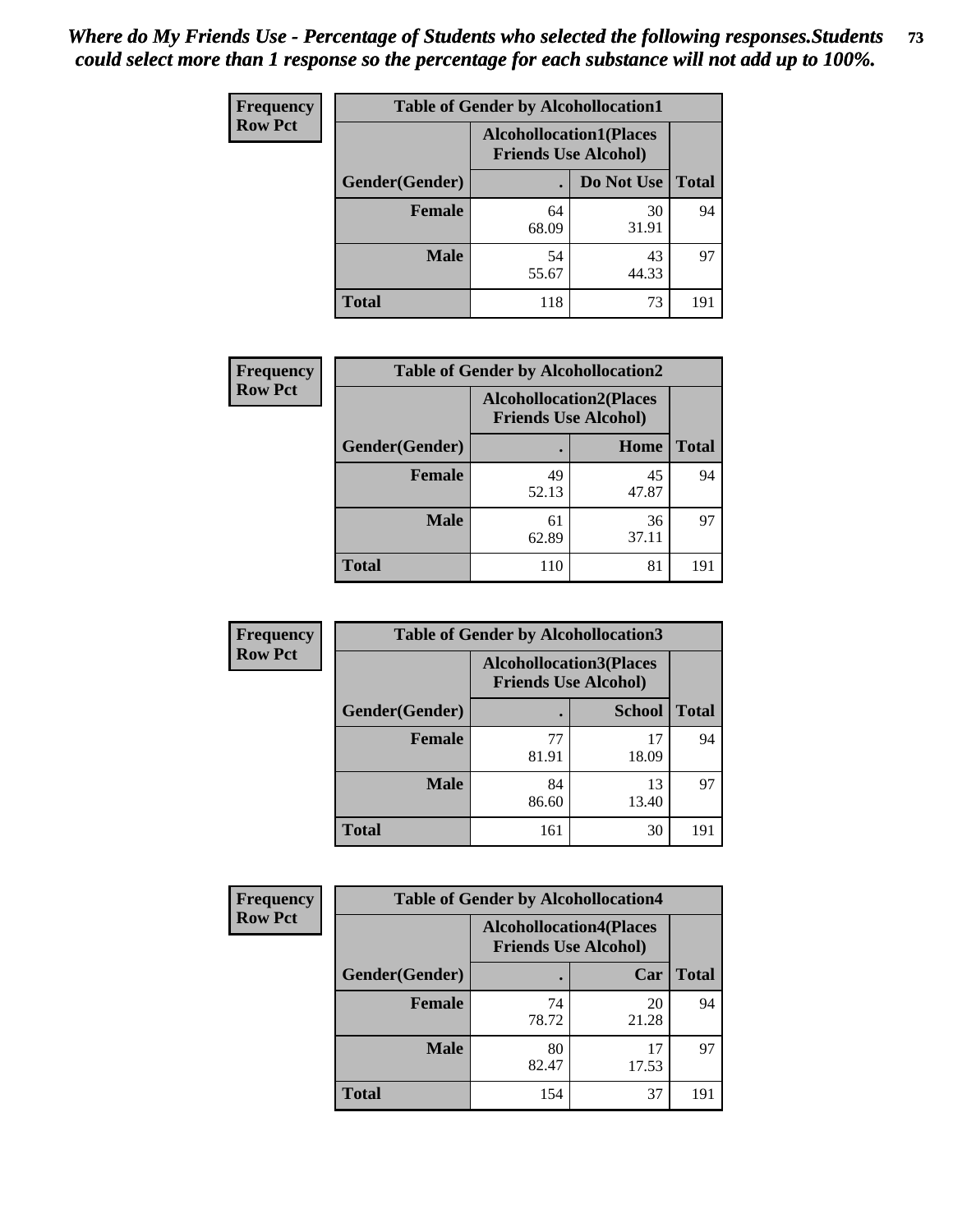| <b>Frequency</b> |                | <b>Table of Gender by Alcohollocation5</b>                     |                          |              |
|------------------|----------------|----------------------------------------------------------------|--------------------------|--------------|
| <b>Row Pct</b>   |                | <b>Alcohollocation5</b> (Places<br><b>Friends Use Alcohol)</b> |                          |              |
|                  | Gender(Gender) | $\bullet$                                                      | <b>Friend's</b><br>House | <b>Total</b> |
|                  | <b>Female</b>  | 43<br>45.74                                                    | 51<br>54.26              | 94           |
|                  | <b>Male</b>    | 63<br>64.95                                                    | 34<br>35.05              | 97           |
|                  | <b>Total</b>   | 106                                                            | 85                       | 191          |

| Frequency      | <b>Table of Gender by Alcohollocation6</b> |                                                               |              |              |
|----------------|--------------------------------------------|---------------------------------------------------------------|--------------|--------------|
| <b>Row Pct</b> |                                            | <b>Alcohollocation6(Places</b><br><b>Friends Use Alcohol)</b> |              |              |
|                | <b>Gender</b> (Gender)                     |                                                               | <b>Other</b> | <b>Total</b> |
|                | Female                                     | 71<br>75.53                                                   | 23<br>24.47  | 94           |
|                | <b>Male</b>                                | 66<br>68.04                                                   | 31<br>31.96  | 97           |
|                | <b>Total</b>                               | 137                                                           | 54           | 191          |

| Frequency      | <b>Table of Gender by Tobaccolocation1</b> |                                                               |             |              |  |
|----------------|--------------------------------------------|---------------------------------------------------------------|-------------|--------------|--|
| <b>Row Pct</b> |                                            | <b>Tobaccolocation1(Places</b><br><b>Friends Use Tobacco)</b> |             |              |  |
|                | Gender(Gender)                             |                                                               | Do Not Use  | <b>Total</b> |  |
|                | Female                                     | 37<br>39.36                                                   | 57<br>60.64 | 94           |  |
|                | <b>Male</b>                                | 41<br>42.27                                                   | 56<br>57.73 | 97           |  |
|                | <b>Total</b>                               | 78                                                            | 113         | 191          |  |

| <b>Frequency</b> | <b>Table of Gender by Tobaccolocation2</b> |                             |                                |              |
|------------------|--------------------------------------------|-----------------------------|--------------------------------|--------------|
| <b>Row Pct</b>   |                                            | <b>Friends Use Tobacco)</b> | <b>Tobaccolocation2(Places</b> |              |
|                  | Gender(Gender)                             |                             | Home                           | <b>Total</b> |
|                  | Female                                     | 69<br>73.40                 | 25<br>26.60                    | 94           |
|                  | <b>Male</b>                                | 70<br>72.16                 | 27<br>27.84                    | 97           |
|                  | <b>Total</b>                               | 139                         | 52                             | 191          |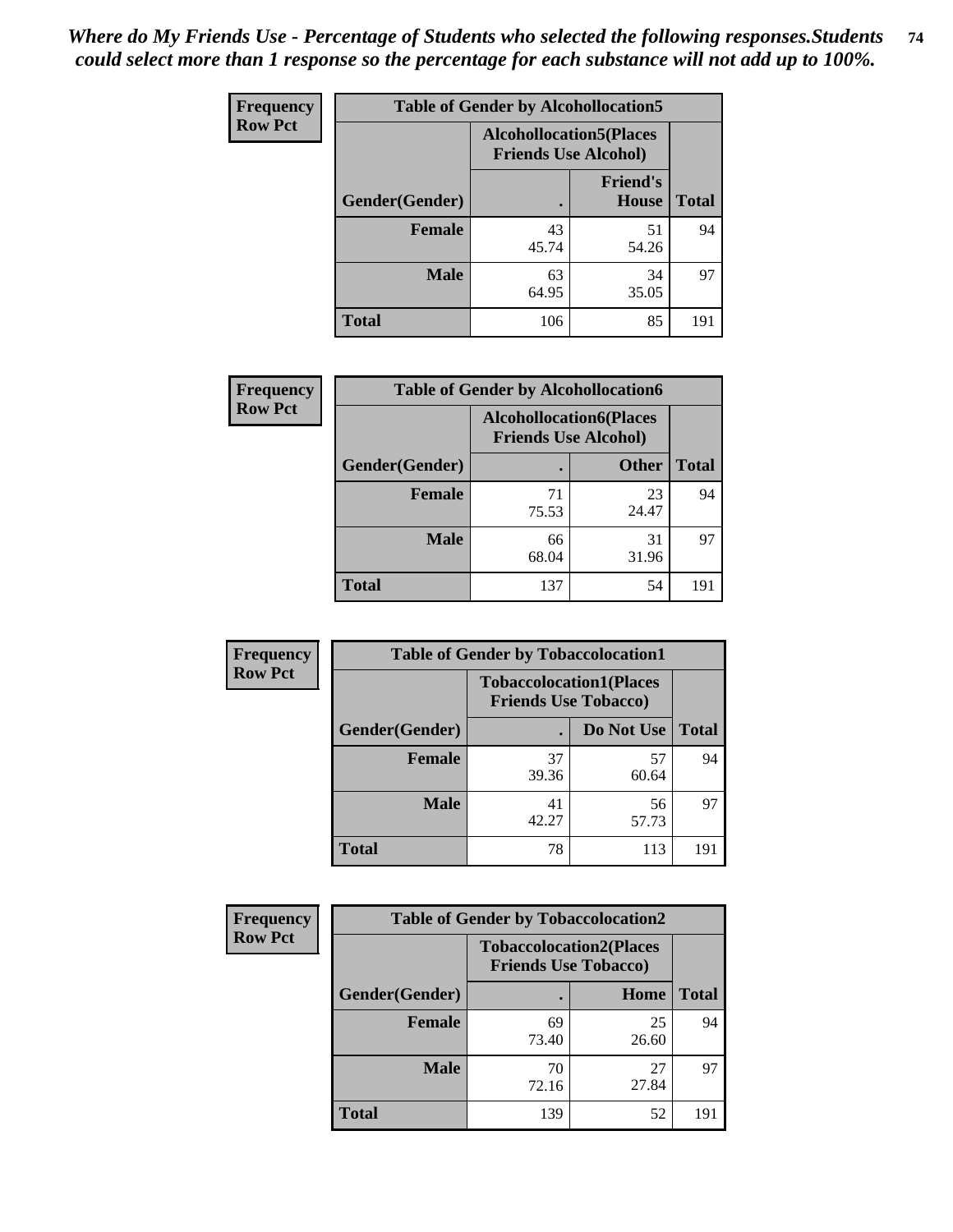| <b>Frequency</b> | <b>Table of Gender by Tobaccolocation3</b> |                             |                                |              |
|------------------|--------------------------------------------|-----------------------------|--------------------------------|--------------|
| <b>Row Pct</b>   |                                            | <b>Friends Use Tobacco)</b> | <b>Tobaccolocation3(Places</b> |              |
|                  | Gender(Gender)                             |                             | <b>School</b>                  | <b>Total</b> |
|                  | Female                                     | 76<br>80.85                 | 18<br>19.15                    | 94           |
|                  | <b>Male</b>                                | 83<br>85.57                 | 14<br>14.43                    | 97           |
|                  | <b>Total</b>                               | 159                         | 32                             | 191          |

| <b>Frequency</b> | <b>Table of Gender by Tobaccolocation4</b> |             |                                                               |              |
|------------------|--------------------------------------------|-------------|---------------------------------------------------------------|--------------|
| <b>Row Pct</b>   |                                            |             | <b>Tobaccolocation4(Places</b><br><b>Friends Use Tobacco)</b> |              |
|                  | Gender(Gender)                             |             | Car                                                           | <b>Total</b> |
|                  | <b>Female</b>                              | 68<br>72.34 | 26<br>27.66                                                   | 94           |
|                  | <b>Male</b>                                | 77<br>79.38 | 20<br>20.62                                                   | 97           |
|                  | <b>Total</b>                               | 145         | 46                                                            | 191          |

| <b>Frequency</b> | <b>Table of Gender by Tobaccolocation5</b> |                                                               |                          |              |
|------------------|--------------------------------------------|---------------------------------------------------------------|--------------------------|--------------|
| <b>Row Pct</b>   |                                            | <b>Tobaccolocation5(Places</b><br><b>Friends Use Tobacco)</b> |                          |              |
|                  | Gender(Gender)                             |                                                               | <b>Friend's</b><br>House | <b>Total</b> |
|                  | Female                                     | 67<br>71.28                                                   | 27<br>28.72              | 94           |
|                  | <b>Male</b>                                | 72<br>74.23                                                   | 25<br>25.77              | 97           |
|                  | <b>Total</b>                               | 139                                                           | 52                       | 191          |

| <b>Frequency</b> | <b>Table of Gender by Tobaccolocation6</b> |                                                               |              |              |
|------------------|--------------------------------------------|---------------------------------------------------------------|--------------|--------------|
| <b>Row Pct</b>   |                                            | <b>Tobaccolocation6(Places</b><br><b>Friends Use Tobacco)</b> |              |              |
|                  | Gender(Gender)                             |                                                               | <b>Other</b> | <b>Total</b> |
|                  | Female                                     | 79<br>84.04                                                   | 15<br>15.96  | 94           |
|                  | <b>Male</b>                                | 67<br>69.07                                                   | 30<br>30.93  | 97           |
|                  | <b>Total</b>                               | 146                                                           | 45           | 191          |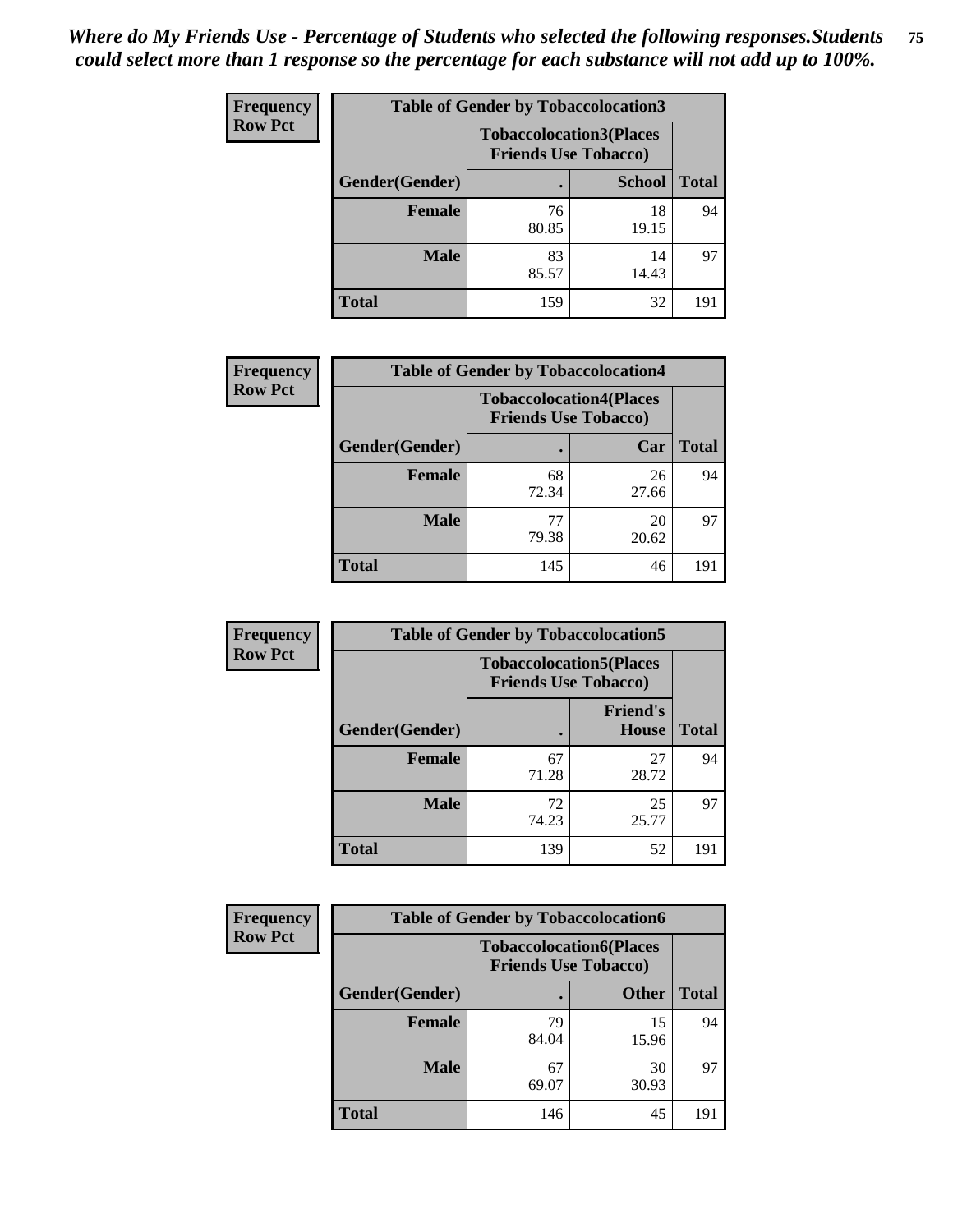| <b>Frequency</b> | <b>Table of Gender by Marijuanalocation1</b> |                                                                    |             |              |
|------------------|----------------------------------------------|--------------------------------------------------------------------|-------------|--------------|
| <b>Row Pct</b>   |                                              | <b>Marijuanalocation1(Places</b><br><b>Friends Use Marijuana</b> ) |             |              |
|                  | Gender(Gender)                               |                                                                    | Do Not Use  | <b>Total</b> |
|                  | <b>Female</b>                                | 58<br>61.70                                                        | 36<br>38.30 | 94           |
|                  | <b>Male</b>                                  | 58<br>59.79                                                        | 39<br>40.21 | 97           |
|                  | Total                                        | 116                                                                | 75          | 191          |

| <b>Frequency</b> | <b>Table of Gender by Marijuanalocation2</b> |                                                                    |             |              |
|------------------|----------------------------------------------|--------------------------------------------------------------------|-------------|--------------|
| <b>Row Pct</b>   |                                              | <b>Marijuanalocation2(Places</b><br><b>Friends Use Marijuana</b> ) |             |              |
|                  | Gender(Gender)                               |                                                                    | Home        | <b>Total</b> |
|                  | Female                                       | 54<br>57.45                                                        | 40<br>42.55 | 94           |
|                  | <b>Male</b>                                  | 65<br>67.01                                                        | 32<br>32.99 | 97           |
|                  | <b>Total</b>                                 | 119                                                                | 72          | 191          |

| <b>Frequency</b> | <b>Table of Gender by Marijuanalocation3</b> |             |                                                                    |              |  |
|------------------|----------------------------------------------|-------------|--------------------------------------------------------------------|--------------|--|
| <b>Row Pct</b>   |                                              |             | <b>Marijuanalocation3(Places</b><br><b>Friends Use Marijuana</b> ) |              |  |
|                  | Gender(Gender)                               |             | <b>School</b>                                                      | <b>Total</b> |  |
|                  | Female                                       | 66<br>70.21 | 28<br>29.79                                                        | 94           |  |
|                  | <b>Male</b>                                  | 76<br>78.35 | 21<br>21.65                                                        | 97           |  |
|                  | <b>Total</b>                                 | 142         | 49                                                                 | 191          |  |

| <b>Frequency</b> | <b>Table of Gender by Marijuanalocation4</b> |                                                                    |             |              |  |
|------------------|----------------------------------------------|--------------------------------------------------------------------|-------------|--------------|--|
| <b>Row Pct</b>   |                                              | <b>Marijuanalocation4(Places</b><br><b>Friends Use Marijuana</b> ) |             |              |  |
|                  | Gender(Gender)                               |                                                                    | Car         | <b>Total</b> |  |
|                  | Female                                       | 57<br>60.64                                                        | 37<br>39.36 | 94           |  |
|                  | <b>Male</b>                                  | 65<br>67.01                                                        | 32<br>32.99 | 97           |  |
|                  | <b>Total</b>                                 | 122                                                                | 69          | 191          |  |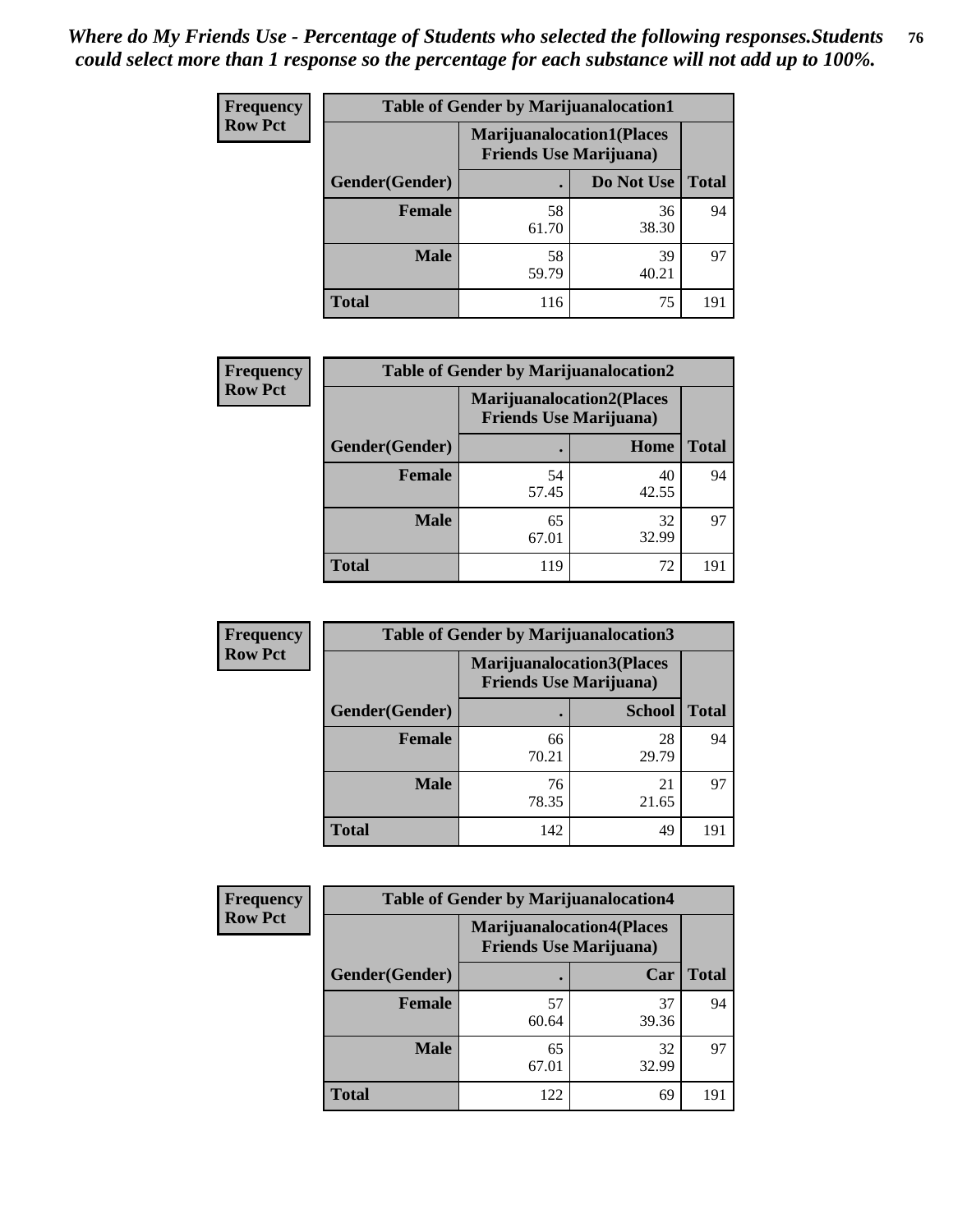| <b>Frequency</b> | <b>Table of Gender by Marijuanalocation5</b> |                                                                     |                          |              |
|------------------|----------------------------------------------|---------------------------------------------------------------------|--------------------------|--------------|
| <b>Row Pct</b>   |                                              | <b>Marijuanalocation5</b> (Places<br><b>Friends Use Marijuana</b> ) |                          |              |
|                  | Gender(Gender)                               |                                                                     | <b>Friend's</b><br>House | <b>Total</b> |
|                  | <b>Female</b>                                | 48<br>51.06                                                         | 46<br>48.94              | 94           |
|                  | <b>Male</b>                                  | 60<br>61.86                                                         | 37<br>38.14              | 97           |
|                  | <b>Total</b>                                 | 108                                                                 | 83                       | 191          |

| <b>Frequency</b> | <b>Table of Gender by Marijuanalocation6</b> |                                |                                  |              |  |
|------------------|----------------------------------------------|--------------------------------|----------------------------------|--------------|--|
| <b>Row Pct</b>   |                                              | <b>Friends Use Marijuana</b> ) | <b>Marijuanalocation6(Places</b> |              |  |
|                  | Gender(Gender)                               |                                | <b>Other</b>                     | <b>Total</b> |  |
|                  | <b>Female</b>                                | 72<br>76.60                    | 22<br>23.40                      | 94           |  |
|                  | <b>Male</b>                                  | 55<br>56.70                    | 42<br>43.30                      | 97           |  |
|                  | <b>Total</b>                                 | 127                            | 64                               | 191          |  |

| <b>Frequency</b> | <b>Table of Gender by Otherdruglocation1</b> |                                                                                |             |              |
|------------------|----------------------------------------------|--------------------------------------------------------------------------------|-------------|--------------|
| <b>Row Pct</b>   |                                              | <b>Otherdruglocation1(Places</b><br><b>Friends Use Other Illegal</b><br>Drugs) |             |              |
|                  | Gender(Gender)                               |                                                                                | Do Not Use  | <b>Total</b> |
|                  | Female                                       | 29<br>30.85                                                                    | 65<br>69.15 | 94           |
|                  | <b>Male</b>                                  | 35<br>36.08                                                                    | 62<br>63.92 | 97           |
|                  | <b>Total</b>                                 | 64                                                                             | 127         | 191          |

| <b>Frequency</b> | <b>Table of Gender by Otherdruglocation2</b> |                                                                                |             |              |
|------------------|----------------------------------------------|--------------------------------------------------------------------------------|-------------|--------------|
| <b>Row Pct</b>   |                                              | <b>Otherdruglocation2(Places</b><br><b>Friends Use Other Illegal</b><br>Drugs) |             |              |
|                  | Gender(Gender)                               |                                                                                | Home        | <b>Total</b> |
|                  | Female                                       | 78<br>82.98                                                                    | 16<br>17.02 | 94           |
|                  | <b>Male</b>                                  | 76<br>78.35                                                                    | 21<br>21.65 | 97           |
|                  | <b>Total</b>                                 | 154                                                                            | 37          | 191          |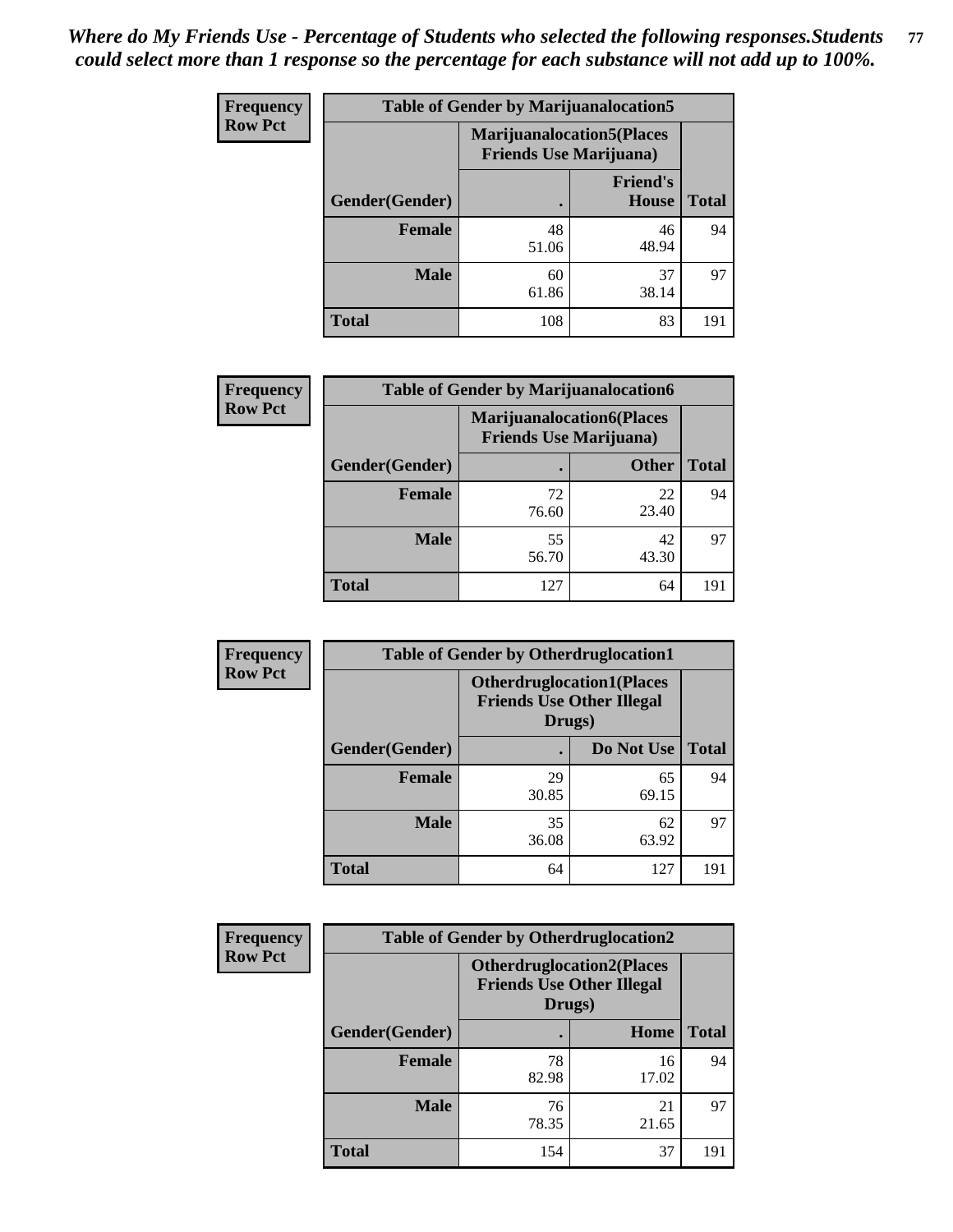| Frequency      | <b>Table of Gender by Otherdruglocation3</b> |                                                                                |               |              |
|----------------|----------------------------------------------|--------------------------------------------------------------------------------|---------------|--------------|
| <b>Row Pct</b> |                                              | <b>Otherdruglocation3(Places</b><br><b>Friends Use Other Illegal</b><br>Drugs) |               |              |
|                | Gender(Gender)                               |                                                                                | <b>School</b> | <b>Total</b> |
|                | <b>Female</b>                                | 84<br>89.36                                                                    | 10<br>10.64   | 94           |
|                | <b>Male</b>                                  | 82<br>84.54                                                                    | 15<br>15.46   | 97           |
|                | <b>Total</b>                                 | 166                                                                            | 25            | 191          |

| Frequency      | <b>Table of Gender by Otherdruglocation4</b> |                                                                                |             |              |
|----------------|----------------------------------------------|--------------------------------------------------------------------------------|-------------|--------------|
| <b>Row Pct</b> |                                              | <b>Otherdruglocation4(Places</b><br><b>Friends Use Other Illegal</b><br>Drugs) |             |              |
|                | Gender(Gender)                               |                                                                                | Car         | <b>Total</b> |
|                | <b>Female</b>                                | 82<br>87.23                                                                    | 12<br>12.77 | 94           |
|                | <b>Male</b>                                  | 84<br>86.60                                                                    | 13<br>13.40 | 97           |
|                | <b>Total</b>                                 | 166                                                                            | 25          | 191          |

| <b>Frequency</b> | <b>Table of Gender by Otherdruglocation5</b>                                   |             |                                 |              |
|------------------|--------------------------------------------------------------------------------|-------------|---------------------------------|--------------|
| <b>Row Pct</b>   | <b>Otherdruglocation5(Places</b><br><b>Friends Use Other Illegal</b><br>Drugs) |             |                                 |              |
|                  | Gender(Gender)                                                                 |             | <b>Friend's</b><br><b>House</b> | <b>Total</b> |
|                  | <b>Female</b>                                                                  | 74<br>78.72 | 20<br>21.28                     | 94           |
|                  | <b>Male</b>                                                                    | 79<br>81.44 | 18<br>18.56                     | 97           |
|                  | <b>Total</b>                                                                   | 153         | 38                              | 191          |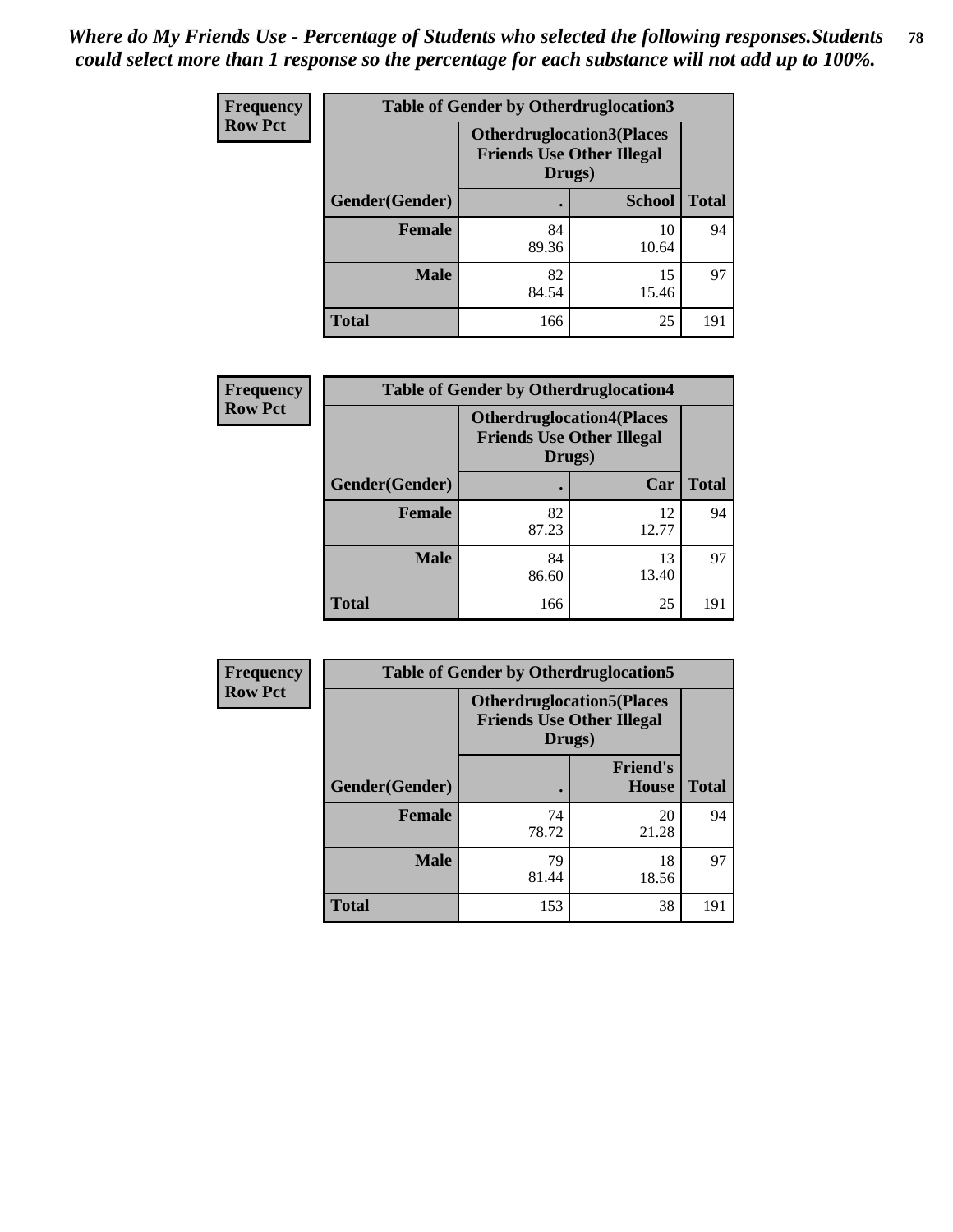| <b>Frequency</b> | <b>Table of Gender by Otherdruglocation6</b> |             |                                                                                |              |
|------------------|----------------------------------------------|-------------|--------------------------------------------------------------------------------|--------------|
| <b>Row Pct</b>   |                                              |             | <b>Otherdruglocation6(Places</b><br><b>Friends Use Other Illegal</b><br>Drugs) |              |
|                  | Gender(Gender)                               |             | <b>Other</b>                                                                   | <b>Total</b> |
|                  | Female                                       | 79<br>84.04 | 15<br>15.96                                                                    | 94           |
|                  | <b>Male</b>                                  | 72<br>74.23 | 25<br>25.77                                                                    | 97           |
|                  | <b>Total</b>                                 | 151         | 40                                                                             | 191          |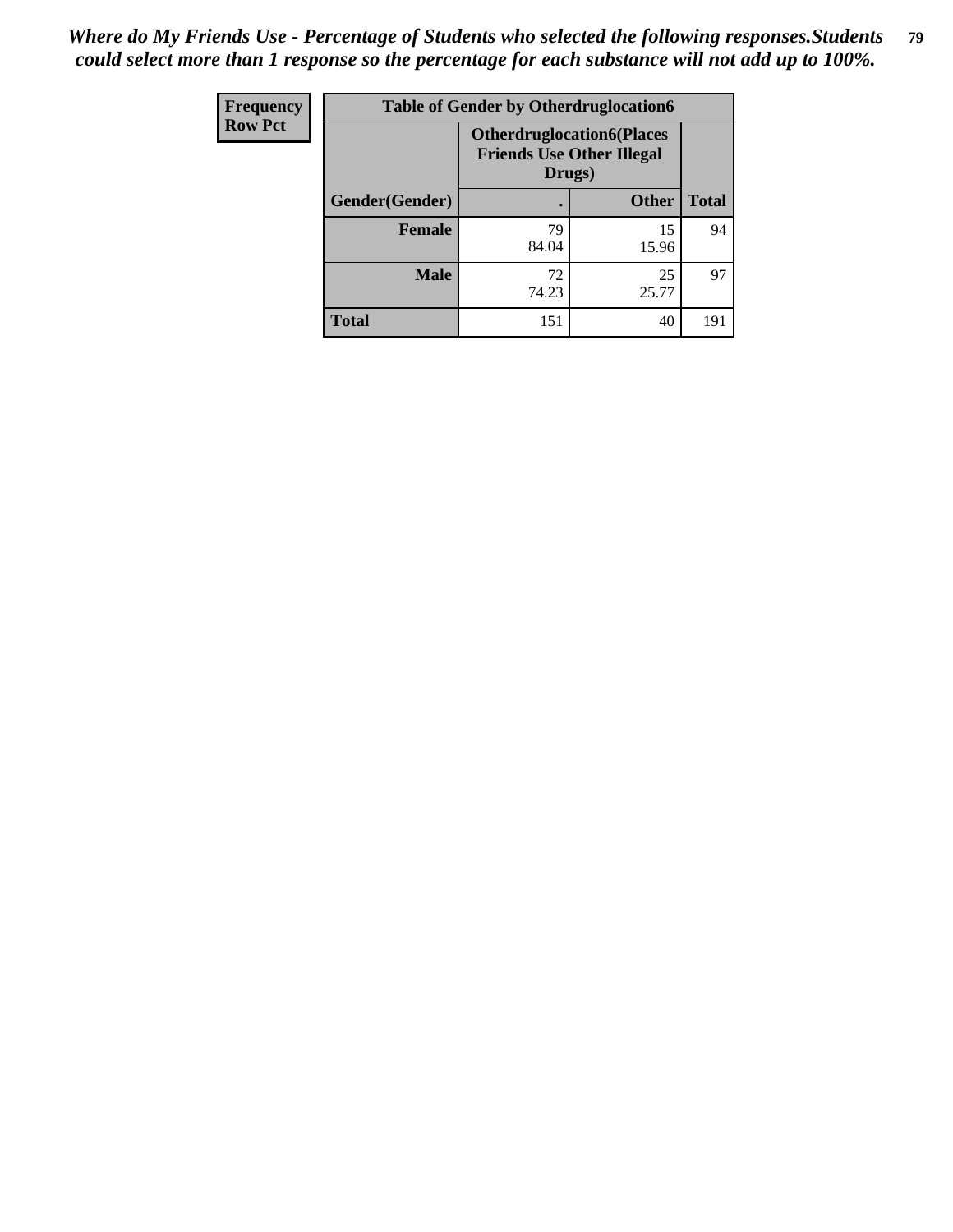| Frequency      | <b>Table of Gender by Alcoholtime1</b> |                                                          |                      |              |
|----------------|----------------------------------------|----------------------------------------------------------|----------------------|--------------|
| <b>Row Pct</b> |                                        | <b>Alcoholtime1(Times</b><br><b>Friends Use Alcohol)</b> |                      |              |
|                | Gender(Gender)                         |                                                          | Do Not<br><b>Use</b> | <b>Total</b> |
|                | <b>Female</b>                          | 59<br>62.77                                              | 35<br>37.23          | 94           |
|                | <b>Male</b>                            | 51<br>52.58                                              | 46<br>47.42          | 97           |
|                | <b>Total</b>                           | 110                                                      | 81                   | 191          |

| Frequency      | <b>Table of Gender by Alcoholtime2</b> |                                                          |                            |              |
|----------------|----------------------------------------|----------------------------------------------------------|----------------------------|--------------|
| <b>Row Pct</b> |                                        | <b>Alcoholtime2(Times</b><br><b>Friends Use Alcohol)</b> |                            |              |
|                | Gender(Gender)                         |                                                          | <b>On Way</b><br>to School | <b>Total</b> |
|                | <b>Female</b>                          | 81<br>86.17                                              | 13<br>13.83                | 94           |
|                | <b>Male</b>                            | 85<br>87.63                                              | 12<br>12.37                | 97           |
|                | <b>Total</b>                           | 166                                                      | 25                         | 191          |

| Frequency      | <b>Table of Gender by Alcoholtime3</b> |                                                          |                                |              |
|----------------|----------------------------------------|----------------------------------------------------------|--------------------------------|--------------|
| <b>Row Pct</b> |                                        | <b>Alcoholtime3(Times</b><br><b>Friends Use Alcohol)</b> |                                |              |
|                | Gender(Gender)                         |                                                          | <b>During</b><br><b>School</b> | <b>Total</b> |
|                | Female                                 | 76<br>80.85                                              | 18<br>19.15                    | 94           |
|                | <b>Male</b>                            | 83<br>85.57                                              | 14<br>14.43                    | 97           |
|                | <b>Total</b>                           | 159                                                      | 32                             | 191          |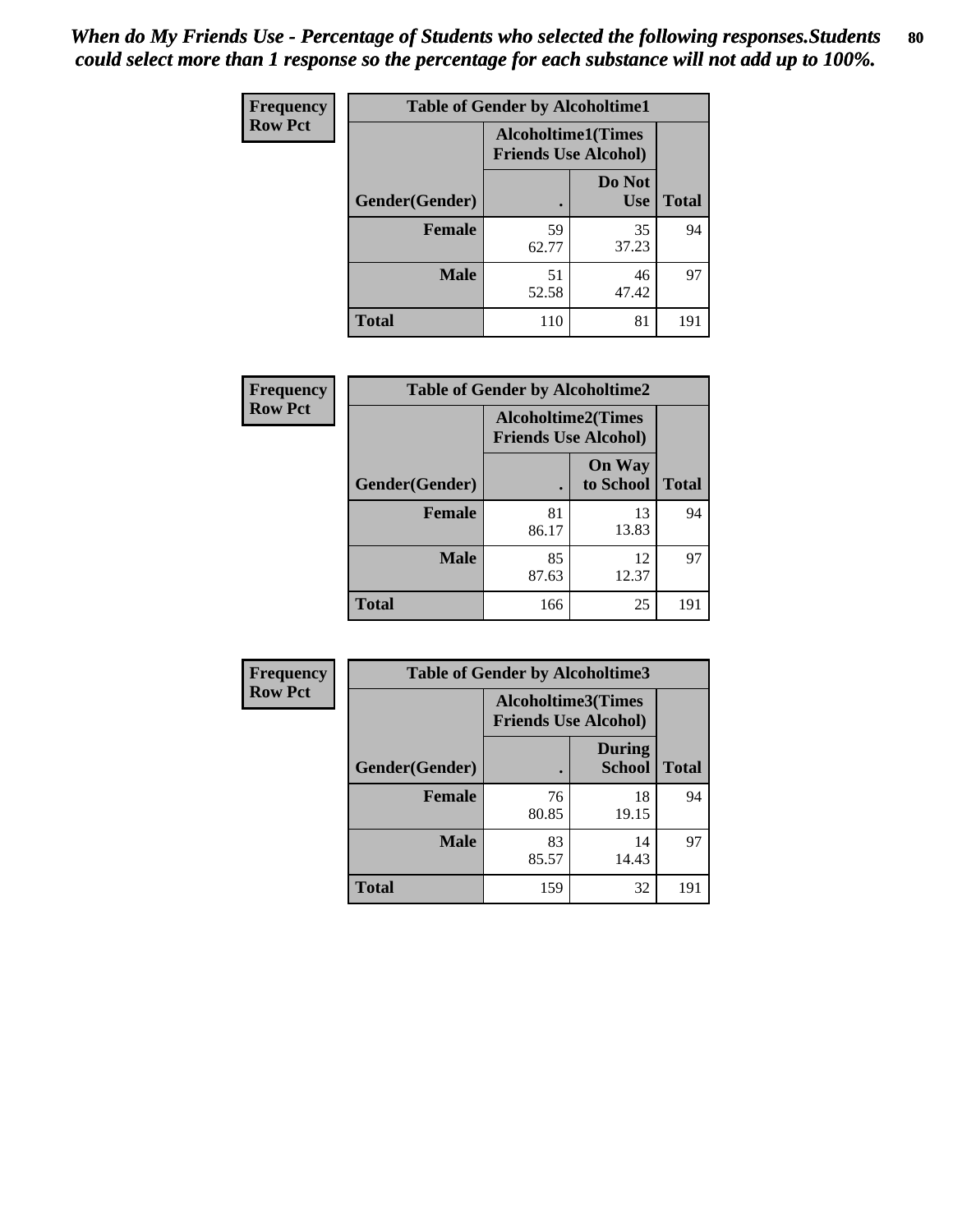*When do My Friends Use - Percentage of Students who selected the following responses.Students could select more than 1 response so the percentage for each substance will not add up to 100%.* **81**

| <b>Frequency</b> | <b>Table of Gender by Alcoholtime4</b> |                                                          |                                                       |              |
|------------------|----------------------------------------|----------------------------------------------------------|-------------------------------------------------------|--------------|
| <b>Row Pct</b>   |                                        | <b>Alcoholtime4(Times</b><br><b>Friends Use Alcohol)</b> |                                                       |              |
|                  | Gender(Gender)                         | $\bullet$                                                | <b>On Way</b><br>Home<br><b>From</b><br><b>School</b> | <b>Total</b> |
|                  | <b>Female</b>                          | 77<br>81.91                                              | 17<br>18.09                                           | 94           |
|                  | <b>Male</b>                            | 86<br>88.66                                              | 11<br>11.34                                           | 97           |
|                  | <b>Total</b>                           | 163                                                      | 28                                                    | 191          |

| <b>Frequency</b> | <b>Table of Gender by Alcoholtime5</b> |                                                           |             |              |
|------------------|----------------------------------------|-----------------------------------------------------------|-------------|--------------|
| <b>Row Pct</b>   |                                        | <b>Alcoholtime5</b> (Times<br><b>Friends Use Alcohol)</b> |             |              |
|                  | Gender(Gender)                         |                                                           | Weeknights  | <b>Total</b> |
|                  | <b>Female</b>                          | 66<br>70.21                                               | 28<br>29.79 | 94           |
|                  | <b>Male</b>                            | 69<br>71.13                                               | 28<br>28.87 | 97           |
|                  | <b>Total</b>                           | 135                                                       | 56          | 191          |

| Frequency      |                | <b>Table of Gender by Alcoholtime6</b> |                                                           |              |
|----------------|----------------|----------------------------------------|-----------------------------------------------------------|--------------|
| <b>Row Pct</b> |                |                                        | <b>Alcoholtime6</b> (Times<br><b>Friends Use Alcohol)</b> |              |
|                | Gender(Gender) |                                        | Weekends                                                  | <b>Total</b> |
|                | Female         | 40<br>42.55                            | 54<br>57.45                                               | 94           |
|                | <b>Male</b>    | 51<br>52.58                            | 46<br>47.42                                               | 97           |
|                | <b>Total</b>   | 91                                     | 100                                                       | 191          |

| Frequency      | <b>Table of Gender by Tobaccotime1</b> |                                                          |                      |              |  |
|----------------|----------------------------------------|----------------------------------------------------------|----------------------|--------------|--|
| <b>Row Pct</b> |                                        | <b>Tobaccotime1(Times</b><br><b>Friends Use Tobacco)</b> |                      |              |  |
|                | Gender(Gender)                         |                                                          | Do Not<br><b>Use</b> | <b>Total</b> |  |
|                | <b>Female</b>                          | 37<br>39.36                                              | 57<br>60.64          | 94           |  |
|                | <b>Male</b>                            | 36<br>37.11                                              | 61<br>62.89          | 97           |  |
|                | <b>Total</b>                           | 73                                                       | 118                  | 191          |  |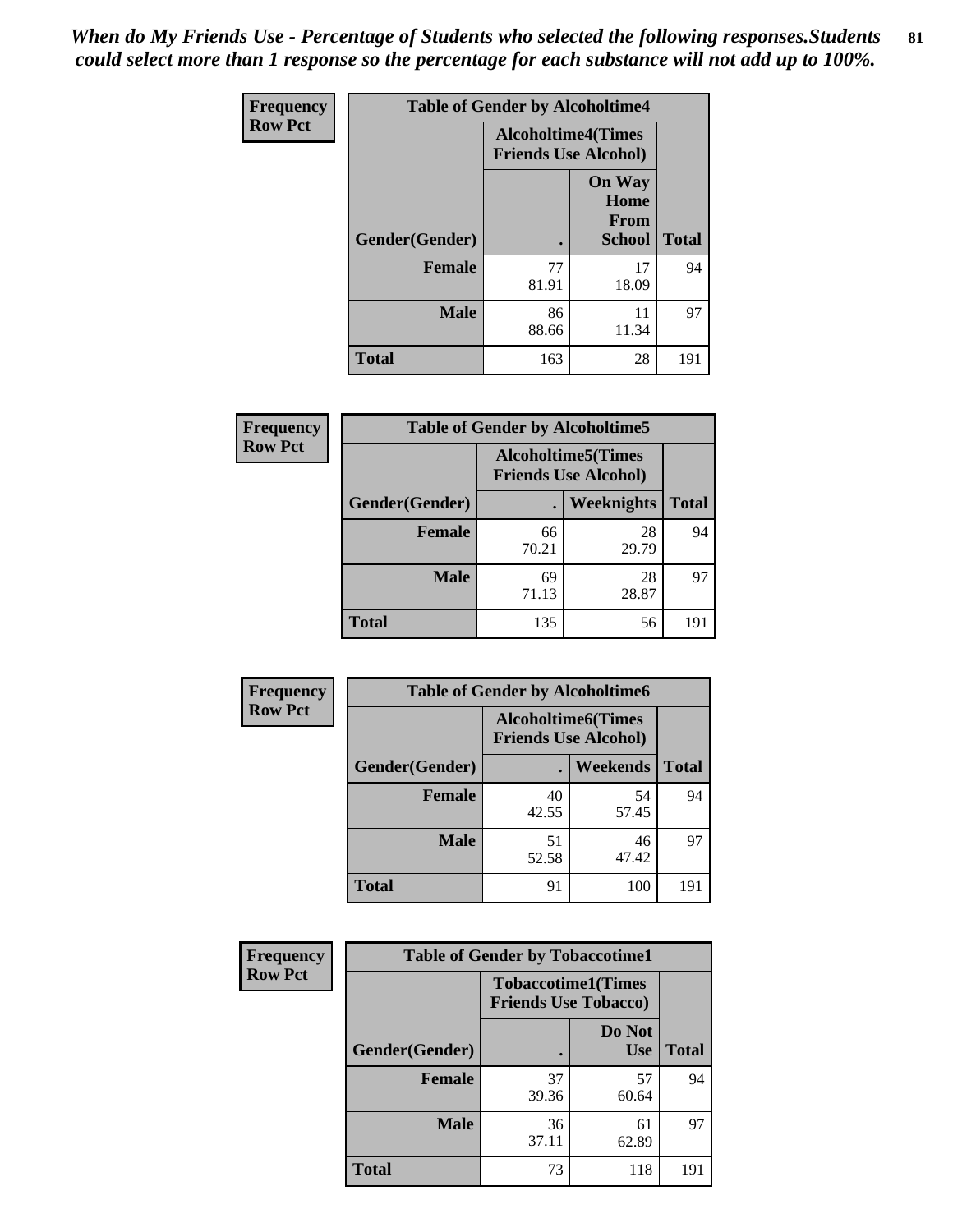| <b>Frequency</b> | <b>Table of Gender by Tobaccotime2</b> |                                                          |                            |              |
|------------------|----------------------------------------|----------------------------------------------------------|----------------------------|--------------|
| <b>Row Pct</b>   |                                        | <b>Tobaccotime2(Times</b><br><b>Friends Use Tobacco)</b> |                            |              |
|                  | Gender(Gender)                         | $\bullet$                                                | <b>On Way</b><br>to School | <b>Total</b> |
|                  | Female                                 | 69<br>73.40                                              | 25<br>26.60                | 94           |
|                  | <b>Male</b>                            | 80<br>82.47                                              | 17<br>17.53                | 97           |
|                  | <b>Total</b>                           | 149                                                      | 42                         | 191          |

| <b>Frequency</b> | <b>Table of Gender by Tobaccotime3</b> |                                                          |                                |              |
|------------------|----------------------------------------|----------------------------------------------------------|--------------------------------|--------------|
| <b>Row Pct</b>   |                                        | <b>Tobaccotime3(Times</b><br><b>Friends Use Tobacco)</b> |                                |              |
|                  | Gender(Gender)                         | г                                                        | <b>During</b><br><b>School</b> | <b>Total</b> |
|                  | <b>Female</b>                          | 78<br>82.98                                              | 16<br>17.02                    | 94           |
|                  | <b>Male</b>                            | 85<br>87.63                                              | 12<br>12.37                    | 97           |
|                  | <b>Total</b>                           | 163                                                      | 28                             | 191          |

| <b>Frequency</b> | <b>Table of Gender by Tobaccotime4</b> |                                                          |                                      |              |
|------------------|----------------------------------------|----------------------------------------------------------|--------------------------------------|--------------|
| <b>Row Pct</b>   |                                        | <b>Tobaccotime4(Times</b><br><b>Friends Use Tobacco)</b> |                                      |              |
|                  |                                        |                                                          | <b>On Way</b><br>Home<br><b>From</b> |              |
|                  | Gender(Gender)                         |                                                          | School                               | <b>Total</b> |
|                  | <b>Female</b>                          | 77<br>81.91                                              | 17<br>18.09                          | 94           |
|                  | <b>Male</b>                            | 86<br>88.66                                              | 11<br>11.34                          | 97           |
|                  | <b>Total</b>                           | 163                                                      | 28                                   | 191          |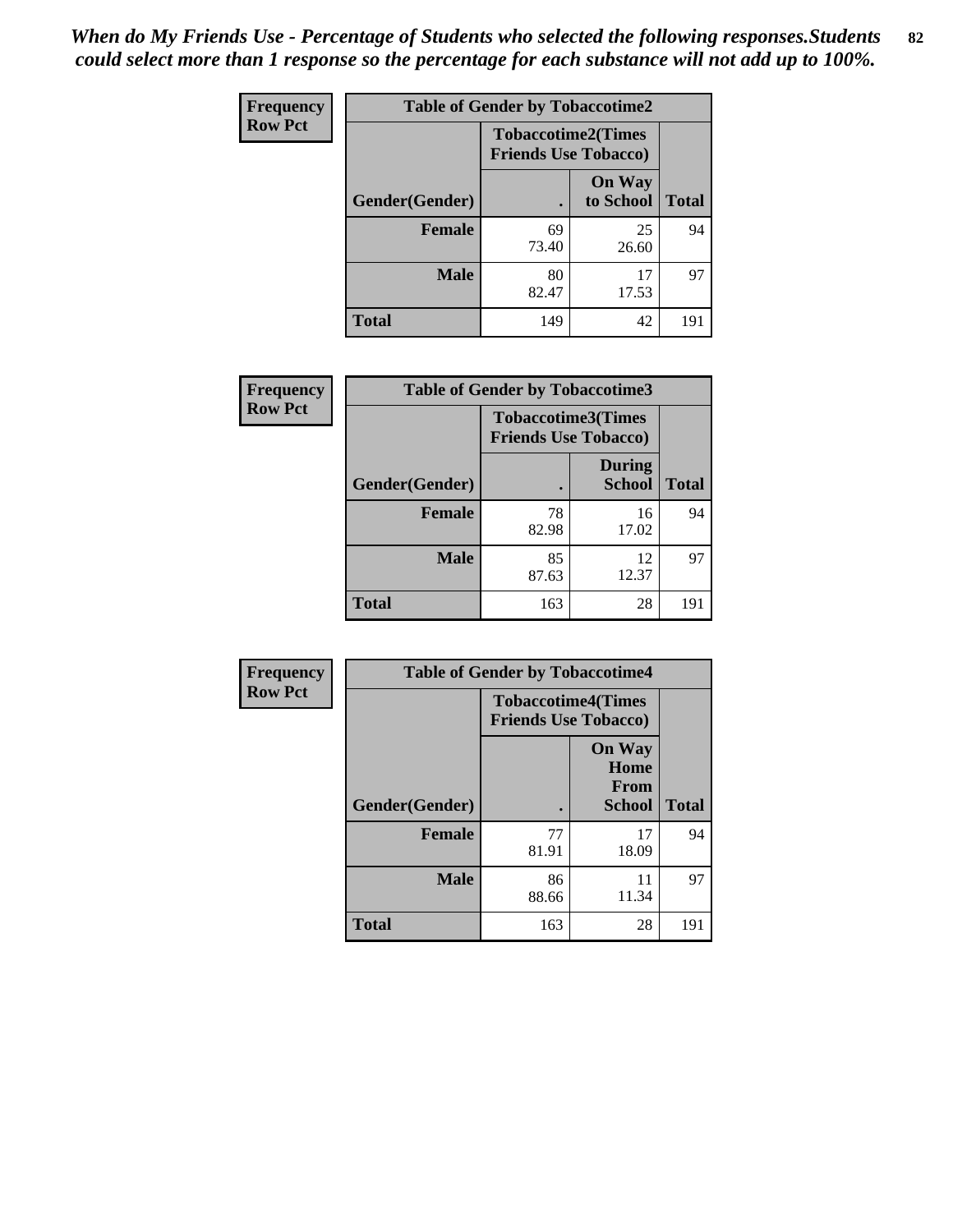| <b>Frequency</b> | <b>Table of Gender by Tobaccotime5</b> |             |                                                           |              |  |
|------------------|----------------------------------------|-------------|-----------------------------------------------------------|--------------|--|
| <b>Row Pct</b>   |                                        |             | <b>Tobaccotime5</b> (Times<br><b>Friends Use Tobacco)</b> |              |  |
|                  | Gender(Gender)                         |             | Weeknights                                                | <b>Total</b> |  |
|                  | <b>Female</b>                          | 66<br>70.21 | 28<br>29.79                                               | 94           |  |
|                  | <b>Male</b>                            | 73<br>75.26 | 24<br>24.74                                               | 97           |  |
|                  | Total                                  | 139         | 52                                                        | 191          |  |

| <b>Frequency</b> | <b>Table of Gender by Tobaccotime6</b> |                                                          |             |              |
|------------------|----------------------------------------|----------------------------------------------------------|-------------|--------------|
| <b>Row Pct</b>   |                                        | <b>Tobaccotime6(Times</b><br><b>Friends Use Tobacco)</b> |             |              |
|                  | Gender(Gender)                         |                                                          | Weekends    | <b>Total</b> |
|                  | Female                                 | 58<br>61.70                                              | 36<br>38.30 | 94           |
|                  | <b>Male</b>                            | 64<br>65.98                                              | 33<br>34.02 | 97           |
|                  | <b>Total</b>                           | 122                                                      | 69          | 191          |

| Frequency      | <b>Table of Gender by Marijuanatime1</b> |                                |                              |              |  |
|----------------|------------------------------------------|--------------------------------|------------------------------|--------------|--|
| <b>Row Pct</b> |                                          | <b>Friends Use Marijuana</b> ) | <b>Marijuanatime1</b> (Times |              |  |
|                | Gender(Gender)                           |                                | Do Not Use                   | <b>Total</b> |  |
|                | <b>Female</b>                            | 55<br>58.51                    | 39<br>41.49                  | 94           |  |
|                | <b>Male</b>                              | 57<br>58.76                    | 40<br>41.24                  | 97           |  |
|                | <b>Total</b>                             | 112                            | 79                           | 191          |  |

| <b>Frequency</b> | <b>Table of Gender by Marijuanatime2</b> |                                                        |                            |              |
|------------------|------------------------------------------|--------------------------------------------------------|----------------------------|--------------|
| <b>Row Pct</b>   |                                          | Marijuanatime2(Times<br><b>Friends Use Marijuana</b> ) |                            |              |
|                  | Gender(Gender)                           |                                                        | On Way to<br><b>School</b> | <b>Total</b> |
|                  | <b>Female</b>                            | 60<br>63.83                                            | 34<br>36.17                | 94           |
|                  | <b>Male</b>                              | 70<br>72.16                                            | 27<br>27.84                | 97           |
|                  | <b>Total</b>                             | 130                                                    | 61                         | 191          |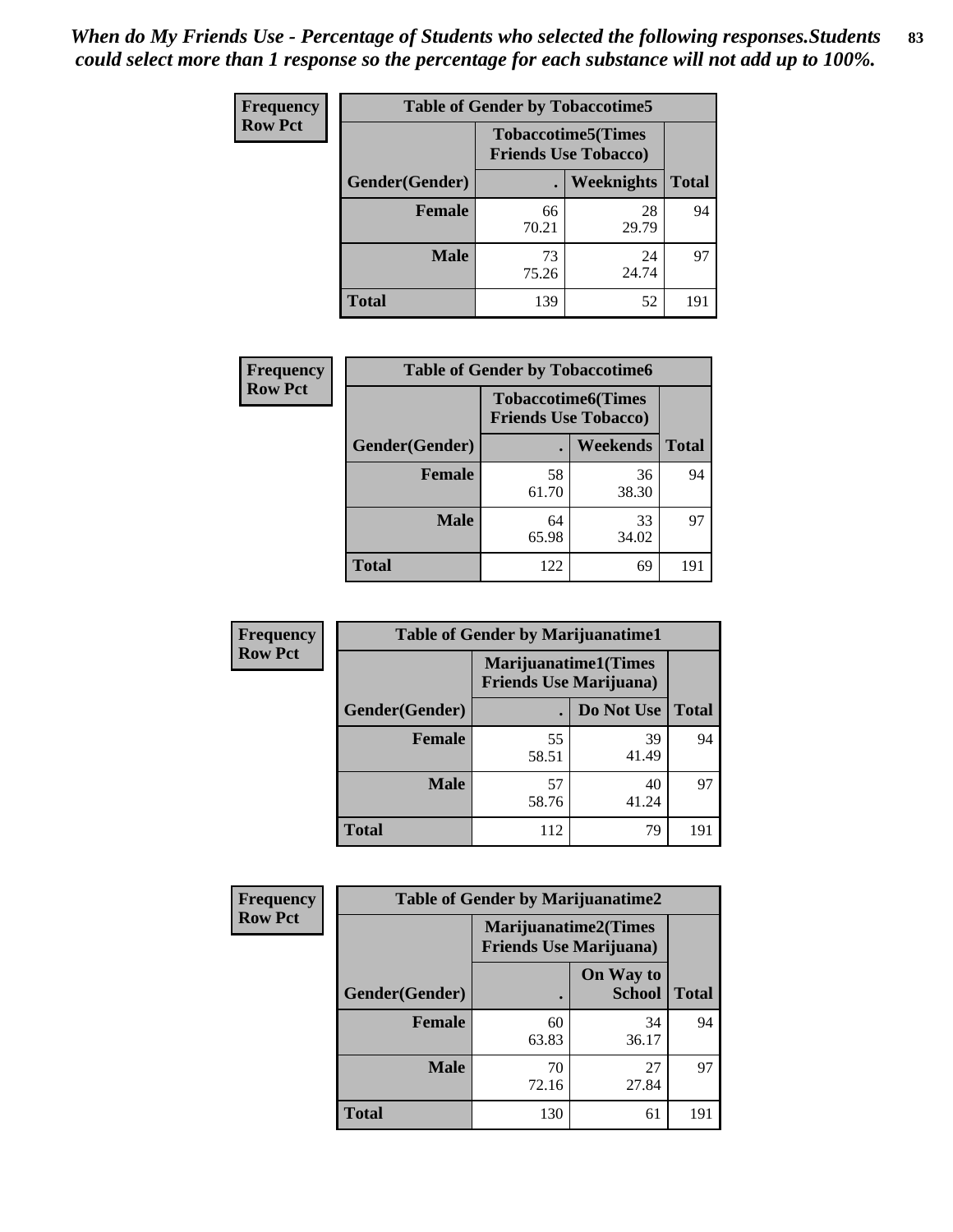*When do My Friends Use - Percentage of Students who selected the following responses.Students could select more than 1 response so the percentage for each substance will not add up to 100%.* **84**

| <b>Frequency</b> | Table of Gender by Marijuanatime3 |                                                        |                                |              |
|------------------|-----------------------------------|--------------------------------------------------------|--------------------------------|--------------|
| <b>Row Pct</b>   |                                   | Marijuanatime3(Times<br><b>Friends Use Marijuana</b> ) |                                |              |
|                  | Gender(Gender)                    |                                                        | <b>During</b><br><b>School</b> | <b>Total</b> |
|                  | <b>Female</b>                     | 62<br>65.96                                            | 32<br>34.04                    | 94           |
|                  | <b>Male</b>                       | 72<br>74.23                                            | 25<br>25.77                    | 97           |
|                  | <b>Total</b>                      | 134                                                    | 57                             | 191          |

| Frequency      | <b>Table of Gender by Marijuanatime4</b> |                                |                                                       |              |
|----------------|------------------------------------------|--------------------------------|-------------------------------------------------------|--------------|
| <b>Row Pct</b> |                                          | <b>Friends Use Marijuana</b> ) | <b>Marijuanatime4</b> (Times                          |              |
|                | Gender(Gender)                           |                                | <b>On Way</b><br>Home<br><b>From</b><br><b>School</b> | <b>Total</b> |
|                | <b>Female</b>                            | 60<br>63.83                    | 34<br>36.17                                           | 94           |
|                | <b>Male</b>                              | 65<br>67.01                    | 32<br>32.99                                           | 97           |
|                | <b>Total</b>                             | 125                            | 66                                                    | 191          |

| Frequency      | <b>Table of Gender by Marijuanatime5</b> |             |                                                                |              |  |
|----------------|------------------------------------------|-------------|----------------------------------------------------------------|--------------|--|
| <b>Row Pct</b> |                                          |             | <b>Marijuanatime5</b> (Times<br><b>Friends Use Marijuana</b> ) |              |  |
|                | Gender(Gender)                           |             | Weeknights                                                     | <b>Total</b> |  |
|                | <b>Female</b>                            | 52<br>55.32 | 42<br>44.68                                                    | 94           |  |
|                | <b>Male</b>                              | 57<br>58.76 | 40<br>41.24                                                    | 97           |  |
|                | <b>Total</b>                             | 109         | 82                                                             | 191          |  |

| Frequency      | <b>Table of Gender by Marijuanatime6</b> |                                                               |                 |              |  |
|----------------|------------------------------------------|---------------------------------------------------------------|-----------------|--------------|--|
| <b>Row Pct</b> |                                          | <b>Marijuanatime6(Times</b><br><b>Friends Use Marijuana</b> ) |                 |              |  |
|                | Gender(Gender)                           |                                                               | <b>Weekends</b> | <b>Total</b> |  |
|                | <b>Female</b>                            | 40<br>42.55                                                   | 54<br>57.45     | 94           |  |
|                | <b>Male</b>                              | 48<br>49.48                                                   | 49<br>50.52     | 97           |  |
|                | <b>Total</b>                             | 88                                                            | 103             | 191          |  |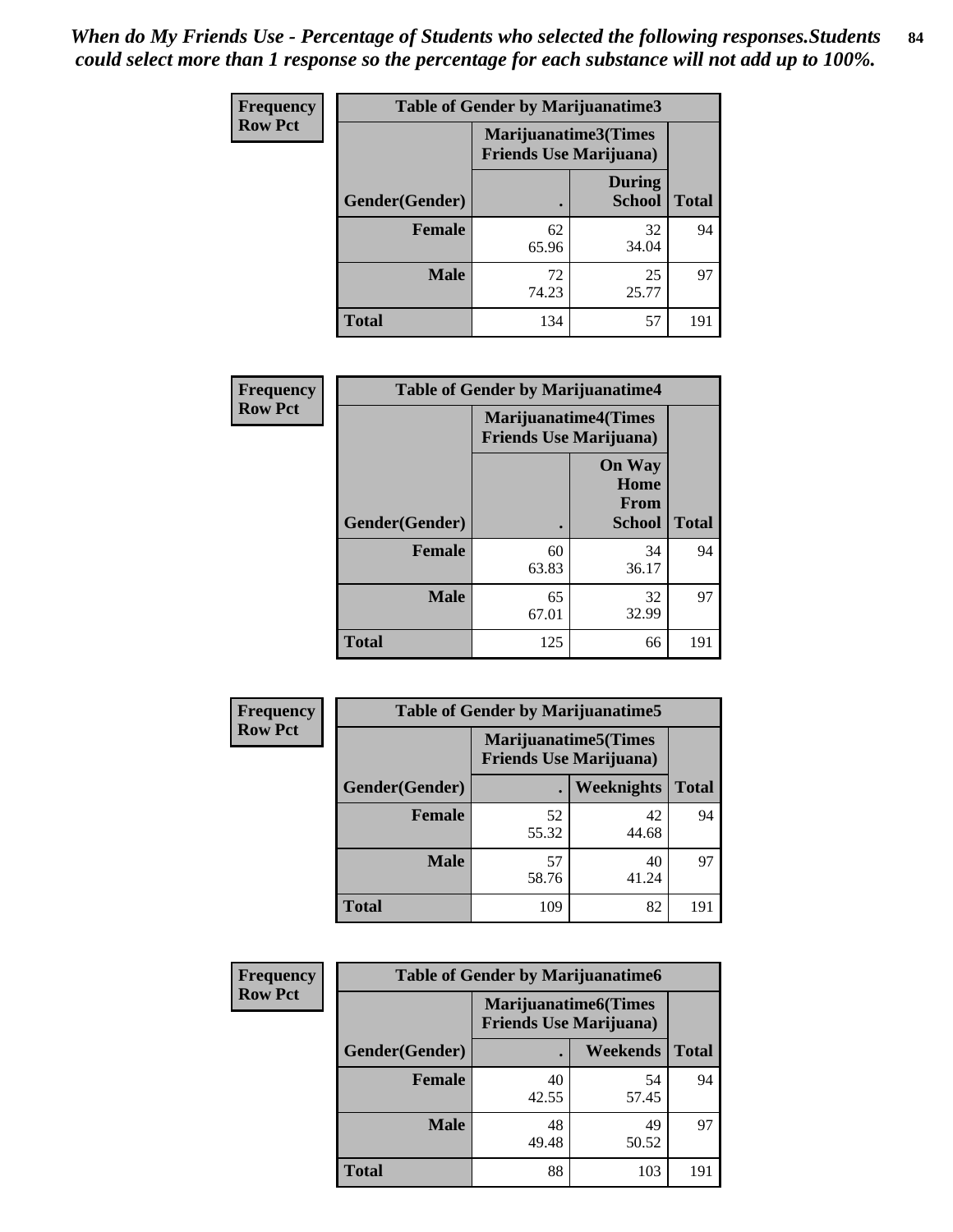*When do My Friends Use - Percentage of Students who selected the following responses.Students could select more than 1 response so the percentage for each substance will not add up to 100%.* **85**

| <b>Frequency</b> | <b>Table of Gender by Otherdrugtime1</b> |                                                                                    |                    |     |
|------------------|------------------------------------------|------------------------------------------------------------------------------------|--------------------|-----|
| <b>Row Pct</b>   |                                          | <b>Otherdrugtime1</b> (Times<br><b>Friends Use Other</b><br><b>Illegal Drugs</b> ) |                    |     |
|                  | Gender(Gender)                           |                                                                                    | Do Not Use   Total |     |
|                  | <b>Female</b>                            | 24<br>25.53                                                                        | 70<br>74.47        | 94  |
|                  | <b>Male</b>                              | 29<br>29.90                                                                        | 68<br>70.10        | 97  |
|                  | <b>Total</b>                             | 53                                                                                 | 138                | 191 |

| Frequency      | <b>Table of Gender by Otherdrugtime2</b> |                        |                                                         |              |
|----------------|------------------------------------------|------------------------|---------------------------------------------------------|--------------|
| <b>Row Pct</b> |                                          | <b>Illegal Drugs</b> ) | <b>Otherdrugtime2(Times</b><br><b>Friends Use Other</b> |              |
|                | <b>Gender</b> (Gender)                   |                        | On Way to<br><b>School</b>                              | <b>Total</b> |
|                | <b>Female</b>                            | 84<br>89.36            | 10<br>10.64                                             | 94           |
|                | <b>Male</b>                              | 85<br>87.63            | 12<br>12.37                                             | 97           |
|                | <b>Total</b>                             | 169                    | 22                                                      | 191          |

| <b>Frequency</b> |                | Table of Gender by Otherdrugtime3                                          |                                |              |
|------------------|----------------|----------------------------------------------------------------------------|--------------------------------|--------------|
| <b>Row Pct</b>   |                | Otherdrugtime3(Times<br><b>Friends Use Other</b><br><b>Illegal Drugs</b> ) |                                |              |
|                  | Gender(Gender) |                                                                            | <b>During</b><br><b>School</b> | <b>Total</b> |
|                  | <b>Female</b>  | 83<br>88.30                                                                | 11<br>11.70                    | 94           |
|                  | <b>Male</b>    | 85<br>87.63                                                                | 12<br>12.37                    | 97           |
|                  | <b>Total</b>   | 168                                                                        | 23                             | 191          |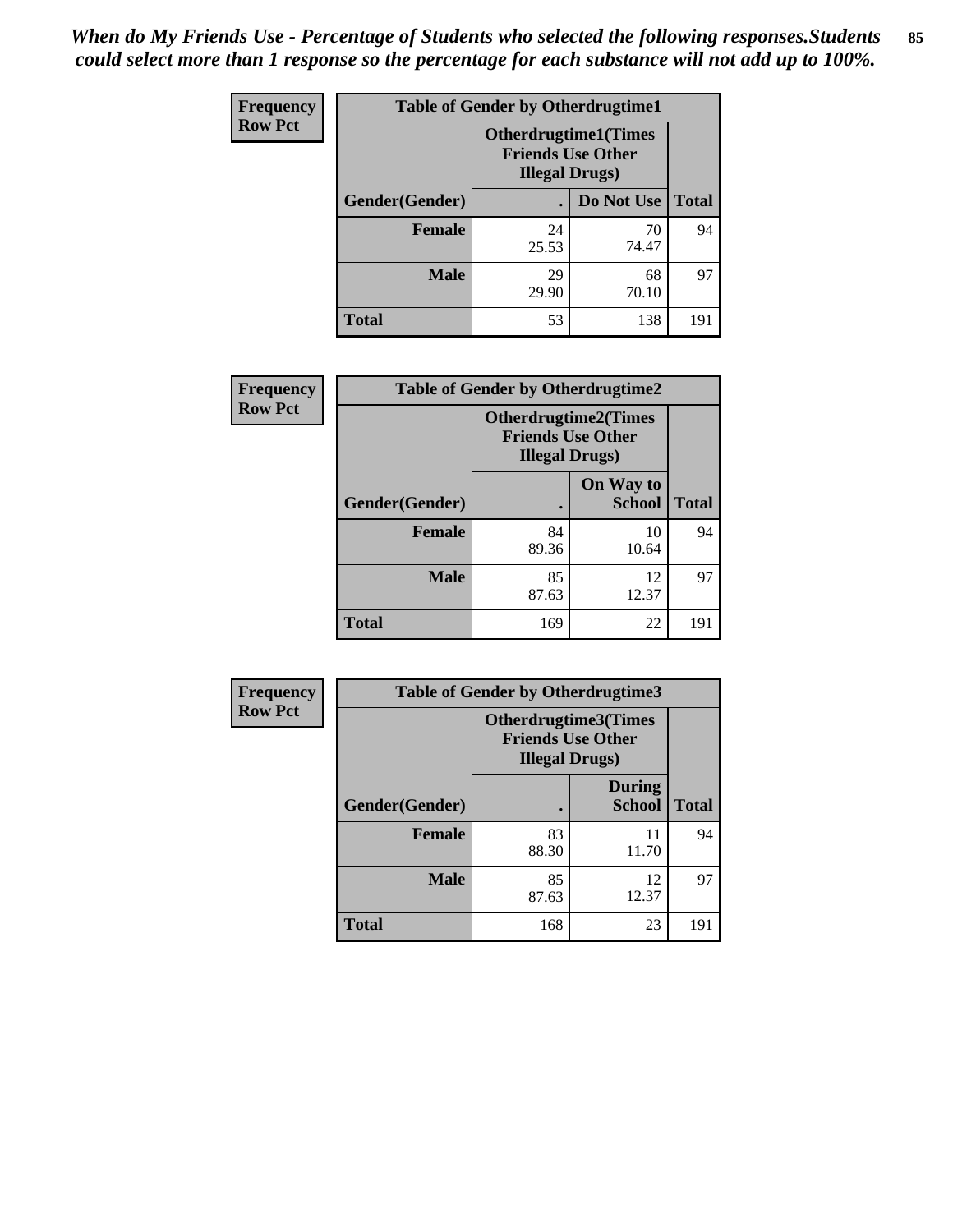*When do My Friends Use - Percentage of Students who selected the following responses.Students could select more than 1 response so the percentage for each substance will not add up to 100%.* **86**

| <b>Frequency</b> | <b>Table of Gender by Otherdrugtime4</b> |                                                    |                                                |              |
|------------------|------------------------------------------|----------------------------------------------------|------------------------------------------------|--------------|
| <b>Row Pct</b>   |                                          | <b>Friends Use Other</b><br><b>Illegal Drugs</b> ) | <b>Otherdrugtime4(Times</b>                    |              |
|                  | Gender(Gender)                           |                                                    | <b>On Way</b><br>Home<br>From<br><b>School</b> | <b>Total</b> |
|                  | Female                                   | 85<br>90.43                                        | 9<br>9.57                                      | 94           |
|                  | <b>Male</b>                              | 83<br>85.57                                        | 14<br>14.43                                    | 97           |
|                  | <b>Total</b>                             | 168                                                | 23                                             | 191          |

| Frequency      | <b>Table of Gender by Otherdrugtime5</b> |                                                                                    |             |              |
|----------------|------------------------------------------|------------------------------------------------------------------------------------|-------------|--------------|
| <b>Row Pct</b> |                                          | <b>Otherdrugtime5</b> (Times<br><b>Friends Use Other</b><br><b>Illegal Drugs</b> ) |             |              |
|                | Gender(Gender)                           |                                                                                    | Weeknights  | <b>Total</b> |
|                | <b>Female</b>                            | 79<br>84.04                                                                        | 15<br>15.96 | 94           |
|                | <b>Male</b>                              | 80<br>82.47                                                                        | 17<br>17.53 | 97           |
|                | <b>Total</b>                             | 159                                                                                | 32          | 191          |

| <b>Frequency</b> | <b>Table of Gender by Otherdrugtime6</b> |                                                                                   |             |              |
|------------------|------------------------------------------|-----------------------------------------------------------------------------------|-------------|--------------|
| <b>Row Pct</b>   |                                          | <b>Otherdrugtime6(Times</b><br><b>Friends Use Other</b><br><b>Illegal Drugs</b> ) |             |              |
|                  | Gender(Gender)                           |                                                                                   | Weekends    | <b>Total</b> |
|                  | <b>Female</b>                            | 68<br>72.34                                                                       | 26<br>27.66 | 94           |
|                  | <b>Male</b>                              | 69<br>71.13                                                                       | 28<br>28.87 | 97           |
|                  | <b>Total</b>                             | 137                                                                               | 54          | 191          |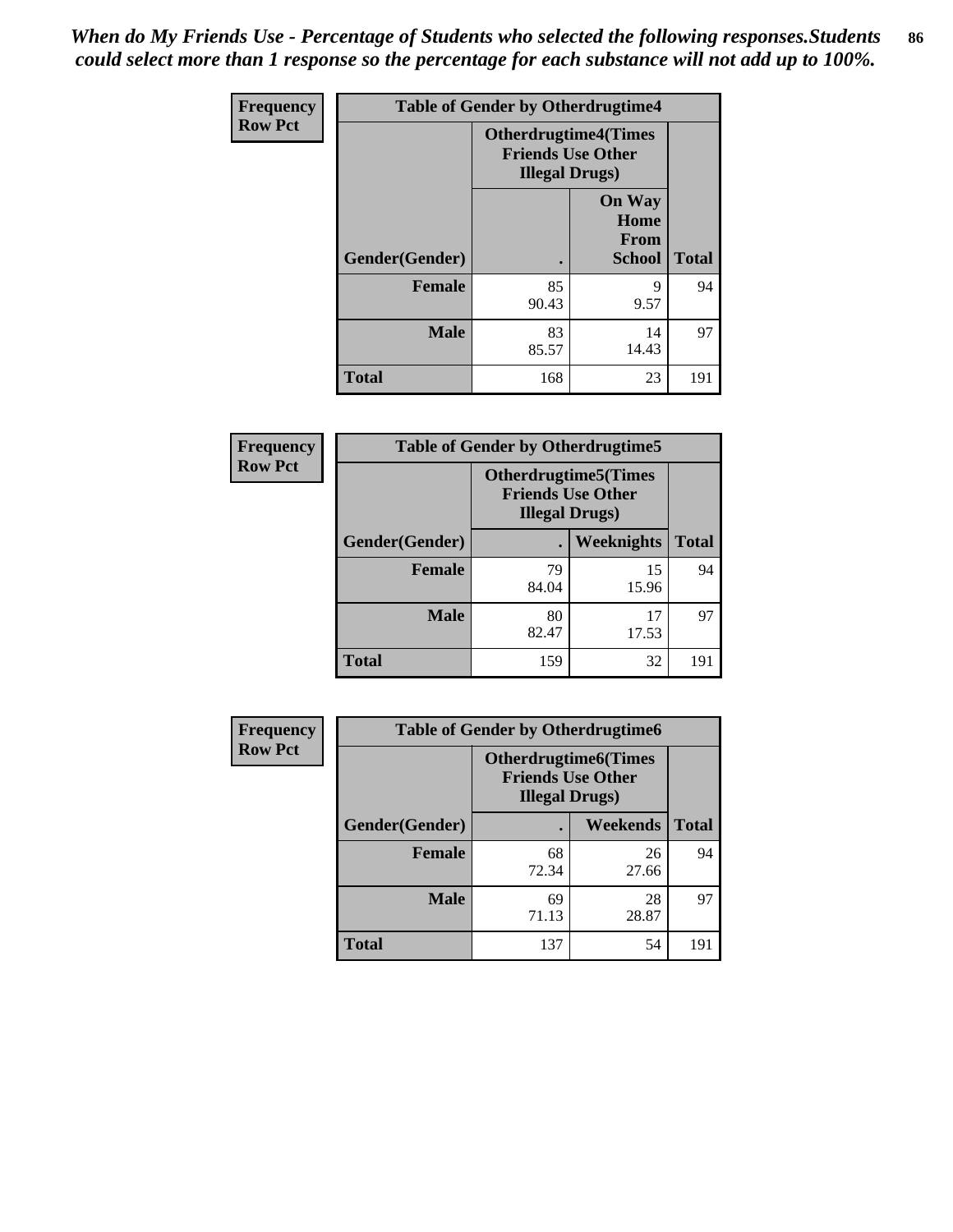# *Other Questions* **87**

| Frequency      | <b>Table of Gender by Educationalcohol</b> |                                                                                                                               |                |              |
|----------------|--------------------------------------------|-------------------------------------------------------------------------------------------------------------------------------|----------------|--------------|
| <b>Row Pct</b> |                                            | Educationalcohol(I<br>have been taught<br>about alcohol,<br>tobacco,<br>and other drugs<br>within the last year<br>at school) |                |              |
|                | Gender(Gender)                             | Yes                                                                                                                           | N <sub>0</sub> | <b>Total</b> |
|                | <b>Female</b>                              | 65<br>69.15                                                                                                                   | 29<br>30.85    | 94           |
|                | <b>Male</b>                                | 64<br>65.98                                                                                                                   | 33<br>34.02    | 97           |
|                | <b>Total</b>                               | 129                                                                                                                           | 62             | 191          |

| Frequency      | <b>Table of Gender by Rodedrinking</b> |                                                                                                                     |                |              |  |
|----------------|----------------------------------------|---------------------------------------------------------------------------------------------------------------------|----------------|--------------|--|
| <b>Row Pct</b> |                                        | Rodedrinking(In<br>the past 30 days I<br>have ridden in a<br>car with a driver<br>who had been<br>drinking alcohol) |                |              |  |
|                | Gender(Gender)                         | Yes                                                                                                                 | N <sub>0</sub> | <b>Total</b> |  |
|                | <b>Female</b>                          | 8<br>8.51                                                                                                           | 86<br>91.49    | 94           |  |
|                | <b>Male</b>                            | 14<br>14.43                                                                                                         | 83<br>85.57    | 97           |  |
|                | <b>Total</b>                           | 22                                                                                                                  | 169            | 191          |  |

| Frequency      | <b>Table of Gender by Drugsschool</b> |                                                                                                                                     |                |              |  |
|----------------|---------------------------------------|-------------------------------------------------------------------------------------------------------------------------------------|----------------|--------------|--|
| <b>Row Pct</b> |                                       | <b>Drugsschool</b> (During<br>the past 12 months,<br>I have been offered,<br>sold,<br>or given illegal drugs<br>on school property) |                |              |  |
|                | Gender(Gender)                        | <b>Yes</b>                                                                                                                          | N <sub>0</sub> | <b>Total</b> |  |
|                | <b>Female</b>                         | 26<br>27.66                                                                                                                         | 68<br>72.34    | 94           |  |
|                | <b>Male</b>                           | 38<br>39.18                                                                                                                         | 59<br>60.82    | 97           |  |
|                | <b>Total</b>                          | 64                                                                                                                                  | 127            | 191          |  |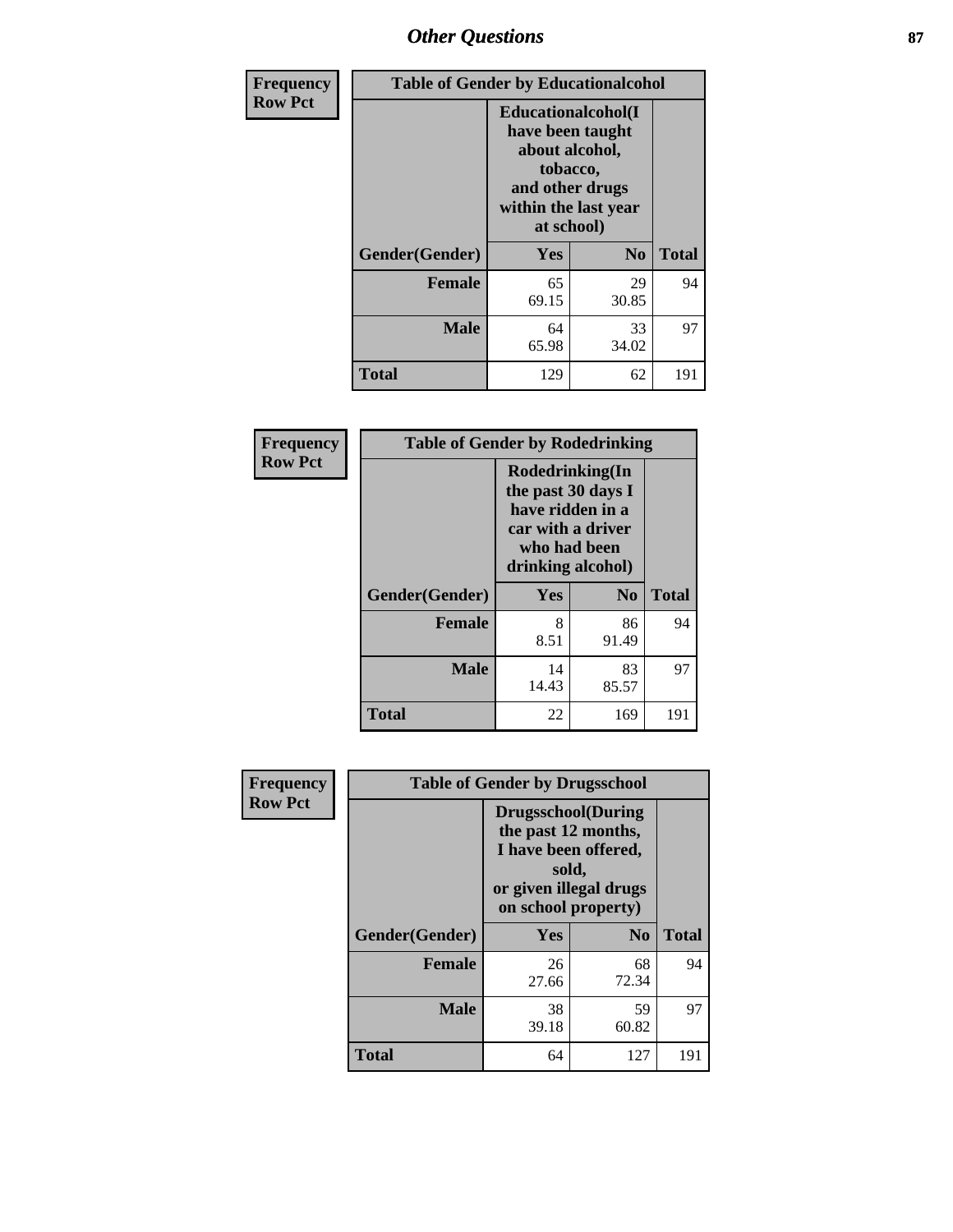*Other Questions* **88**

**Frequency Row Pct**

| <b>Table of Gender by Bingedrinking</b> |             |                                                                                                                |           |                |                        |                        |              |
|-----------------------------------------|-------------|----------------------------------------------------------------------------------------------------------------|-----------|----------------|------------------------|------------------------|--------------|
|                                         |             | <b>Bingedrinking(I have drunk five or</b><br>more drinks of alcohol at one sitting<br>during the last 30 days) |           |                |                        |                        |              |
|                                         | 1 or<br>2   | $3$ to                                                                                                         | 6 to<br>9 | 10<br>to<br>19 | 20<br>to<br>29         |                        |              |
| <b>Gender</b> (Gender)                  | <b>Days</b> | days                                                                                                           | days      | days           | days                   | days                   | <b>Total</b> |
| Female                                  | 80<br>85.11 | 6<br>6.38                                                                                                      | 5<br>5.32 | 1.06           | $\mathfrak{D}$<br>2.13 | $\Omega$<br>0.00       | 94           |
| <b>Male</b>                             | 87<br>89.69 | 4<br>4.12                                                                                                      | 1.03      | 2<br>2.06      | 1.03                   | $\overline{2}$<br>2.06 | 97           |

| Frequency      | <b>Table of Gender by Educationaids</b> |                                                                                                 |             |              |
|----------------|-----------------------------------------|-------------------------------------------------------------------------------------------------|-------------|--------------|
| <b>Row Pct</b> |                                         | <b>Educationaids</b> (I<br>have been taught<br>about HIV/AIDS<br>at school in the<br>past year) |             |              |
|                | Gender(Gender)                          | Yes                                                                                             | $\bf N_0$   | <b>Total</b> |
|                | <b>Female</b>                           | 68<br>72.34                                                                                     | 26<br>27.66 | 94           |
|                | <b>Male</b>                             | 64<br>65.98                                                                                     | 33<br>34.02 | 97           |
|                | <b>Total</b>                            | 132                                                                                             | 59          | 191          |

| <b>Frequency</b> | <b>Table of Gender by Suicideconsider</b> |                 |                |              |  |
|------------------|-------------------------------------------|-----------------|----------------|--------------|--|
| <b>Row Pct</b>   |                                           | Suicideconsider |                |              |  |
|                  | Gender(Gender)                            | Yes             | N <sub>0</sub> | <b>Total</b> |  |
|                  | Female                                    | 14<br>14.89     | 80<br>85.11    | 94           |  |
|                  | <b>Male</b>                               | 8.25            | 89<br>91.75    | 97           |  |
|                  | <b>Total</b>                              | 22              | 169            | 191          |  |